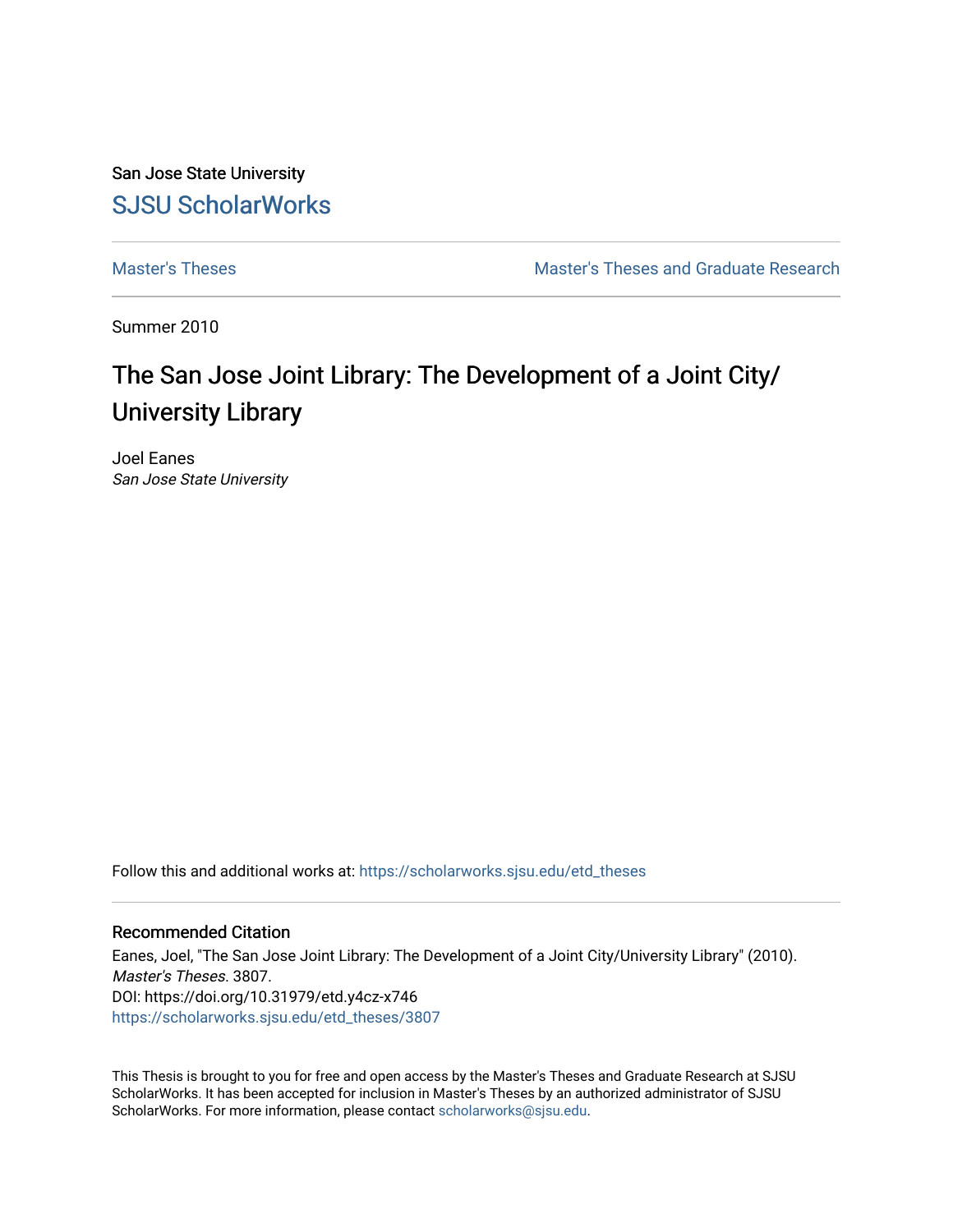### THE SAN JOSE JOINT LIBRARY: THE DEVELOPMENT OF A JOINT CITY/UNIVERSITY LIBRARY

A Thesis

Presented to

The Faculty of the School of Library and Information Science

San Jose State University

In Partial Fulfillment

of the Requirements for the Degree

Master of Library and Information Science

by

Joel Eanes

August 2010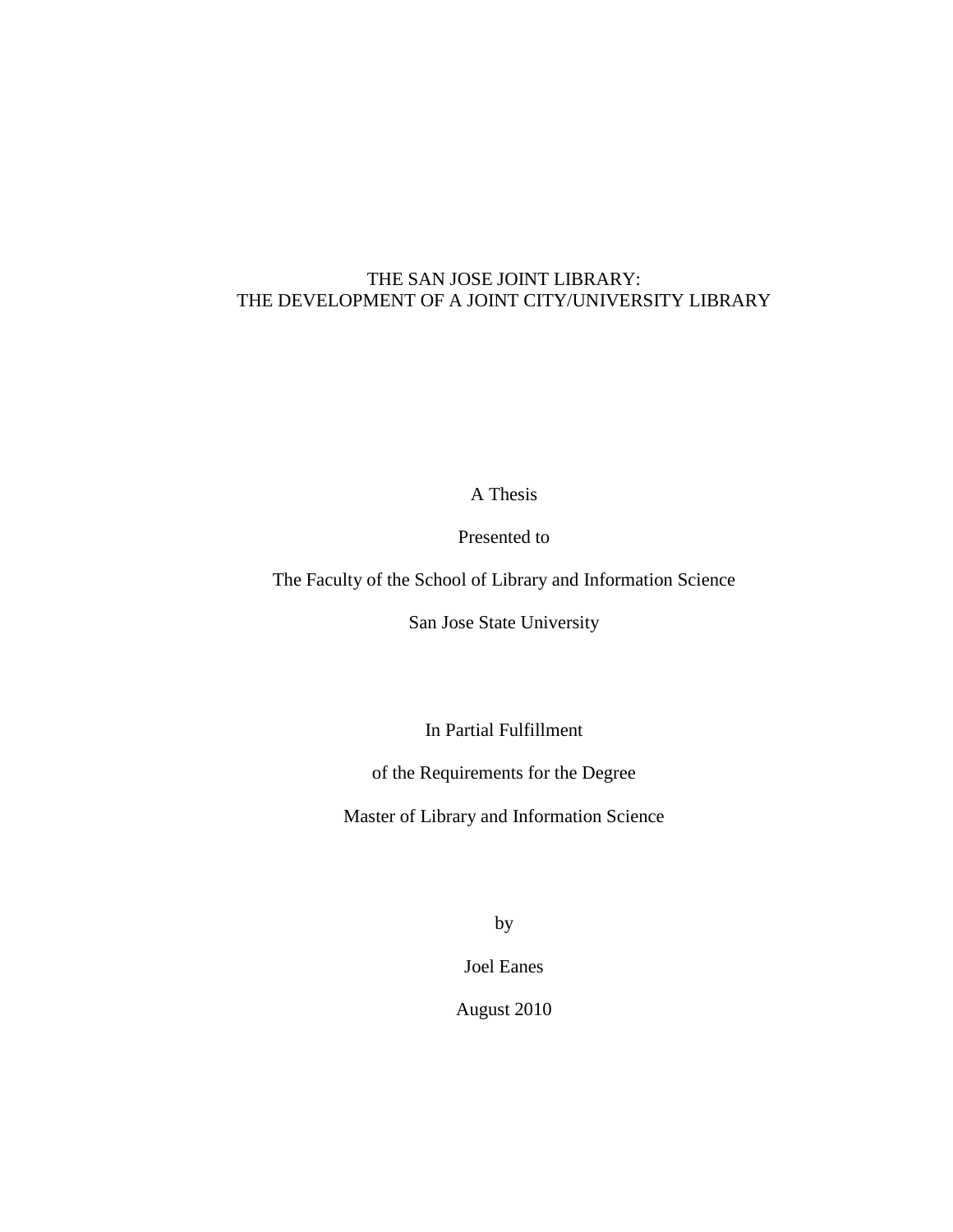© 2010

Joel Eanes

# ALL RIGHTS RESERVED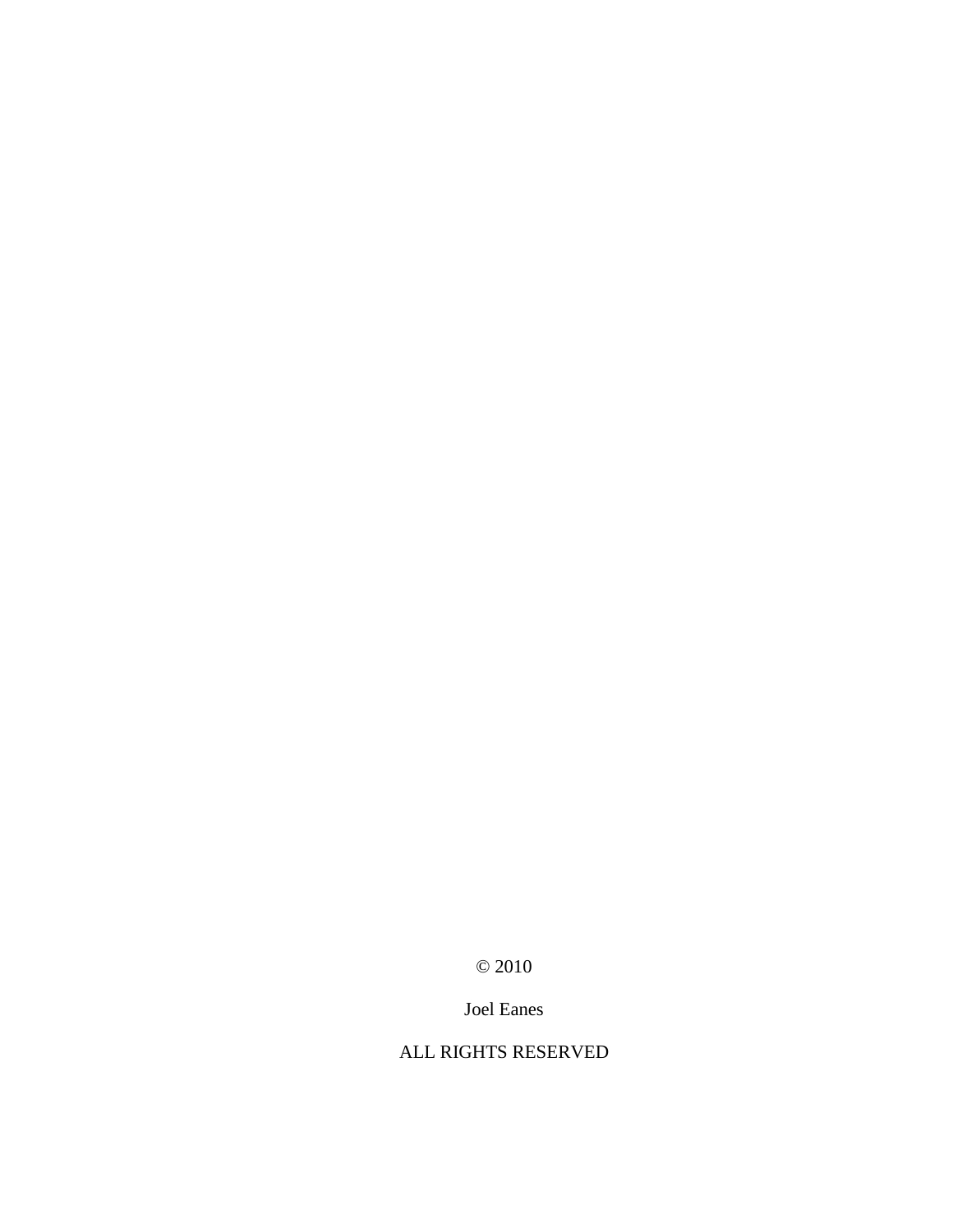The Designated Thesis Committee Approves the Thesis Titled

### THE SAN JOSE JOINT LIBRARY: THE DEVELOPMENT OF A JOINT CITY/UNIVERSITY LIBRARY

by

Joel Eanes

### APPROVED FOR THE SCHOOL OF LIBRARY AND INFORMATION SCIENCE

### SAN JOSE STATE UNIVERSITY

### August 2010

Dr. Kenneth Haycock, School of Library and Information Science Dr. Debra Hansen, School of Library and Information Science Mr. David Midyette, University of South Dakota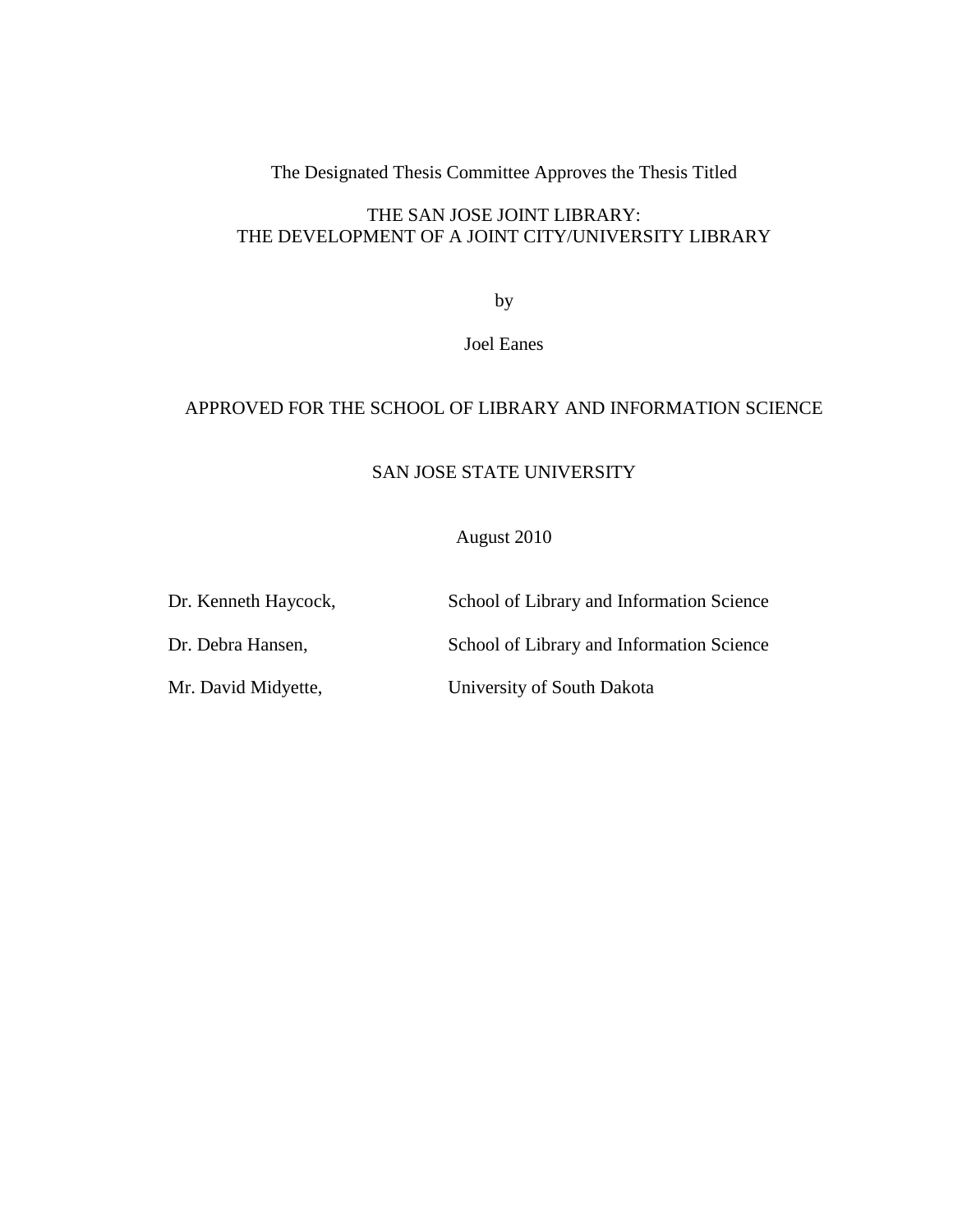#### ABSTRACT

### THE SAN JOSE JOINT LIBRARY: THE DEVELOPMENT OF A JOINT CITY/UNIVERSITY LIBRARY

by

Joel Eanes

 The Dr. Martin Luther King, Jr., Library is the largest library building west of the Mississippi River, and uses a rare joint library structure, merging the main San Jose Public Library and the library of San Jose State University. Both the decision to construct a new library, and the decision to merge two institutions, caused enormous controversy during the development and construction of the building from 1997 to 2003.

 This thesis examines the nature of joint libraries, and why the city of San Jose and San Jose State University decided to pursue the joint library option. An unusual combination of geographic, economic, and political reasons persuaded both city and university authorities that the joint library option was the most appropriate model for the new Dr. Martin Luther King, Jr., Library.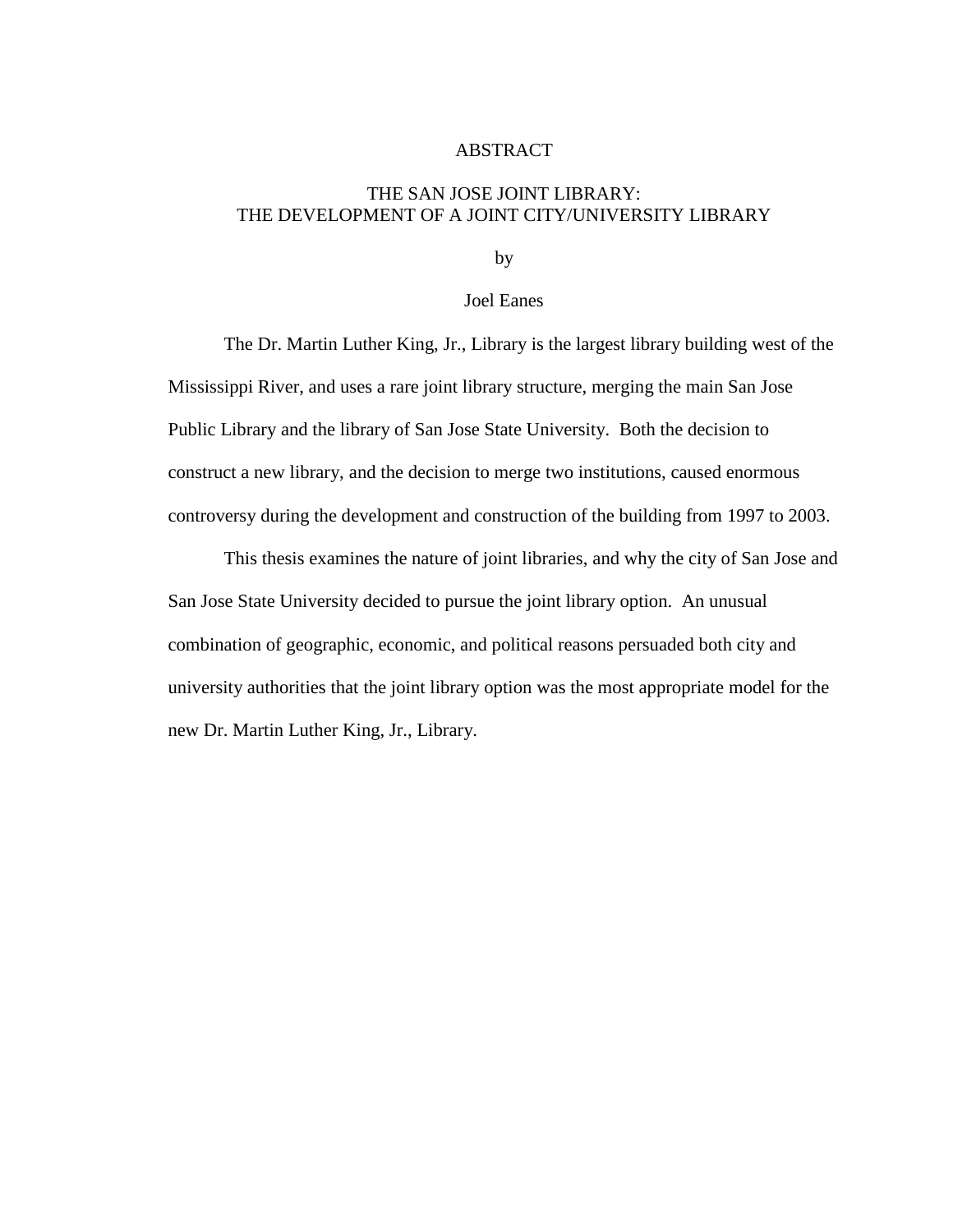## TABLE OF CONTENTS

| Introduction                                                      |    |
|-------------------------------------------------------------------|----|
| Chapter 1: The Joint Library Option                               | 13 |
| Chapter 2: The City, the University, and the Redevelopment Agency | 22 |
| Chapter 3: The Proposal                                           | 35 |
| Chapter 4: The Battle of the Library                              | 48 |
| Chapter 5: The King Library                                       | 65 |
| Conclusion                                                        | 73 |
| References                                                        | 78 |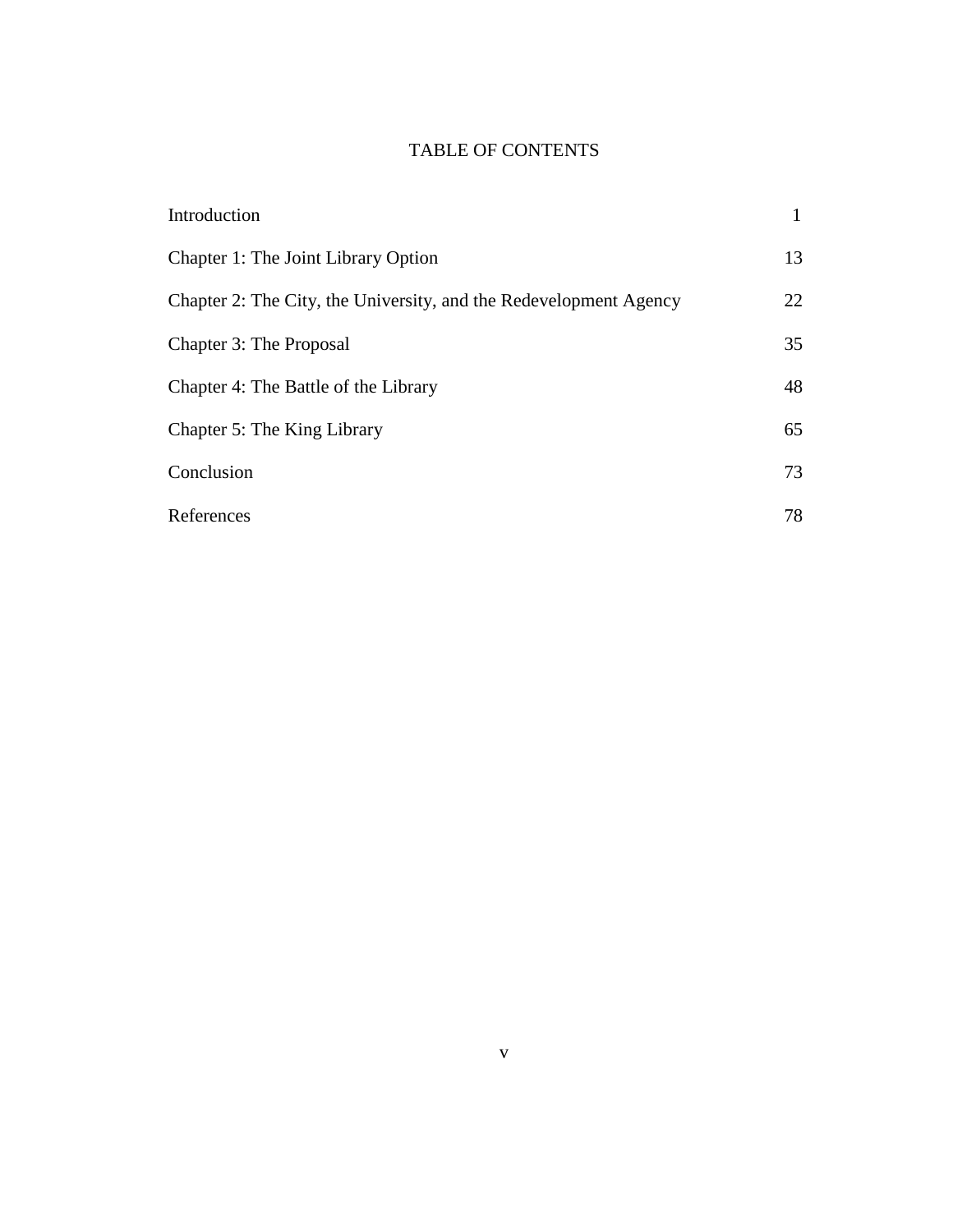#### INTRODUCTION

 At the corner of Fourth and San Fernando Streets in the heart of downtown San Jose, California, on the northwest corner of the campus of San Jose State University, stands the Dr. Martin Luther King, Jr., Library, the largest library building west of the Mississippi River. It is a nearly unique entity in the United States, merging the main San Jose Public Library with the library of San Jose State University. Combined under a single roof are the collections of both a public library and an academic library, on subjects from cookbooks to physics, gardening to Supreme Court decisions, 1.5 million volumes and counting. Both the city and the university have had libraries, each occupying a succession of structures, for more than a century, and when those structures needed to be replaced, nothing inexorably pointed toward a merged structure. Neither is establishing a joint library solely a matter of two institutions sharing a building, as roommates might share an apartment. Entire departments within the two institutions have been merged, while others have been deliberately separated. This unusual arrangement was the result of a combination of geographic, economic, and political reasons within a certain place and time. Before, they had been but a few blocks apart, yet existed in different worlds. Now they are one.

#### Yet, ask critics, at what cost?

 This study will examine the two former libraries—the main library of the city of San Jose, located on San Carlos Street, and of San Jose State University four blocks away, which was awkwardly split between two different buildings—and the decision to develop a joint library. Constructing a new library for either or both entities did not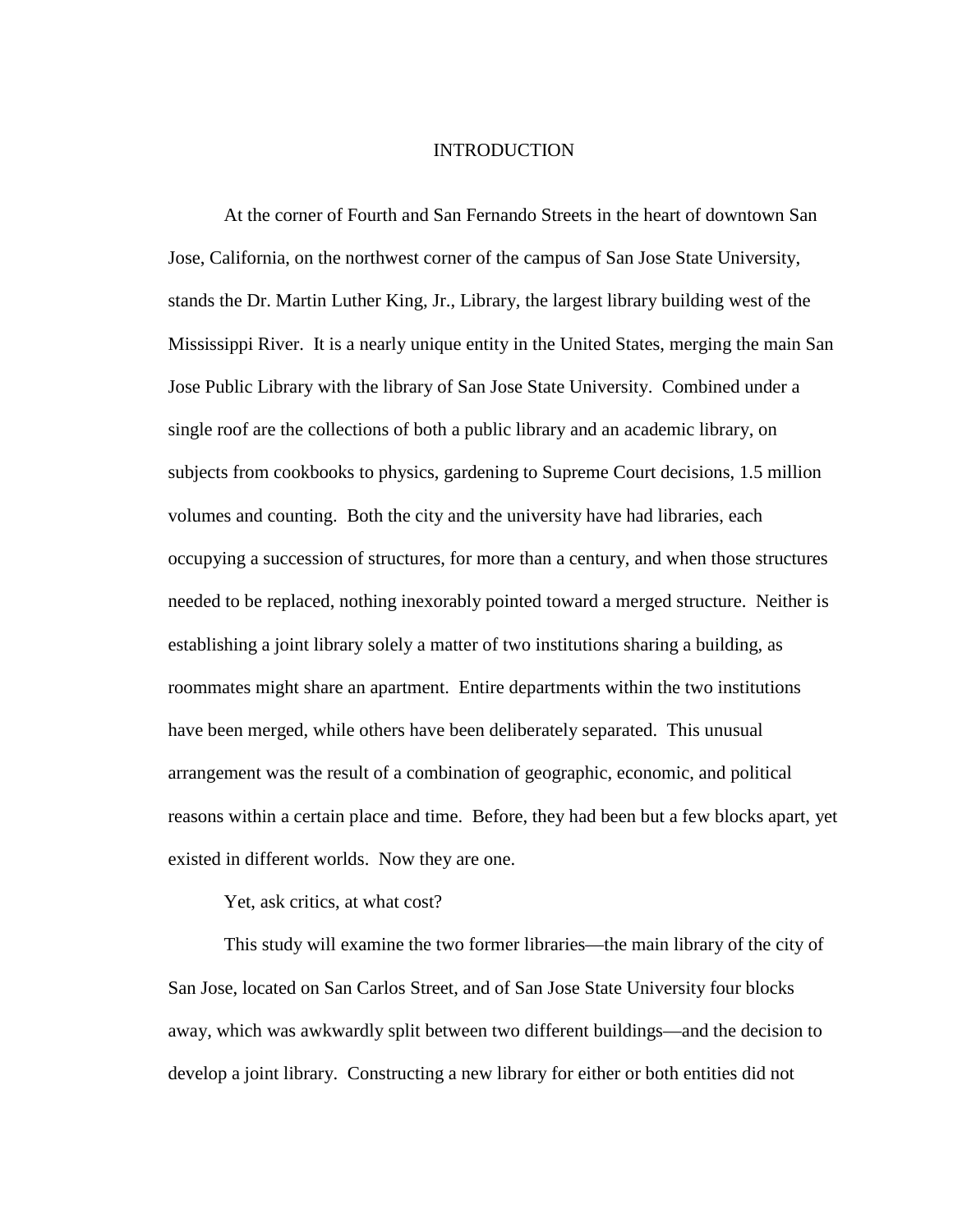inevitably require that the facility be combined. Neither is merely sharing a building the same as merging the institutions. The decision was made to construct the new building, and develop a co-managed "married" institution, as a joint library, a step almost nobody foresaw. Ferocious opposition emerged almost from the moment the idea was proposed, and success was not certain. For each of the challenges made by the many critics, an answer needed to be offered, or the proposal needed to be modified. Many current features of the structure can be explained in this manner. Countless specific decisions needed to be made, from how, or if, to accommodate borrowers from one institution seeking the materials of another; the physical arrangement of collections; retaining or discarding overlapping items; which system of classification to use; staffing issues, such as union contracts and salary schedules; and which specific service desks and technical services functions to merge or keep separate, from reference to circulation, from security to custodial services In no case was the outcome a certainty, and even in later years modifications were being made to the original plan. On several occasions, the project was almost derailed. A great deal of money, and the prestige of two institutions, was on the line, and the world, from municipalities to redevelopment agencies to the California State Legislature, was watching the outcome. More ominously, as its leading proponent on the municipal side, Mayor Susan Hammer, observed, "It could have been a real disaster" (Jordan, 2005, p. 48).

 As the 1990s came to a close, both the main San Jose Public Library and the library of San Jose State University had outgrown their buildings. The main public library building, constructed in 1970, was too small for its collection, requiring the library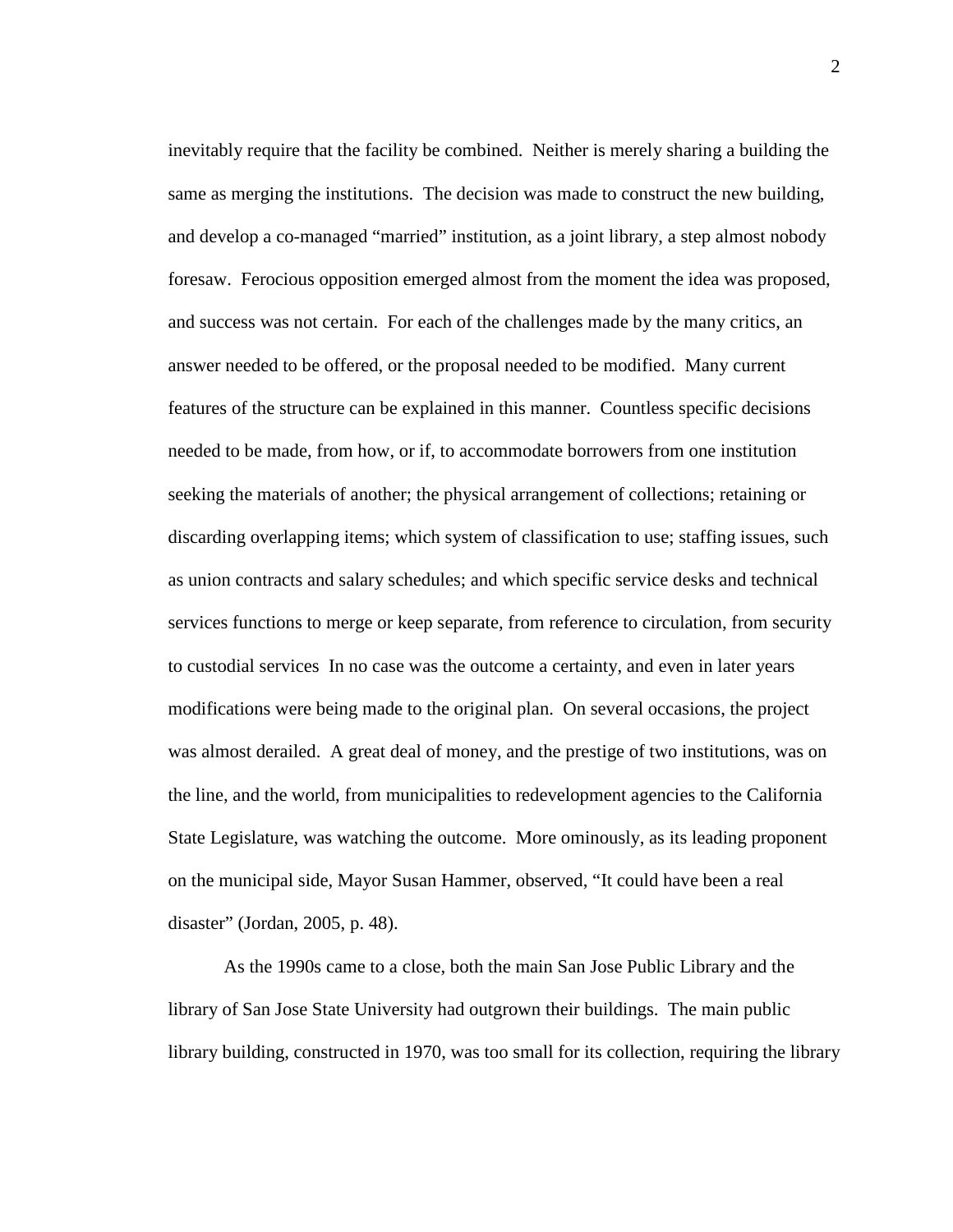to discard existing items to make room for new acquisitions. The building was also inefficiently designed, with a disproportionate share devoted to corridors, immovable infrastructure such as air conditioning and heating, and offices, with too little space available for collections and service desks. Moreover, to the chagrin of the city of San Jose, the facility was located adjacent to the McEnery Convention Center. The city wanted to expand the convention center in order to accommodate larger conventions, but any possibility of expansion was blocked by the presence of the library. However, little political incentive existed in the San Jose City Council to improve the downtown main library, because the bulk of the library system's business was conducted in the 17 branches. Many city patrons believed that any money devoted to the expansion of the downtown library could better be devoted to improving branch service.

 Four blocks down San Carlos Street sat the campus of San Jose State University, which faced a similar issue. The university's library facilities were divided between the John T. Wahlquist Library, which consisted of three separate buildings that had been connected into a single complex, and, halfway across campus, the Robert D. Clark Library, which had been slashed in size from its original plans due to budget-cutting. Originally, Clark would have replaced Wahlquist, but due to the decrease in size, instead the collection was separated by date between the buildings, requiring countless frustrating trips between locations to conduct research. The two buildings combined were inadequate in size for the growing collection.

 As the two institutions were only four blocks apart, and the city wanted the main library to move away from its site adjacent to the convention center, geography alone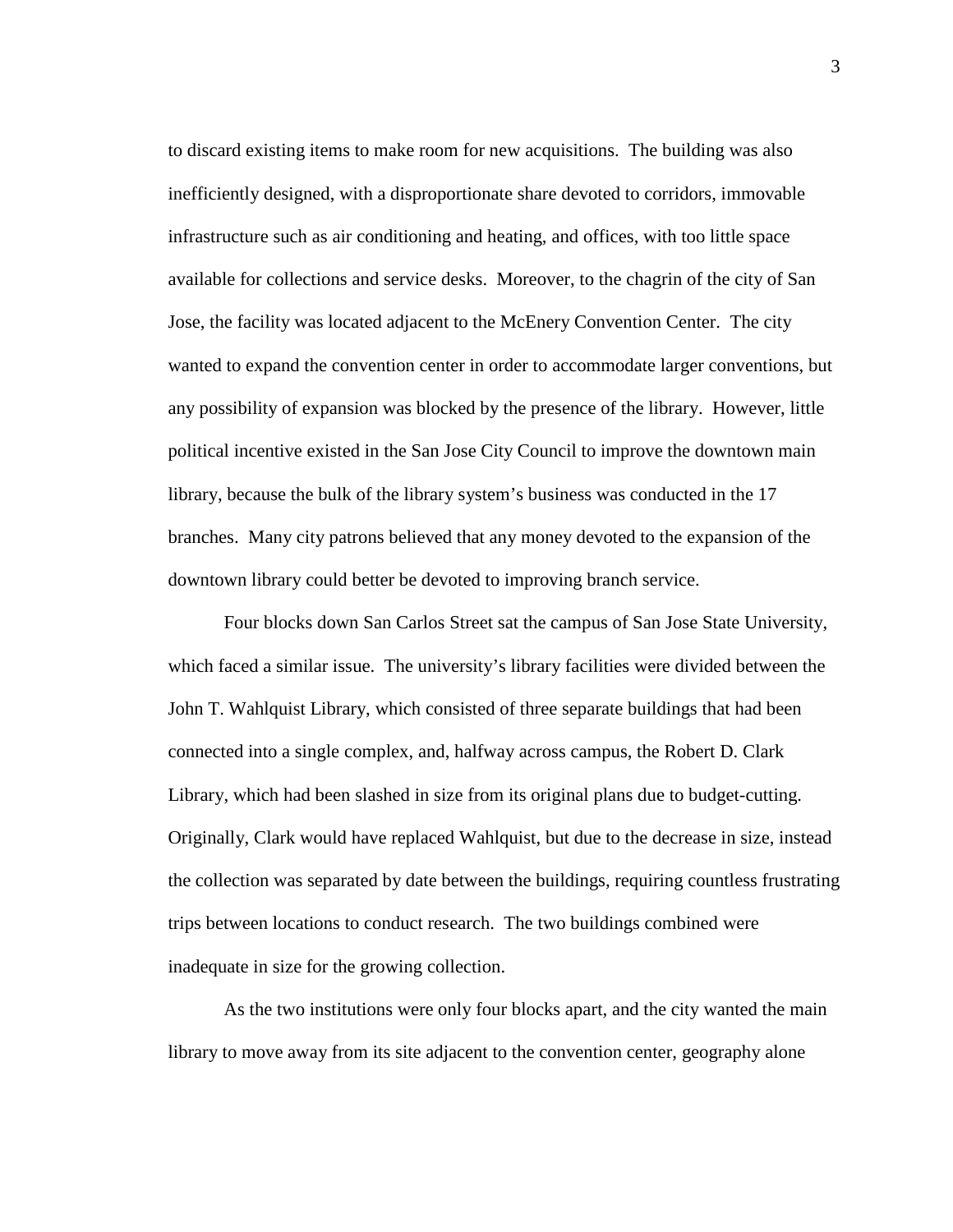raised the possibility of the main library relocating closer to the campus, and perhaps sharing a building. The city and the university could both benefit from this, at the least because operating an existing joint building, or constructing a new one, would cost less than if each constructed its own facility. However, a third player was about to become involved, the San Jose Redevelopment Agency. This was the agency that would allow the joint library project to begin.

 Although nominally an agency of the city of San Jose, the Redevelopment Agency is effectively a mini-government of its own. As is true of many downtowns across the United States, downtown San Jose experienced an economic tailspin in the years after the Second World War. Using the automobile and the newly constructed highways, city residents lived, worked, and shopped in the suburbs instead of coming downtown. Downtown San Jose went into a steep economic decline, with high vacancy rates and crime. It became an economic drain on municipal government, with the cost of services, especially police protection, surpassing the property and sales tax revenue from downtown. In 1979, the Redevelopment Agency was established, with the mandate to use government money to start building projects that private developers would not touch. For this the agency had a powerful economic tool—state law provides that any tax revenue raised in downtown must be expended in downtown, not in the rest of the city. This became a self-perpetuating economic engine, with each new redevelopment project providing revenue for the next one. Downtown revitalized, with abandoned buildings being replaced with upscale stores, residential apartments, and eventually cultural institutions. By the late 1990s, the main San Jose Public Library was a conspicuous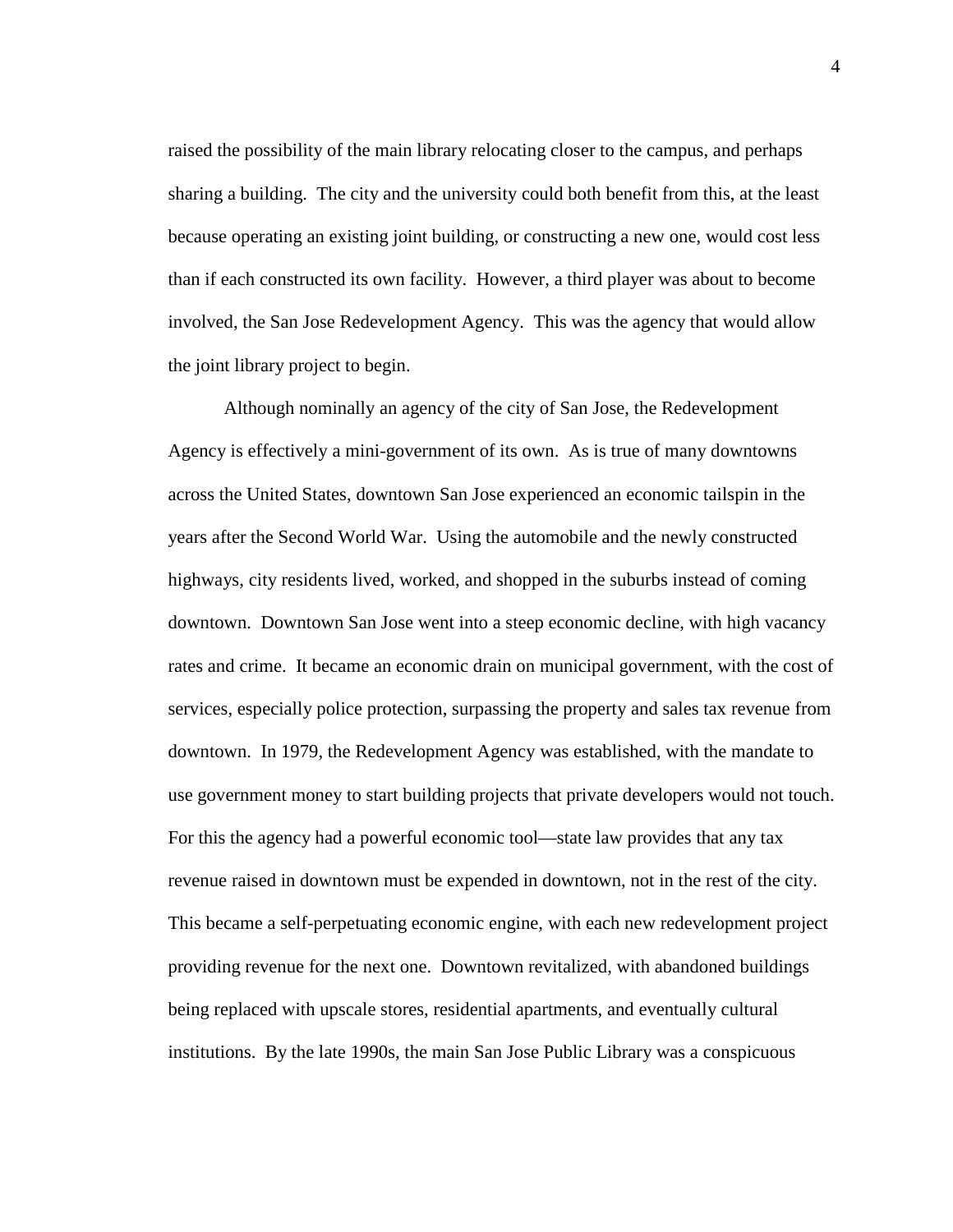exception to the overall pattern of revitalization. The Redevelopment Agency, flush with revenues from the technology boom, was interested in building a new library. This also meant, of interest to suburban patrons, that city money, no longer needed for a downtown project, would be available for the branches.

 This was important not only to the city, but also to the university. While each campus in the California State University has an operating budget with which to cover annual operating expenditures, the system has only a single capital budget, for which each individual campus competes. For a large capital expenditure such as a library, San Jose State needed to access the systemwide capital budget. Because San Jose State is the oldest campus in the system, it has older infrastructure, which, combined with its localized, declining enrollment, made it unlikely to compete successfully for such money, unless a partner could be brought in, in which case this situation turned around dramatically. If San Jose State could co-fund a library project with the city and the Redevelopment Agency, then San Jose State could access systemwide capital funds far more readily than it could otherwise. Out of this delicate three-entity partnership among the city, the university, and the Redevelopment Agency, the joint King Library was born.

 Jointly constructing a building, however, is not the same as merging the institutions. Planners needed to consider certain inherent differences between public and academic libraries. The two kinds of libraries tend to have different materials; operate on different schedules (with public libraries keeping hours similar to a retail store, and that are consistent year-round), while academic libraries usually open earlier, close later, and modify their hours over the year in accordance with the academic calendar; public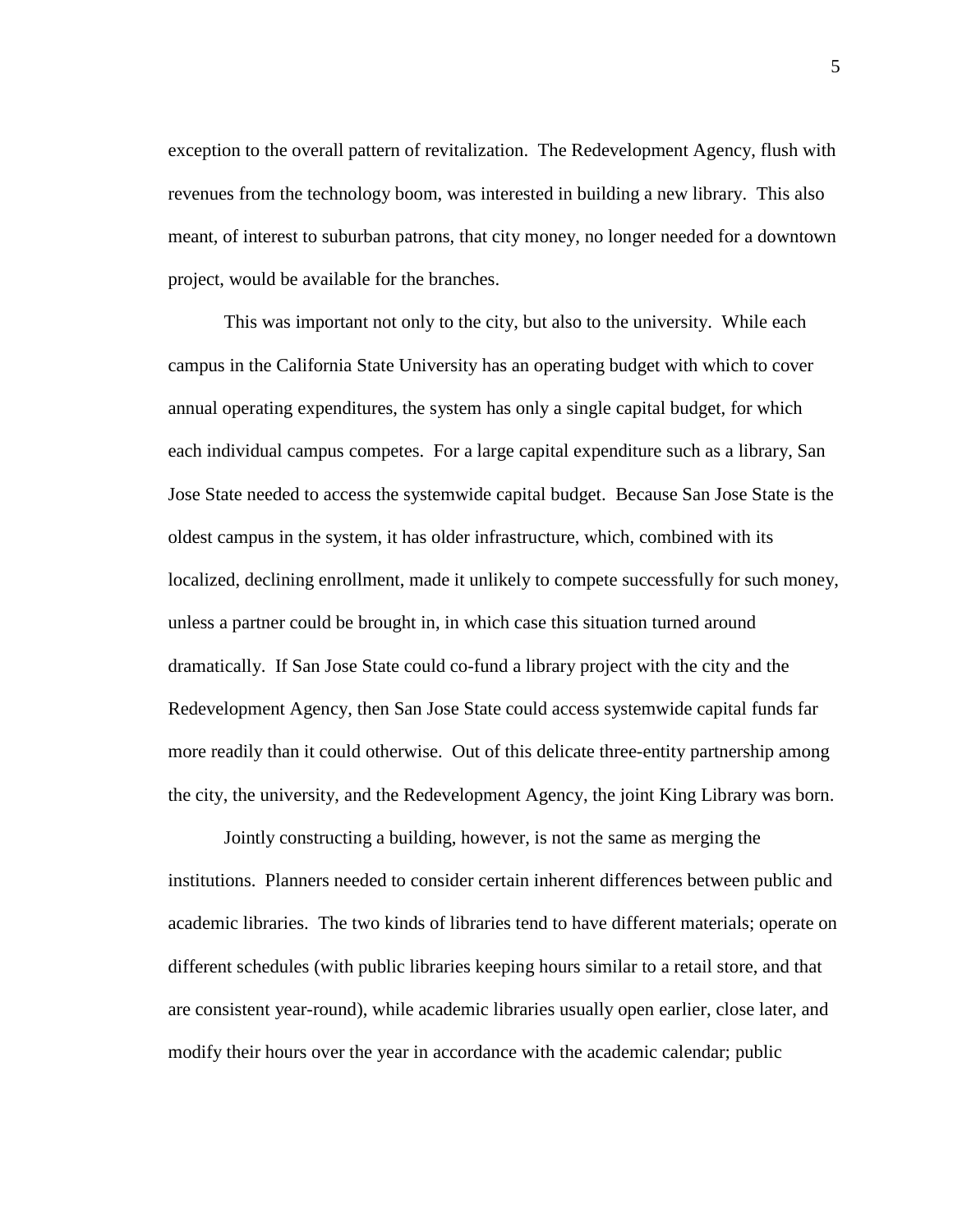librarians are not necessarily scholars by inclination, and are usually supervised under a civil-service system, while academic librarians are often either faculty or quasi-faculty, usually on the tenure track, often hold at least master's degrees in subject specialties as well as in library science, and almost always need to relocate for new positions. Public libraries, most importantly, are usually seen as being for recreational as well as informal learning, while academic libraries are perceived to be for formal learning and faculty research. Could the cultures operate side by side, let alone combine? That was the challenge that would be faced in San Jose.

#### Literature Review

 For a study of a public-university joint library, the library literature presents a paradox: Literature on the subject of joint libraries is abundant, and has become more so in more recent years. Amey's two studies (1979; 1987) have lengthy bibliographies—the latter, for instance, runs 36 pages and lists several hundred items. The California State Library's *Public and School Libraries* (2000) also lists numerous items. Karp's (1996) landmark review of the literature is 27 pages long and, as with Amey, lists several hundred items. However, reflecting the nature of joint libraries—usually small schoolpublic libraries in sparsely populated rural locations—information on college-level libraries is sparse, with fewer than 15 items in each of those bibliographies pertaining to the subject, and several of those are brief news items. What few college-level references do exist refer, with few exceptions, to small junior colleges. This is for the simple reason that college-level joint libraries have historically been unusual, and thus have attracted less attention than the joint library in a rural school. Only in the last few years, with the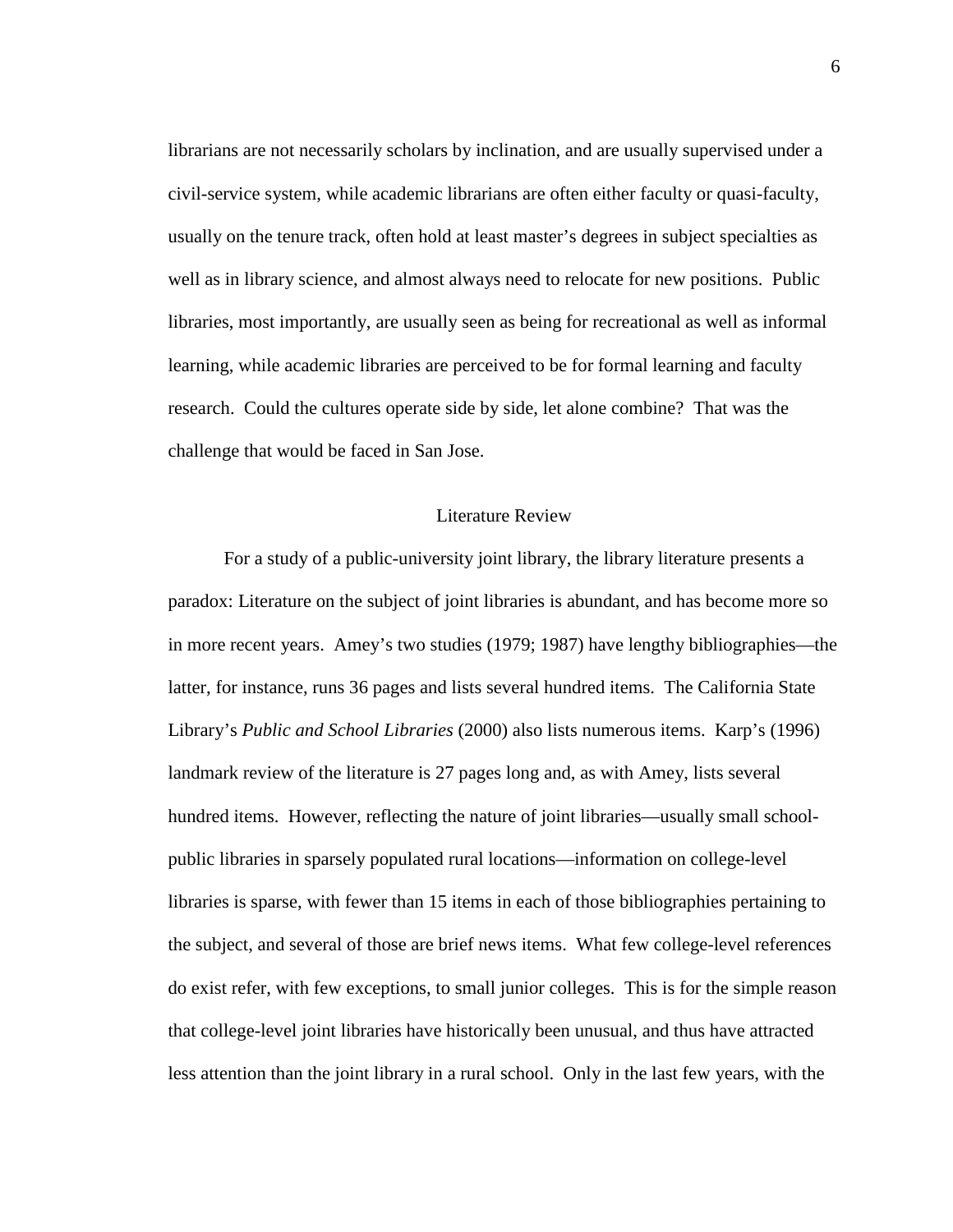increase in the number of public-college libraries, including at baccalaureate-granting institutions, has the number of articles begun to increase, though these are still not common. This pattern reflects what an aberration from the usual pattern the San Jose experience is, with a large public library and a major university library, in the eleventhlargest city in the United States, combining.

 As will be seen, the number of joint public-college libraries in the United States began to increase in the 1980s, especially in Florida, but increased significantly in the next two decades, with important examples in Colorado, Minnesota, and Texas. The library literature reflects this pattern, with an increase in the number of articles commencing in the early 1990s. An early example is an influential examination by Call (1993). Call notes, "[T]he desired outcome [of the merger] is that by combining the resources available from two or more agencies or institutions and sharing the operational costs, the patrons from each of the parties involved will have access to more library materials and services at less expense." Call adds the "significant disadvantage…is the adjustment that each of the partners has to make in becoming sensitive to the needs of the other" (p. 551). Reviewing three separate college-level joint projects, he identifies the potential pitfalls as well as advantages of such efforts.

 Then *Colorado Libraries* published a special issue in 1999 devoted to joint projects, including at the college level. Colorado, straddling the Great Plains and the Rockies, has an especially large number of school-public libraries, and in the 1990s established several joint libraries between public libraries and junior colleges. In the issue, a series of case studies examines how joint libraries came to be founded and

7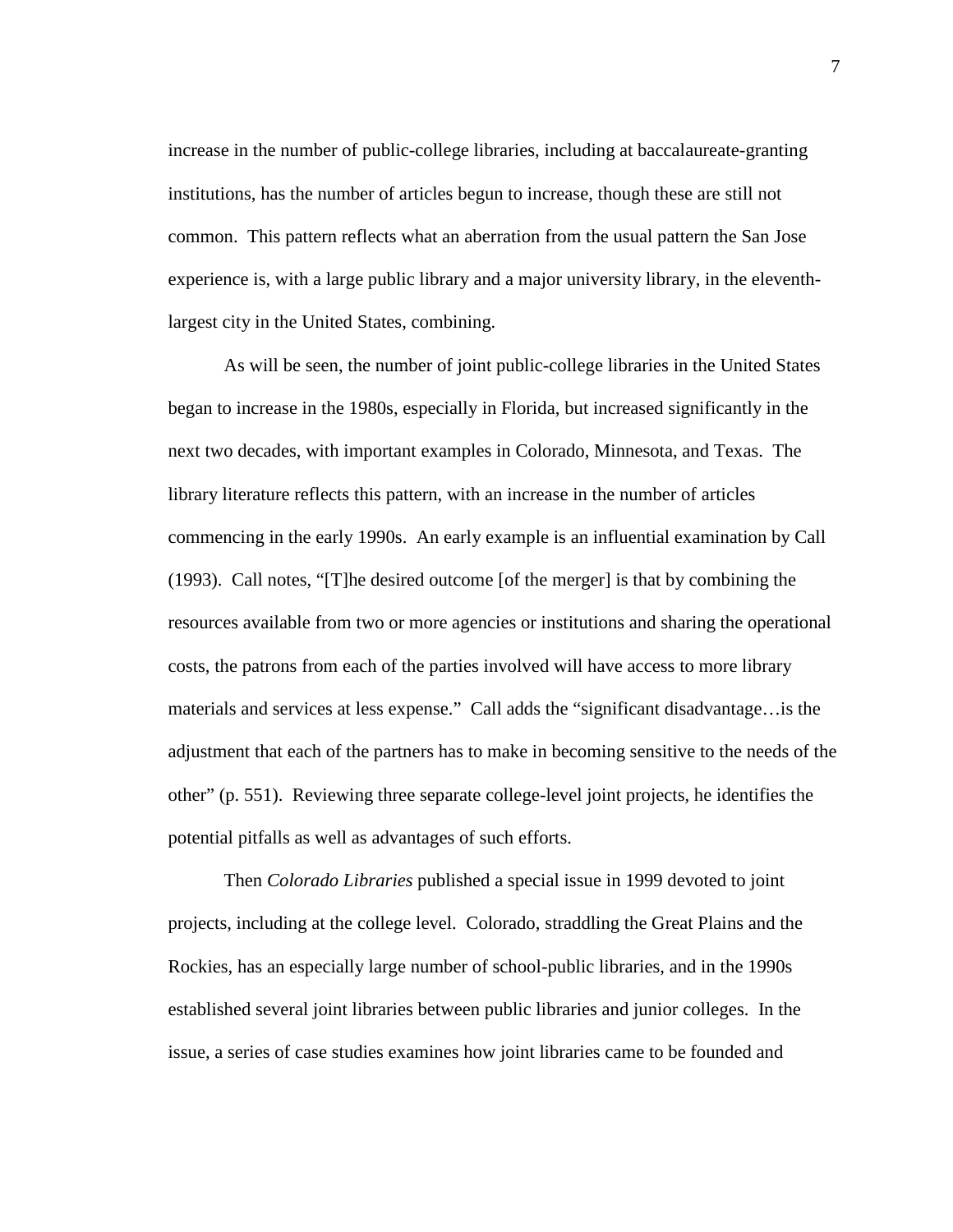operated in several Colorado cities. Contributors include Reno, who discusses the unusual situation that led to Front Range Community College entering into several jointuse agreements with public libraries, while Sullivan considers the logistical challenges involved in creating a new building, with special challenges for a joint structure, and merging two collections, staffs, and catalogs. Saferite examines especially the challenge of creating a joint-use agreement, which many contributors to the literature agree is the important foundation for the future project. Paladino and Connole consider the experience of two additional colleges. A common set of themes running through these and other writings is the importance of political support from the governing body; the importance of soliciting support from the patron base for a new kind of library; difficulties in merging incompatible technological systems, such as catalogs; and the difference between sharing a building and merging the institution. All of these would be seen in San Jose.

 Florida, as will be seen, has been at the forefront of joint public-college libraries, and an important study for that is Anderson's (1999). As is common in the literature, Anderson emphasizes the joint-use agreement. Anderson also notes the importance of determining if libraries have a broad commonality of their collections and usage, as a research institution may have less chance of success than, for instance, a junior college, due to the great difference between the patron bases. "If commonalities in the missions of the library exist, then the project has a chance for success," Anderson advises (p. 84). Lastly, she notes the importance of the building itself. "The library building design is a major consideration in providing services to different patron groups. Quiet study must be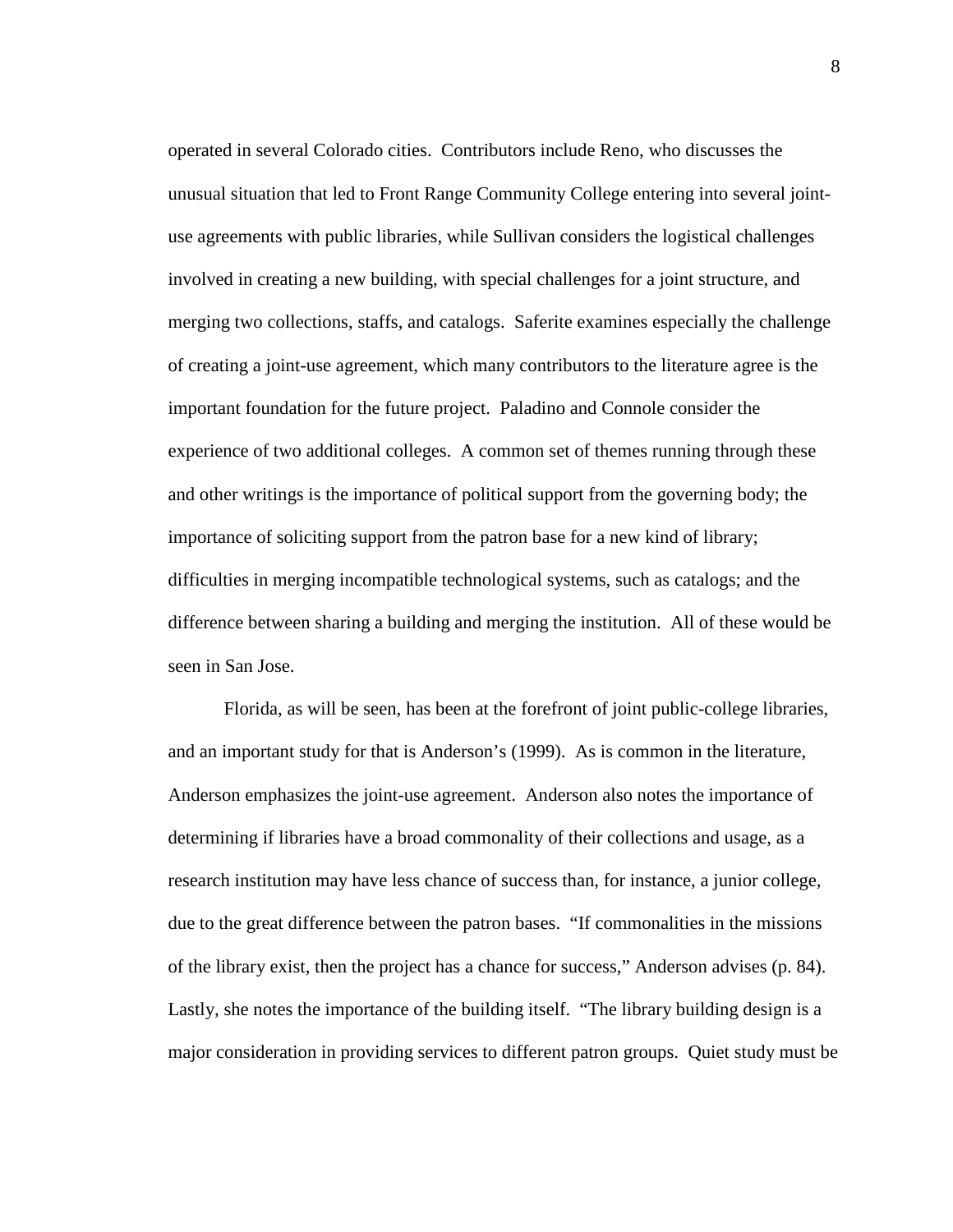balanced with children's programming" (p. 85). New joint libraries often involve the construction of a new building, not merely the adaptation of an existing structure.

 The next decade saw a significant increase in the examination of college joint libraries in the United States. Several important case studies of joint libraries were published. Dornseif and Draves (2003) call joint libraries "the ultimate form of collaboration" when discussing the establishment of Harmony Library in Colorado, another in the series of joint libraries previously discussed in *Colorado Libraries* four years earlier. That library was especially ambitious as it was a full merger, with the line of separation between the libraries simply disappearing. Another ambitious library project discussed in the literature is the opening of three separate joint libraries in Harris County, Texas. One of these three projects was between the county public library and the library of the city of Houston, but two others were with campuses of North Harris Montgomery Community College District. Park (2005) concludes, "The benefits that the joint use libraries offer our users far outweigh the challenges that have to be faced" (p. 10).

 The most prominent joint library other than San Jose's is the immense Nova Southeastern University library in Florida. Of this project, Marie (2007) reports, "NSU/BCPL has certainly lived up to its promise…The facility is drawing patrons in record numbers. Increases are being seen in usage, circulation, reference questions, and program attendance. Broward county citizens are undoubtedly positively affected, as more of them are checking out material previously considered academic" (p. 25).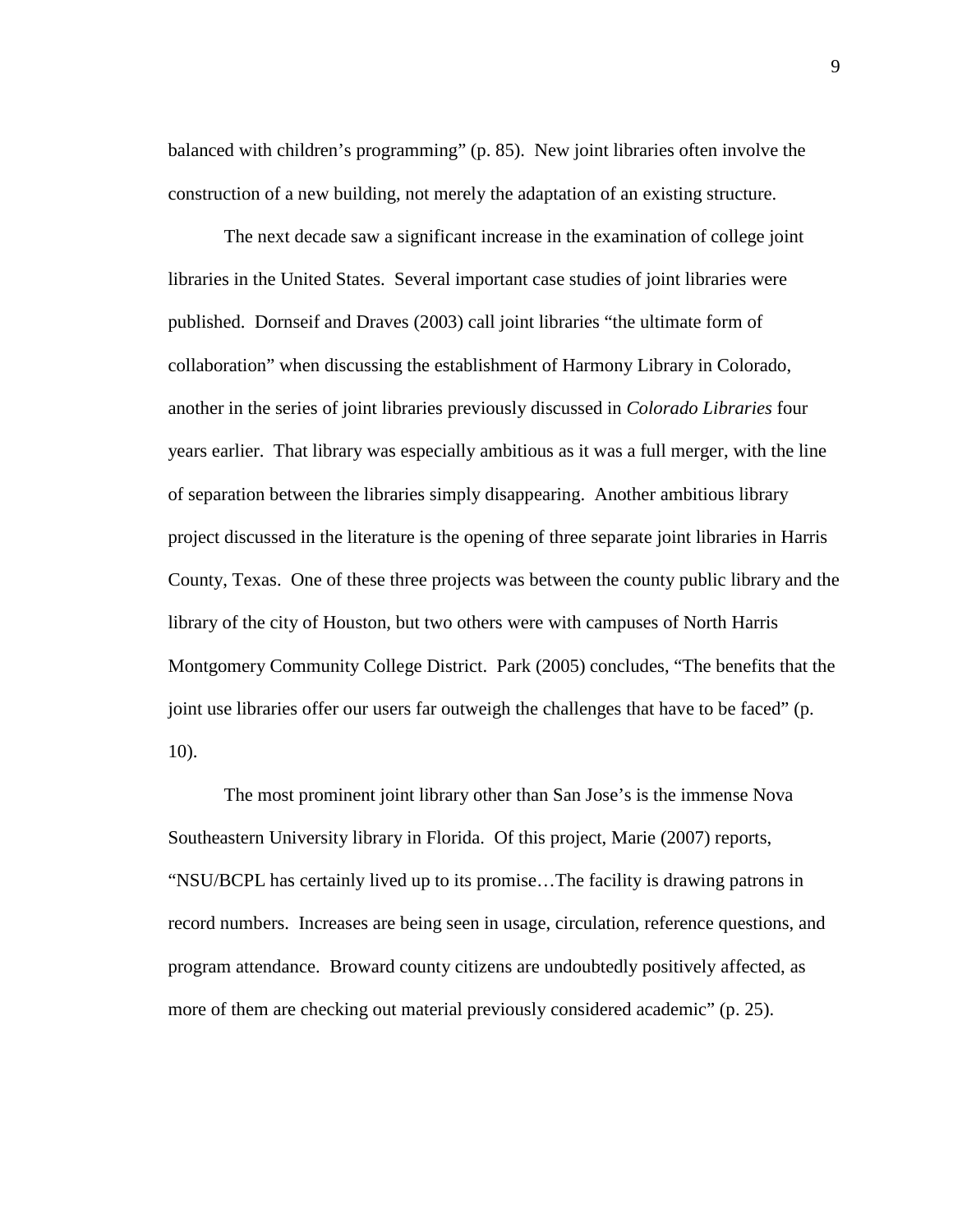The previous works deal with progressively larger institutions and discuss some of the difficulties in the specific libraries which they examine. Broader works on joint libraries as a whole have been produced by such authors as Bundy and Kratz. In addition, book-length special issues or books have been issued. Bundy (2003) contributed a lengthy chapter in the compilation *Planning the Modern Public Library Building* on the subject of joint libraries, and two special issues of journals, *Resource Sharing & Information Networks* and *Library Trends*, addressed joint libraries, including at the college level. More recently, McNicol (2008) published *Joint-Use Libraries: Libraries for the Future*, a rare book-length examination of joint libraries, which also includes information on European academic joint libraries, including a case that is littleknown in the United States, the National Library of Iceland/University of Iceland Library.

 As will become clear in the following chapters, the San Jose experience is unique among joint libraries in its scope. In contrast to the usual pattern of joint libraries being used for small communities, or for smaller colleges, the King Library is for the eleventhlargest city in the United States. This project has itself led to a variety of contributions to the library literature. As early as 1999, *American Libraries* featured an interview with San Jose City Librarian Jane Light, in which she describes the advantages in cost and service available at a joint library. Woods (2004), Information Technology Director at the library, describes the enormous task of merging two largely incompatible technological networks, including the two institutions' websites, catalogs, and telephone systems, as well as the difficulty in merging the two separate information technology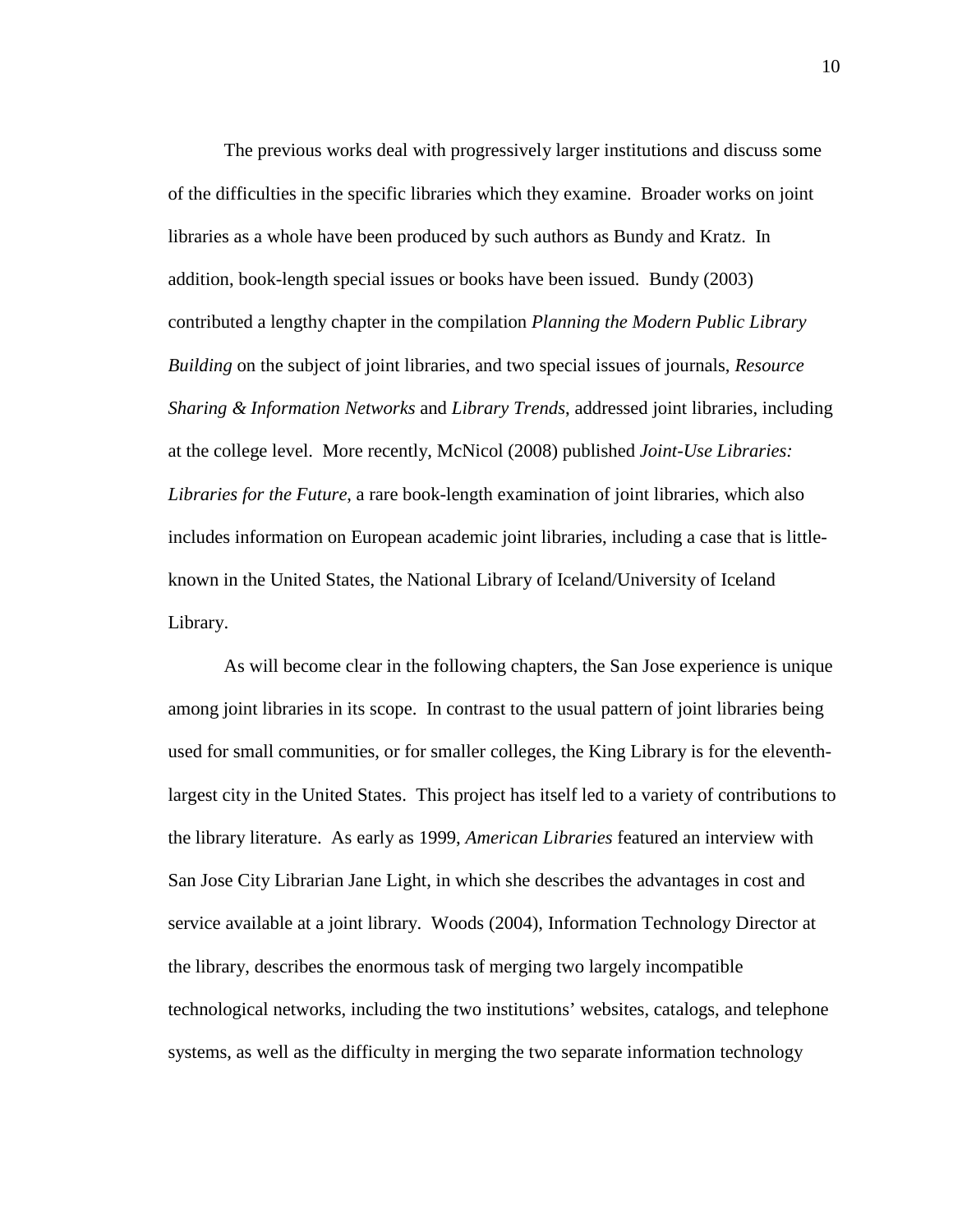staffs. The public library's staff was hourly and each was familiar with the larger system, while the university's staff was salaried and more specialized.

 Kauppila and Russell (2003) explore how the two libraries came to be a joint library, and the difficult business of determining how and what to merge among the libraries' operations. They predict that joint libraries will become more common in the future, taking advantage of the financial advantages of economies of scale. Money not expended on duplicative functions such as cataloging and information technology, as well as on the construction and maintenance of the building itself, is then available for expanding collections and hours. Woods, along with Breivik and Budd (2005), gives the fullest description to date of the difficulties of merging the two institutions.

 Most recently, Meserve, Belanger, Bowlby, and Rosenblum (2009) describe the application of the model of tiered reference to the King Library. These articles demonstrate that, although the joint library at San Jose is presently only a few years old, it is already producing new insights for the library profession.

 For years joint libraries, perhaps because they were associated with small, rural communities, were considered to be a last resort, or a temporary measure until a community grew large enough to afford a larger library. This may explain the relative lack of literature on them for many years until the 1970s, especially at the college level. Joint libraries at the college level were rare in the United States until Broward County's experiment began in 1983, and the literature on college-level joint libraries has increased greatly since then. Large joint-use libraries, most notably the Nova Southeastern University Library and San Jose's King Library, have brought more attention to the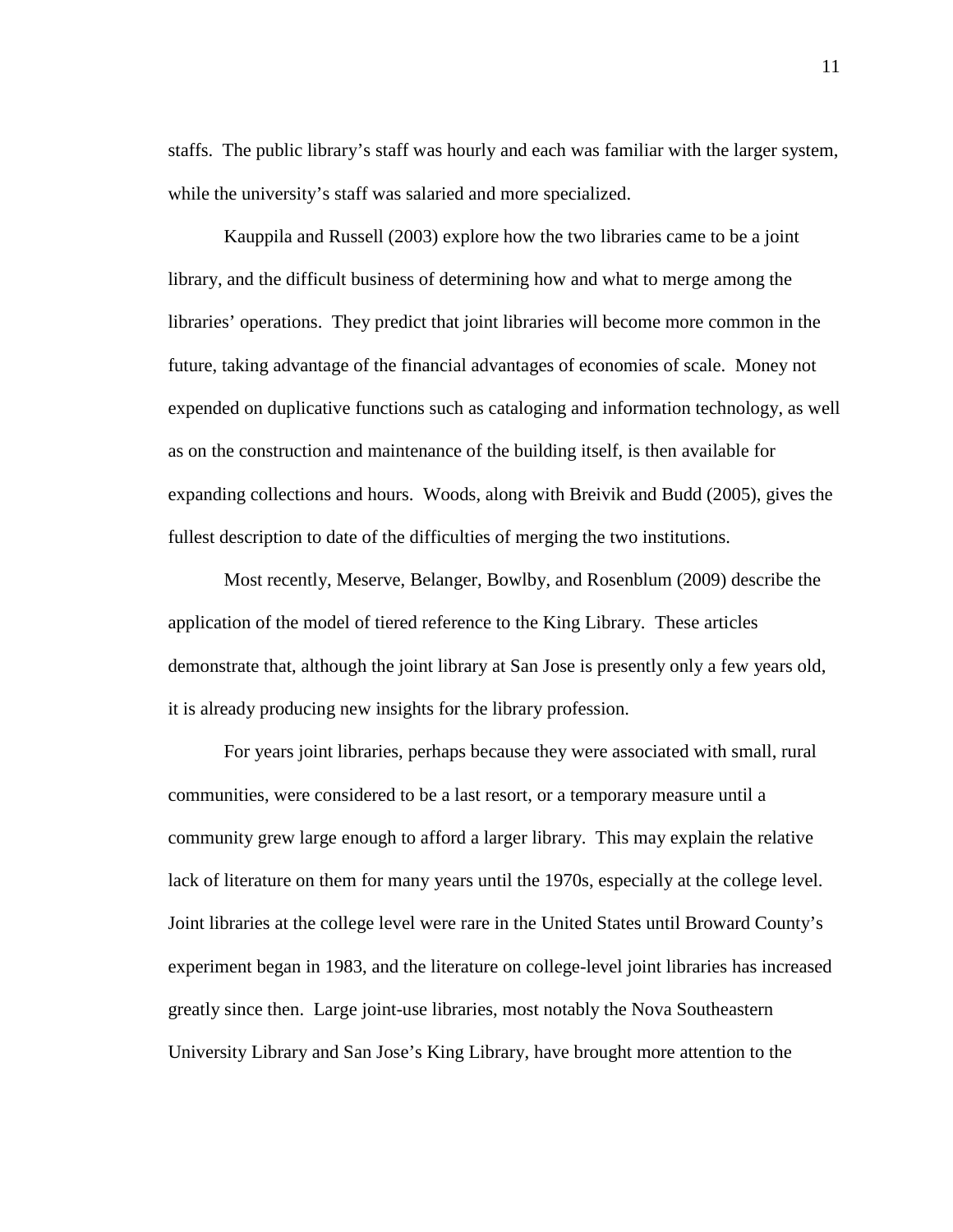potential of joint-use libraries in the academic community, and additional literature in the library profession on the subject can be expected in the coming years.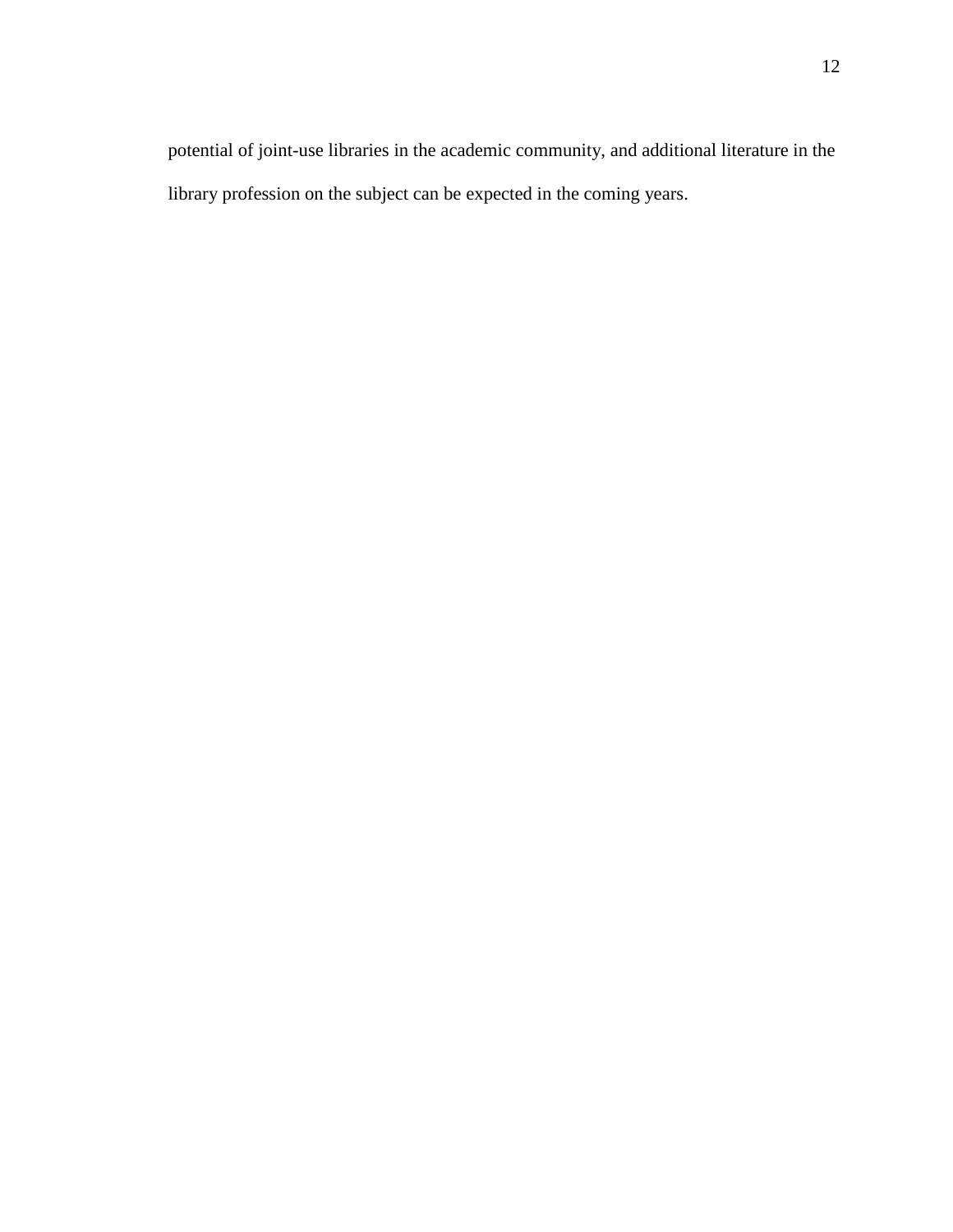#### Chapter 1

### THE JOINT LIBRARY OPTION

 The joint city/university library proposed for San Jose is by far the most ambitious joint library proposal made in the United States. Joint libraries are not, however, unknown, albeit on a far smaller scale, in the country; in addition, several examples exist in Australia, Canada, and Europe. As the San Jose proposal was scrutinized, both proponents and opponents of the proposal turned their attention to this once-obscure corner of the library world.

 Many libraries have associations with other libraries. These ties may exist in the form of memberships in consortia, or arrangements for interlibrary loans, or in joint catalogs. Public libraries are often part of a larger public library system. A large city might have a main library and various branches, or rural systems may have branches spread across several counties. Academic libraries, especially in public systems, are often part of a larger system, such as the California Community Colleges, California State University, and University of California. Some libraries cooperate in their collection development, or in some cases may go so far as to interfile their collections. Bryn Mawr, Haverford, and Swarthmore Colleges, for instance, located some 10 miles apart, maintain the single Tripod catalog (Seiden, Pumroy, & Medeiros, 2002). In rare cases, libraries may share quarters for economy, though this is not the same as a true joint library, and economy is not always the primary motivation. One study, for instance, cautions, "Savings to the taxpayer are purported to be found in the avoidance of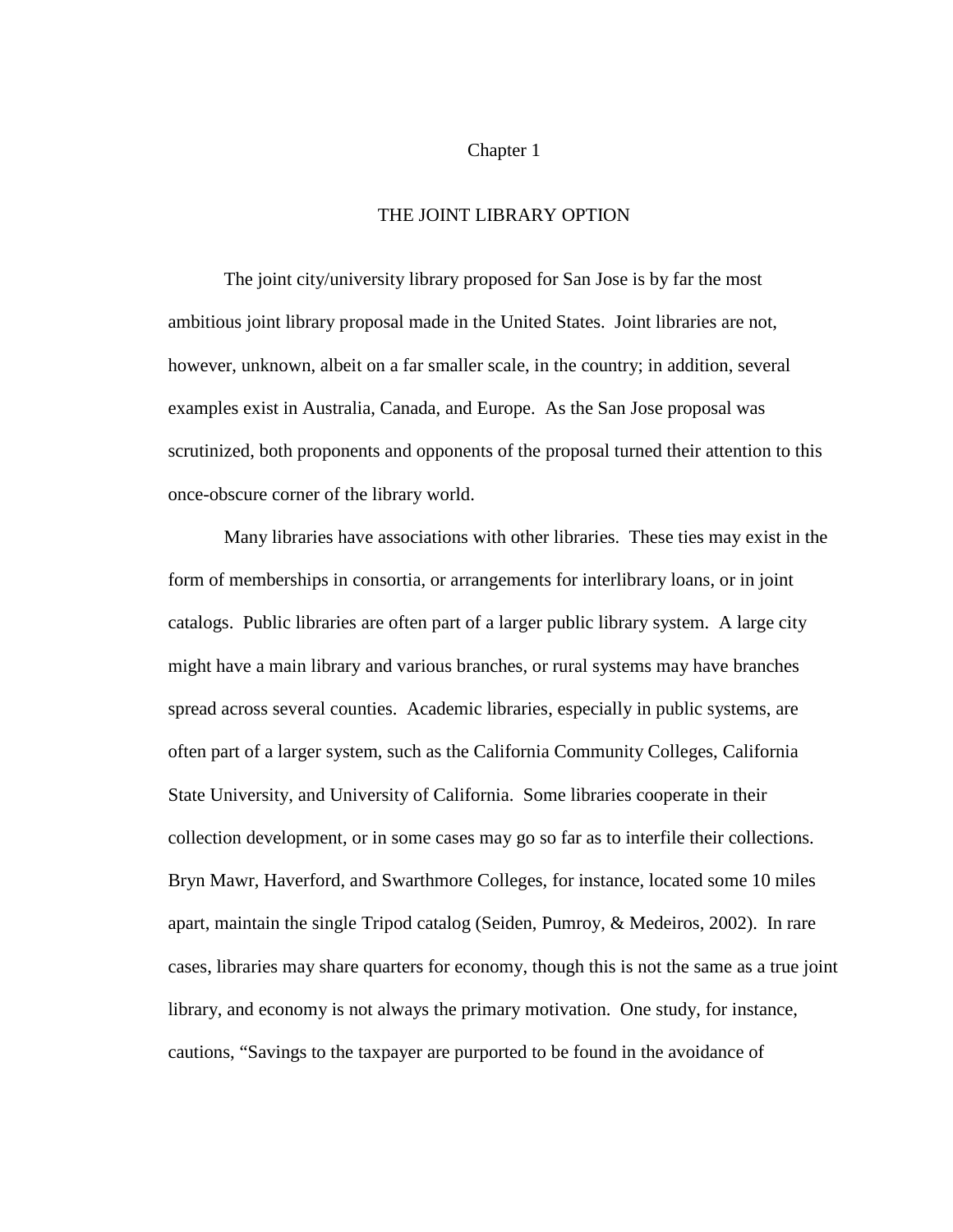duplication of expensive material and overhead expenses such as the building, lighting, heating, and custodial services. However, if reading by the adult or the student is inhibited, there is only a poor return on investment" (Haycock, 1979, p. 7). Co-location of collection and staff, under either one manager or two, is the next step, a joint library. Speaking of school-public libraries, Kenneth Haycock has said,

It is important to distinguish dual use libraries from other levels of cooperation. In general, libraries and systems may cooperate at least informally in sharing resources, services, and expertise. These levels of cooperation may range from simple courtesy (class visits), to specific services for a related group (homework centers), to more formal cooperation (joint programs for promotion of reading); much less common is collaboration, in which two equal partners solve common community programs together (for example, an outcomes-based joint family literacy initiative). (Haycock, 2006, p. 489)

 Within the United States, the most common form of joint library has long been the joint school-public library. This is almost always found in a sparsely populated rural location, distant from a large city, at which population, distance, and lean economic base preclude the establishment of another sort of library service. For such locations, the other alternatives are either the bookmobile, or worse, no library service of any kind (McNicol, 2008). As time passes and populations and economies expand, these alternatives become less common. As Haycock continues, a joint library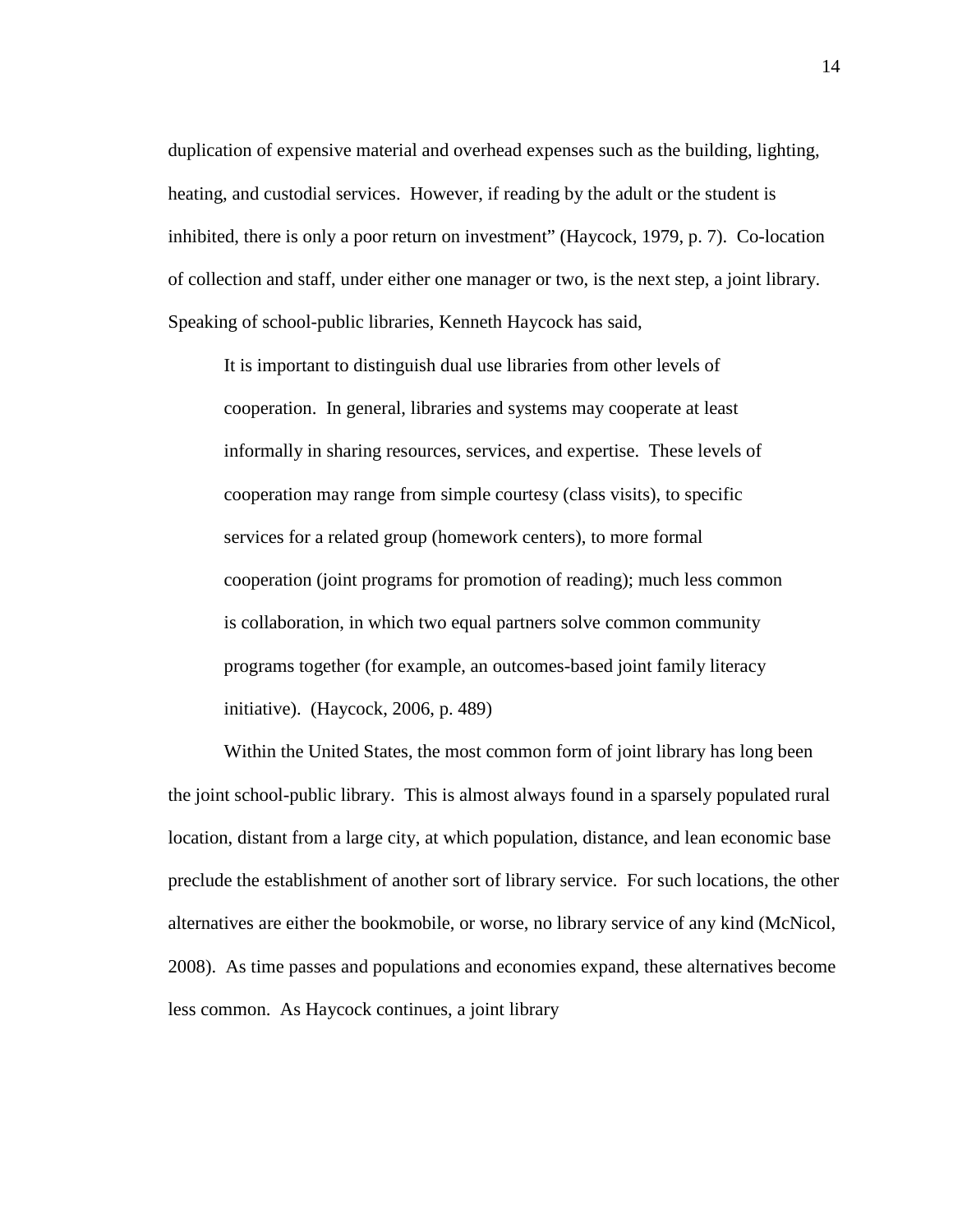can translate into professional staff where none existed previously, longer hours, and a broader range of information sources and literacy programs for the community. The bottom line is that there may be no viable alternative for a reasonable level of school or public library service in a small community. (Haycock, 2006, p. 490)

 In these cases, joint libraries exist not as a positive good, but as a last resort in the absence of another alternative.

 Joint libraries date back at least to 1559, with the opening of the Bibliothèque Publique et Universitaire in Geneva. Australia and Canada, with their large territorial expanses and relatively sparse populations, have a large number of joint libraries. In the United States, one current joint library, located in New Hampshire, has operated continuously since 1906. These tend to be smaller rural libraries, while on the other extreme, in 1957 Iceland merged the National Library of Iceland with the library of the University of Iceland (McNicol, 2008).

 Joint libraries fall into one of three broad categories. The first is the "duplex" or "flatmates" library, in which two libraries share a building. Even an individual library may share a building with another institution, such as a branch library in a shopping center, a law library in a courthouse, or a medical library in a hospital. A joint library of the "duplex" variety may share a building with another library, just as an office building may have a variety of offices, and a shopping center a variety of different stores. Their interaction is usually limited to routine building issues such as maintenance or custodial services. In the center is the "married" library, which is usually co-managed, and where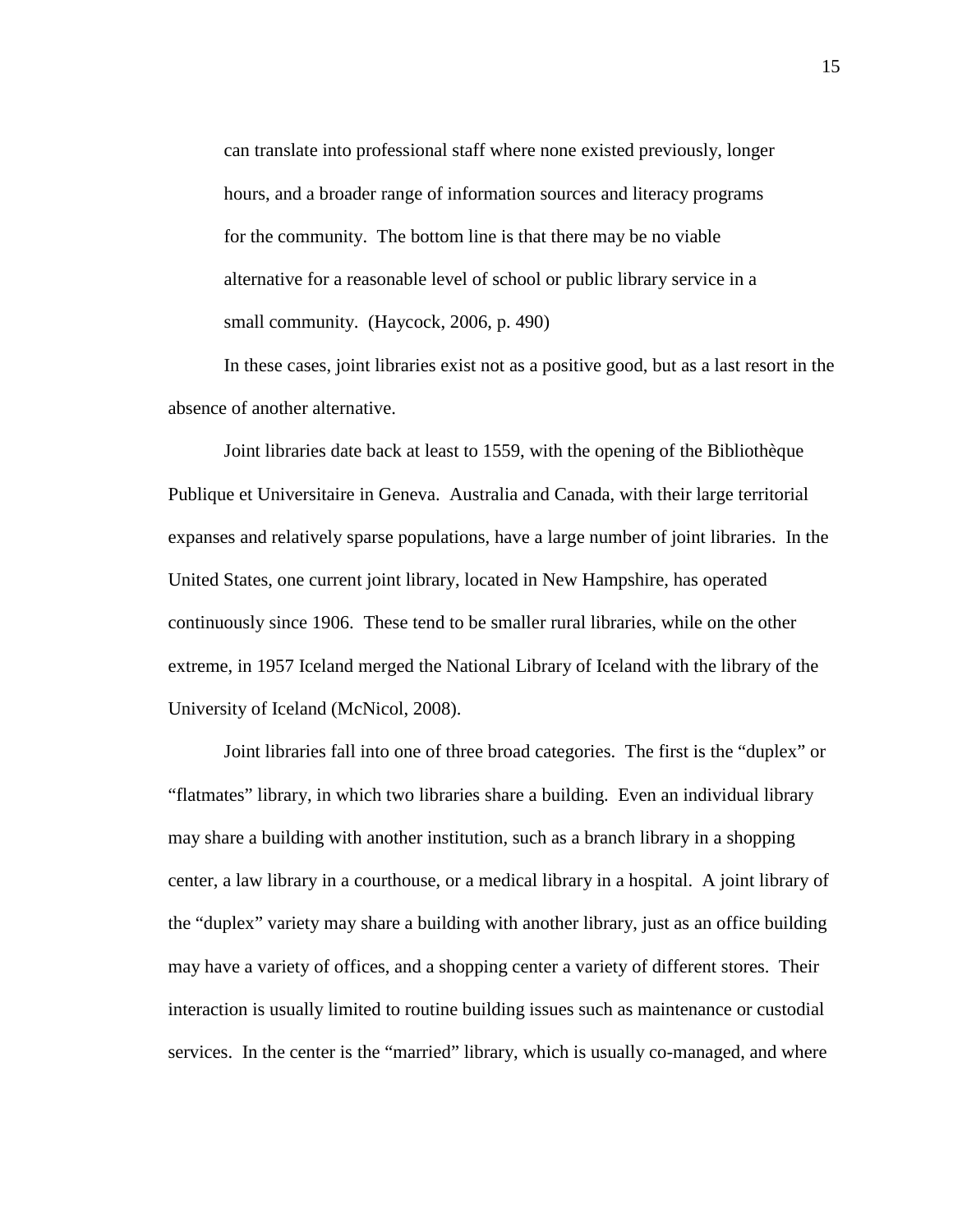services exist on a continuum from fully merged to completely separate. Cataloging, for example, is fundamentally the same (albeit using different classification systems) for either a public or an academic library, and would often be merged. The most ambitious effort, and the least common, is the truly merged library, in which the line of separation between the institutions no longer exists. Traditionally, these predominantly existed as school-public libraries, but joint libraries involving colleges have become more common in recent years.

 The most prominent jurisdiction to use a joint library in the United States is Broward County in Florida. The county, with a population of nearly two million, has entered into several joint-use agreements in past years, starting with the Broward Community College/South Regional Library in 1983. This gave the county extensive experience in several aspects of the operation of a joint library, including comanagement, merging and cataloging different collections, and the use of dual library cards (Call, 1993; Imhoff, 2001). One of these mergers was the opening of a joint library between the downtown Fort Lauderdale Main Library and the downtown Florida Atlantic University Library, expanding the operation of joint libraries to the university level (Imhoff, 2001).

 A more ambitious merger was Nova Southeastern University's 1997 proposal to merge its private academic library with one of Broward County's public library branches. To take this proposal one step further, one partner, the private Nova Southeastern University, would manage the institution, meaning that the public library would be contracted out (Eberhardt, 1999).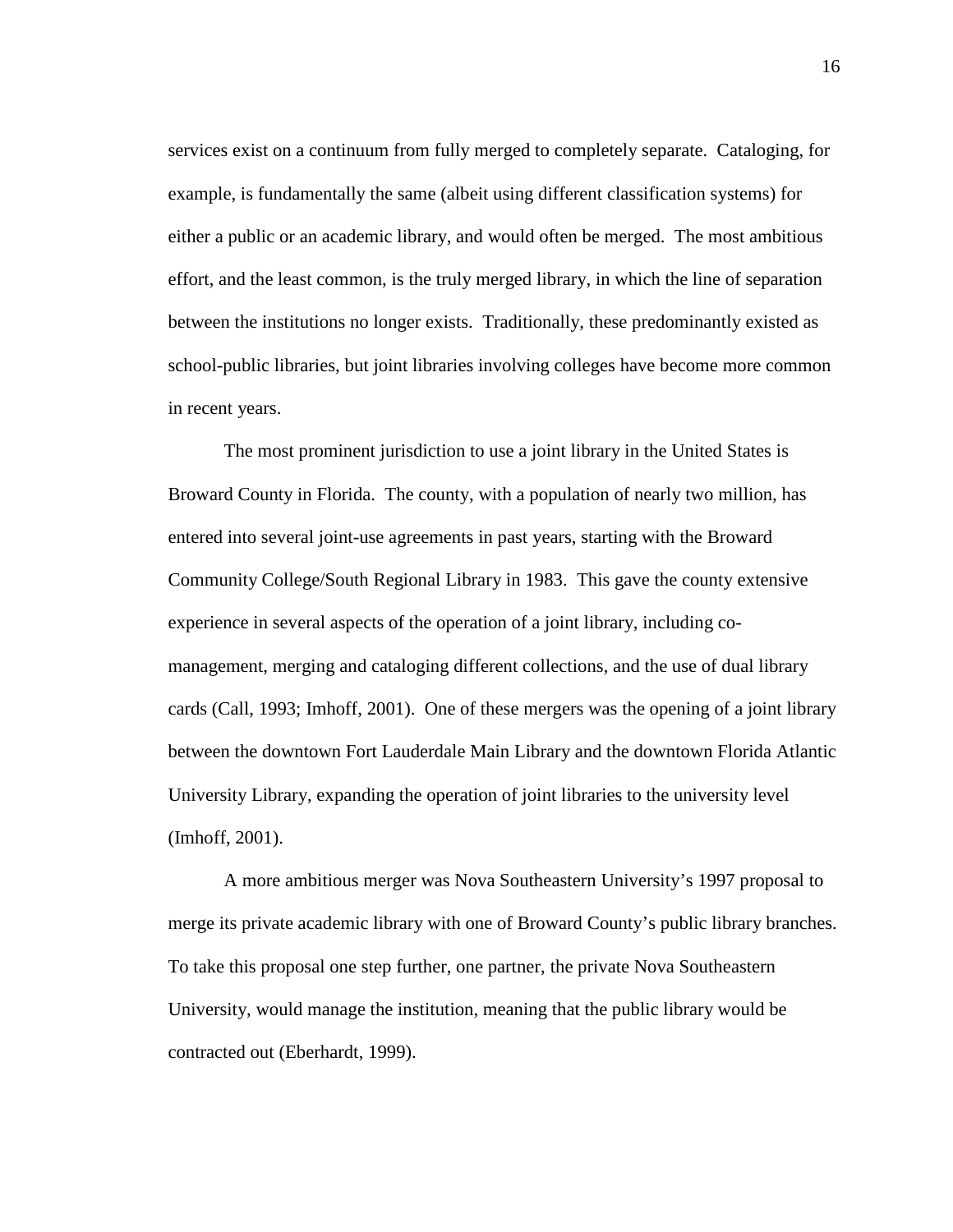The beginning of this new library was distinctly different from the usual pattern, where two libraries decide at the beginning of the project to establish a new joint library, as Nova had already committed to constructing a five-story, 280,000-square-foot library for its 29,000 students. The question was solely if the county would join in the project. If so, Nova would contribute the land, \$8 million for construction, and commit to pay for a \$2.5 million expansion after 10 years. The county paid for \$18.7 million in construction costs, and constructed a parking garage. This was a new experience, for previously, the public library had managed its own facilities (Imhoff, 2001; MacDougall & Quinlan, 2001).

 The county and the university approved a 54-page joint operating agreement. Several sources stress the importance of such agreements (Schwanz, 2000). Alan Bundy's study, for instance, notes,

The literature places considerable emphasis on maintaining a written record of all understandings and commitments leading to the establishment of the library. Similarly emphasized are the content and detail of formal agreements. If these are deficient in five major aspects in particular, the operation of a joint-use library may prove to be extremely demanding and, at worst, very stressful, for its staff. The five areas that should be emphasized in agreements are space, staffing and staff development, information technology, the role of a governing board, and evaluation. (Bundy, 2003, p. 139)

Similarly, Donald Riggs, President of Nova Southeastern University, advises,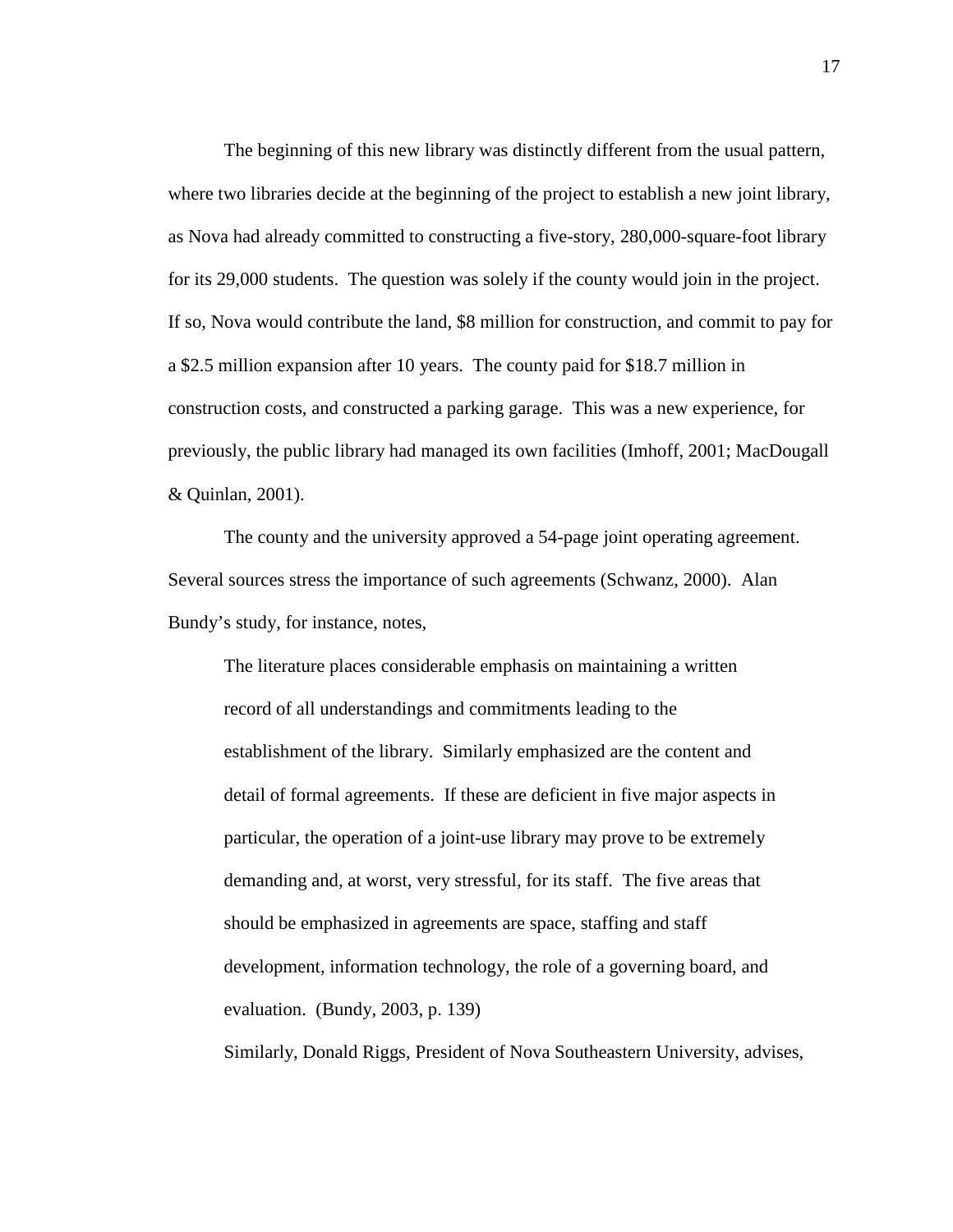One cannot overemphasize the importance of the joint-use agreement. Of course, lawyers for each constituent must be involved in developing the agreement. And the agreement must be endorsed by individuals at the highest level of commitment (e.g., president of institution of higher education and president of governing board of the public library). A memorandum of understanding (addressing operational aspects of the joint-use library) should be formulated after the agreement. These very important documents represent a relationship built on trust and aimed at maximizing the mutual benefits of both parties. (Riggs, 2000, p. 97)

 Another informative example of the functioning of a joint library at the college level is with Harmony Library, jointly operated by the city of Fort Collins and Front Range Community College in Colorado. In the words of two librarians at Harmony Library, "In spite of prominent signage that identifies the library as both a public and college library, some users approach the service desk hesitantly, questioning their right to use the facility. Staff must reassure all users that the library is both a public and college library, and that all are welcome and valued" (Dornseif & Draves, 2003, p. 6).

 Such an ambitious effort—a full merger, not a "duplex" or "married" model faces additional difficulties, and may be eased by working with a junior college, where less difference exists between the collections than in a research library, and where, for instance, using a single catalog is easier. As with San Jose, the effort in Fort Collins developed began when a city and a college each needed a new library, and each could receive complementary benefits. As two librarians note,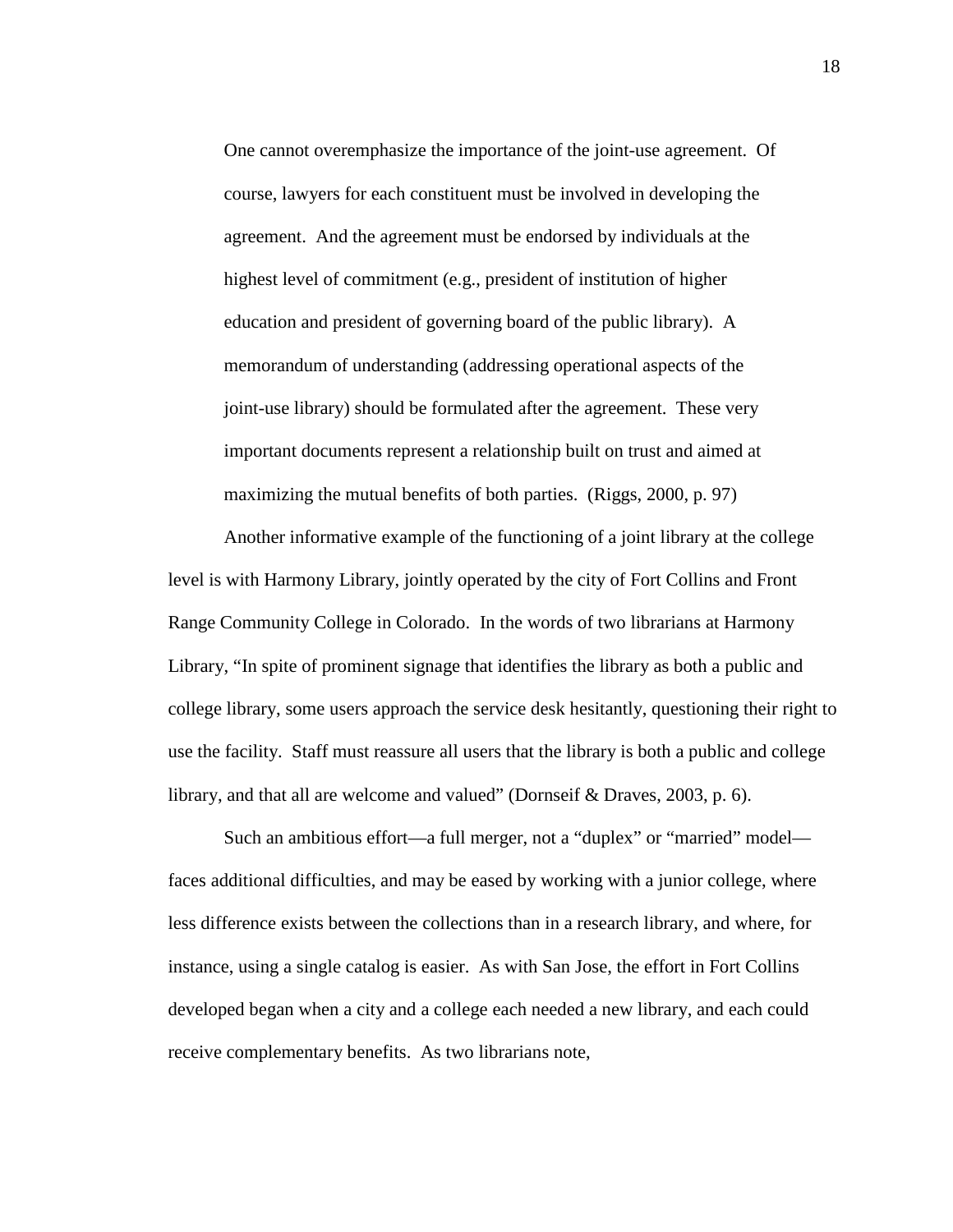Each of the Harmony Library partners came to the table with some strengths and needs. The college had land in a good location, funds for construction, furniture and equipment, one-time technology money, and a librarian. It needed more materials and more staff. The city could contribute a much larger collection and funding to purchase more materials, limited construction funding, ongoing technology funding, a skilled staff, and a large and active patron base. (Dornseif & Draves, 2003, p. 5)

 The benefits of cooperation followed after opening. Dornseif and Draves explain, "Parents in the library for story time are able to locate materials for personal or professional growth that they might not find in a standard public library branch. Casual browsers in the periodicals area may be pleased and surprised to find intriguing journals not found in most public libraries" (Dornseif & Draves, 2003, p. 5).

 One additional case that is illuminating for those studying the San Jose joint library is the Harris County Public Library in Texas, which has opened three joint branch libraries since August 2003, two of them with local colleges. Although the county already operated a joint library with the city of Houston, opening a joint library with the North Harris Montgomery Community College District was more difficult: "The greatest challenges occurred with the joint use libraries offered with the community colleges," recalls the director of the public library, Catherine Park (Park, 2005, p. 9). Park continues,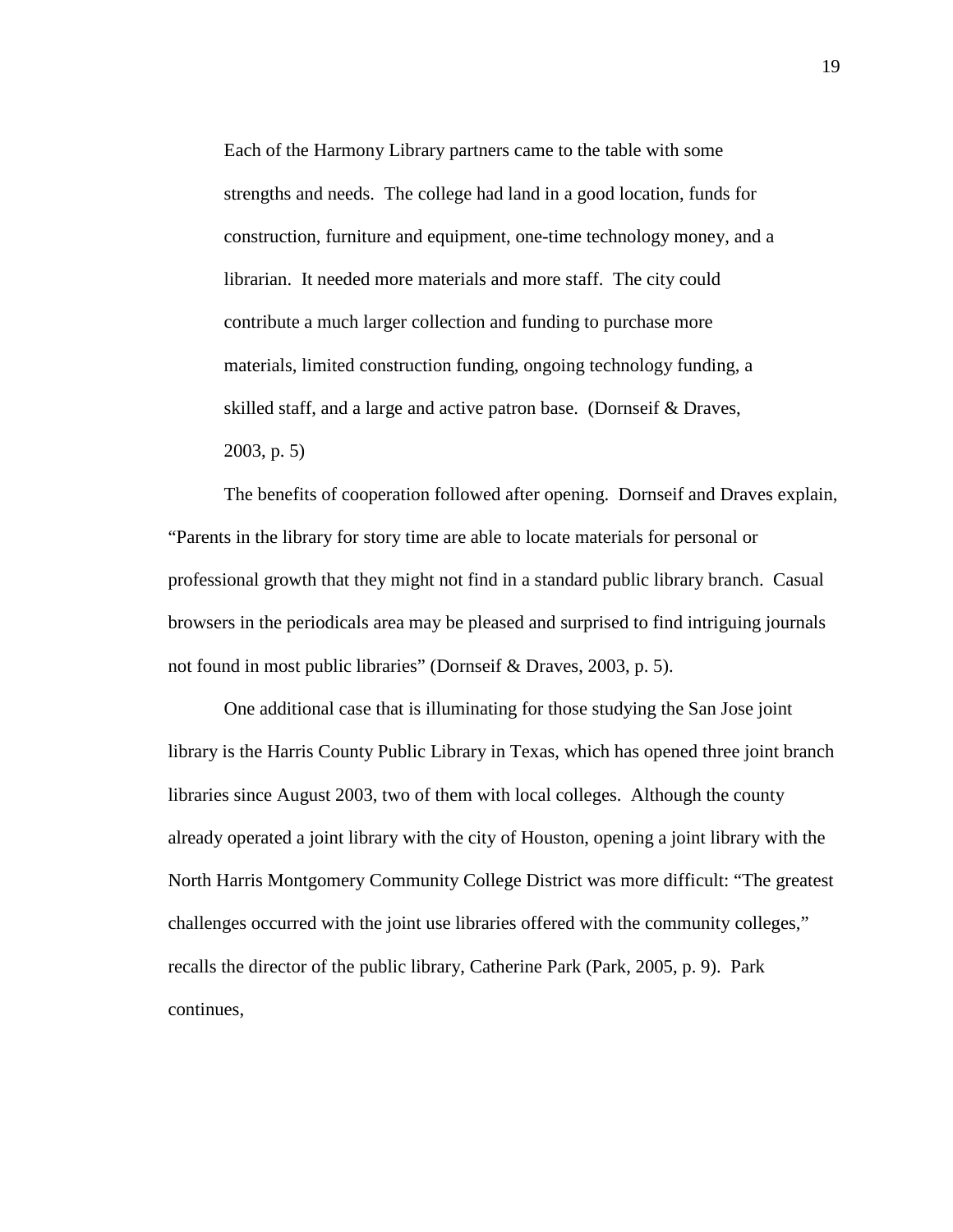The most significant challenges of these joint use libraries with the community colleges have been the following:

- Blending the operations of a public library and community college into a seamless integrated community library—policies, procedures, technology, circulation, etc.;
- Developing a working rapport among the planning team with the willingness of each team member to openly and respectfully discuss concerns;
- Keeping all team members focused on planning the building and operations for the common goal of providing excellent service to the user (compromising for this common goal is essential);
- Looking beyond the traditional approach to service;
- Establishing and addressing deal breakers—classification scheme, management structure, etc.;
- Focusing team members on looking for solutions; and
- Not being in total control of the project. (Park, 2005, p. 9)

 Those words could easily have been written by a member of the San Jose library staff.

 A last important joint library that is a useful comparison case with San Jose's is the joint library of the St. Paul Public Library and Metropolitan State University in Minnesota, which opened in 2004. The Dayton's Bluff neighborhood lacked a branch library, and similarly, the campus had no library. As in San Jose, an ambitious university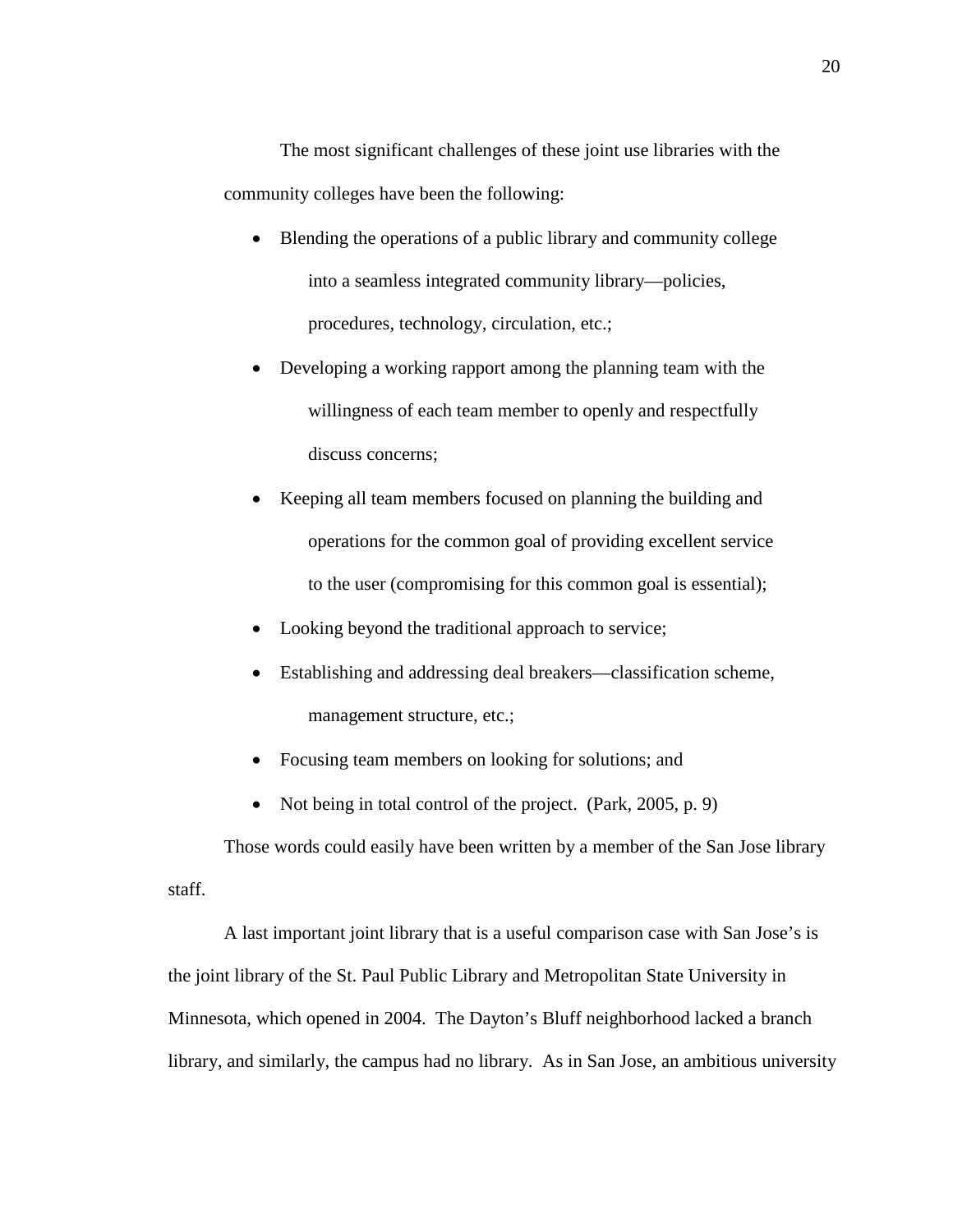president, Wilson Bradshaw, commenced conversations with the city in 1996, and the city and the university decided that constructing one joint library would be the most economical option. Bradshaw stated, "It is my belief that without this partnership there would not be a St. Paul Public Library Branch in the Dayton's Bluff neighborhood. It is also unlikely that Metropolitan State's building plans would have met with such strong private and state support without our collaboration with the St. Paul Public Library" (Brookes & Ryan, 2007, p. 9).

 The library has taken advantage of its connection between the public and academic libraries by bringing elementary school students onto a college campus to sample classes and examine the library, and to be taught library skills by a university librarian. Similarly, students from the university's teaching program assist in the homework help program and the computer classes. Public cardholders can access materials such as databases that would be beyond the budget of many public libraries. Despite these forms of cooperation, the Dayton's Bluff library maintains a dual management system and separate library cards (Brookes & Ryan, 2007; McNicol, 2008).

 In any merger of two or more institutions, whether they are "flatmates," "married," or merged, each institution will lose some of its former identity. The heads of each institution believe the libraries will benefit by a establishing a joint library, or they would not enter into the agreement. Are the libraries' similarities greater than the differences? Are the differences conflicting, or complementary? Those were the questions that were about to be at the center of debate in San Jose.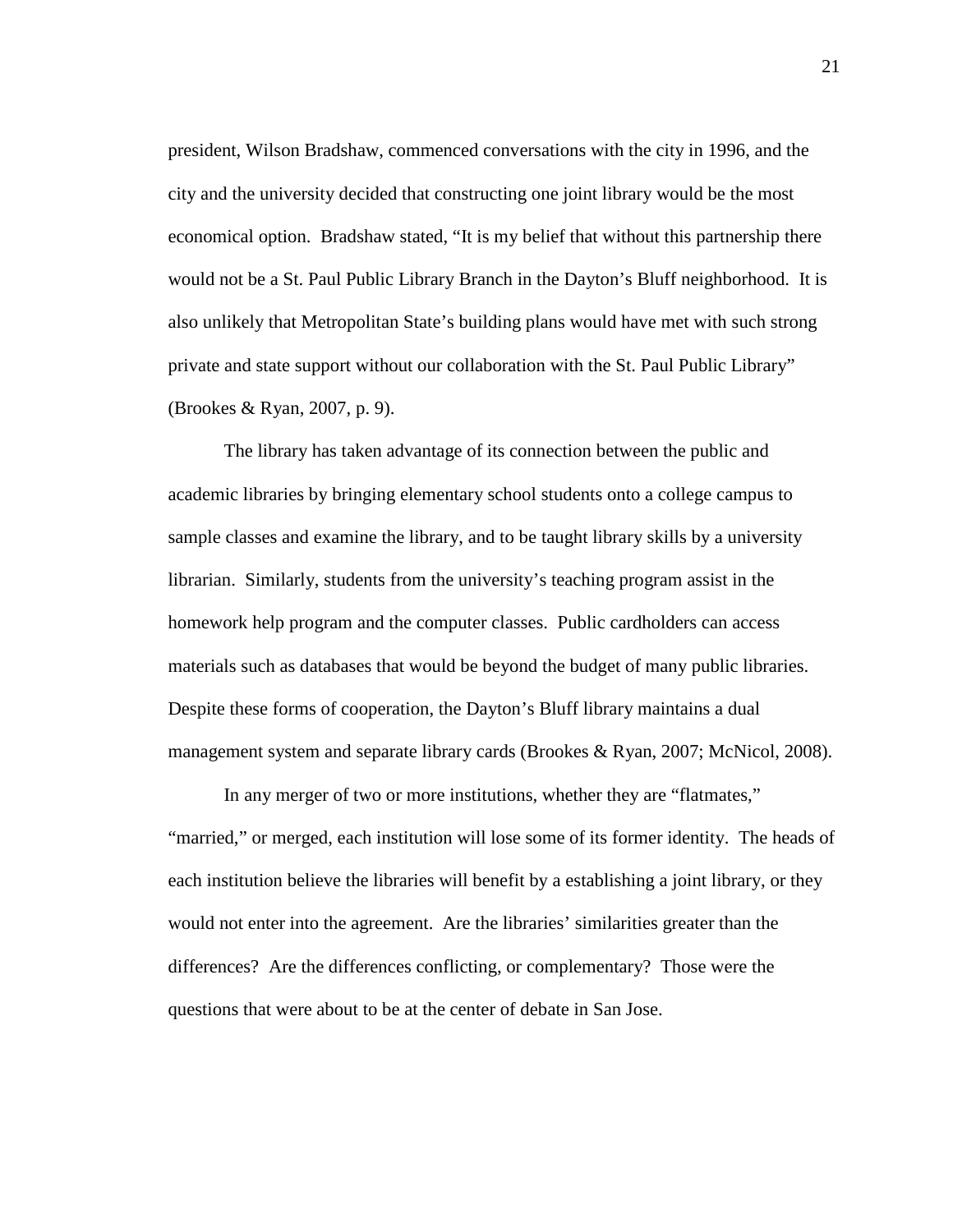#### Chapter 2

#### THE CITY, THE UNIVERSITY, AND THE REDEVELOPMENT AGENCY

 Although San Jose's joint city/university library was an innovation, having a library, city or university, in downtown San Jose was not. In 1872, prominent citizens in San Jose formed the San Jose Library Association, which with donations established a library and reading room on the second floor of the Knox Building on the corner of First and Santa Clara Streets. The library was a subscription library, requiring a \$25 annual fee, but after six years the private library was donated to the city of San Jose, and it became the San Jose Public Library (Brockway, 1977; Garboske, 1996). The library later moved to the then–City Hall on Market and Santa Clara Streets.

 In 1903, department store owner O.A. Hale, after soliciting by mail, took a train east to meet with library philanthropist Andrew Carnegie, who donated \$50,000 in construction money. The city promised an additional \$10,000, as well as \$5,000 per year to operate a new facility to be constructed on Fourth and San Fernando Streets, at that time city property. In a recurring pattern, the library outgrew its quarters, both for collections and for the diversification of services; a children's room was established in the basement, for lack of any other location. In 1937, the city library moved to the former post office on Market Street, and after a voter referendum the Carnegie Library was sold for \$50,000 to San Jose State College as its new student union. In 1970, the city library was moved from the old post office to a new facility on San Carlos Street (Grant, 1997).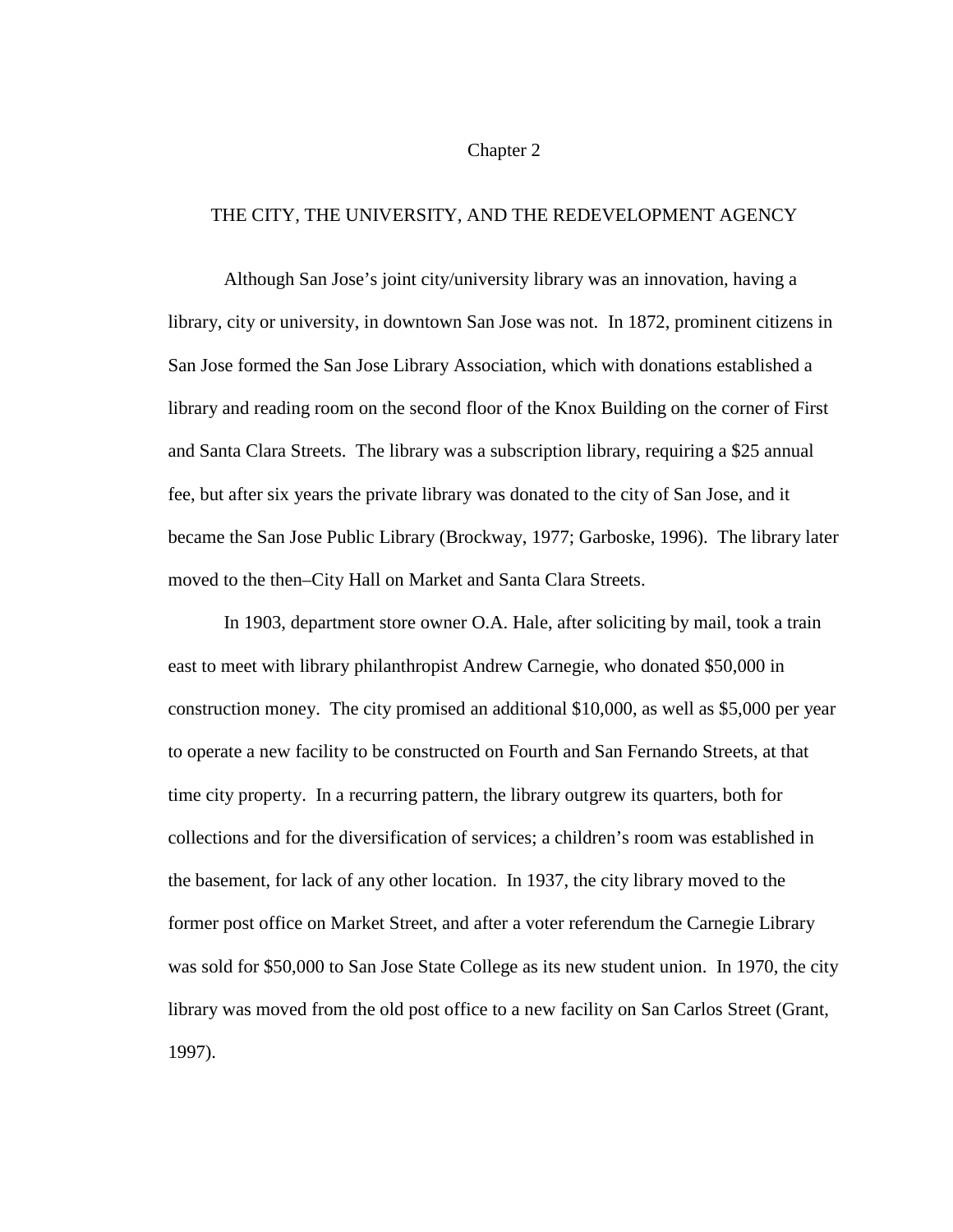As the 1990s began, the main public library's shortcomings were becoming increasingly apparent to patrons. The city's main library was downtown, a few blocks west of the university. Although the building was relatively new, it was soon filled to capacity. For every new item added to the collection, an old one needed to be discarded. As early as 1986, a report by the consulting firm Professional Library Consultants concluded a new library was needed, and advised, "[T]he decision process toward the library construction [should] be started immediately since the present Main Library is inadequate for today's population and construction costs are apt to increase annually" (*Proposed Main Library Building Deficiencies*, 1998).

 The cramped building was inefficiently configured, with only about half its floor space available for collections or public services. A full quarter was assigned to transportation corridors or infrastructure, unavailable for technical services or administration. Deficiencies in transportation and parking further diminished the main library's usefulness to potential patrons. Public library patrons overwhelmingly preferred the suburban branch libraries. Seating and computer capacity in both the main and branch libraries was limited, as was the ability to acquire new materials. When Jim Fish arrived as the new city librarian in 1990, he was startled to find that the library still used rotary telephones, and he was unable to hold conference calls (Scheinin, 1991).

 Although the main library was decrepit, San Jose had a thriving set of branch libraries. After the passage of the Measure E assessment district in 1994—a 10-year, \$25 per lot tax—an expansion of branch libraries followed, with the number of new items acquired per year increasing from 146,174 in 1994–1995 to 261,582 in 1996–1997, and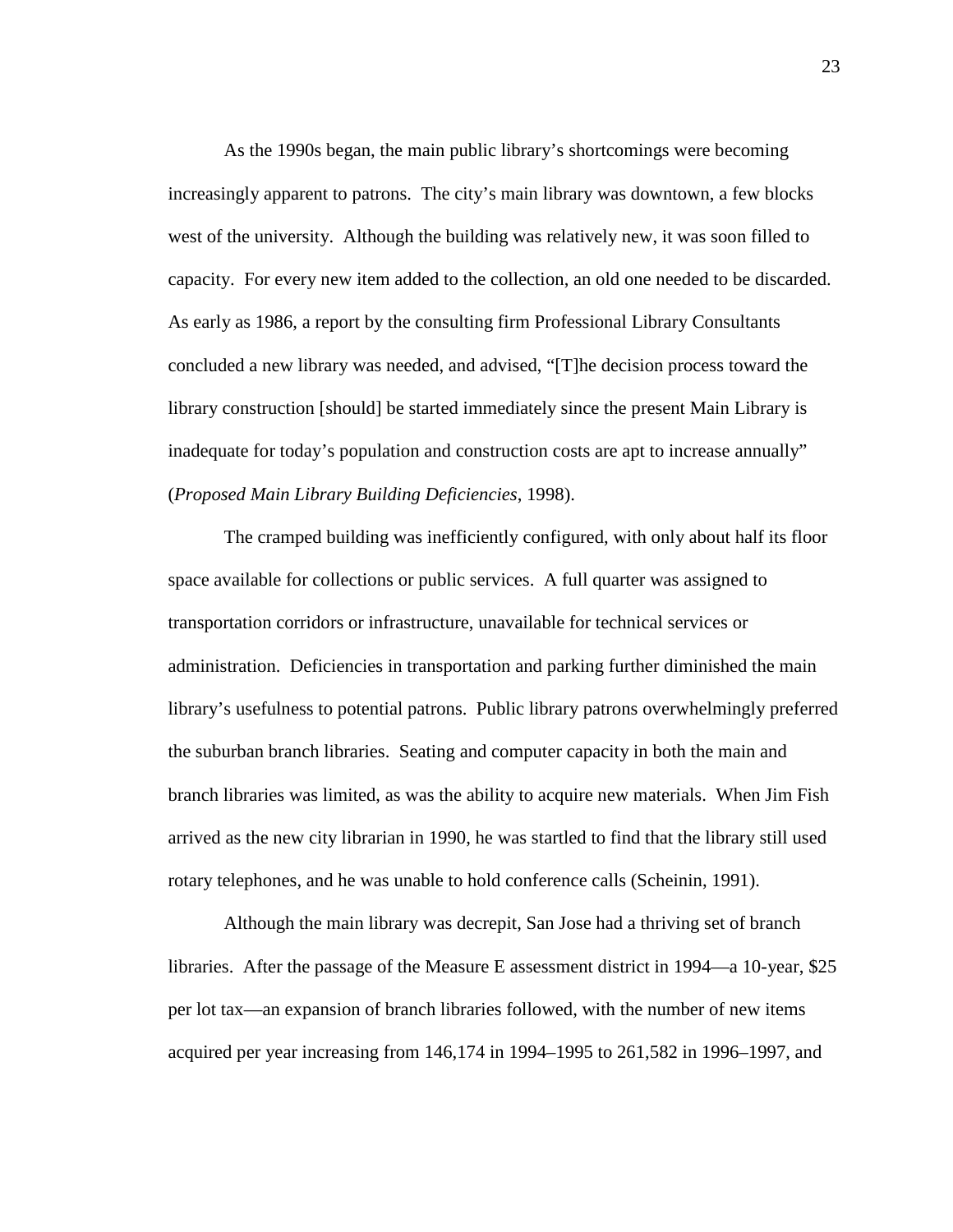items loaned per year increasing by some 20%. After the passage of the measure, two new branch libraries, Biblioteca Latinoamericana (which had been housed in the cafeteria of a closed school) and Alviso, were built, the first new branches since Santa Teresa in 1984. Libraries were wired for the Internet, and high–speed lines started to be added (Bartindale, 1997; Egner, 1997). Fish noted, "Branch needs are more compelling at the moment. We're not bailing out on a new main library, we're just being realistic" (Scheinin, 1991, p. 8E).

 San Jose State University has also long had its library, dating back to its founding in San Francisco as California's first institution of public higher education in 1857. At that point the campus was to be a normal school, or school for the training of teachers, while a separate University of California (now Berkeley) was founded in 1868 for academic education—nevertheless the Normal School included a rigorous liberal arts curriculum, necessitating in turn a library. In 1864, Principal Ahira Holmes noted, "The nucleus for a library and cabinet has also been formed. About three hundred volumes have already been collected by purchase and donation, exclusive of about five hundred and fifty volumes of the authorized text-books" (Gilbert & Burdick, 1980, p. 34).

 The school later moved from San Francisco to Washington Square in San Jose. The building, including most of the 8,000 volume collection of the library, was lost to a fire in 1880, but a new library was reestablished within a year, and the first full-time librarian, Ruth Royce, was named. By 1888, she had built the library to 7,000 volumes (Gilbert & Burdick, 1980; Greathead, 1928). After that building was damaged in the 1906 earthquake, a new library was established in Tower Hall, and there the library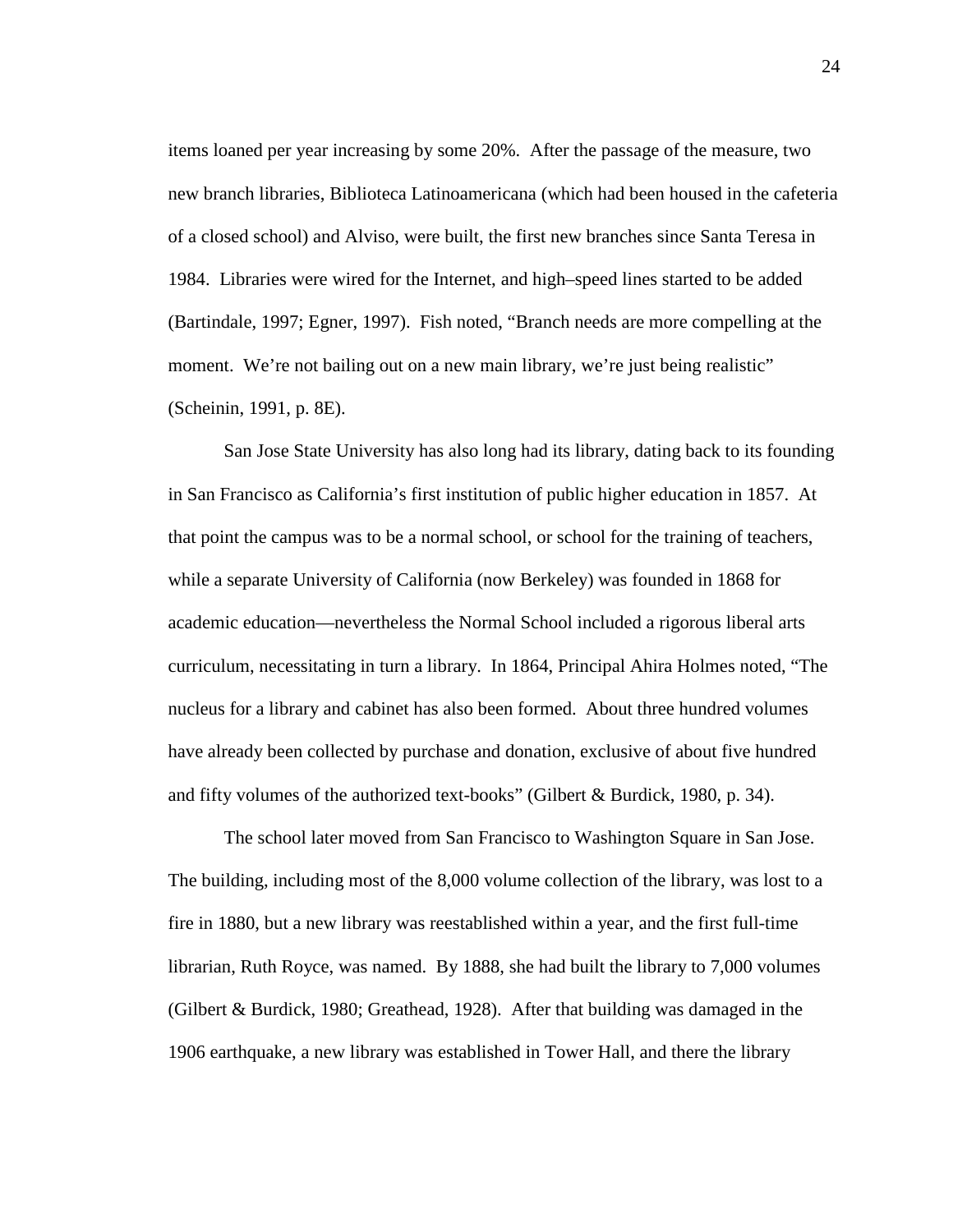would remain until the opening of the much-larger Wahlquist building in 1941, with twelve staff members and 70,000 volumes. As with the Clark Library forty years later, the building's size was reduced due to budget cuts. An addition was completed in 1956, and a year later, the college's centennial celebration noted, "Today the library has approximately 161,000 volumes, and a staff of 28 professional librarians, and 23 clerical employees" (Gilbert, 1957, p. 222). A third addition to Wahlquist was opened in 1961. These changes in the library coincided with the institution's advancement from normal school to teacher's college to university.

 Due to San Jose State's limited space—92 acres bounded by Fourth, San Fernando, Tenth, and San Salvador Streets—adding a new building requires either demolishing an older one, or diminishing the limited open space on the campus. During the second half of the century, the library collection was dispersed between two complexes, the three-building Wahlquist Library and the Clark Library, a smaller structure opened in 1982. Much of the Clark Library's original space was removed from its blueprints shortly before construction began. None of the structures was adequate in space or efficient in design internally, and moving between them subtracted further from their usefulness to patrons. With the rise of computer use in the late 1980s, patrons increasingly found the university libraries to be deficient (Walsh, 2000).

 San Jose State had been on a building boom since the 1950s. Partly due to postwar growth, the campus added at least 38 new structures in the following two decades. Construction was centrally planned from the California State University, with an emphasis on high speed and low cost in building, to accommodate veterans entering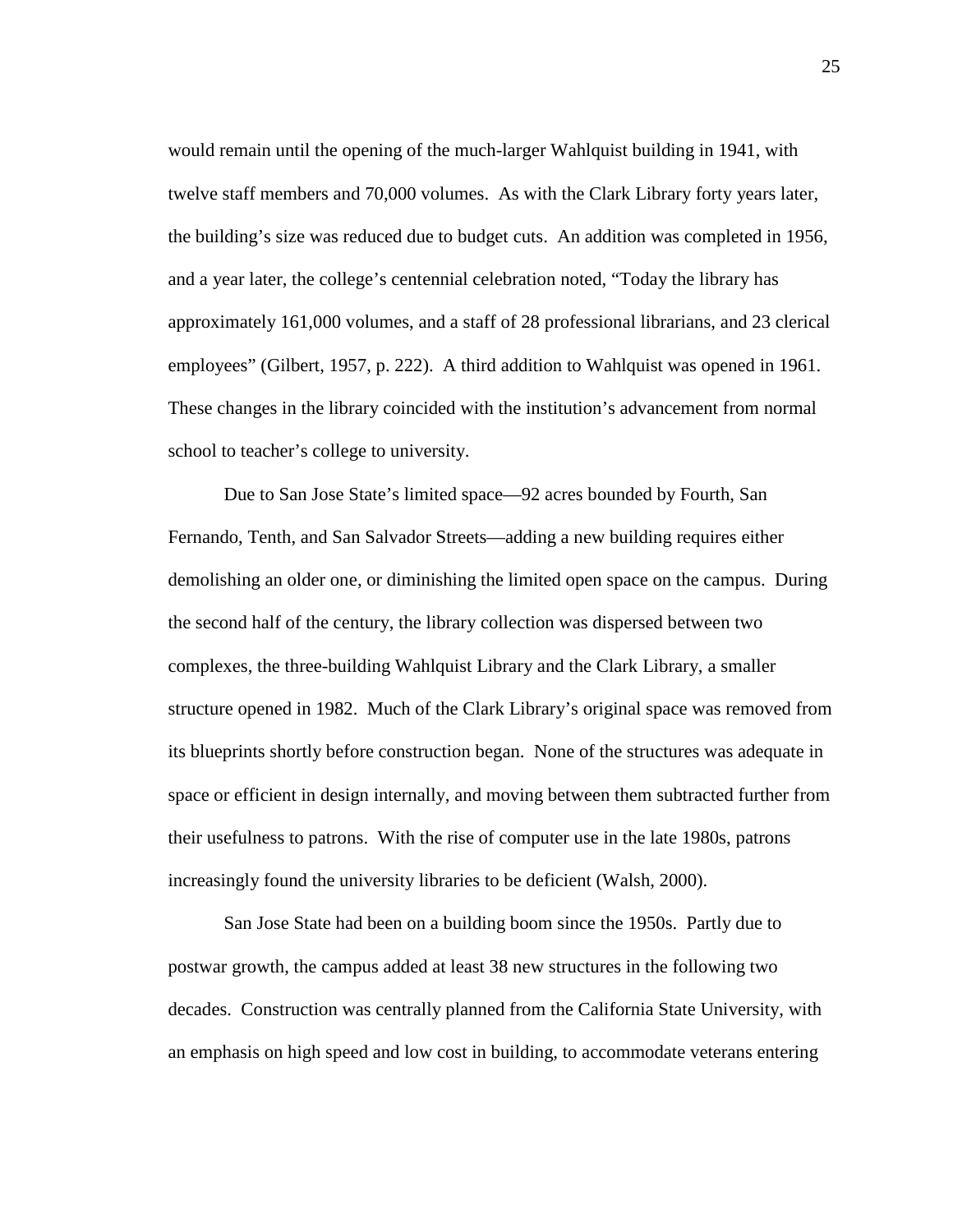school after the Second World War and later the Korean War. By the early sixties, the campus was expanding east of Seventh and south of San Carlos Streets, but in the seventies the boom diminished. A downtown campus had fewer enrollments, while new state university campuses were opening every few years.

 Due to the building boom of past years, the campus required extensive maintenance for now-aging buildings, especially for seismic retrofitting. In addition, most postwar buildings were one to at most three stories, making inefficient use of limited space. The state required the establishment of a master plan for capital projects, with all campuses in the California State University drawing from a single systemwide capital budget, and little money was forthcoming for an aging campus with diminishing enrollment. Over the years between the postwar boom and the beginning of the nineties, "deferred maintenance" became an official line item in the campus budget, with more deferred by the year. By 1999, it totaled \$125 million, divided into three levels of priority. During the administration of President Gail Fullerton from 1978 to 1991, new buildings were largely funded by donations, modular buildings were constructed on the east side of campus, and money went toward renovating three remaining prewar buildings, the Central Classrooms, Dwight Bentel Hall, and the Science Building (later Washington Square Hall) (Walsh, 2000).

 Although campus enrollment and construction decreased, the library's collection continued to grow, partly the result of the explosion of research in the 1960s and 1970s. To understand the disconnection between the campus as a whole and the university library, one must understand the different ways in which they developed. For 42 years,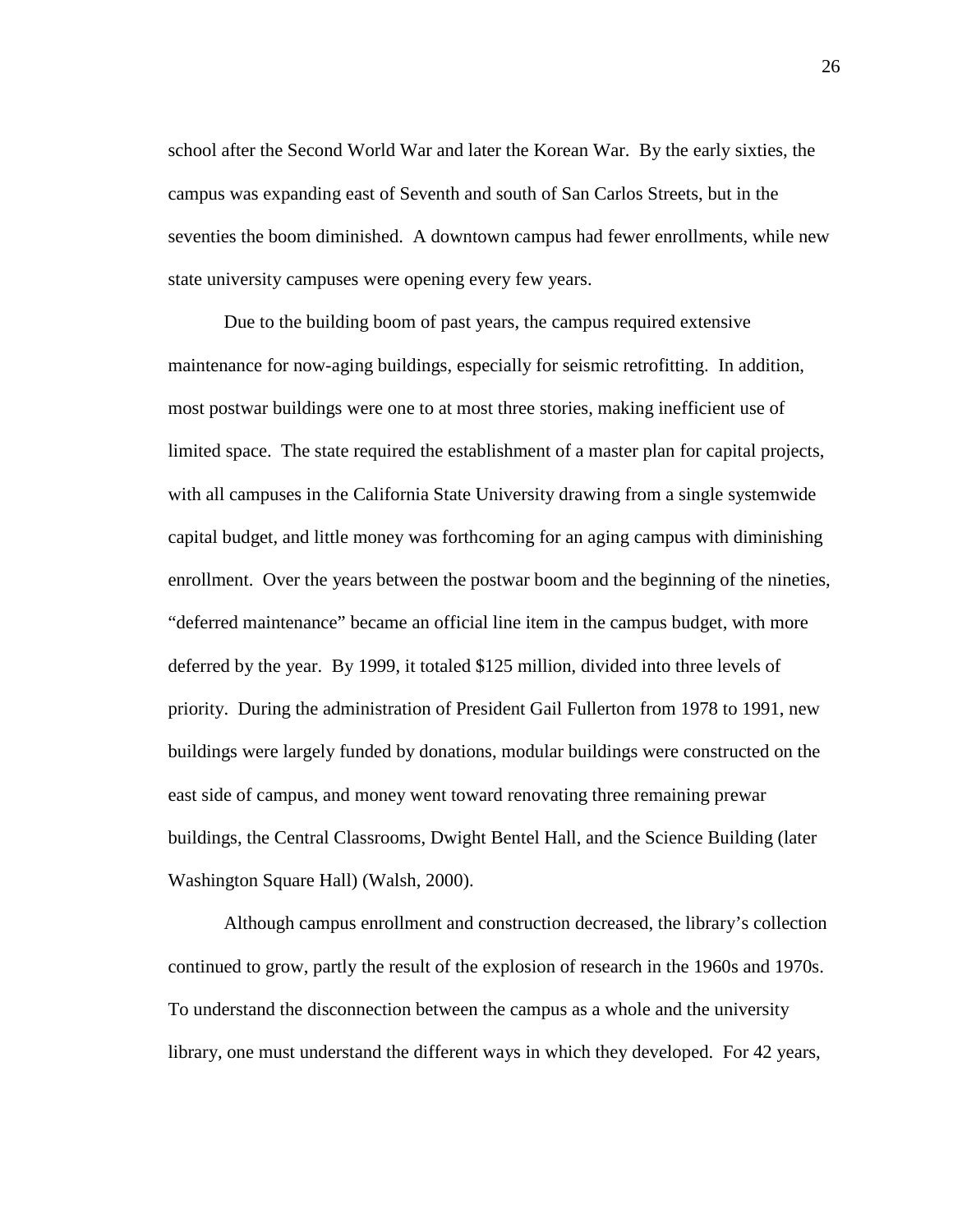from 1923 to 1965, the library had been under the administration of Joyce Backus. One critical history of the university says,

During the intervening years Backus served dutifully, but the university changed while she did not. She retained a fixed understanding of a teacher's college even after the professionalization of the faculty under President Wahlquist. She had persisted in spending library funds on textbooks since the Great Depression.

 While Backus regularly proclaimed, "This is not a research institution," she was officially correct. Unofficially, she resisted the expansion of knowledge development as an innovative force in knowledge acquisition. Also, she resisted students who wanted the library opened longer, and the faculty who wanted monographs and journals in science and the arts. (Walsh, 2000, pp. 129–130)

 In 1978, the university received approval for a new library. The Clark Library that followed was a shadow of its original potential, and its limitations unwittingly set the stage for the eventual construction of the King Library. Had Clark been built to its potential, King would not have been necessary. Despite the slowdown in campus growth, the library needed an expansion, and an optimistic plan for an \$11.4 million, 18-story building was proposed in 1969. By 1973, the cost for the building had already escalated to \$15 million, and the state would not fund it. When construction was finally approved in 1978, the building was slashed in size from 18 to 5 stories, for a cost of \$12 million. In addition, under the philosophy of Governor Jerry Brown, traditional air conditioning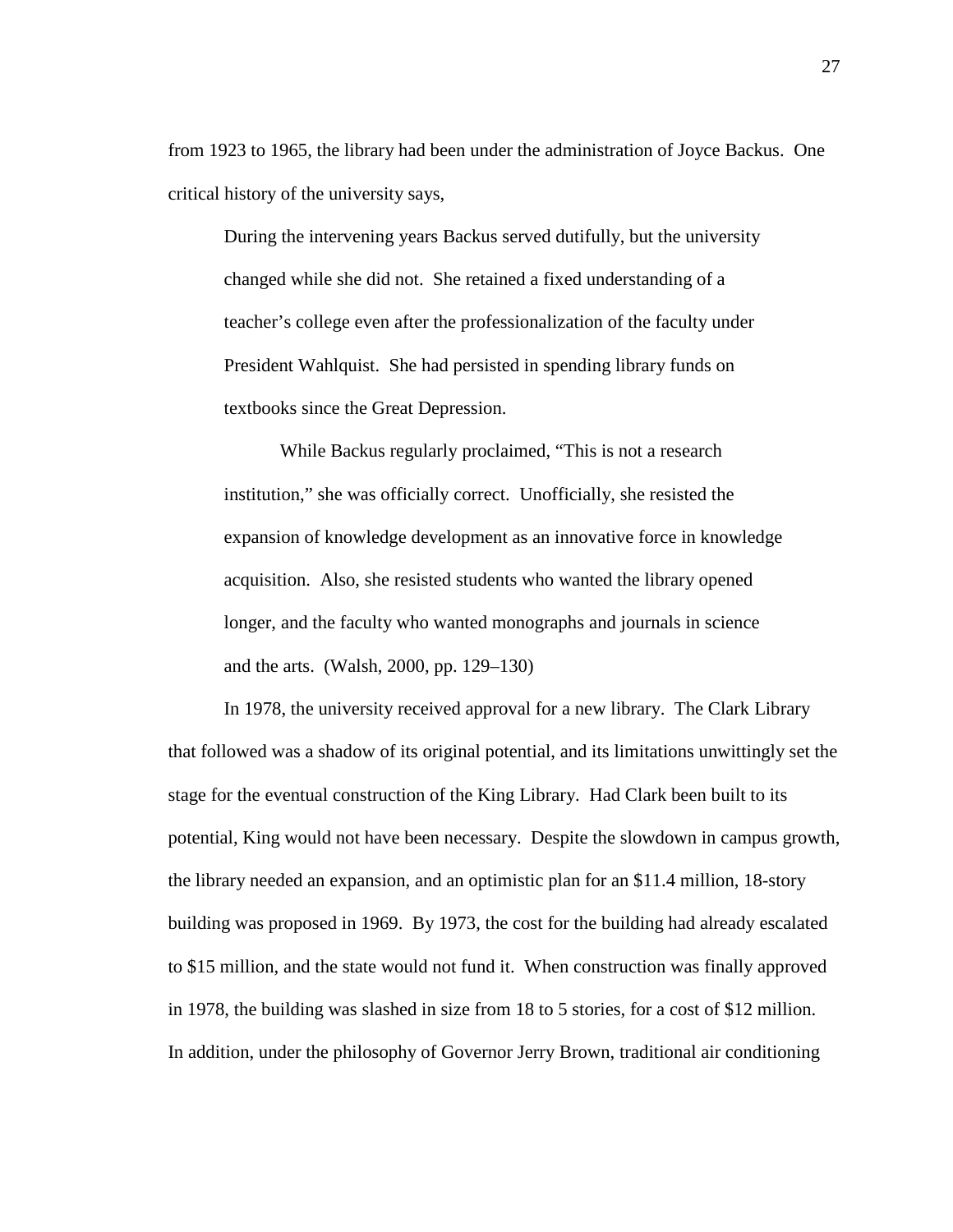and heating were to be replaced by solar panels and a water tower, making the building difficult to use during hot or cold weather. (After Brown left office, the building was connected to the campus' central system, requiring expensive retrofitting.)

 Due to the limited space in the new Clark building, Wahlquist continued to be used, with the collection split between the buildings according to publication date, and patrons were frustrated by the countless trips between buildings to conduct research. The construction of the Clark Library was widely considered to be a fiasco, especially when contrasted with the Student Union and enormous Events and Aquatics Centers, built without state funds (Walsh, 2000).

 The libraries were also affected by their location in downtown San Jose. As is true of many central urban districts in the years after the Second World War, downtown San Jose experienced an economic downturn. With more space in which to grow than on the constrained Peninsula or the hilly East Bay, the Santa Clara Valley saw dramatic growth in suburban housing and the use of the automobile, and residents increasingly lived, worked, and shopped in the suburbs. In 1950, San Jose had some 95,000 residents and spread across 17 square miles. An aggressive program of expansion began under San Jose City Manager Dutch Hamann, who took over in 1950. During the next 19 years, he carried out more than 1,400 annexations. To avoid annexation, Campbell, Milpitas, Cupertino, and Saratoga, previously unincorporated neighborhoods, all incorporated during the fifties.

 A large portion of central Santa Clara County was used for orchards, but then the aerospace and later high technology industries began large-scale expansion. By the end

28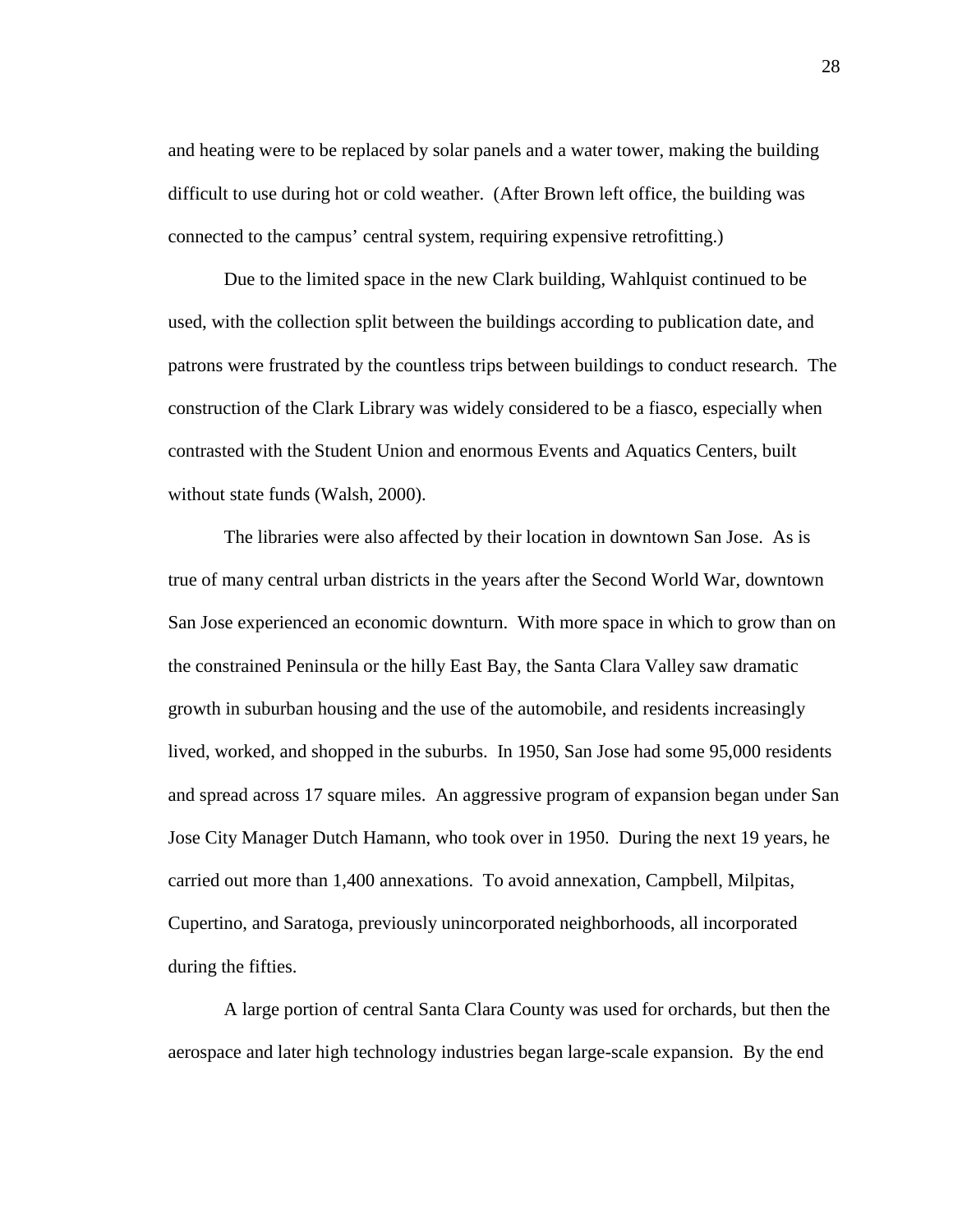of the fifties, downtown San Jose was in an economic tailspin. Hamann, steeped in prewar models of urban planning, took for granted that downtown must be the commercial center of the city. In 1951, the city of Santa Clara approved a new shopping center, the Valley Fair Mall. Hamann rushed to annex the site, but either needed to do so in plots not exceeding five acres, or obtain voter approval. In the race that followed, both cities annexed territory, and the new mall straddled the two cities (Ignoffo, 1996).

 In 1958, the mall opened west of downtown, marking the beginning of a largescale flight of downtown businesses as the city's economic center moved to the west. Such large hotels as the de Anza and the Sainte Claire became flop houses. The *Mercury News* relocated its headquarters to the northeast of the city. The county had begun moving its offices to the new Civic Center in the Hyde Park neighborhood as early as 1949, and in 1958, City Hall was relocated. Both City Hall and the county building, traditionally the last residents of any city's central core, were not to be found in downtown San Jose. A proposal in the mid-sixties to sell City Hall to the county and relocate to downtown went nowhere. Just as residents and businesses left downtown, so did library patrons, as a 1957 bond issue accelerated the building of new branch libraries for the suburbs.

 San Jose State College, located in the center of downtown, became known as a residential school, with students living on campus, or a commuter school, with students commuting by the newly built highways, but few still living in downtown. The campus came to be seen as a fortress. Most of its new buildings in the sixties and seventies were constructed to face inward, and Fourth and San Fernando Streets were nicknamed "the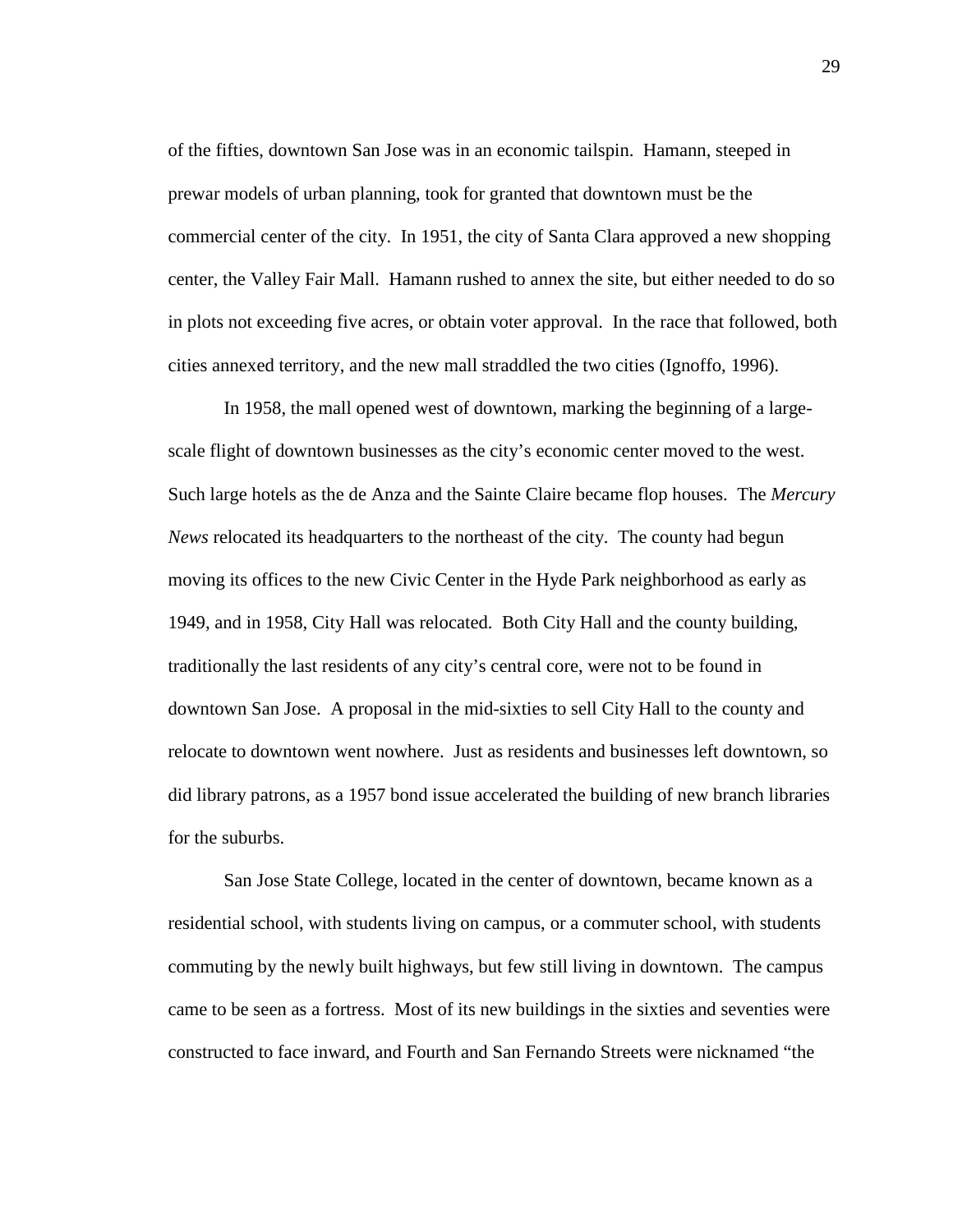wall." Much of the remaining business in downtown consisted of low-rent establishments such as auto body shops and pawnshops, or unsavory institutions such as adult bars and pornographic theaters. Prostitution and drug-dealing thrived; by the1980s the parking lot of Lucky's Supermarket one block north of campus had a reputation as an open-air drug market (Canty, 1990; Claiborne, 2003; Walsh, 2000).

 Early attempts to redevelop downtown were carried out in the model of urban renewal. In 1956, the Urban Renewal Agency was founded, but critics noted it was unable to persuade city and county governments to remain in downtown. Entire blocks were routinely razed, only to remain vacant when private purchasers would not then buy them. Then, in 1961, more than 200 small buildings on 59 acres were demolished to make way for the new Park Center, where several large office buildings, including the new main public library building, were constructed over several years (Ignoffo, 1996).

 In 1979, the city established the Redevelopment Agency, with the power to rebuild locations deemed "blighted," that is, so dilapidated that private builders would not finance development in them. The previous approach had been to raze a lot and only then solicit developers—as Mayor Tom McEnery said, "The agency created a desert and called it progress" (Christensen, 1996, p. 227). Now, the Redevelopment Agency would build a new downtown. From 1980 to 1982, a 30-member Downtown Working Review Committee set out an extensive program for the redevelopment of downtown San Jose (Aidala & Skevos, 2003).

 Under the leadership of Executive Director Frank Taylor, who previously had overseen the redevelopment of Cincinnati's riverfront, and Principal Architect Thomas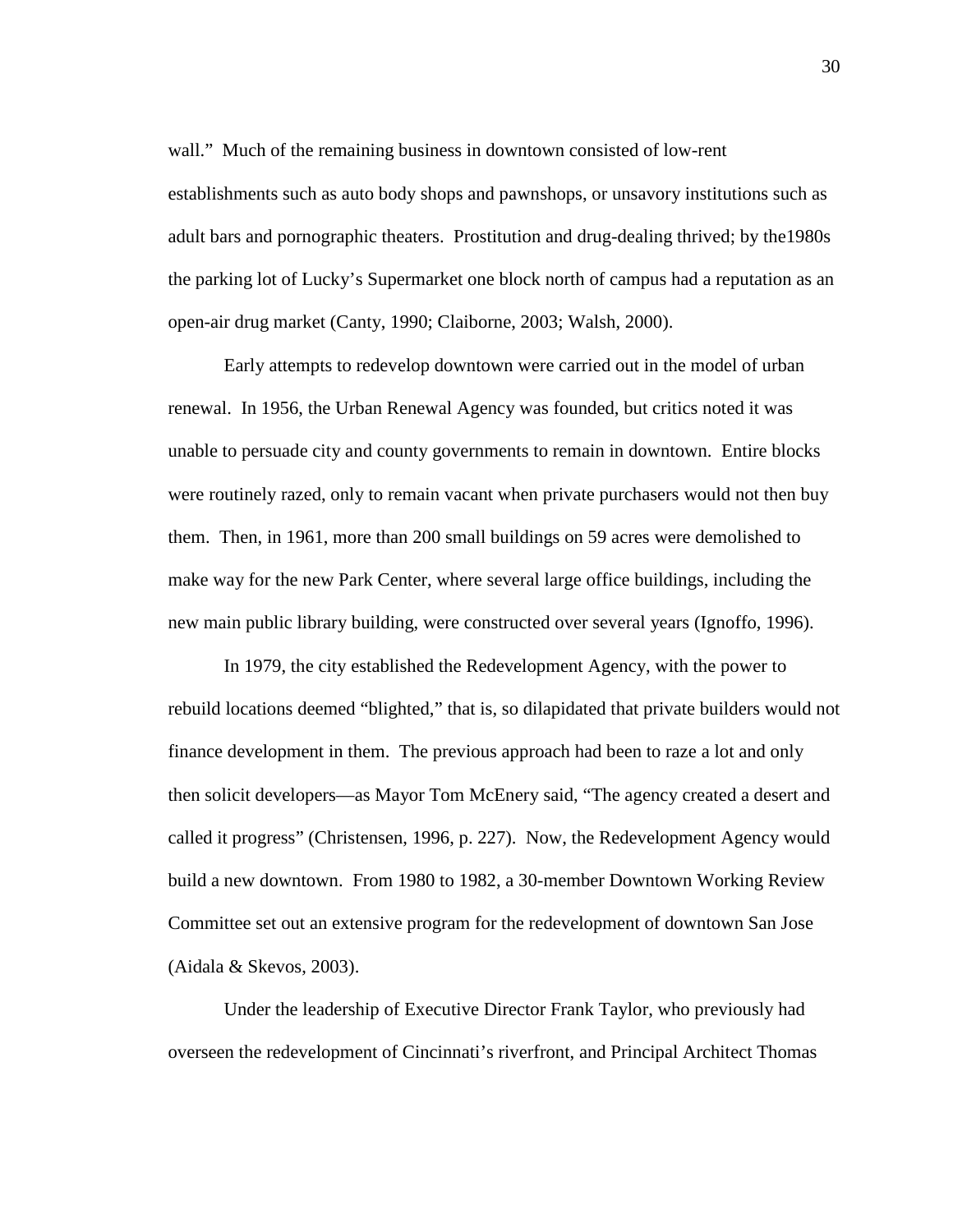Aidala, and with support from a string of mayors beginning with McEnery, the agency set about rebuilding downtown. Three redevelopment plan areas—downtown proper, Edenvale (south of downtown), and Rincon de los Esteros (north)—were merged, allowing money to be shifted among them as needed. Under state law, property tax increases above the assessment year must stay within the redevelopment area, instead of being available for elsewhere in the city; in other words, any money raised by the economic expansion in a redevelopment area was placed back into further redevelopment, which in turn generated more revenue, for still more redevelopment. This provided a powerful engine for placing money in the agency, which was eager to spend it.

 Soon, the formerly dilapidated industrial area to the north of downtown was attracting technology companies such as Cisco, IBM, Intel, Lucent, and Netscape, in a location that would previously have been occupied by factories or warehouses. Their dramatically higher property tax assessments pumped money into the agency—more than \$60 million per year by the mid-nineties—and that money stayed downtown. This culminated when the Adobe Corporation was persuaded to relocate its headquarters, not to the industrial park, but to downtown proper. When the Internet boom struck at the end of the decade, a near river of money came flowing into the agency's coffers. A whole string of big-money projects followed, from renovation of the historic de Anza and Sainte Claire hotels, to the construction of museums, nightclubs, and theaters, renovation of parks, and other projects.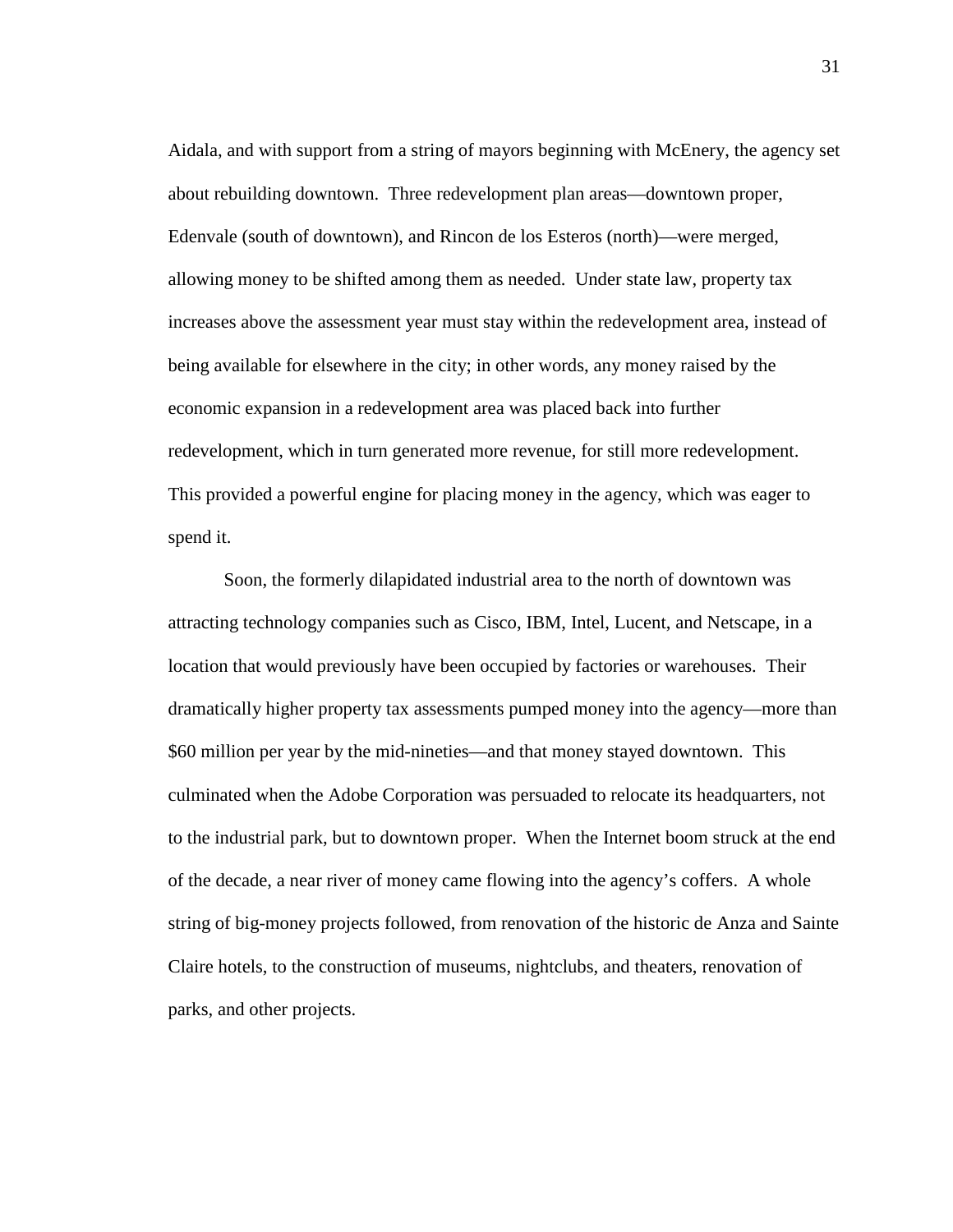By the middle of the nineties, some \$1.4 billion had been spent. Downtown commerce had been limited by the lack of transportation into downtown, so a light-rail line was constructed, and better transportation off the highways was provided. As redevelopment spread to the residential neighborhoods on the periphery of downtown, the police initiated Project Crackdown to address the widespread perception that downtown was unsafe. This was followed by new residential construction. Most downtowns have few residents—people come to work or shop, but return to the suburbs later in the day and the few residential buildings that do exist are often low-rent (Claiborne, 2003; Fischer, 1993; Gross, 1994; Horayangura, 2003).

 By the late 1990s, the revenue-generating industrial districts were allowing the transfer of tens of millions of dollars downtown, and downtown itself was beginning to generate tax revenue, some \$7 million per year. Taylor aimed to make downtown more appealing to middle-class citizens who spend money, a philosophy that led to the construction of such retail complexes as the Pavilion. The commercial sites brought in tax money, but they were followed by facilities for sports and the arts, such as the HP Pavilion, McEnery Convention Center, Center for the Performing Arts, and San Jose Repertory Theater, among others (Hess, 2003). As John Kriken of the Redevelopment Agency said, "[A] downtown should contain a balance of open spaces and residential, retail/entertainment, cultural, civic, office, and visitor-serving uses, organizing into a compact, walkable area so as to maximize amenity, convenience, and economic strength" (Kriken, 2003, p. 30). A symbolic moment for downtown was the announcement of a new \$380 million City Hall, marking the return of municipal government from the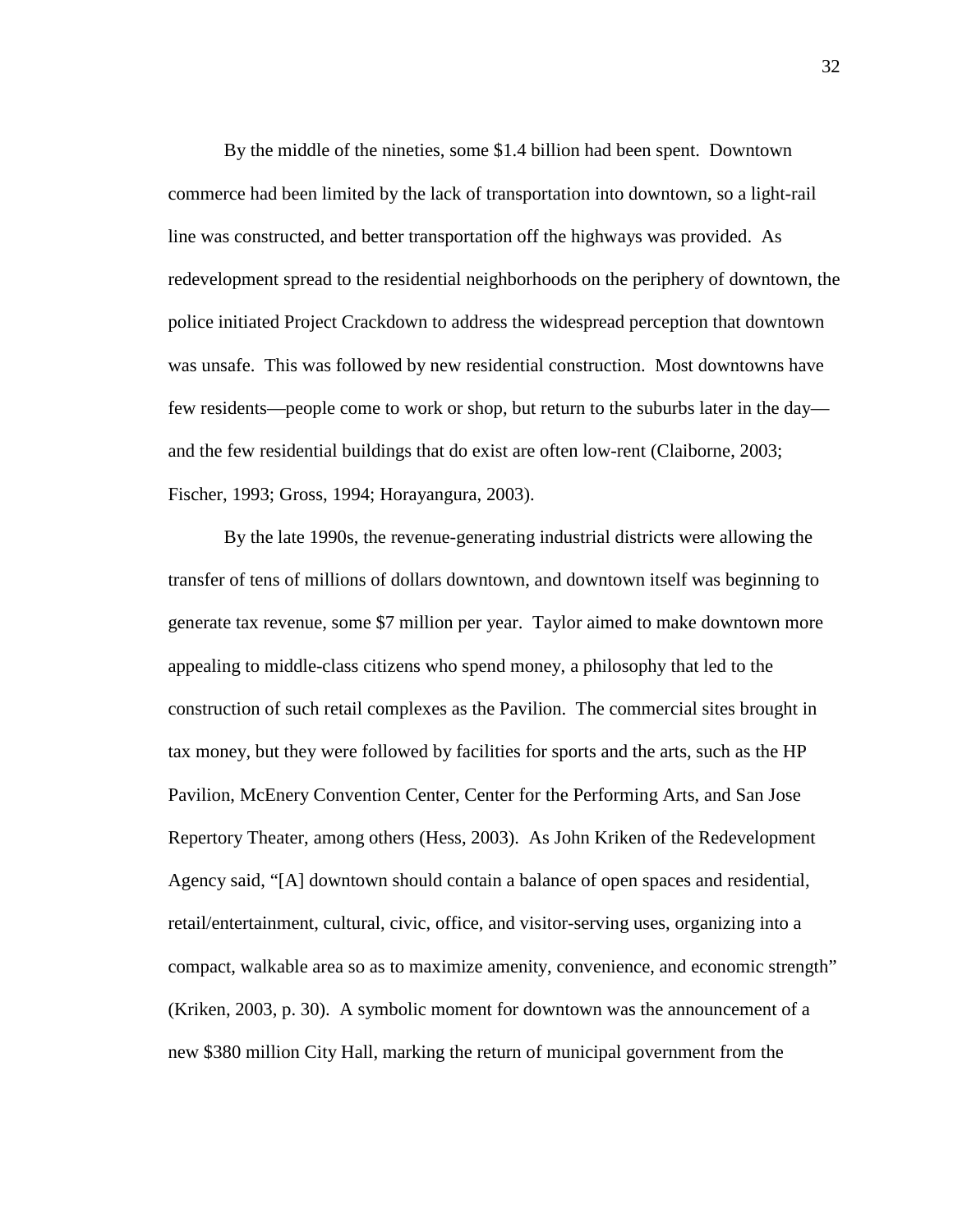government center on Hedding Street. In the middle part of the decade, attention began to focus on a conspicuous omission to these developments, the San Jose Public Library. In 1991, city library commissioner Michael Hurley observed, "[I]f this city was as devoted to building a library system as it is to building empty pavilions and subsidizing restaurants, I'm confident that Jim Fish could deliver the best public library system in the United States" (Scheinin, 1991, p. 8E). Indeed, the fate of the main library would be intertwined with the revitalization of San Jose's downtown.

 The county law library, previously located in the county courthouse across from the post office, had left downtown at the end of the eighties, but the main library remained. It stood on valuable ground next to the convention center. The convention center, built in 1989, would, the agency hoped, use the new hotel space to attract conventions that previously had gone to Oakland or San Francisco, but it needed to expand beyond its cramped footprint. This geographic fact was itself incentive to the Redevelopment Agency to assist in the improvement of the main library, along with the larger attempt to revitalize downtown.

 For a city and university needing money for new libraries which would be located downtown, an obvious source was the Redevelopment Agency. The city could also offer the agency the library site for the convention center. If the agency paid for a new main city library, the city's capital resources would be free for the branches, and the university could apply for capital funds from the state, citing the availability of a financial partner. With discussion of the inadequacies of the main public and university libraries, a new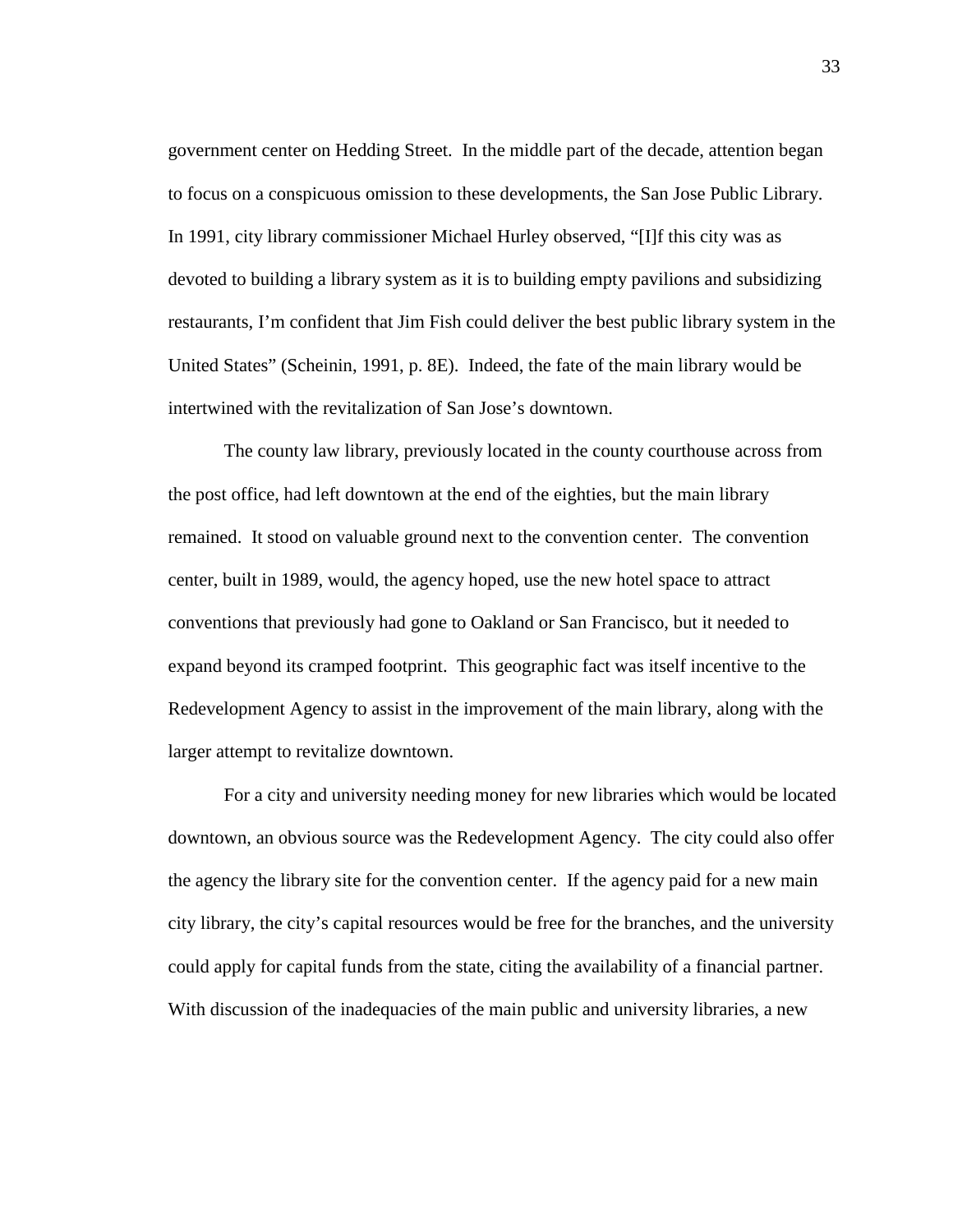joint venture loomed. The city, the university, and the Redevelopment Agency were about to meet.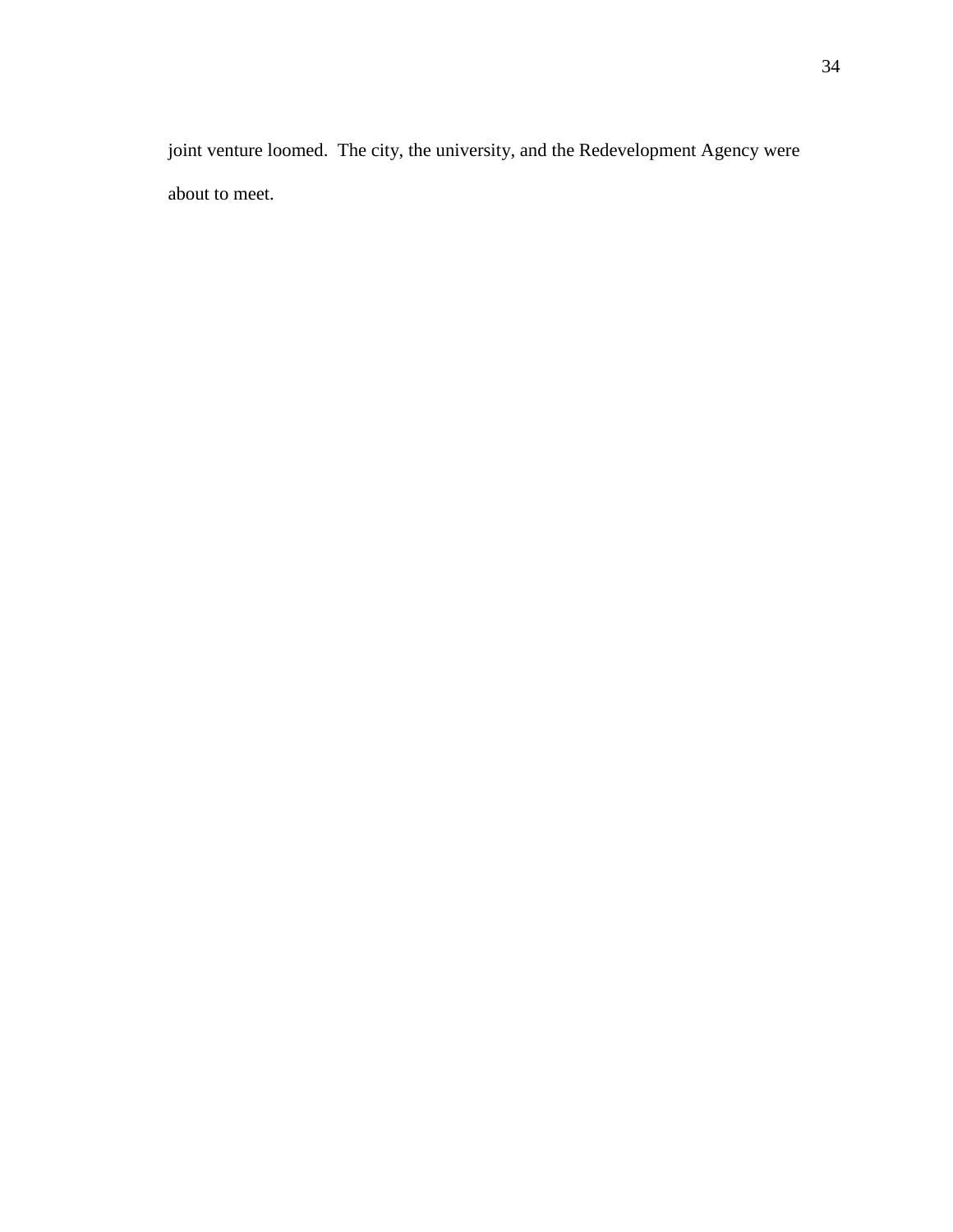#### Chapter 3

## THE PROPOSAL

 With the benefit of hindsight, one can see that the pieces were coming together for the confluence of events in the mid- and late 1990s that would lead to the new King Library. The public and university libraries had outgrown their spaces. San Jose's economy, which with the rest of California had struggled through the recession of the early nineties, was booming due to the explosive growth of technology industries. Downtown was revitalizing, and in the middle part of the decade, the interests of the city, university, and Redevelopment Agency were starting to converge.

 On campus, long-time President Gail Fullerton retired in 1991. Administrative Vice President J. Handel Evans, like Frank Taylor an architect by profession, agreed to take over as interim president for a semester or two, while a national search was conducted for a new president. Evans made clear that he was not a candidate for a permanent position. The search turned into a fiasco, and bitter charges flew that the search had become politicized. None of the six finalists received widespread support, and eventually the likely finalist withdrew her candidacy. Evans was persuaded to stay on while a second search was conducted.

 In the meantime, Evans was putting his architecture background to use. The Army was closing its operation at Ford Ord in nearby Monterey as a part of its post–Cold War reduction, and the California State University Chancellor's Office proposed using the facility, which had long operated as a military training base (its foreign languages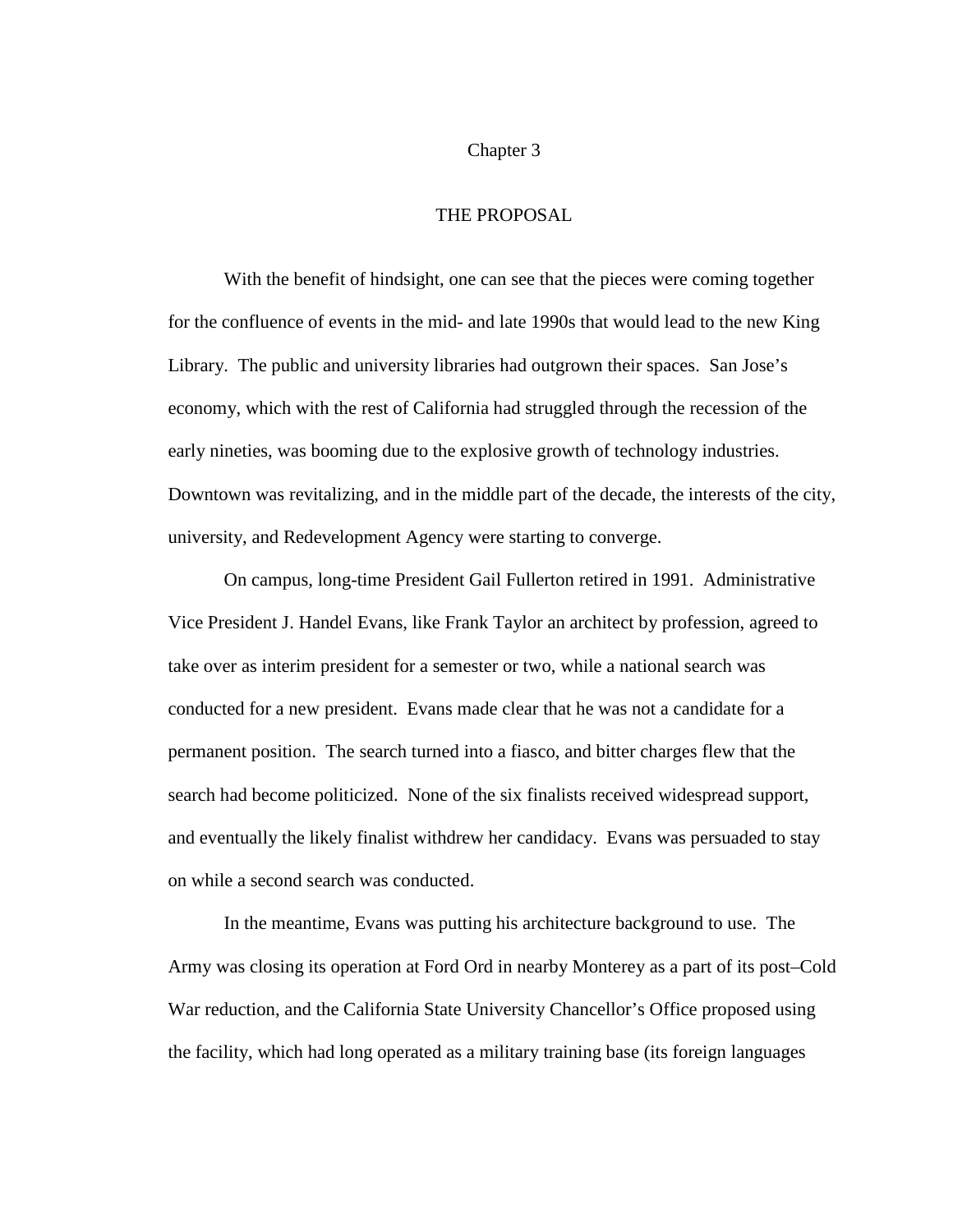school was internationally famous), as a new state university campus. In November 1992, voters had rejected a state bond issue for capital improvements, cutting off capital expenditures for at least two years. Instead of building a campus anew, an existing facility could be retooled. San Jose State had provided instruction to that region, and to commuters from it, for many years, and Evans began looking into how the facilities could be modified for academic use. He also, under the influence of the National Collegiate Athletic Association, sought to improve the university's athletic teams (leading to the construction of the Stadium Center and Athletic Building under his watch). With these accomplishments, and having seen the unsuccessful candidates for the previous search for a new president, Evans decided for the second search to apply for the position himself. Whether by happenstance, or for campaign purposes, he also advanced an ambitious new initiative (Walsh, 2000).

 An article in the December 4, 1994, *Mercury News*, entitled "Bookworms," reported,

In his zest to keep the top job at San Jose State University, interim President J. Handel Evans surprised more than a few during a Q&A session Tuesday when he announced that he and Mayor Susan Hammer have talked about possibly building a joint city/university library on the site of the campus' administration building. But some on campus wondered if the announcement wasn't timed to garner favorable press and smooth over feathers ruffled by the Scheller House fiasco—as Evans and four competitors for his job parade around campus.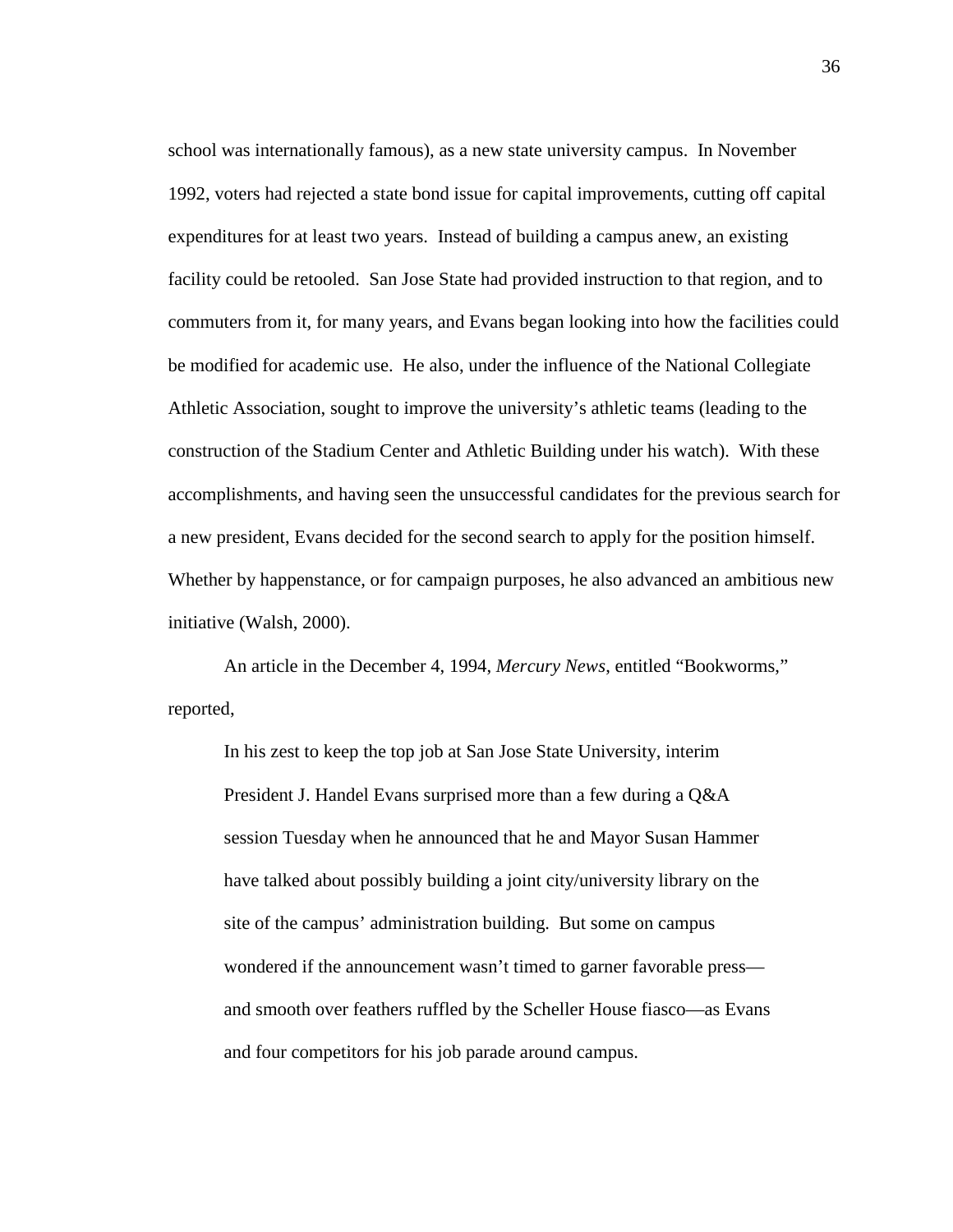Hammer spokesman Kevin Pursglove says a conversation took place and the mayor "intends to pursue it." But where would the minimum \$70 million to \$80 80 [*sic*] million come from? San Jose State's plans for its own library expansion have been thrown into question with the failure of California voters to pass school bonds. San Jose voters, on the other hand, just approved a parcel tax that would raise more than \$5 million a year in new library funds. City librarian Jim Fish likes the idea, but doubts the new library funds could be used for such a joint universitycity project. SJSU librarian Jim Schmidt's ideas, meanwhile, include a large university contribution, a major private fund-raising campaign, and taking a look at "the redevelopment agency's bonding authority."

(Bookworms, 1994, p. 2P)

 Nine years before opening, the basic outline of the King Library project can already be seen. The university did not have money of its own for a new library, and the state was unable to provide capital funds (even if the university could successfully compete for them). However, the Redevelopment Agency's ability to issue millions of dollars in capital bonds for construction could provide most of the necessary money. At this early point, the most likely location for a new library was on the site of the old administration building, extending north from the Clark Library to San Fernando Street. This would have the advantage of easy connection to the Clark Library, replacing the postwar administration building instead of the historic Wahlquist complex, and allowing the Redevelopment Agency to extend its reach east along the north side of the campus.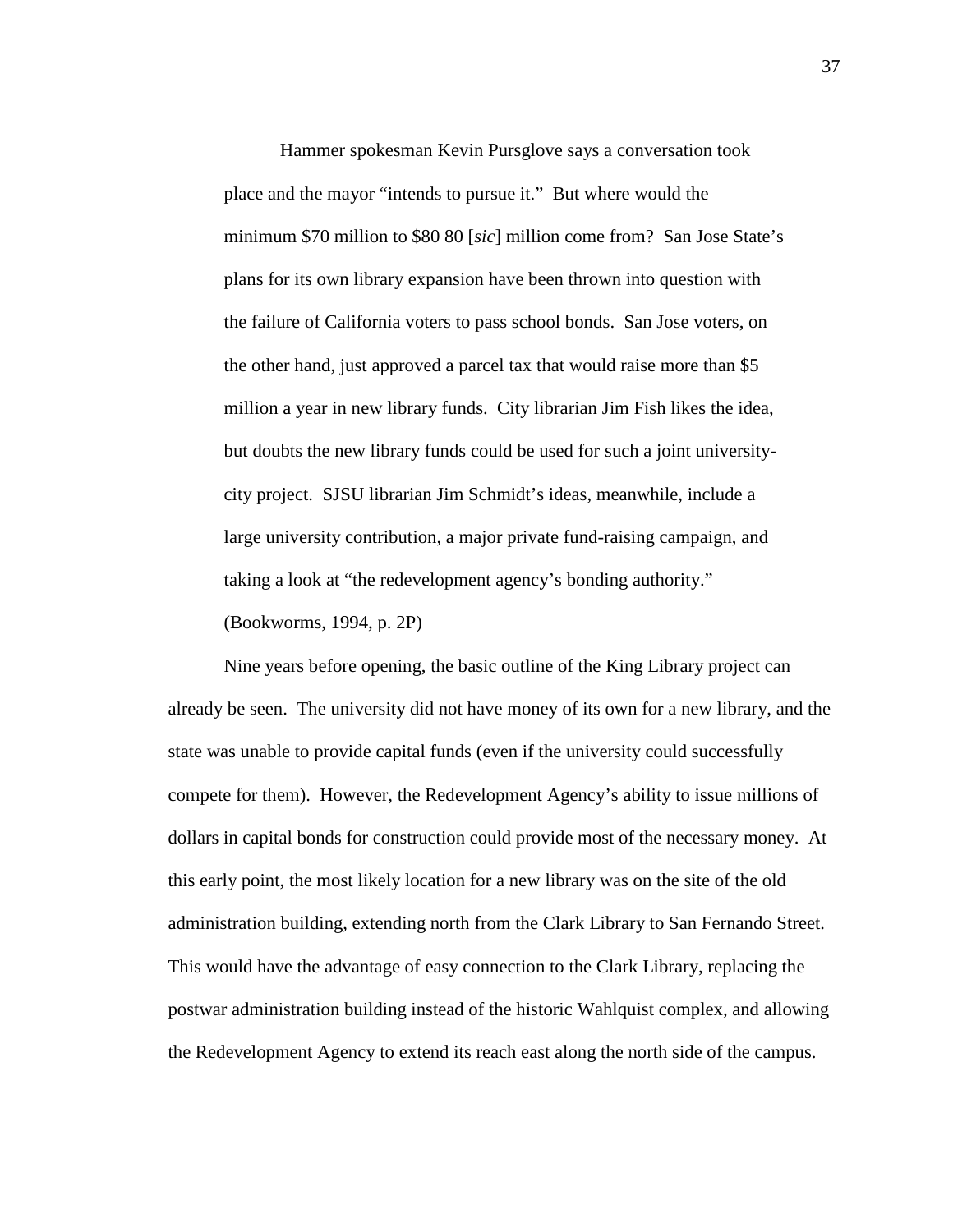Although that is not exactly how events unfolded, the early outline of the project is discernable.

 Less than a month later, the California State University Board of Trustees passed over Evans and named Robert Caret of Towson State University to be president. An internationally known chemist, Caret satisfied the faculty's expectation of scholarly credentials. He had also held a string of administrative positions short of being a campus president. Caret emphasized the importance of campus connections with the larger community. One important effort was to close the roadways that crossed the campus on Seventh and San Carlos Streets, creating frustrating waits for pedestrians, and separating the campus into quadrants. Caret liked to say that San Jose State was a "metropolitan university," uniting the campus and the community. Fullerton and Evans had discussed joint projects with the city, especially the university's sports facilities, and Caret regularly attended meetings of the San Jose Chamber of Commerce, Joint Venture Silicon Valley, and the Silicon Valley Manufacturing Group (Walsh, 2000).

 At the beginning, the vision of a joint library was only a vague concept—nothing was firm, from a straight merger, a simultaneous remodeling of two facilities, or a renovation of buildings without the construction of new buildings. In addition, building a joint facility does not require establishing a joint library; the two could merely share quarters in the same building. However, an idea had been formed, and it had been formed at the top of city government and the university. City Librarian Jane Light, who took over from Fish in 1997, expressed the view that the idea's initial proposal at the top levels of city and university administration was necessary to success. "If this had been an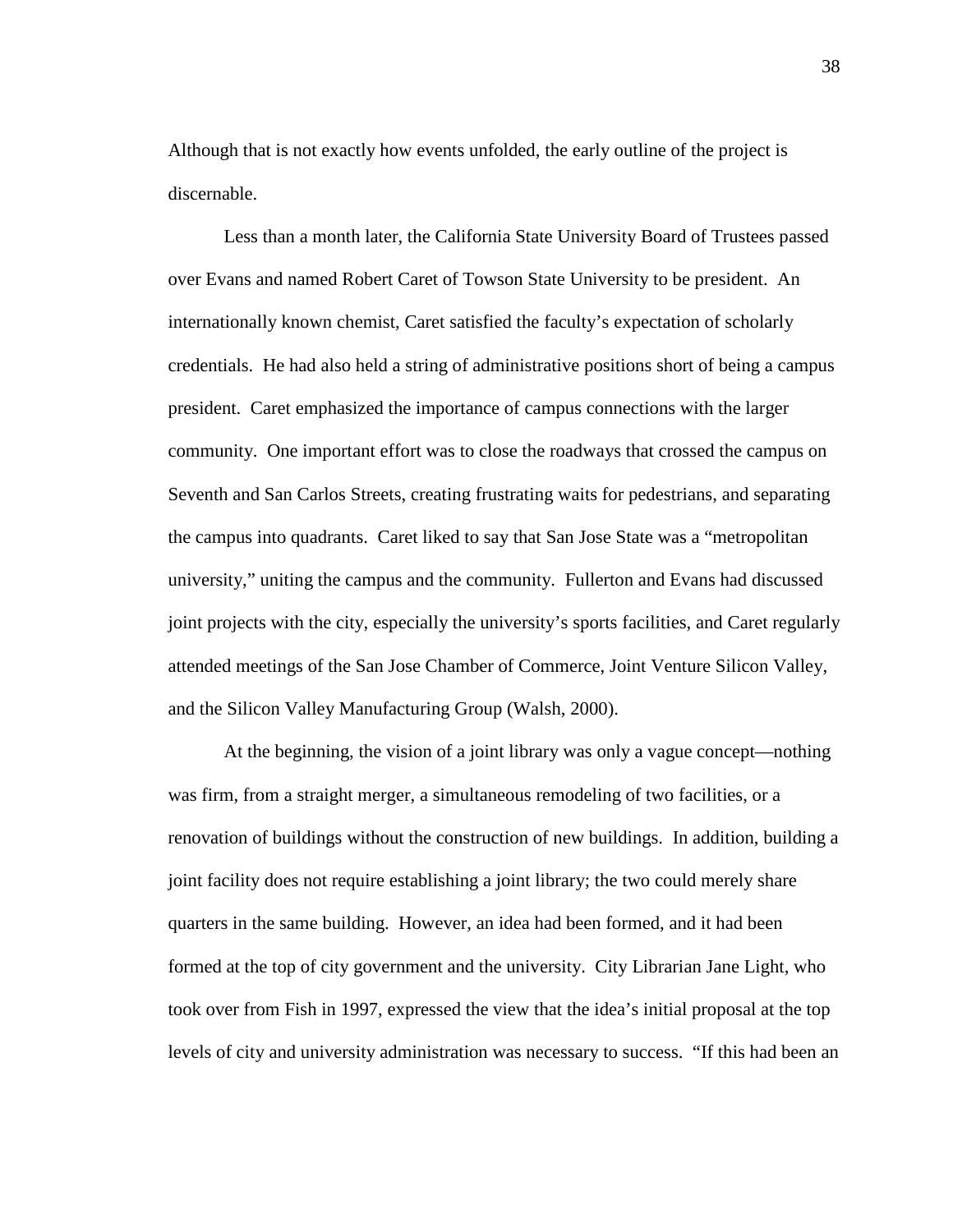idea of two library directors, we would still be trying to sell it, above and below," Light said. "It took bold leadership at the very top, where the people who control the resources are. The mayor and the president made the idea of a combined library their intent" (Berry, 2004, p. 34).

 In late 1996, University Librarian James Schmidt received a call from Caret, asking him to look into a joint option for a library, and if a pressing reason existed not to pursue it. The body of research in the library profession was that joint libraries were most appropriate for small rural libraries that could not afford individual libraries, and that, practically by definition, the community served could not have a population greater than 10,000 (Haycock, 2006). (A nearby exception is at Sonoma State, which operated a joint library with the Rohnert Oak–Cotati School District.) Although Europe has several joint libraries between public and major university libraries, in the United States, a large city and a major university operating a joint library would be a significant aberration from the usual pattern.

 Nonetheless, advantages exist. One 2003 study, for instance, found, [A]dvantages of joint-use projects include the creation of a bridge between the general public's needs and academic needs, the greater collaboration and sharing of resources, the more efficient use of funding, the extension of operating hours, the convenience of users by providing services in one location, more access to staff, and more opportunities for the development of information literacy and lifelong learning. (Kratz, 2003, p. 100)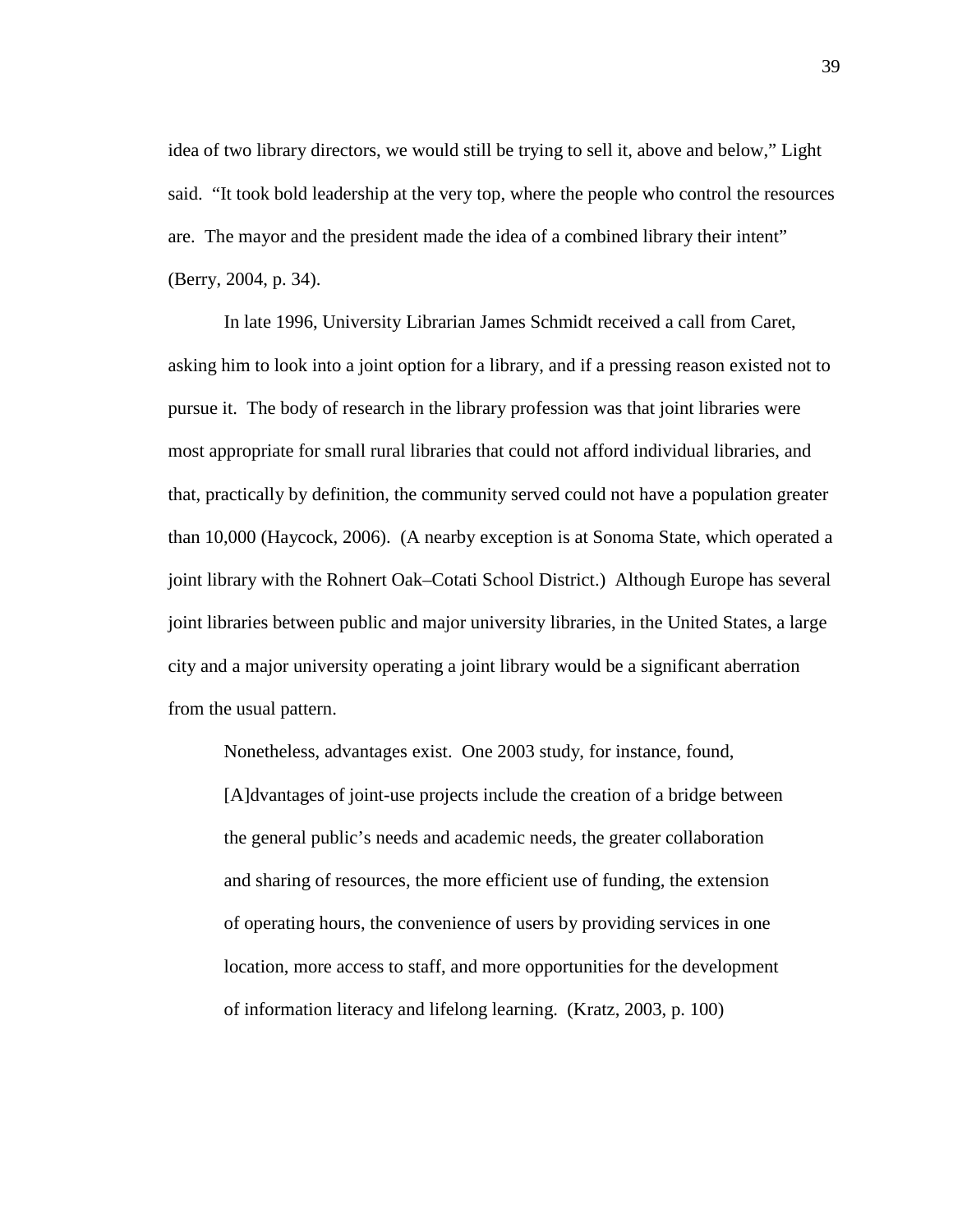Schmidt, whose recruitment to San Jose State was based partly upon his background in library buildings, concluded that if resources could be pooled to construct a building beyond the means of either individual institution, and if the Redevelopment Agency would put forward money to decrease the need for state capital bond money, the project could be pursued (Learmonth, 1997).

Schmidt said,

The missions of the city's library and the university's library are more similar than many believe. An urban public library in a city of San Jose's size provides services and resources to a diverse population, supporting their recreational needs, their lifelong learning needs, and their informational needs as citizens in a democratic society. The library at a comprehensive nondoctoral urban institution like SJSU supports the curriculum and instructional needs of a university which has as its mission "liberally educating" a diverse population in applied and professional fields. A joint library will provide both libraries with core resources and services. (Rockman, 1999, p. 64)

 City Librarian Light also emphasized the advantages, saying, I think there are three main advantages. One is improved access to a large print collection—our collection and the university's collection. Secondly, our space efficiency. We're paying to build about 150,000 square feet of the building, which will be 475,000 square feet, but we are getting the equivalent of about 200,000 square feet of space. The third is we'll end up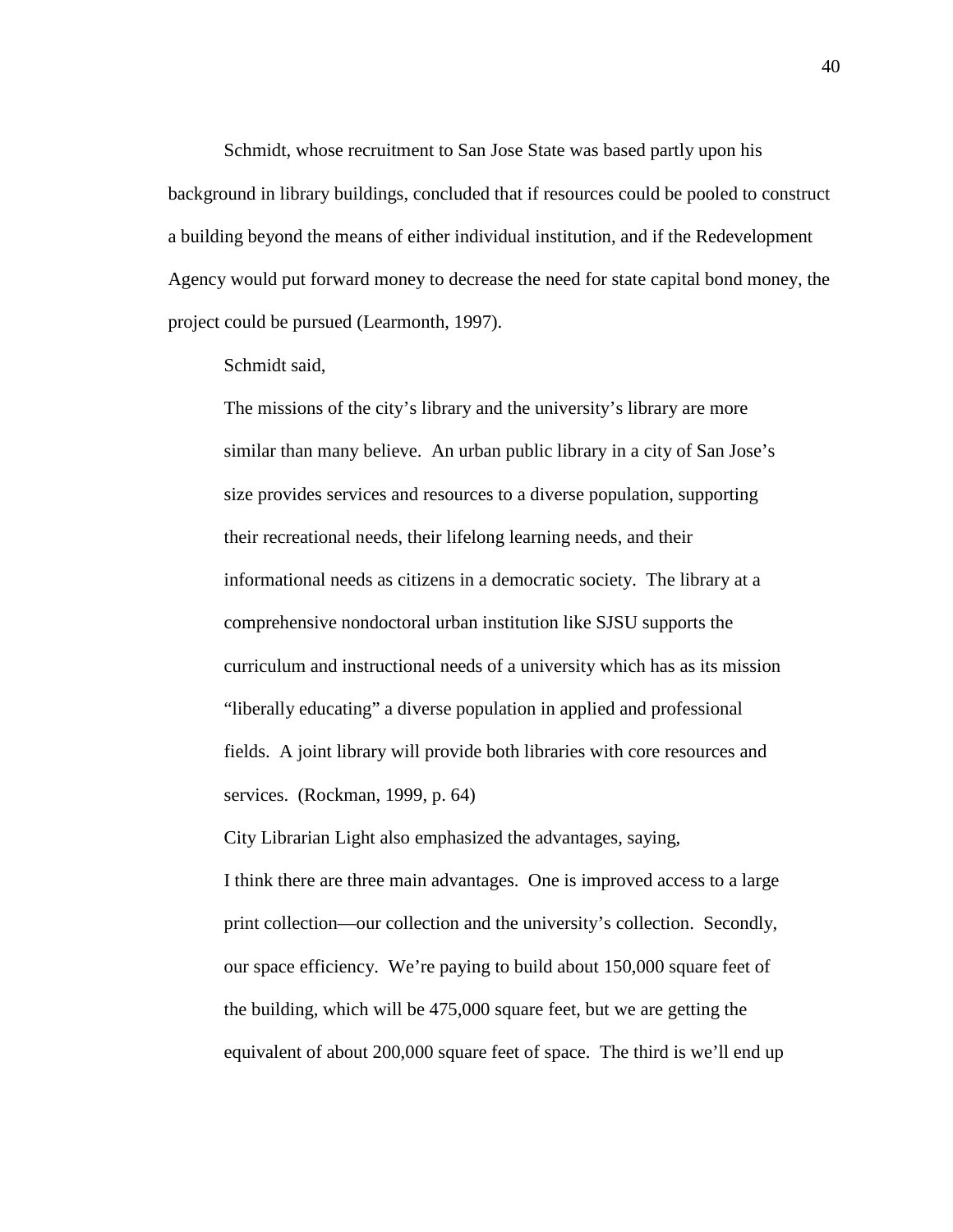with better service. The reduced duplication of tasks allows us to redeploy both libraries' staff to provide better or even new services. (Flagg, 1999, p. 40)

 Geography was also a consideration. The two libraries were relatively close, and shared a significant overlap in patrons, with many students holding public cards (although the same was not necessarily true of public patrons). In addition, the main library was adjacent to the convention center. The convention center, with its potential for attracting major conventions that would otherwise go to Oakland or San Francisco, was shoehorned into an inadequate space, while the library could be relocated (Freeman, 2001).

 On December 17, 1996, Caret sent a memorandum to campus planning staff under the heading "Capital budgets." It read,

As we discussed at our recent meeting, San Jose State University, working with the City of San Jose, is proposing a joint effort related to the library expansion of Clark Library, which we currently have scheduled for fiscal year 2001. I hope that the system will be in a position to work with us to make this partnership initiative successful. Not only will it provide a facility that is badly needed by the campus, but it will provide a similar resource to the City, and will continue to reinforce the bridges we are building between our two institutions.

 I have been discussing the possibility of this partnership with the City since my arrival in January of 1995. Specifically, I have indicated to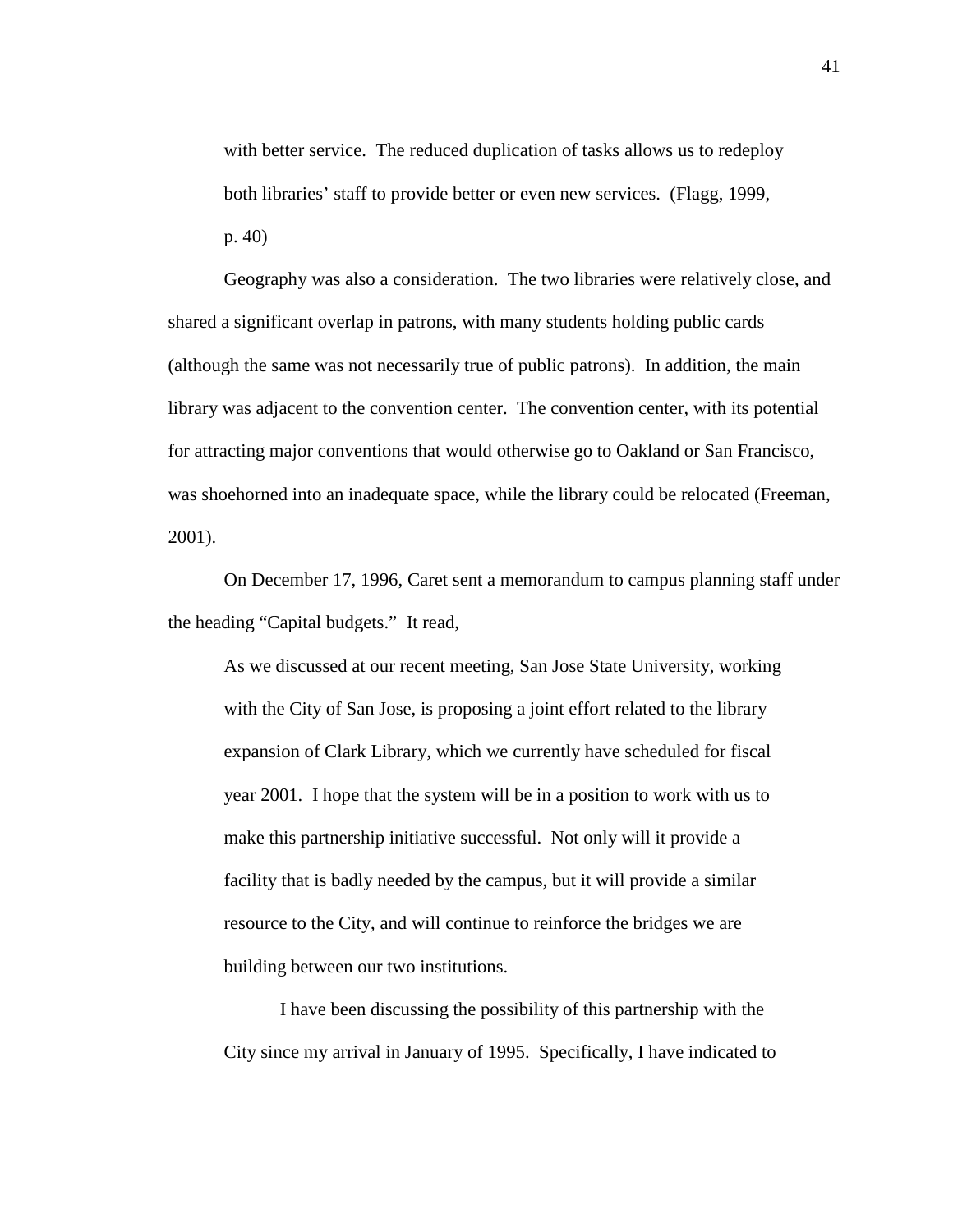the City it would be in both of our interests to undertake this effort together. In the short term, neither of us can afford to proceed on our own, and both of our initiatives are critical to the communities we serve. After a number of one-on-one discussions with the Mayor, the City Manager, the Chief Budget Officer for the City, and several members of the City Council, this idea has finally taken root. The City, and in particular the Mayor, is interested in pursuing the project, and would like to include an announcement of this desire in the February 3 address the Mayor will be presenting to the community. This address is her "State-of-the-City" annual address. I hasten to add that the Mayor does not expect us to work out all of the details regarding this proposal between now and February. What she is asking is that we commit to an open dialogue and to proceed with the project if the details can be worked out. We are both looking, she and I, at a potential target construction date of fiscal year '99.

 Please refer to the attached capital plans for background. As you can see, the library project, as it is currently envisioned, calls for a 400,000 square foot facility on a footprint that currently contains our old administration building. This new expansion of the library would provide both replacement space for the campus, as well as new expansion space for the campus.

 The City has indicated a willingness to provide approximately \$10 to \$15 million towards the project. If we were to scale back the project to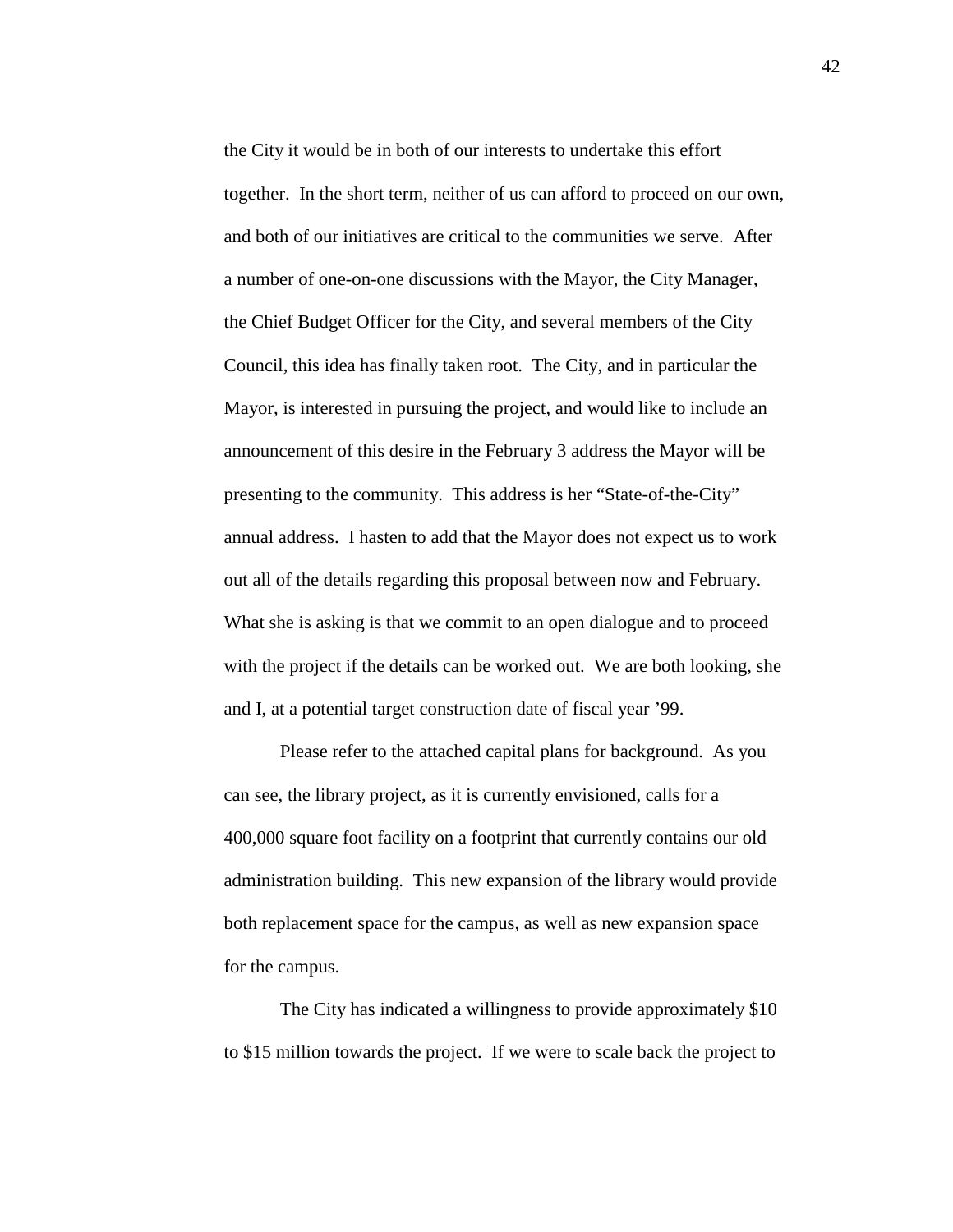a more realistic level, given capital budgets as they currently exist, we would be looking at a project of approximately \$45 million (approximately 30% self-supported), which would provide, we hope, approximately 200,000 net assignable square feet. Approximately 80,000 square feet of that net assignable square footage would be given to the City, while the remaining space would accrue to the campus. Such an expansion would provide us with sufficient space to meet our anticipated needs up through the year 2030.

 Depending on the number of dollars actually provided by the City, we are looking at some sort of sale or leaseback arrangement, which would provide the City with a long-term lease, but would guarantee that the facility itself, as well as the land on which it resides, remain part of San Jose State University. In addition, we are trying to work out the details with the City of providing expanded parking for this facility, hopefully through the annexation of land across from the proposed new facility on the north side of San Fernando Street. There are at least two parcels of land that would provide a suitable footprint for a new combined parking facility. Not only would this facility service the new, expanded library, but it would also provide expanded parking space in general for both the university and the City.

 We view this partnership as a win/win situation for the campus, the system, and the city. We appreciate your willingness to consider this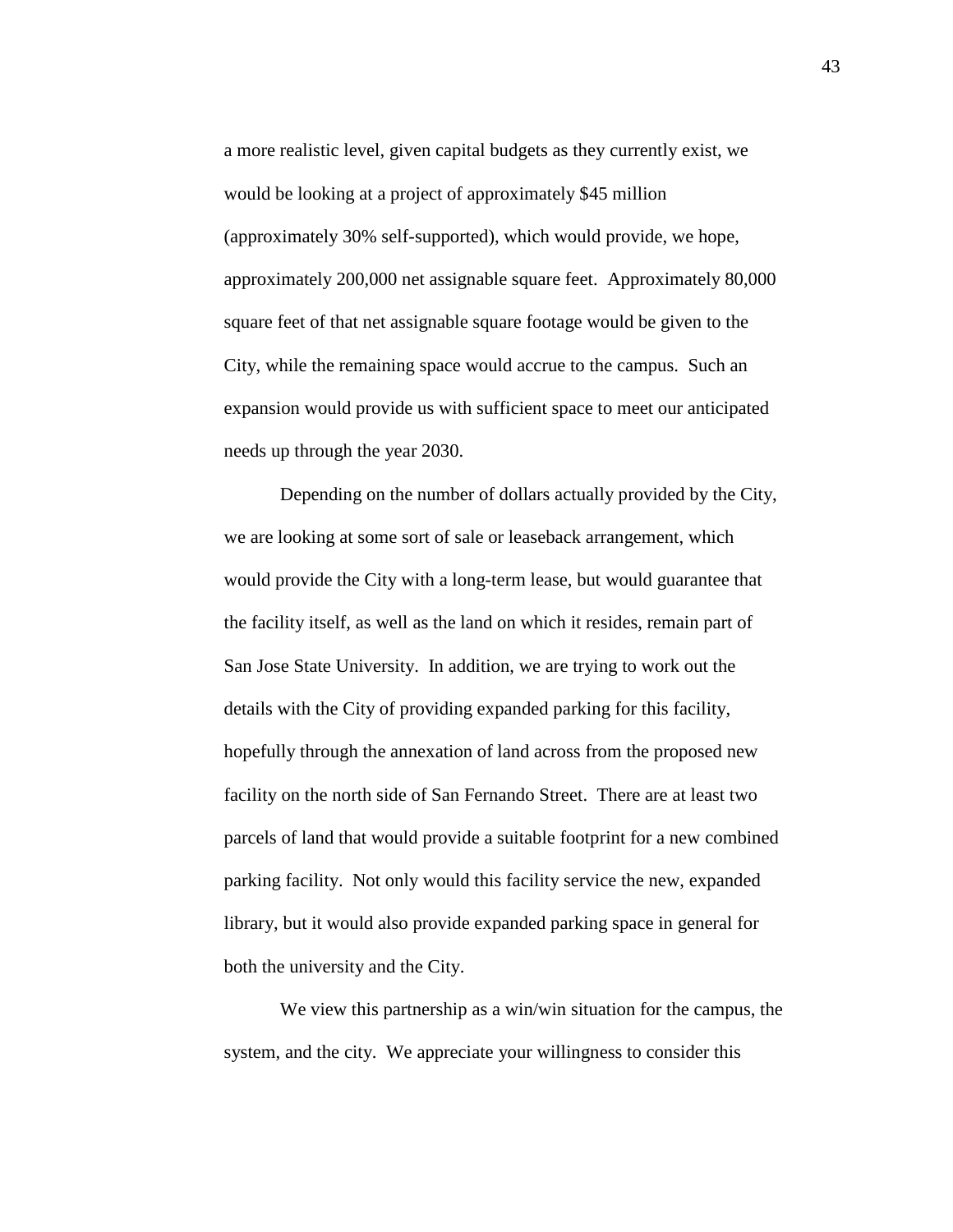initiative and look forward to further dialogue where an agreement might be reached to proceed with this project.

 I will schedule a meeting to discuss the next steps we should be taking together. If you have specific suggestions as to how we proceed, please do let me know as soon as possible. (Caret, 1996)

 A university feasibility study found that San Jose State's new library would need to have some 525,000 square feet, costing about \$120 million for the building alone, as well as furnishings and the extreme disruption of moving. The city would need a library of 250,000 square feet, which would cost about \$60 million, assuming it was built on land owned by the city. If not, the cost of acquiring land (expensive in downtown) would need to be added. The California State University set a standard for capital projects of \$135 per gross square foot of construction (Freeman, 2001). As Alan Freeman of San Jose State noted,

As the discussions proceeded, it became quite clear that the university could have a library facility of a quality that the State of California would never support as a freestanding state project. The city also would be able to build a library without any land costs because the new library would be built on the campus. Savings in space and, thus, dollars; greater efficiencies; and greater quality in construction became evident as the investigation and negotiations progressed. (Freeman, 2001, pp. 21–22)

 In these three sentences will be found the fundamental reason why the city and the university decided to pursue the joint library. Although the cost was higher than had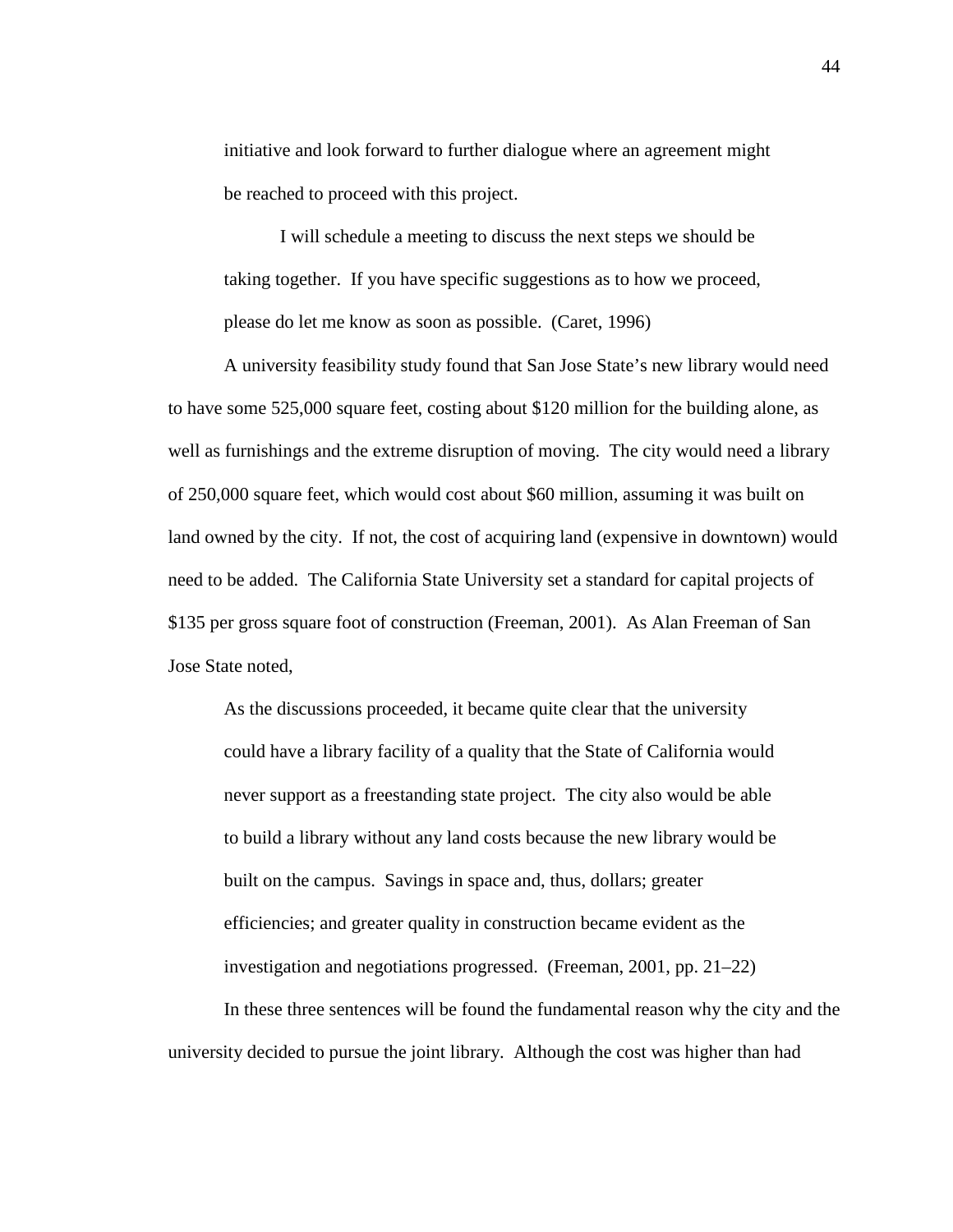initially been anticipated, it would still be lower than constructing two buildings separately.

 The two partners needed to decide where the library would be. Although Caret's memorandum suggested locating it on the site of the administration building, this was not the only option. Wahlquist was located on the northwest corner of the campus, and Clark in the center. While the university preferred a central location, easily accessible from any location on campus, the city insisted that the library be more easily accessible from off campus, especially from the central business district. In addition, a location on the periphery would reduce traffic from public patrons coming to use the library only, who may not want to travel through the rest of the campus.

 Another possibility was the site of the theater building, which the university anticipated eventually replacing. Schmidt favored this option, instead of demolishing the historic Wahlquist structure in order to preserve a building slated for eventual replacement. However, the Redevelopment Agency would only contribute money for a project either in, or directly abutting, a designated improvement district This meant that the site of Wahlquist on Fourth and San Fernando Streets was the only option, despite the disadvantage of a relatively small, 60,000 square foot footprint for the building, necessitating a taller structure to accommodate 475,000 square feet of space. Both the administration and theater buildings were saved because they were slightly too far to the east (Freeman, 2001).

 On the evening of Monday, February 3, 1997, Hammer delivered her seventh State of the City address before an audience of 1,800 at the McEnery Convention Center.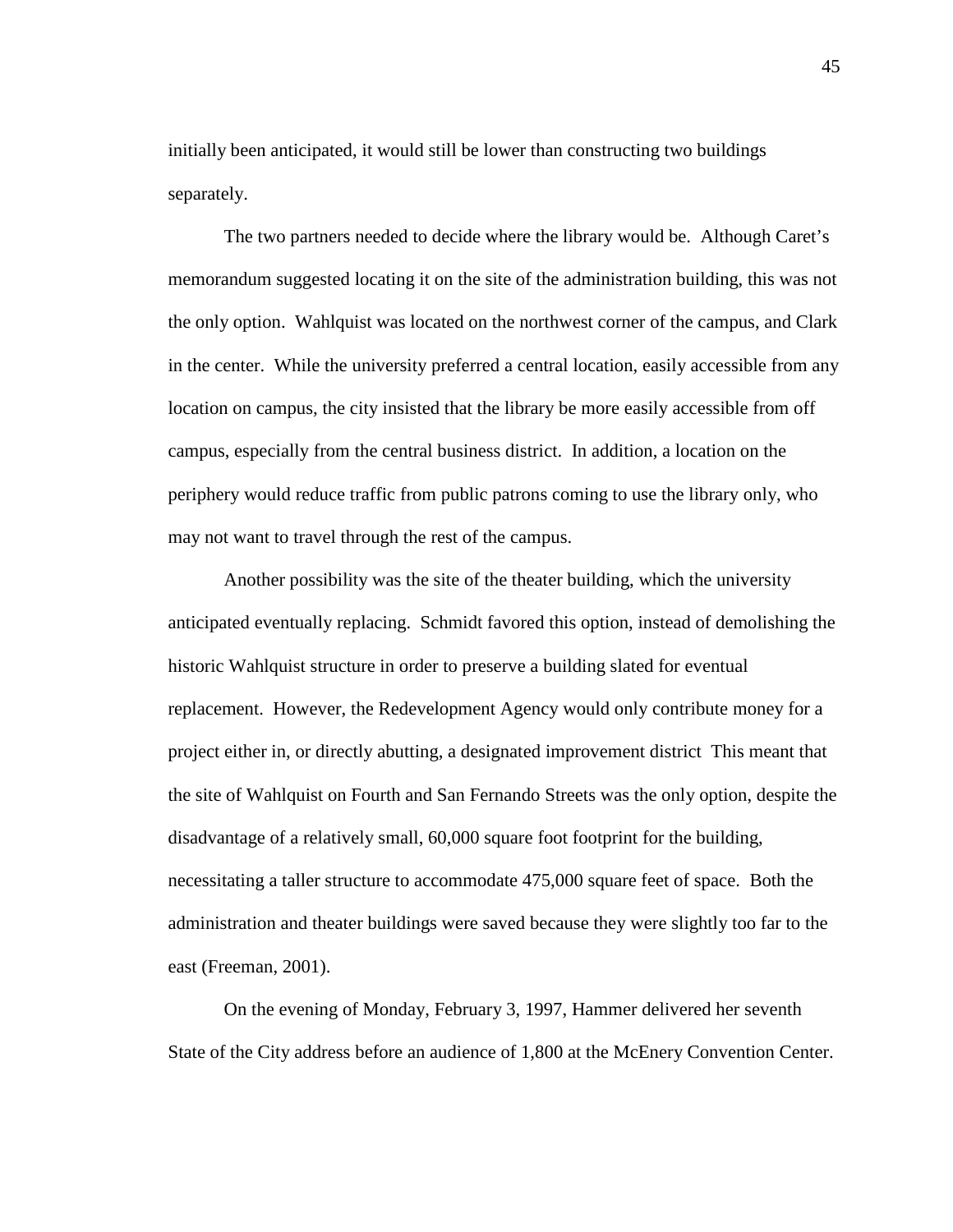In contrast to the lean years of California's post–Cold War economic downturn, San Jose, then the eleventh-largest city in the United States, was flush with revenues from the latenineties technology boom. "Never before has the news been so good. After six long years of fighting to protect what we have, we are poised to create for ourselves a new era of greater stability and well-being."

Hammer announced,

San Jose's public library system is grossly inadequate for a city whose residents and business must confront global competition. The recent vote by the people for library funds has been helpful. But the stacks in our main library contain mostly popular subjects and current fiction, and we have less than half of the material that is available in many other big city libraries. Because of budget limitations, the idea of a state-of-the-art library, with materials worthy of Silicon Valley, has seemed an unreachable dream.

 At the same time that our city needs improved library services for our knowledge hungry public, San Jose State University is struggling to find resources for an expansion of its library. University President Robert Caret and I believe we can satisfy both our needs by joining forces.

 I propose the construction of a single new library on the edge of the San Jose State University campus. By pooling our resources, our residents will have access to an outstanding repository of books and materials—the university's collection—which includes a million volumes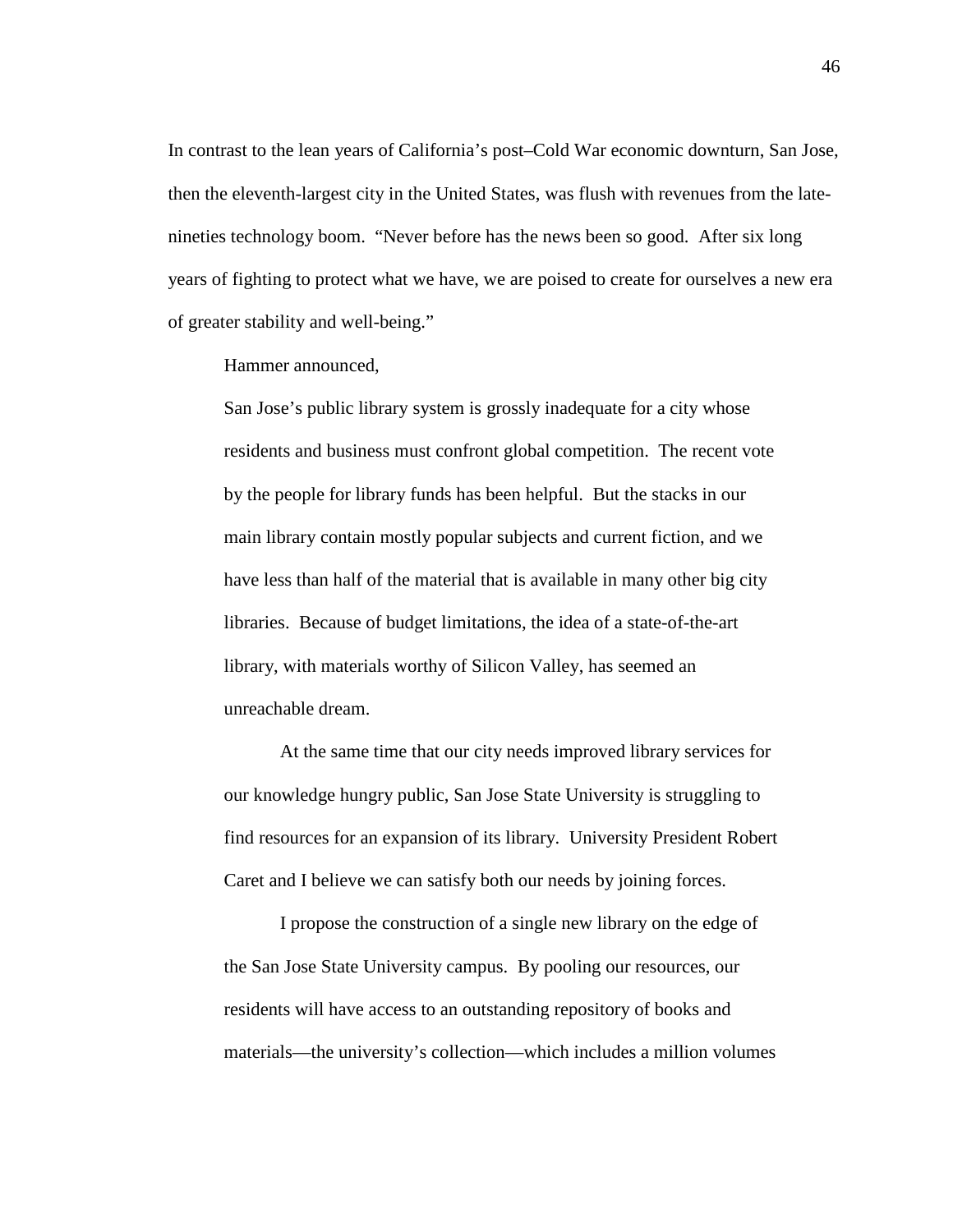and thousands of periodicals. In return, San Jose State will receive financial support from the city and the Redevelopment Agency. This new library will be second to none in information technology. It can be part of a long-term plan to focus resources on our 17 branch libraries. Through this partnership, we can achieve what neither institution could accomplish by itself. (This Is a New Era for the Bold, 1997, p. 6B)

 Proposing a new library is ambitious, but not necessarily controversial; proposing a joint library is quite another matter. Hammer had previously campaigned for Measure E in 1994, allowing the construction of new branches, and now the *Mercury News* dubbed Hammer "the library card mayor" and editorialized, "The library plan is just brilliant. If the building actually takes shape, it may well be the main accomplishment for which Hammer is remembered as mayor" (The Library Card Mayor Has a Brilliant Plan for San Jose State Partnership, 1997, p. 6B).

 Not all were convinced. Within days, the proposal encountered major opposition. The battle to determine the future course of the two libraries had begun.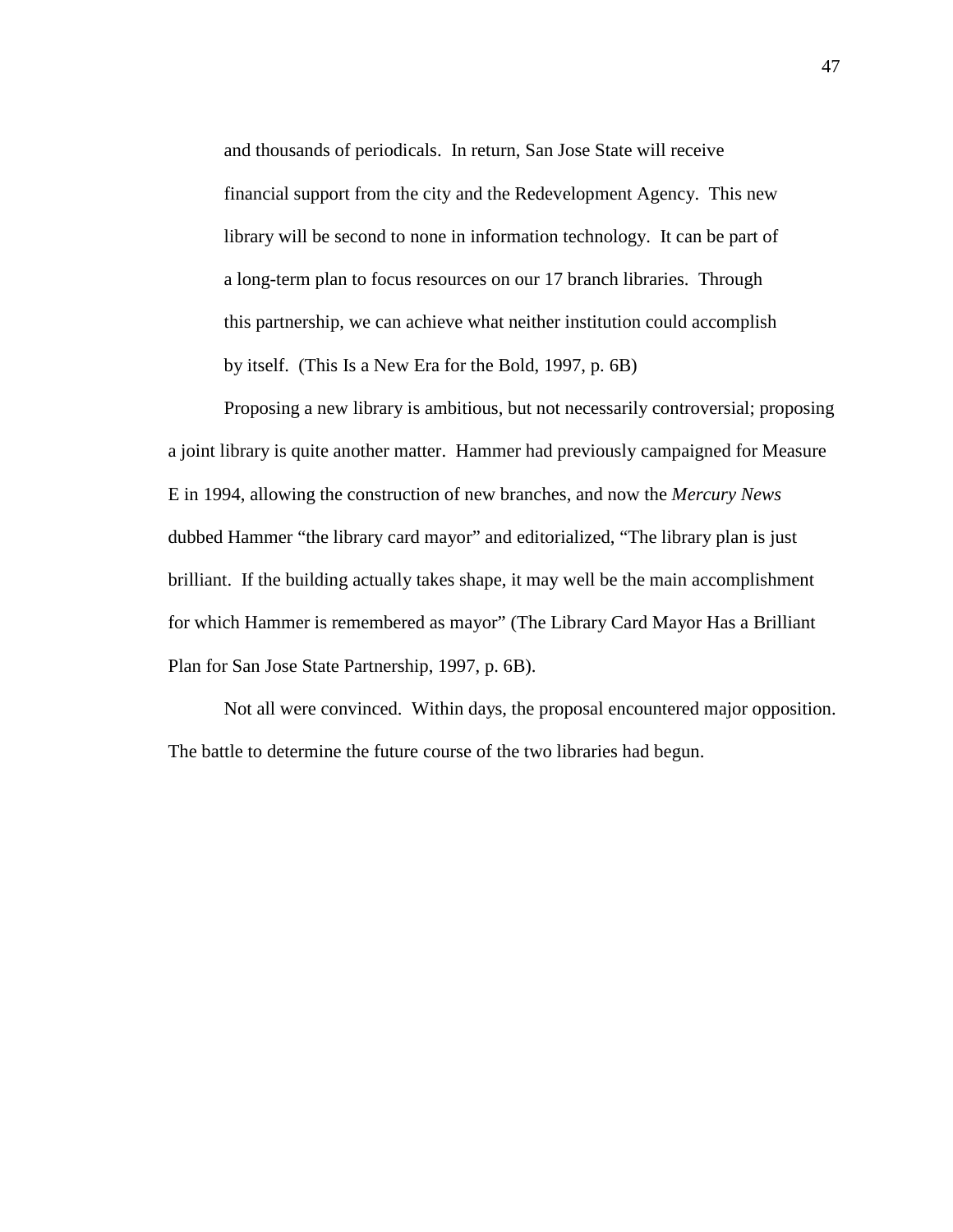#### Chapter 4

# THE BATTLE OF THE LIBRARY

 Immediately after Mayor Susan Hammer had delivered her speech, President Robert Caret's office called him while on a trip to Idaho: "You better get back here fast!" Later, University Librarian Patricia Breivik (who succeeded James Schmidt in 1999) would recall, "The initial response was anything but positive" (Berry, 2004, p. 35).

 Many within the libraries themselves were surprised. Recalled San Jose State University reference librarian Christina Peterson, "We all woke up one February morning in 1997 and read in the *San Jose Mercury News* that we would be part of this merger. It was a surprise to almost everybody in the library" (Mizzy, 2005, p. 598).

At a press conference the next morning, Caret said,

Good morning! I am pleased to be talking with you today from Boise, where I am serving on an accreditation committee.

 I echo Mayor Hammer's comments that this partnership between San Jose and San Jose State is an incredible opportunity for the community that we both serve. Both the city and the university will benefit from this partnership. But the real beneficiaries are the city's residents, many of whom are students or alumni of San Jose State.

 As Silicon Valley's Metropolitan University, San Jose State is dedicated to partnership with business and industry, civic organizations,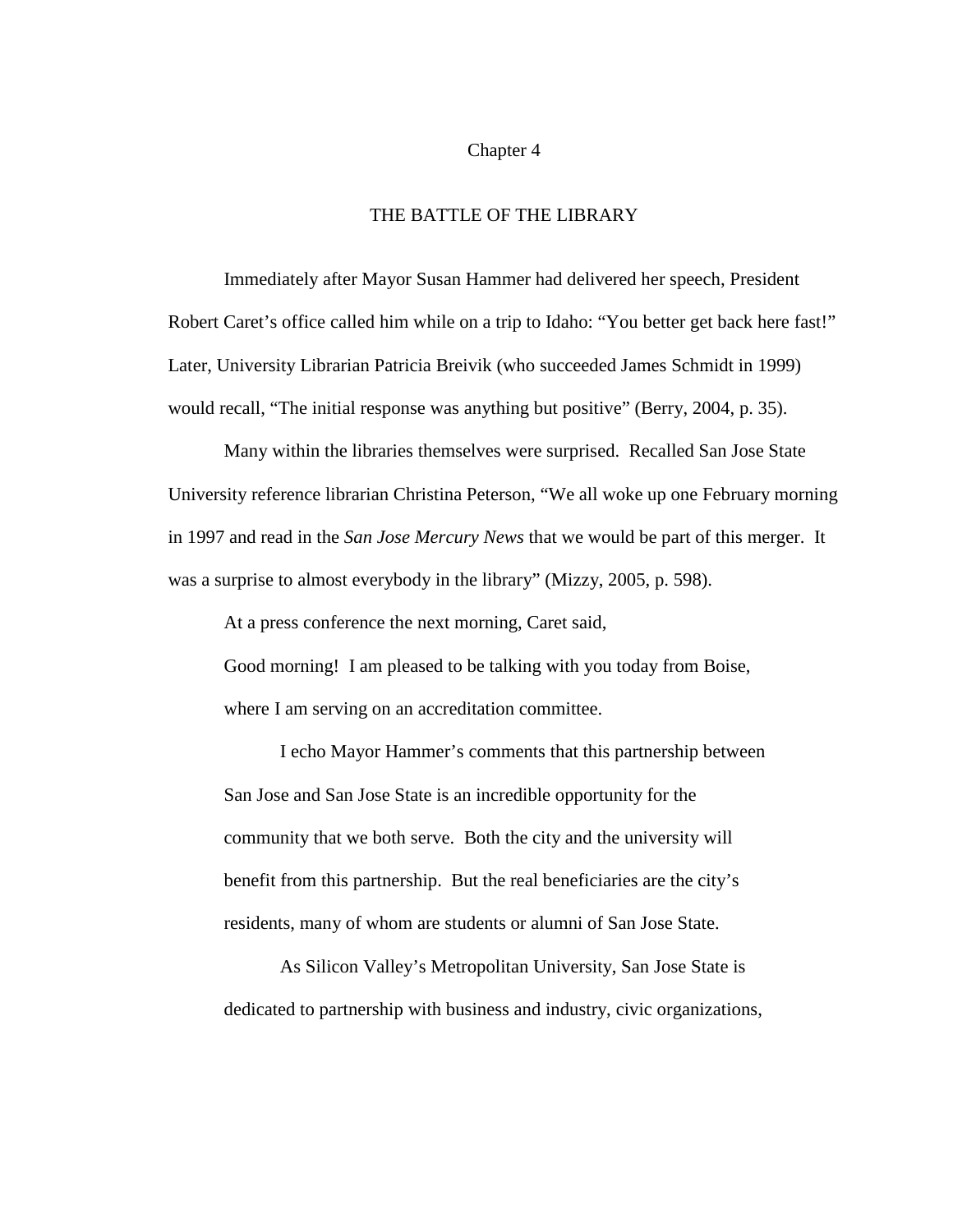and other members of this region. As educators, we are both dedicated to the sharing of knowledge. This partnership allows us to do both.

 It is also an example of our commitment to a continuum of public education that spans kindergarten through college. In one building, we will unite our information collections. We will have books and materials for our schoolchildren. We will offer research materials and periodicals for our high school and college students—and for business and industry. And we will provide historical bases of information that will grow together, just as the City of San Jose and San Jose State University have grown together since the university's founding 140 years ago.

 Our university students also will have additional library seats and study spaces that are so urgently needed. Each morning when I see our students standing in line to enter Clark Library, I am reminded that especially in this information age—the library is at the heart of the university. It is a place where students come for a quiet seat to study or to work on a group project. A place where they come to check out a book, read a journal, or do an online search.

 There are many issues yet to be worked out as we move this partnership from concept to construction. These issues include

- the location of the library in the northwest quadrant of campus;
- placement of the project on a higher education bond issue;
- traffic strategies with our community neighbors;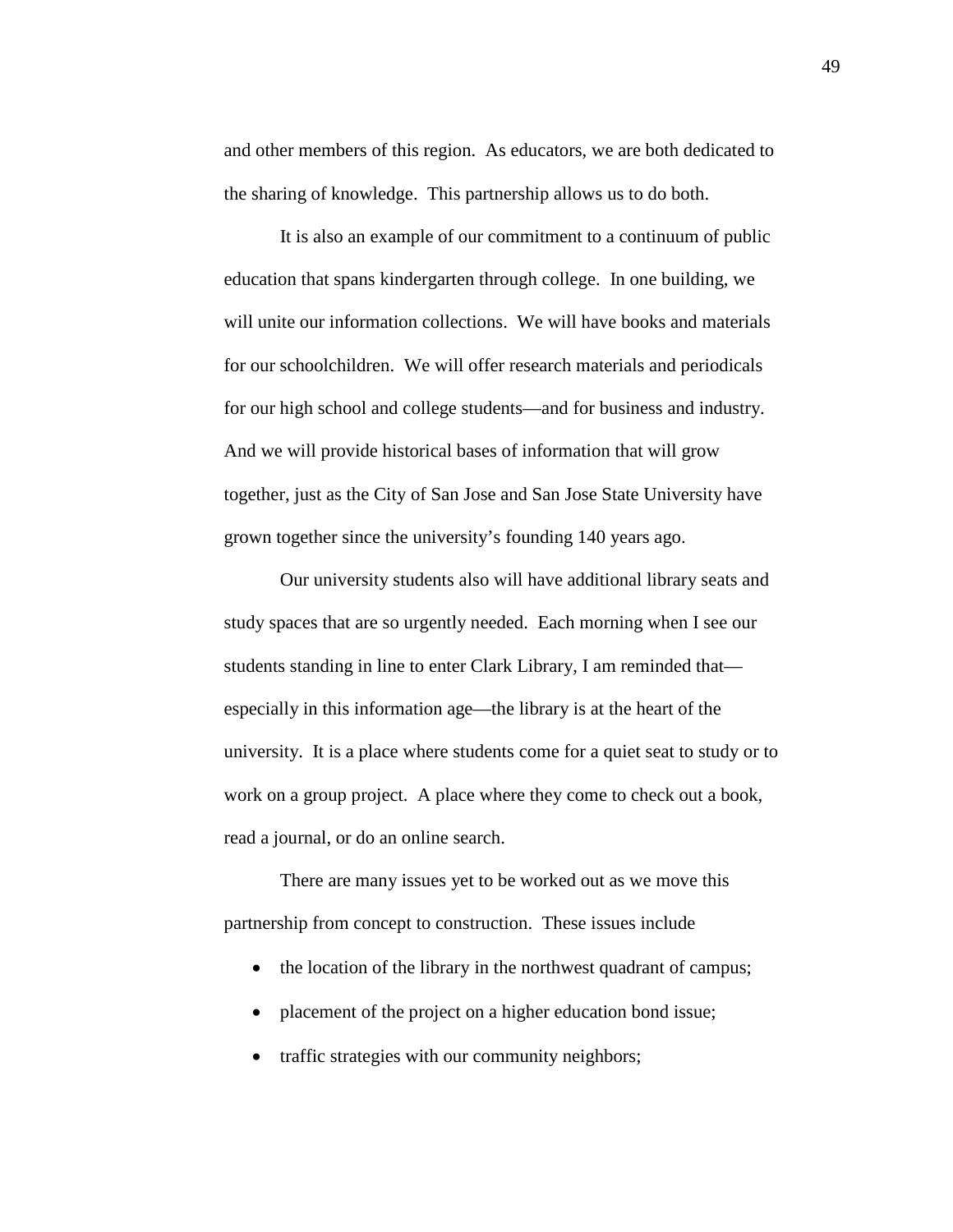- parking and access to the new facility;
- and the ability to work cooperatively so that these two entities don't just co-exist, but flourish together.

 We are very pleased to be a partner with the City of San Jose on this project which will benefit so many students and citizens of the region. I look forward to working on it with you, Mayor Hammer, and I look forward to standing with you once again as we did when we opened Paseo de San Carlos. (Caret, 1997)

 As Caret noted, a bond issue needed to be placed on the November 1998 ballot, and then would be subject to voter approval, to provide the California State University with the necessary capital money for the project. For nearly two years, that would be the unknown that would hang over the proposal. If the bond issue was passed, the money would still need to be allocated to San Jose State by the larger California State University system, which required the university to present a better proposal to the Board of Trustees than the other campuses competing for that money. Approval from the San Jose City Council, the Redevelopment Agency, and ultimately the California State Legislature would be required for the project to continue.

 Questions of cost quickly arose, with an early estimate of from \$30 to \$80 million. Hammer suggested the city contribute \$10 million in redevelopment funds and the university \$30 million. While Hammer cautioned that the \$40 million figure was "very preliminary" and "a minimum," Budget Director Bob Brownstein added, "The San Jose State people said, 'Assuming the bond issue passed, we could get \$30 million.' We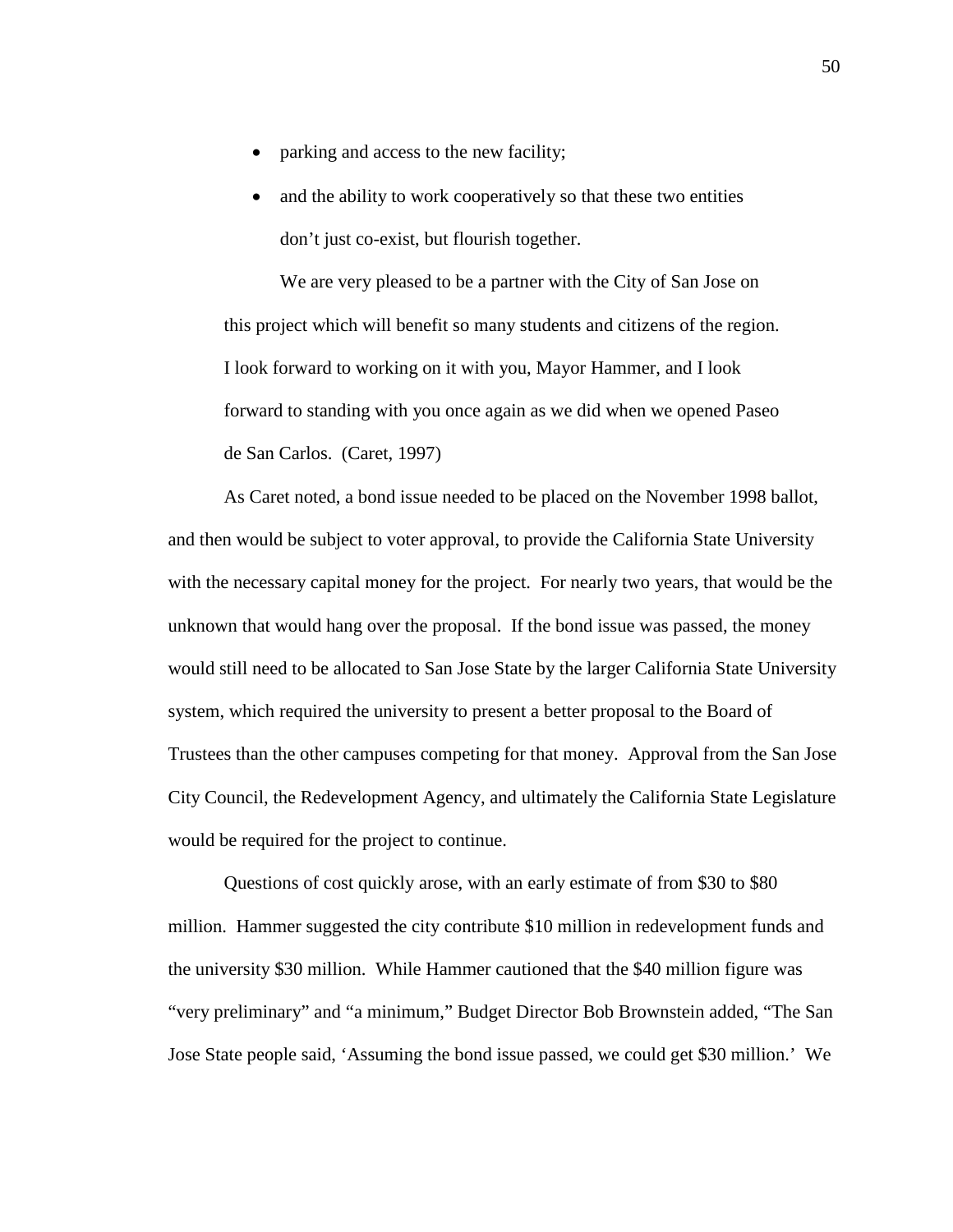took a look at our other priorities and said, 'We think we can pull \$10 million out of redevelopment.'" A wide variation existed in possible budget figures; in the last few years, San Francisco, Denver, and Phoenix had constructed new main public libraries for \$134, \$77, and \$43 million, though this was partly due to differences in size, building design, and cost of living in those cities (Witt, 1997).

 Skepticism quickly emerged from both the city and the university sides. While joint libraries have occasionally been used for small communities, and sometimes for small colleges, to carry out a joint library project in a major city was nearly unknown. As Walt Crawford wrote,

I've heard about joint-use libraries here and abroad that were either good academic libraries and lousy public libraries or vice versa. These problematic libraries usually represent lip-service cooperation: public libraries with a token academic librarian or vice versa. That's a recipe for mediocrity at best. Public libraries and academic libraries are different institutions serving different (albeit overlapping) needs. One merged collection, staff, and approach will rarely suit both sets of needs well. (Crawford, 2003, p. 83)

 Crawford's observation that libraries are different, but also overlapping, explains the reason to pursue a married, not merged, library. Having a joint library would allow for accessing far greater capital money for construction than would otherwise be available, as well as savings in construction and maintenance of the building, but pursuing a married structure would allow the new joint library to merge similar functions,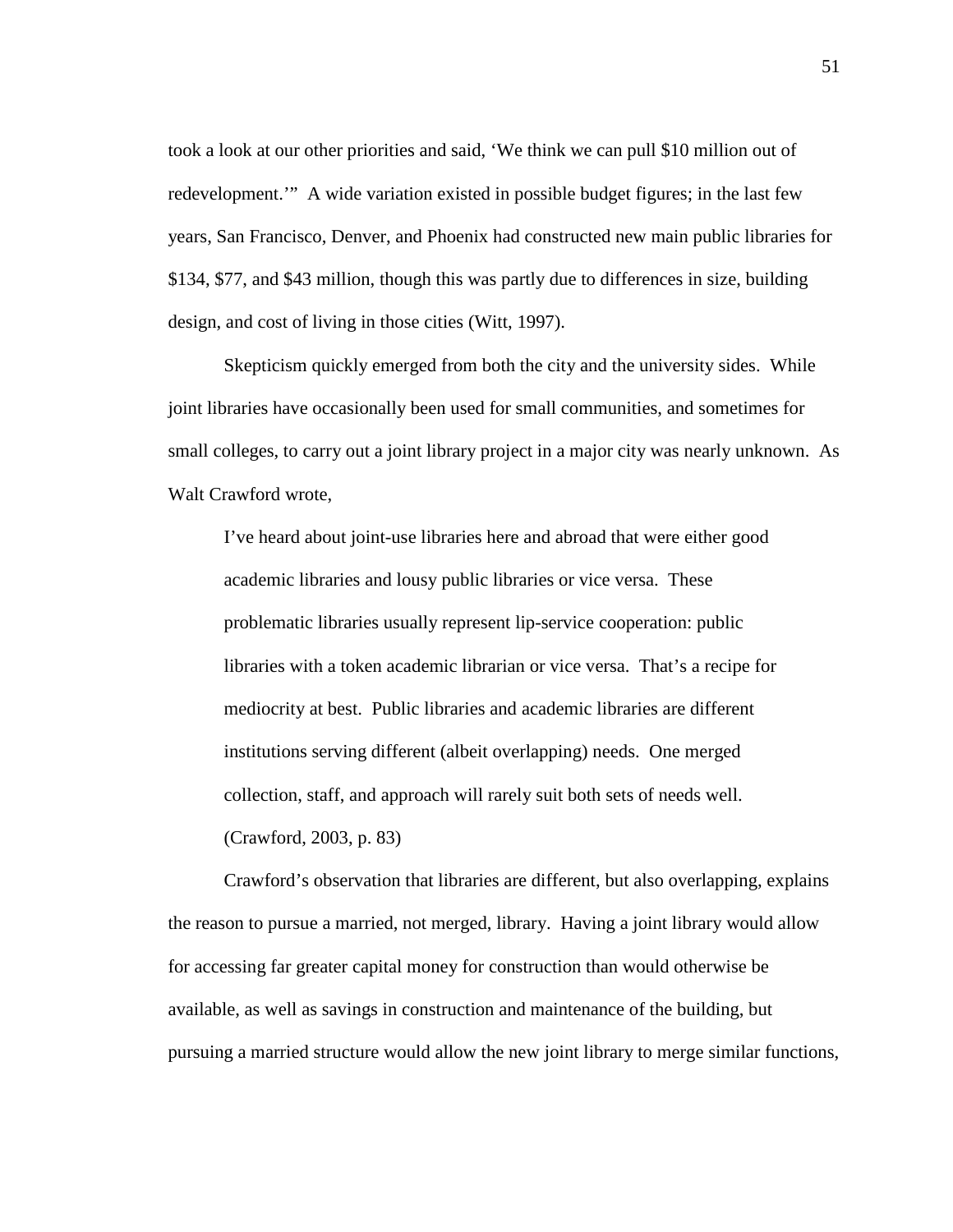while keeping others separate. A married structure allows the libraries to be the same when they need to be, and different when they need to be. As Caret would say regarding the building, a joint structure "would allow us to build a facility that would not be possible in my lifetime." Newly named San Jose City Librarian Jane Light added for the institution, "There are no issues for which we can't imagine a solution" (Bartindale, 1998a, p. 23A).

 Proponents quickly began working to gather support for the proposal. A single joint library would be less expensive, for the building, staff, and collection, than would two separate institutions. The new library, as initially proposed, would have 3,600 seats, while the three existing buildings combined had 1,900. The new building would also have far better technological capacity, both in number of computer stations, and in facilities for patrons to use their own laptop computers. It would have enough space to accommodate collections growth for 24 years, if acquisitions continued at the 1997 rate. Less money expended on the building itself would provide for a larger number of open hours than either library could then maintain. This was especially important for the university, which previously had decreased its hours during between semesters in order to conserve funds for the academic year (Rockman, 1999).

 However, opponents from both the public and university sides quickly began questioning key aspects of the proposal. The first criticism from the public side regarded the new main library's position relative to the branches. A typical statement was from Mary Oliver, a library volunteer: "We need to remember our branches and think about them. If it takes money away from the branches, then I think it's not a good idea"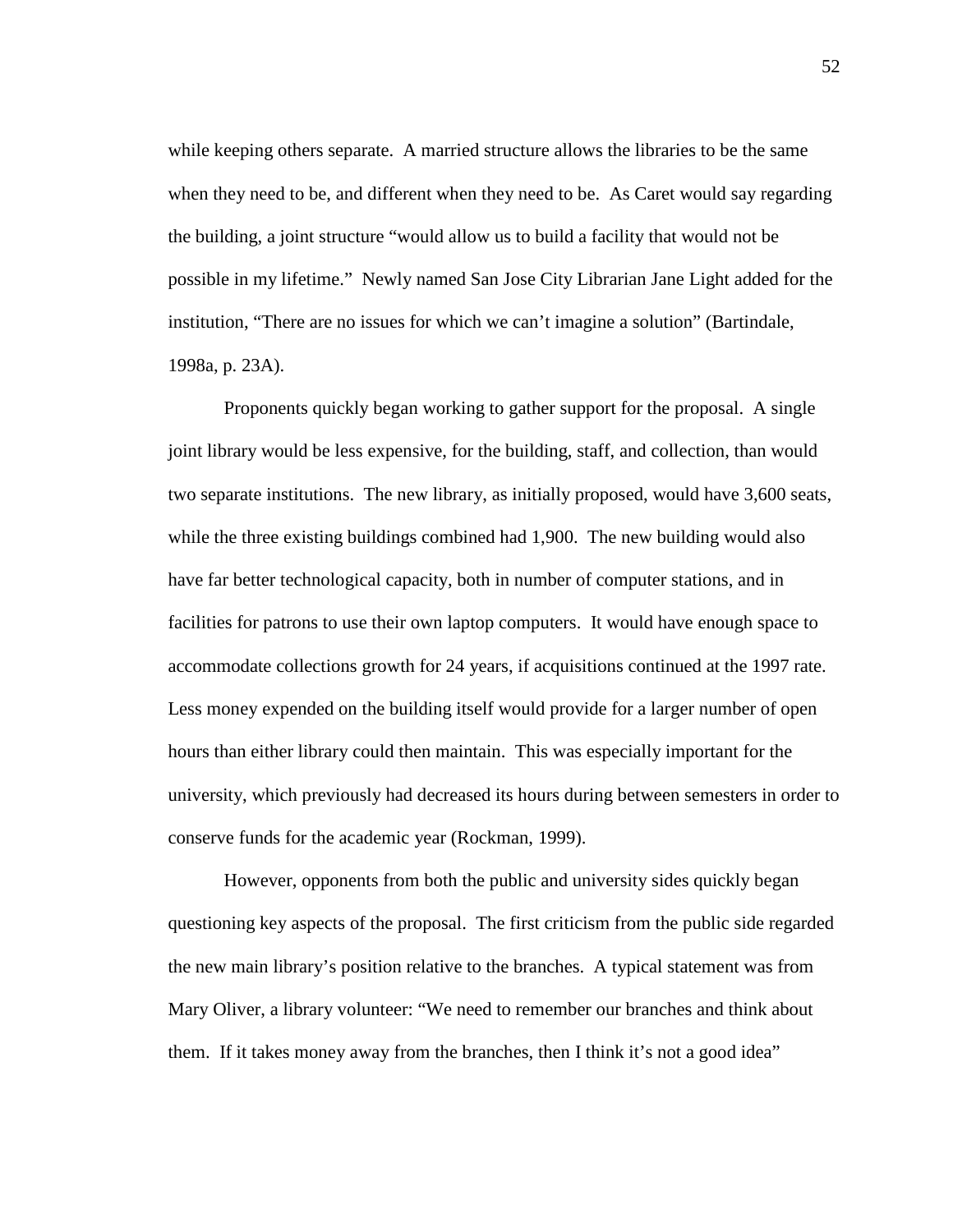(Puzzanghera, 1997, pp. 1B). As Light stated, "They felt…that a new main library would take so many resources that the branches would lose out" (Berry, 2004, p. 36). However, the purpose of using redevelopment money was so that city money would not be needed for a downtown project. Public critics noted that some 80% of public circulations occurred in the 17 branch libraries (although that figure was skewed by the high number of borrowings from the children's collections) and that many circulations were of items paged from the main library. In response to these criticisms, Light began traveling to different Friends' meetings at the branch libraries, emphasizing that money for the main library would come from the Redevelopment Agency, not from the library's budget. (Redevelopment money can only be spent in the three redevelopment areas, not in the rest of the city.) Later, Light went farther and suggested a bond measure would also be a possibility. "If redevelopment money builds the Main Library, we can leverage the concern about the branches, we can float a bond measure just for the neighborhood branches" (Berry, 2004, p. 36). (Measure O, the bond measure, was approved in 2000.) In addition, the university collection could potentially be made available for use by public patrons, either in a branch or downtown.

 University patrons also had their doubts, the most prominent of which was the city's insistence that public patrons must have access to the university's collection. Academic items tend to be more expensive than public items, are subject to theft, and are more difficult to replace if lost or stolen. Public access could also mean a research project or thesis was delayed so a middle school student could lengthen a bibliography. This was an especially important concern for the English and history departments,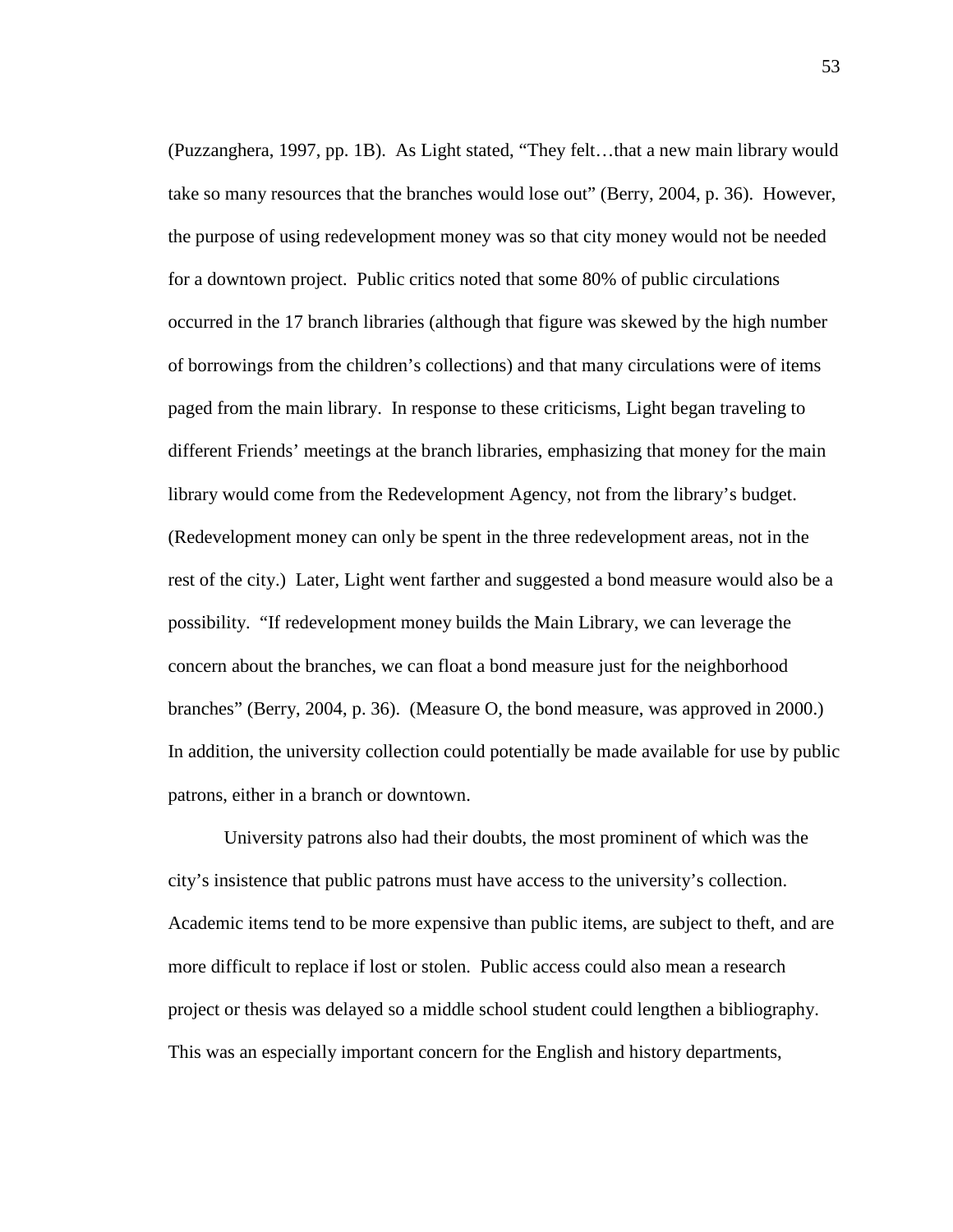representing two subjects for which both public and university patrons had a shared interest. Students who did not return their books would not be awarded their degrees, but the new library would have a more difficult time retrieving materials from public patrons (Freeman, 2001). Soon, an organized effort was formed in opposition to the proposal, and hundreds of students signed petitions opposing the project (Goldberg, 1998; Guernsey, 1998). As Bruce Reynolds of the history department said, "No university that takes itself seriously as an academic institution of higher education would merge its academic library with a public library and throw its collections open to the public" (Bartindale, 1998a, p. 23A). Similarly, English professor Scott Rice stated, "The very essence of this merger is compromise. Each group is going to feel neglected and be resentful. There's a reason this hasn't been done before on a large scale" (Puzzanghera, 1997, pp. 1B).

 During winter 1997–1998, the amorphous view of the new library took a more distinct shape, and solutions started to be offered for critics' concerns. Objections to the use of academic books by the public were addressed by proposals such as allowing use only on-site, or limiting the number of items to a small, single-figure number. At the least, the two collections would remain separate, probably classified differently, and most importantly, occupy separate floors, diminishing the issue of young children arriving for story time and loudly running through the university stacks. After several months of closed-door consultation between the city and the university, an early proposal emerged for a six-story building with 475,000 square feet, costing \$171 million. Due to the smaller size of the city collection, it would receive less space, 31%, which would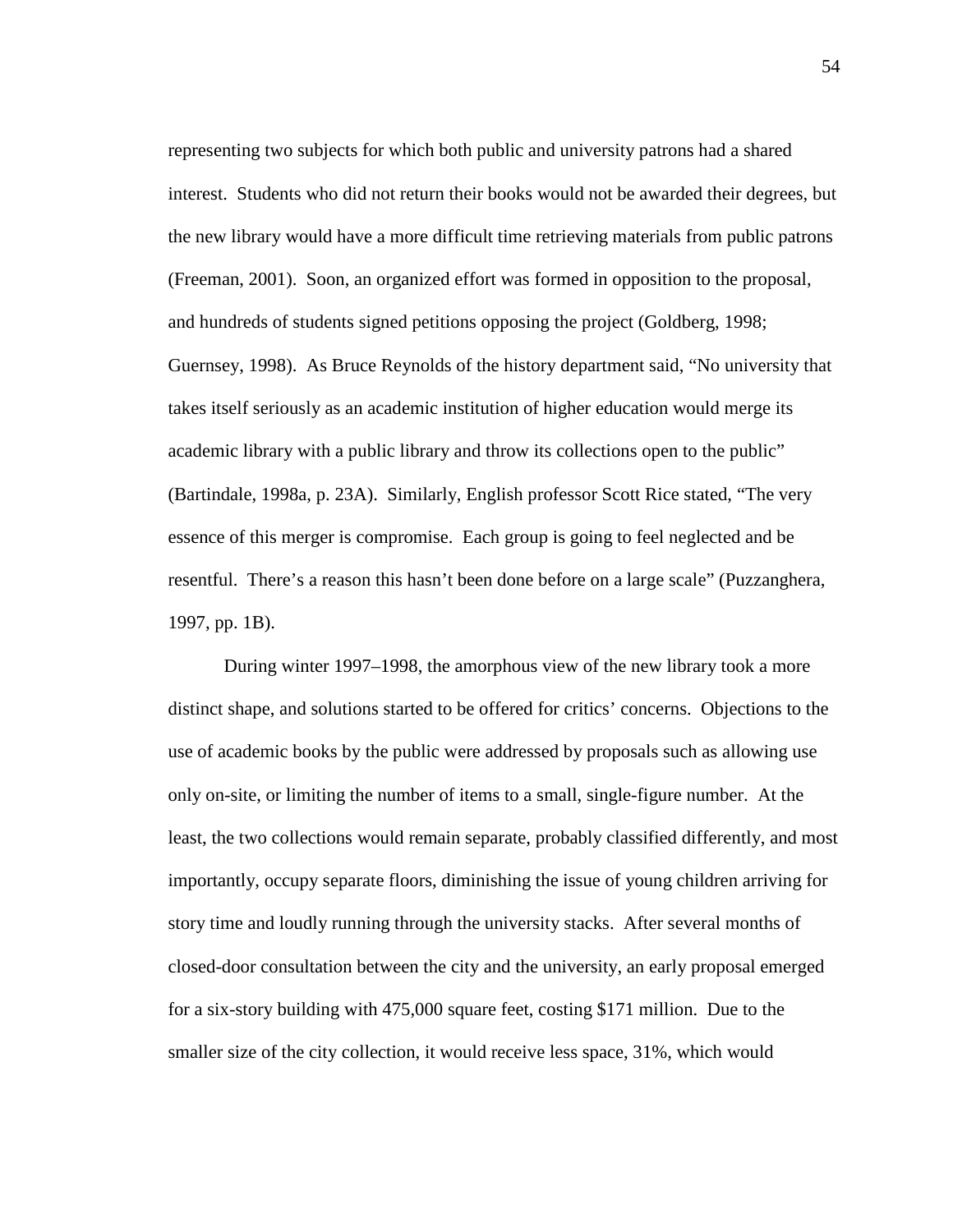represent an increase from 118,000 to 135,000 square feet, while also freeing the site of the existing main library building for an expansion of the convention center. The university would receive 320,000 square feet (an increase from 313,000 in two separate buildings), and by using compact shelving for 40% of the collection, could hold more items than the equivalent space in the previous buildings. The periodicals and reference collections of the two libraries, which had significant overlap in titles, would be merged. As previously promised, redevelopment money would pay for the new main library, leaving city capital funds for the branches, with an increase in branch operating budgets of \$2 million per year (Bartindale, 1998b).

 On May 21, 1998, the Council unanimously voted to approve a memorandum of understanding for the project. After fourteen months of work by the two partners, the Council allowed six months to draft a detailed agreement between the city and the university. Caret told the Council, "I really do think together we can be better than the sum of the parts," while Hammer added, "If we don't move forward together, the chances for each of us having a new state-of-the-art library of our own are slim" (Bartindale, 1998c, p. 4B).

 Over the coming months, the city and the university drafted the Joint Operating Agreement. With the Council having voted, attention shifted to the academic side. When Caret gave his annual address at the beginning of the academic year, several English and history professors handed out leaflets opposing the plan, representing the newly formed Save Our University Library (Suryaraman, 1998). A few days later, on August 31, public presentations were given at a public meeting at the McEnery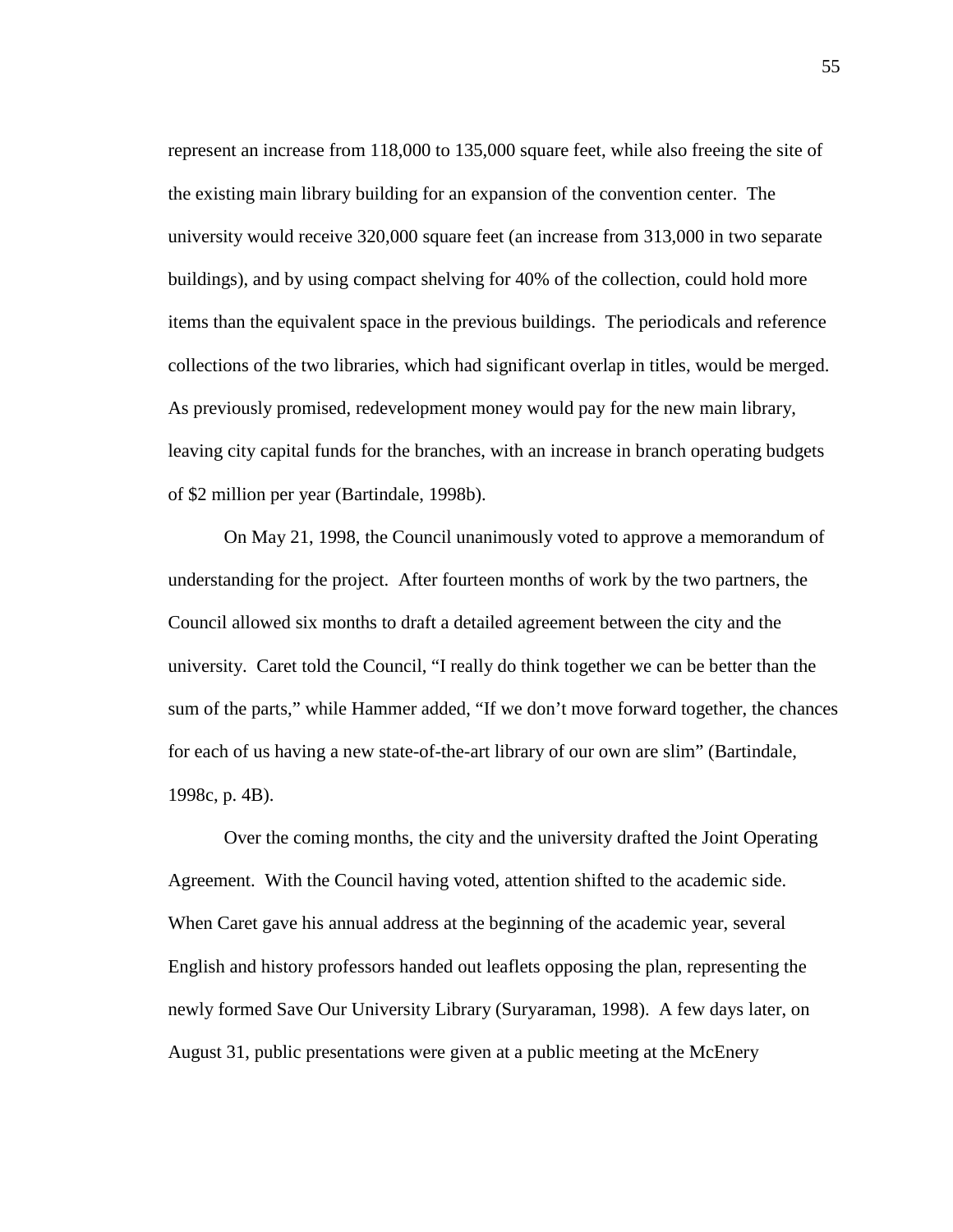Convention Center. Light, Schmidt, and representatives of the Redevelopment Agency presented their case and introduced Anderson Brulé Associates, the San Diego architectural firm which would design the building. An estimated 200 came to see the first display of the proposed design.

 The structure as now proposed resembled a layered cake, floor by floor, keeping the public and university levels separated. Now eight floors, the building was deliberately designed with each floor representing a different step in patron usage. The first floor would include the circulation desk and welcome center, and also the children's room (to limit the number of young children on upper floors); reference would be on the second floor; the general (or public) collection on the third; and periodicals on the fourth. Escalators would stop on the fourth floor, necessitating taking the stairway or elevator to ascend to the university collection. The quieter university section would occupy the top half of the building. The very shape of the building emphasized this difference, with the lower four floors on a different axis than the upper floors. To accommodate transportation concerns, a new parking garage would be built across the street from the building, allowing public patrons to park one building away (Bartindale, 1998d; Bartindale, 1998e; Freeman, 2001).

 In the November 3, 1998, election, California voters approved Proposition 1A, providing funds for capital construction in the three systems of higher education. If the bond issue had not been approved, the library proposal would have been a dead letter, with the city and university splitting the costs incurred so far. With that unknown removed, planning for the new library accelerated dramatically.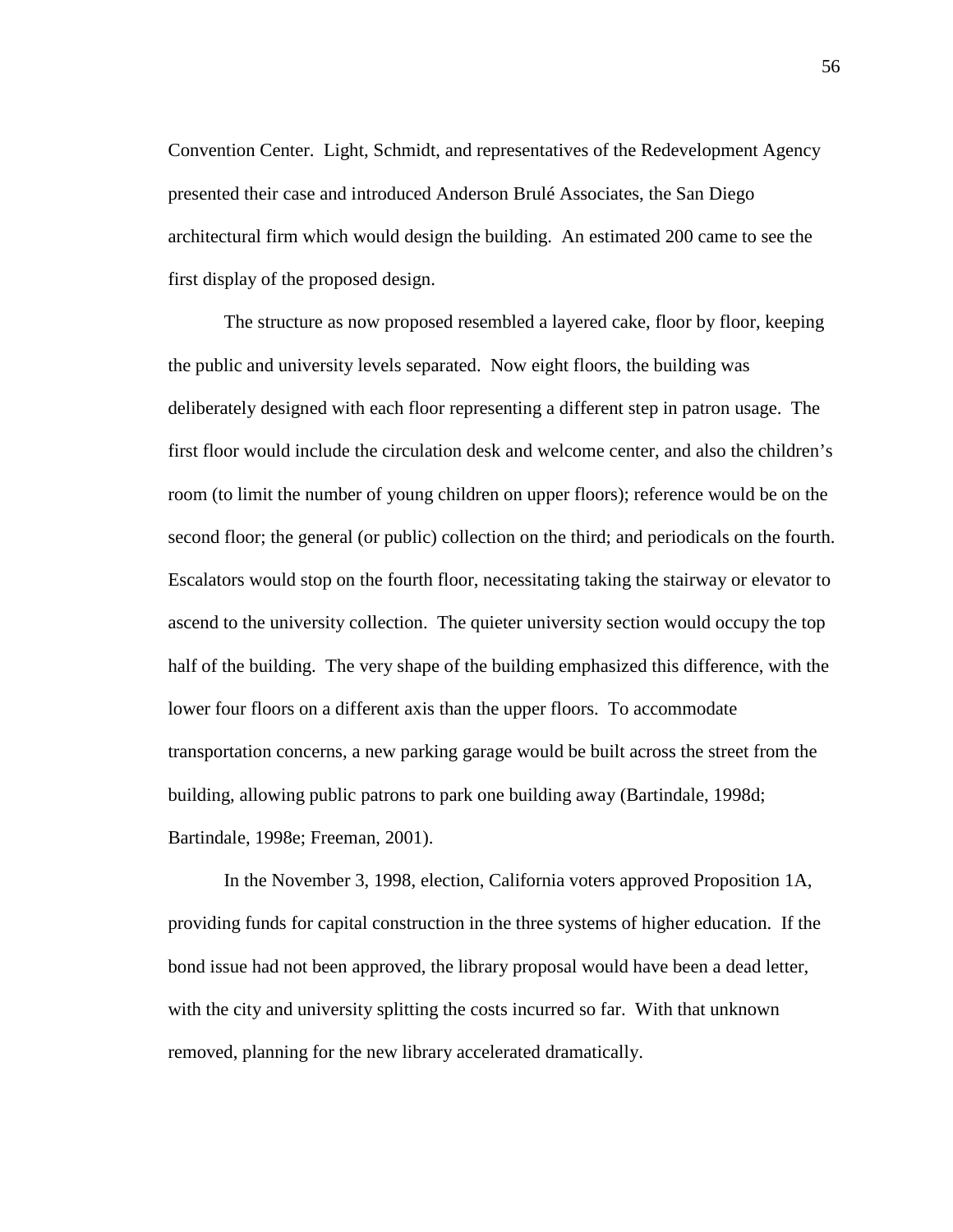With the bond issue approved, the Academic Senate began debating the joint library proposal. The most controversial question continued to be public access to the university collection. Many academic patrons held public library cards, though the reverse was less common. Reynolds, in a typical statement, said, "An academic library's main function should be to serve the university. I find it ridiculous that a graduate student would have the same borrowing privileges as an undergraduate, let alone every city resident" (Bartindale, 1998f, p. 22A). In addition to the risk of an item being unavailable, the risk of loss and vandalism needed to be addressed, especially as academic items are often more difficult to replace. In response, the city produced evidence that it was able to retrieve materials that were overdue (Freeman, 2001).

 On December 7, after three and a half hours of debate, the Academic Senate voted to endorse the joint library proposal. Amendments to restrict public borrowing or phase it in were rejected. Caret proclaimed, "There are university libraries all over the country that are open to the public and allow the public to come in." A committee worked out a proposal by which material could be kept out of public circulation, comparable to a book being for library use only, but only in exceptional cases, such as a new bestseller which was in high demand (Bartindale, 1998g, p. 4B). Schmidt proclaimed, "[T]he margin of approval was strong enough so that faculty who were outspoken opponents of the plan will now wait and see whether their fears are realized" (Eberhardt, 1999, p. 21).

 With the endorsement of the Academic Senate on the university side, the Council voted on December 17, by a ten-to-one vote, to approve the project. Hammer, a few weeks from leaving office, proclaimed, "The valley is recognized around the world for its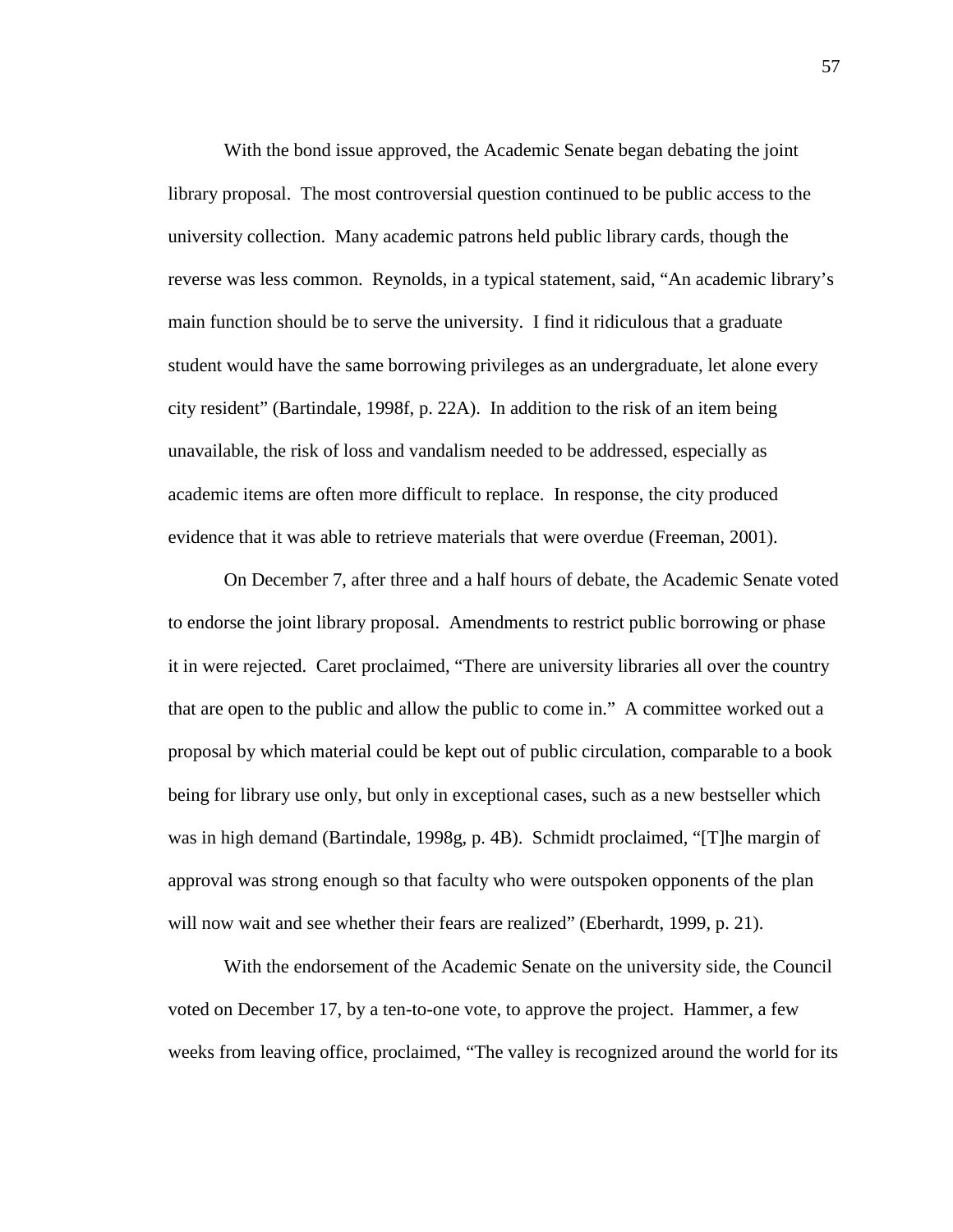innovation and this is a great opportunity for the city and university to share resources." For patrons, both collections would be open, while each institution would maintain its own manager, budget, and employees, and would jointly operate certain service desks and technical services (Cronk, 1998, p. 1A).

 With these concerns addressed, the next step was the Board of Trustees, and then the Legislature. Despite the fiscal contribution from the Redevelopment Agency, the university would soon encounter a major stumbling block from the Legislative Analyst's Office.

 On February 16, 1999, Legislative Analyst Elizabeth Hill recommended to the Legislature that the joint library project be cancelled. Although the state was receiving more money that anticipated due to the technology boom, Hill cautioned that this may be a short-term windfall, and recommended in any case that it instead be placed in reserve. To opponents of the project, the report vindicated their position (Guernsey, 1999a; Guernsey, 1999b). As Reynolds said, "That's what we've been saying all along: that there is no need to spend that kind of money on the library" (Jordan & Bartindale, 1999, p. 1B).

 Prepared for Hill by the office's Paul Guyer, the report stated, We recommend deletion of this \$70 million request for working drawings and construction of a new library on the San Jose campus because the campus has a sufficient amount of library space and because of questions that need to be addressed concerning ownership and operations of a library that will be owned as tenants-in-common with the City of San Jose.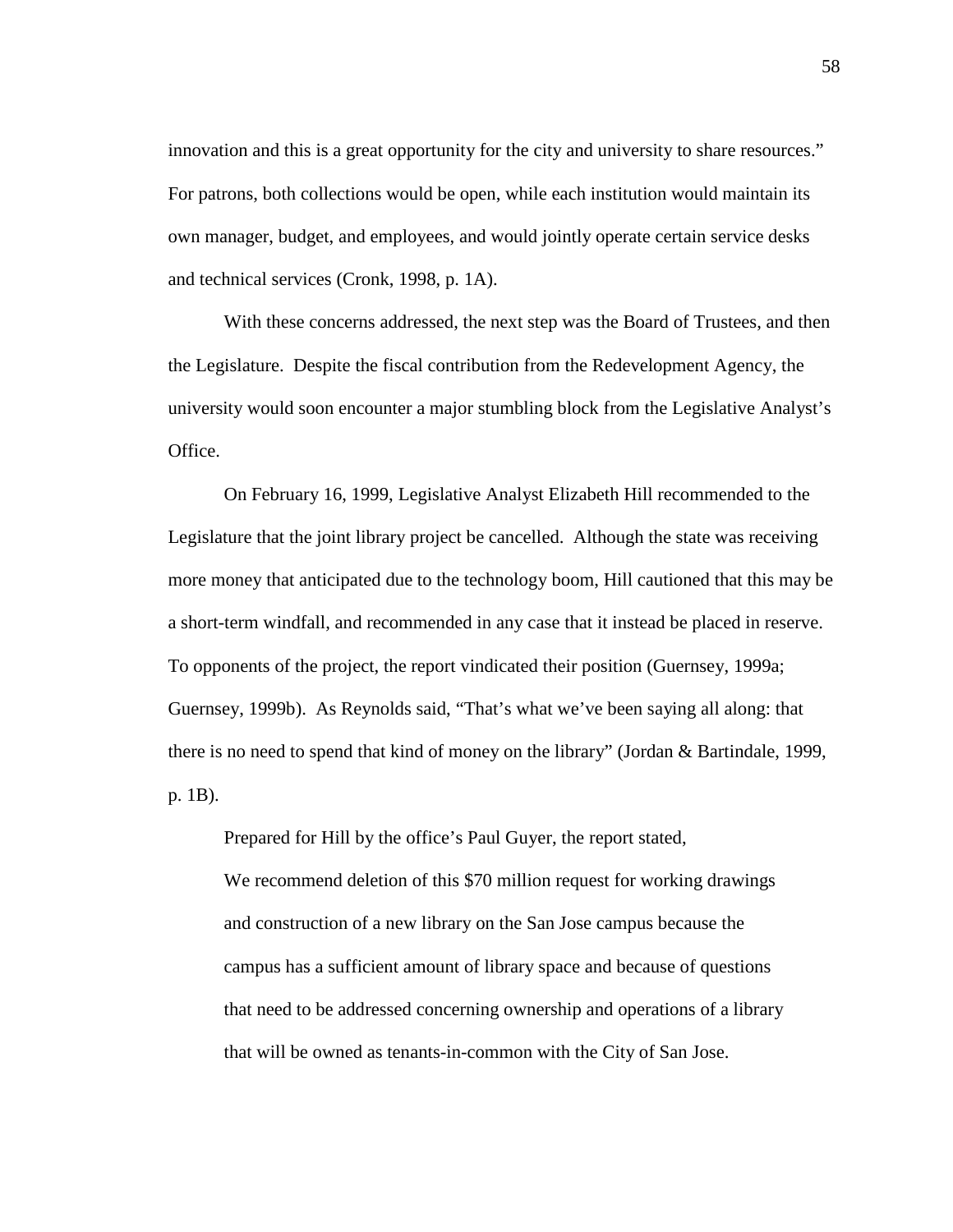(Delete Item 6610-302-0574 [10] for \$69,638,000, with a future saving of \$33 million.)

 The budget proposes \$70 million for working drawings and construction of a library to be jointly developed, owned, and operated by the state and the Redevelopment Agency of the City of San Jose. The city and San Jose State University have signed a memorandum of understanding (MOU) for this project that, among other things, provides that the state will budget up to \$101 million for the project and the city will contribute \$70 million. According to CSU, the commitment of \$101 million consists of: the \$70 million in the budget; \$16 million in additional higher education bond funds, of which \$8 million is for equipment and \$8 million is for an undesignated purpose; \$5 million from the campus support budget for an undesignated purpose; and \$10 million in donor funds. In addition, the CSU estimates that another \$11.5 million will be required to alter one of the existing campus libraries upon completion of the new library. Thus, the estimated total state cost for this project is \$102.5 million.

 The library is proposed to be constructed on the campus on stateowned land that is now occupied by three buildings, Walquist [*sic*] North, South, and Central. These buildings, totaling 317,000 gsf, will need to be demolished in order to construct the new library. The MOU provides that the state will convey the land to the city and state as tenants-in-common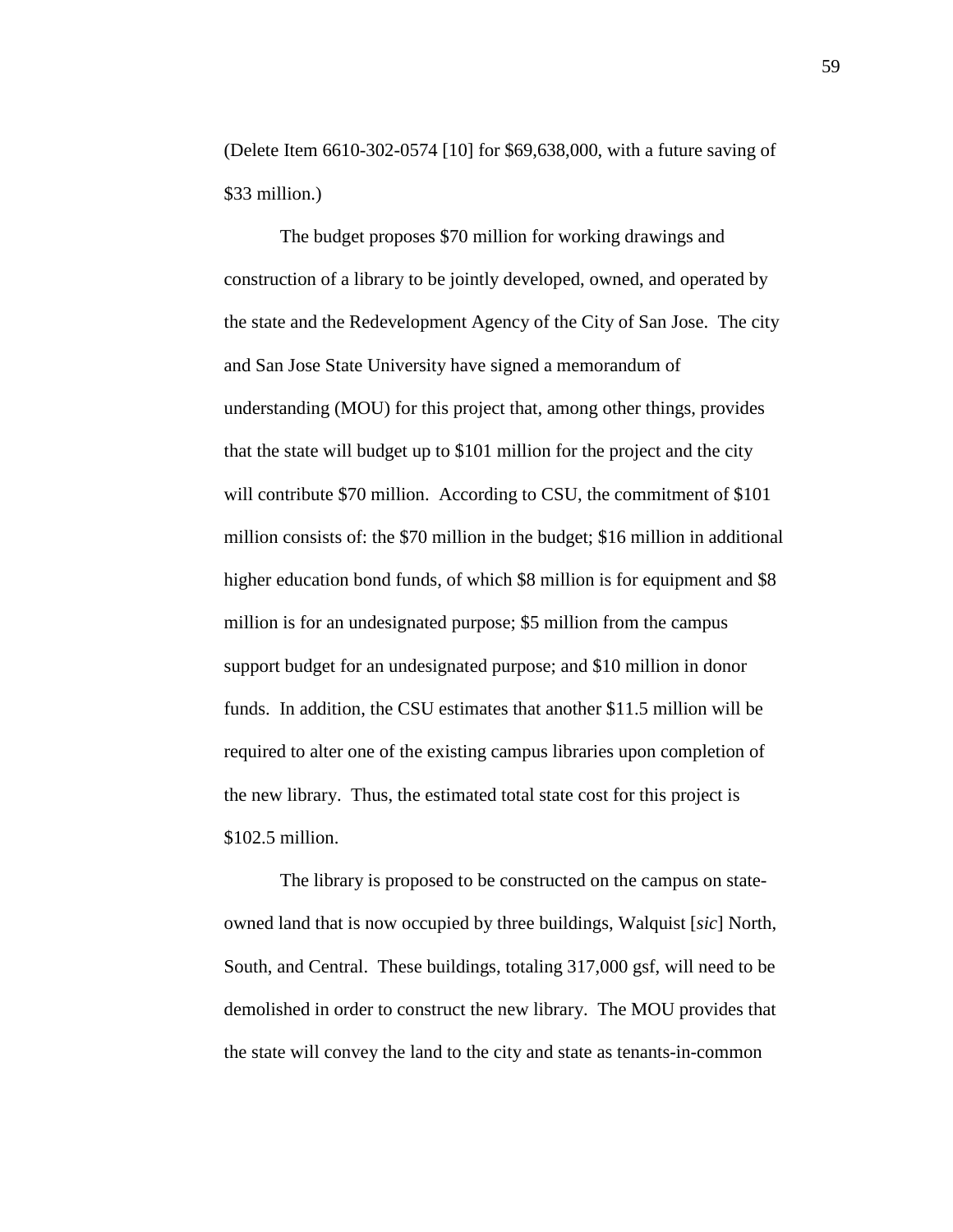and that ownership of the library building will likewise rest in the parties as tenants-in-common. The building is proposed to have 465,000 gsf (325,000 asf), of which 227,000 asf will be allocated to the university and 98,000 asf to the city.

#### *New Library Not Needed and Is Too Costly*

*Existing Amount of Library Space Is Sufficient*. The current campus library function at San Jose is located in two buildings, Clark Library and Walquist [*sic*] North Library (which will be demolished if the joint library is constructed). Wahlquist North was constructed in 1961 and renovated in 1993 at a cost of \$3.6 million. Construction of Clark Library was completed in 1982. These two libraries have a combined total of 199,000 asf. The combined libraries were designed to accommodate an enrollment of 20,200 FTE, which compares to a current enrollment of less than 20,000 FTE. Consequently, the existing amount of library space should be sufficient for the campus enrollment and the campus has not substantiated the need for any additional library space.

*Proposed Additional Space Is Costly*. The net result of the state's \$91 million investment (not including renovation of the existing library) in the new library would be an increase of 28,000 asf—a cost of \$3,250 per asf of additional space. Using the CSU cost guidelines for library construction, a 28,000 asf addition would cost \$6.2 million. Furthermore, in addition to spending \$91 million for this purpose, the state would lose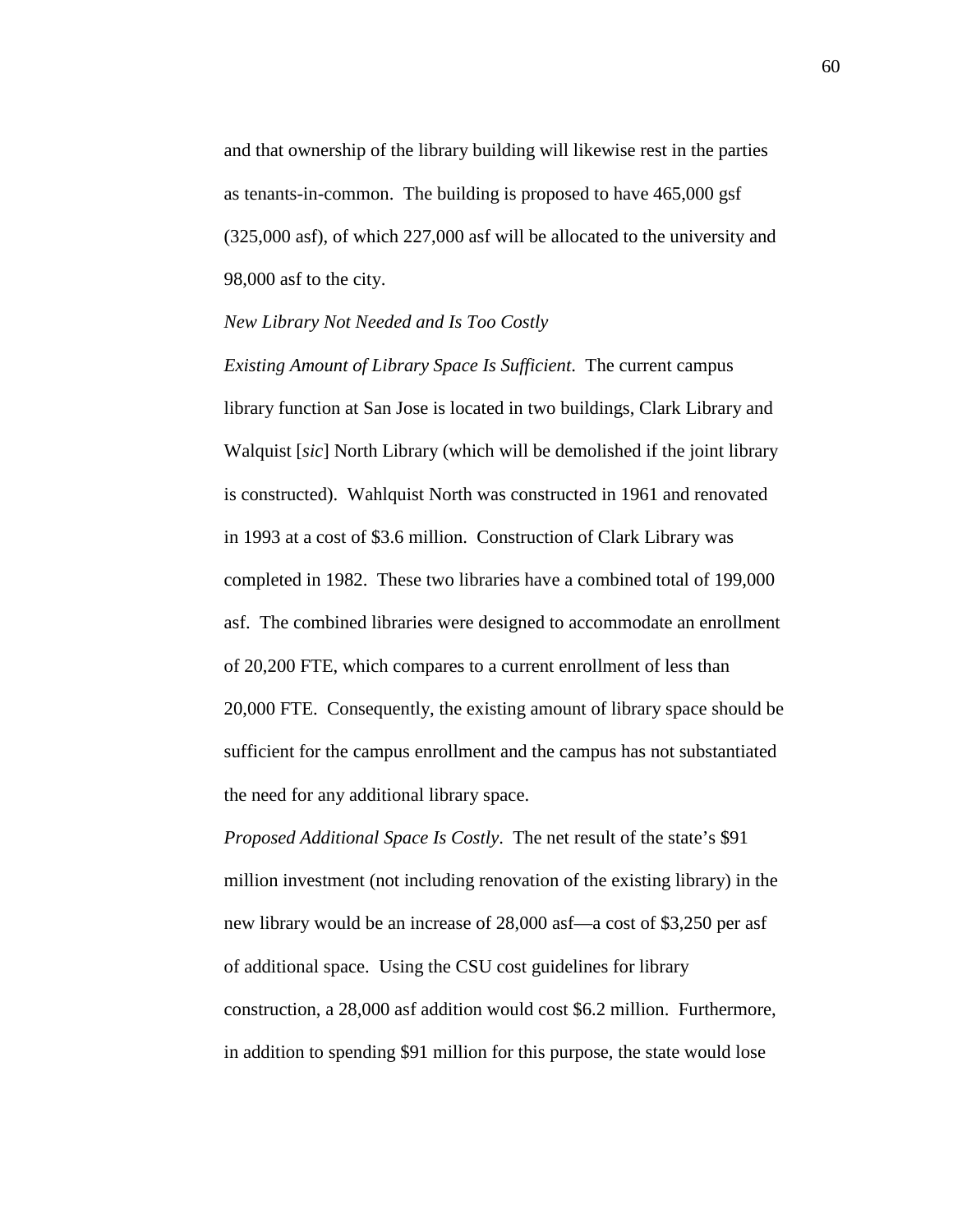(1) about 96,000 gsf of space in Walquist [*sic*] South and Central because of demolition and (2) clear title to the land underlying the joint library site. *Joint Library Project Poses Operational and Ownership Questions* There are important operational and ownership questions raised by this proposal that CSU and the campus have not addressed. These are:

- The state's authority to spend state bond funds to construct a building in which the state will have only a tenant-in-common interest needs to be determined.
- The proposed library will utilize the campus' utility distribution systems but the MOU commits the city to pay only the cost of utilities delivered, without contribution to the development or maintenance cost of the campus' utilities system.
- Management responsibility for the planning, design, and construction process for the library is assigned by the MOU to the city, raising a question about the state's ability to monitor the expenditure of state funds and exert appropriate oversight authority.
- The Legislature needs to better understand the mechanism that could or would be used to unwind the tenant-in-common relationship if in the future the city and state should disagree on operational or cost matters.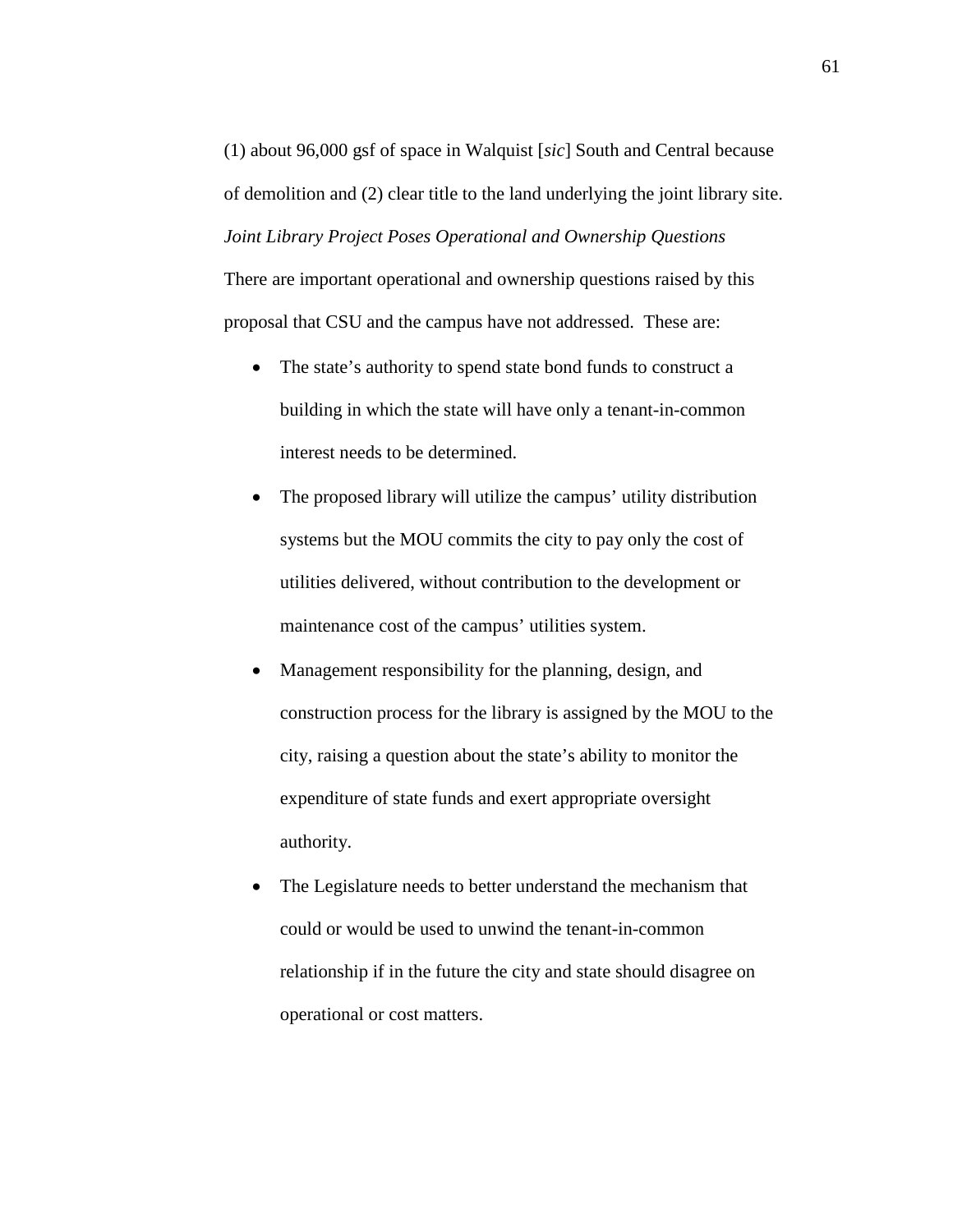According to CSU, there are few joint library projects in the United States and almost all involve one public entity contracting with another to operate the library. This is a much less problematic arrangement because the library building and land are owned by one entity and the other entity simply contracts for space and operating personnel. Such an arrangement can easily be disentangled if cost and operational disagreements arise. This proposal, on the other hand, is significantly more complex because of the tenants-in-common relationship that would be established between the city and state. We are aware of no such joint library arrangement in the U.S., and we believe the Legislature should consider the risks this may pose in the event of future disagreements between the parties.

#### *Summary*

 The CSU has not justified the need to construct a new library on the San Jose campus. Moreover, the proposal in the budget is both too costly and raises questions over ownership and operation of a library owned as tenants-in-common with the city. Consequently, we recommend that the Legislature delete the \$70 million request for a new library on the San Jose campus. (Delete Item 6610-302-0574 [10], for \$69,638,000, with a future savings of \$32.5 million.) (*LAO Analysis of the 1999–00 Budget Capital Outlay Issue-by-Issue TOC, 1999*)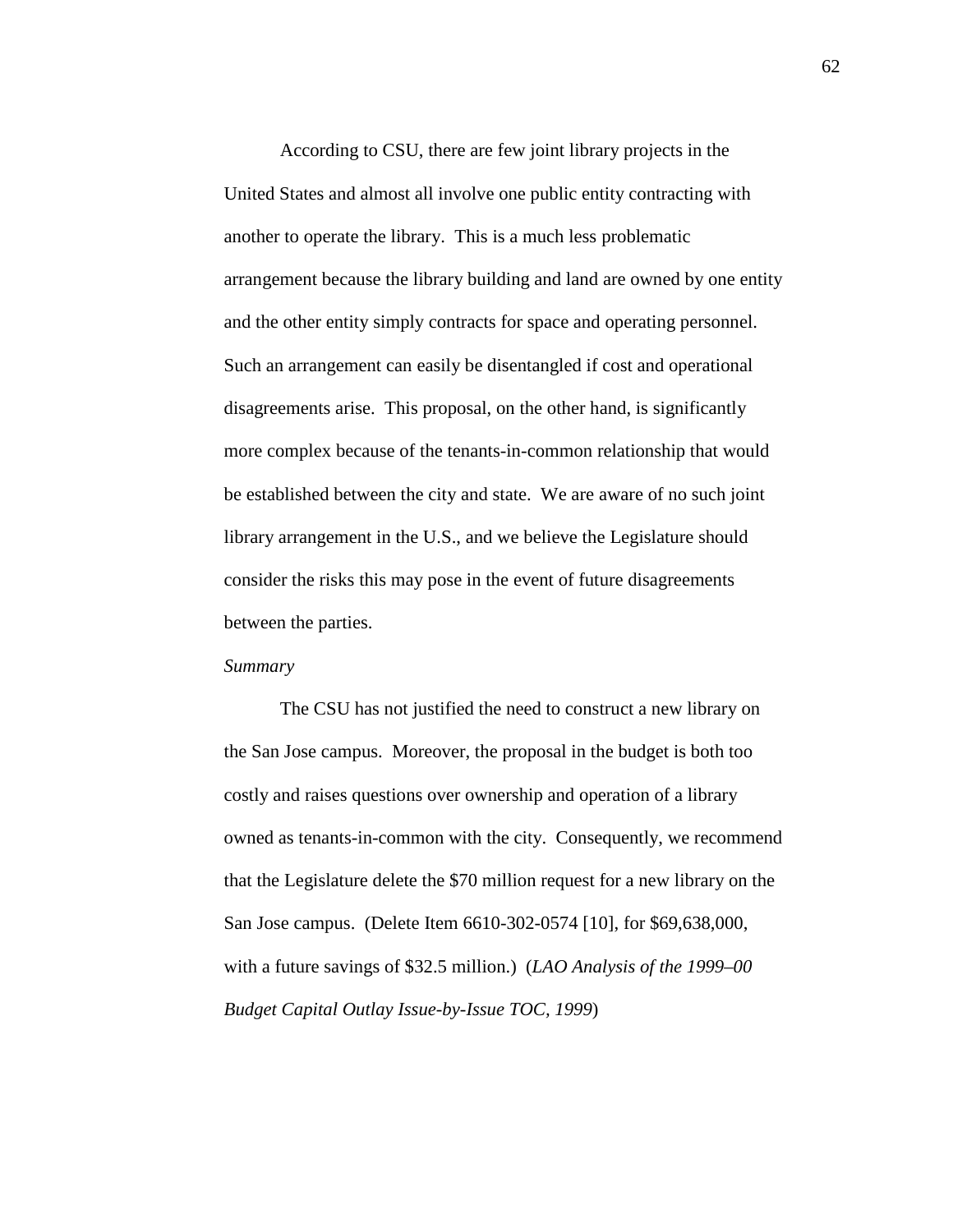The report's conclusion that the library did not require additional space depended upon standards for space that were decades old. In addition, the space figures did not take into account the use of compact shelving, which allows storing 40% more items in the same number of square feet. (Compact shelving is, however, twice as heavy as conventional shelving, and the floors of the existing buildings could not support the additional weight.) The report also did not consider the difficulty of rewiring the existing buildings for computer use (Book Value, 1999).

 On April 14, the Senate Budget Subcommittee met to consider the proposal. Guyer, speaking on behalf of the office, stated, "We have serious concerns about the ownership and operation structure…most particularly about how this arrangement might be resolved if parties were to disagree sometime down the line. There are no demarcations of who owns what. We know of no such arrangement existing in the U.S." Caret rebutted that the detailed Joint Operating Agreement was a protection against future disagreements. Subcommittee Chair Jack O'Connell said, "[T]he fact that this has never been done before is not a deterrent" (Ostrom, 1999, p. 6B).

 On page E73 of the governor's 1999–2000 budget proposal were these words: 06.87.107 Joint Library

This project is a joint project with the City of San Jose. The project will build a new library (330,800 asf, 474,500 gsf). The City of San Jose will joint fund it as a public library.

\$69,638. (*Governor's Budget, 1999–2000*, 1999, p. E73)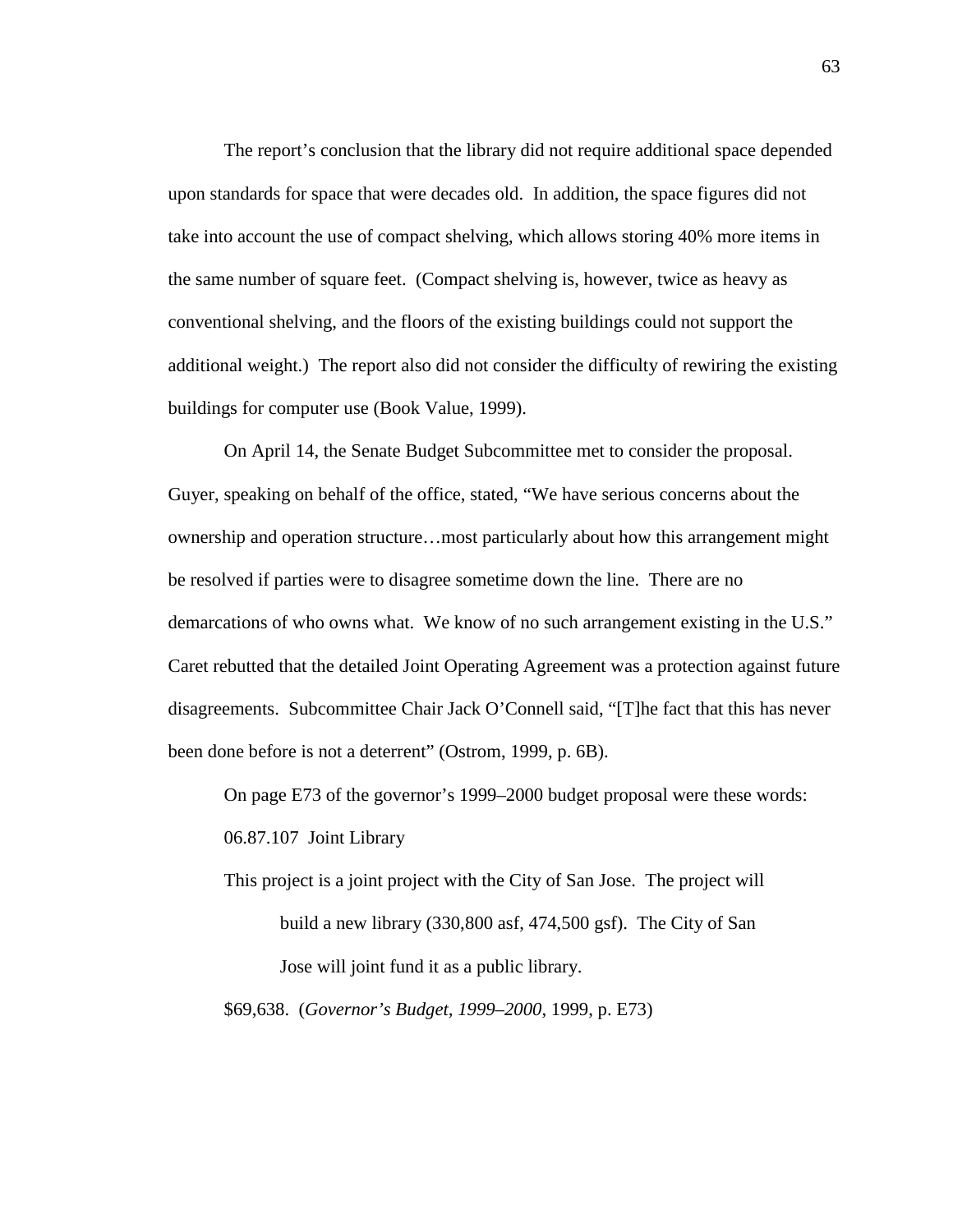That last number omitted the final three digits. At the end of June, the Legislature approved the multimillion dollar budget. With those words, and the prior commitment of the city of San Jose and the Redevelopment Agency, the joint library project was underway.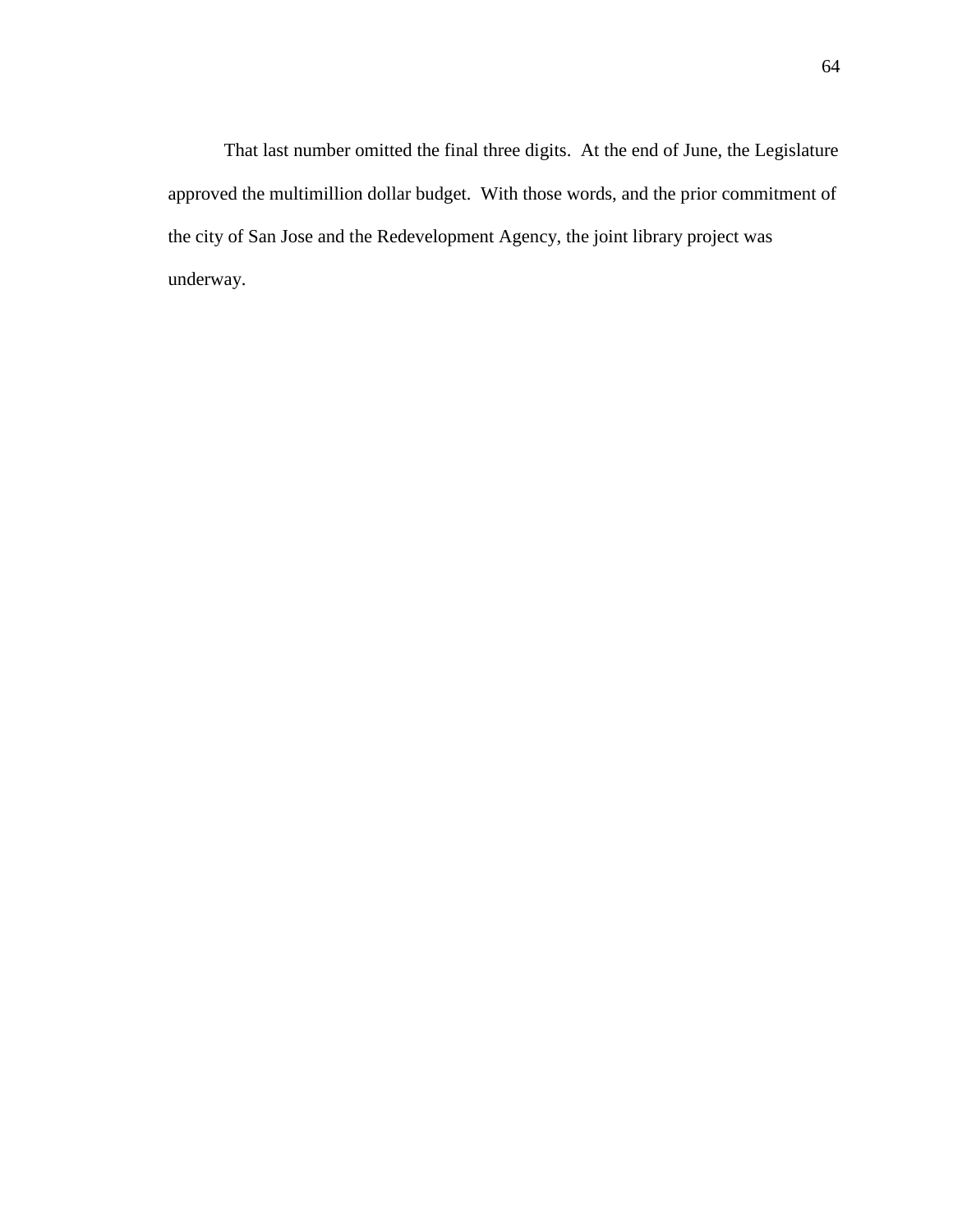#### Chapter 5

### THE KING LIBRARY

 With the California State Legislature's approval, the staff of the libraries could proceed with planning for the new joint library. Early planning for this stage had already begun, going back to the drafting of the Joint Operating Agreement in December 1998, after voter approval of the bond issue. This laid out the broad framework of how the new library would operate on a day-to-day basis, as well as how to achieve the transition of merging two distinct and different organizations. Working with consultants, library personnel identified the tasks that they would need to perform in the new library—3,261 different duties needed to be assigned (Kauppila & Russell, 2003). More than 200 specific policies needed to be rewritten due to the merger (Woods, 2004). Once the library had been constructed, which would require three years, and had opened, experience in the library would necessitate a modification of these policies and procedures.

 As has been previously seen, joint libraries must decide whether one partner or the other will administer the facility, or if two managers will concurrently manage the institution. In the case of San Jose, public and university librarians would co-manage the organization. Most units would also have co-managers, although a few would remain separate. The oft-repeated mantra was "seamless service," meaning that the average patron should see no distinction between the two libraries. Five separate teams— Administrative Services, Collection Management/Technical Services, Online Systems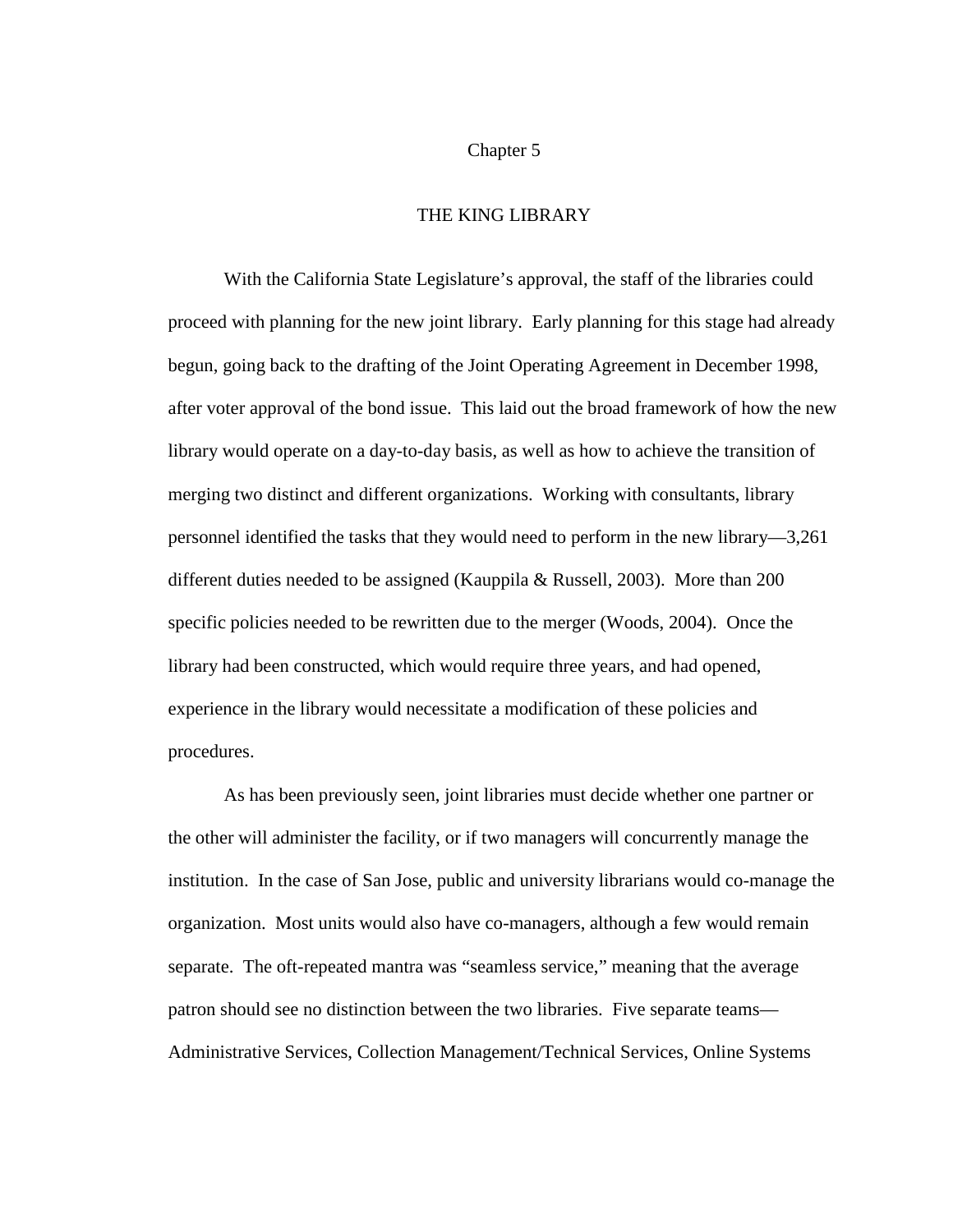and Technology, Policies and Procedures, and User Services—were organized to work out the many details of the new merged library, and these results were in turn passed to a sixth Core Team (Kauppila, Belanger, & Rosenblum, 2006; Kauppila & Russell, 2003). They needed to determine how to organize two institutions with 225 public and 84 university employees, within the bounds of the Joint Operating Agreement, applicable city ordinances and state laws, and the four different union contracts (Breivik, Budd,  $\&$ Woods, 2005).

 While some units were kept separate, four merged units—Academic Services (for reference), Access Services (for circulation), Information Technology, and Technical Services—were established (Breivik, Budd, & Woods, 2005). Information Technology was especially difficult to merge, due to the countless differences between the two libraries' technological systems (Woods, 2004). Certain other units would remain separate. The children's room clearly could remain under the public library, while interlibrary loan, used more frequently for university users, as well as Special Collections and Archives, would remain university units. In a few cases, full merger was not desirable. The two institutions had long accepted that the two collections would remain separate and that different classification systems—the Dewey system for the public collection, and the Library of Congress system for the academic collection—would remain. (Because the periodicals and reference collections were merged, to avoid paying for duplications, each of those sections used the Library of Congress system, necessitating reclassifying public items.)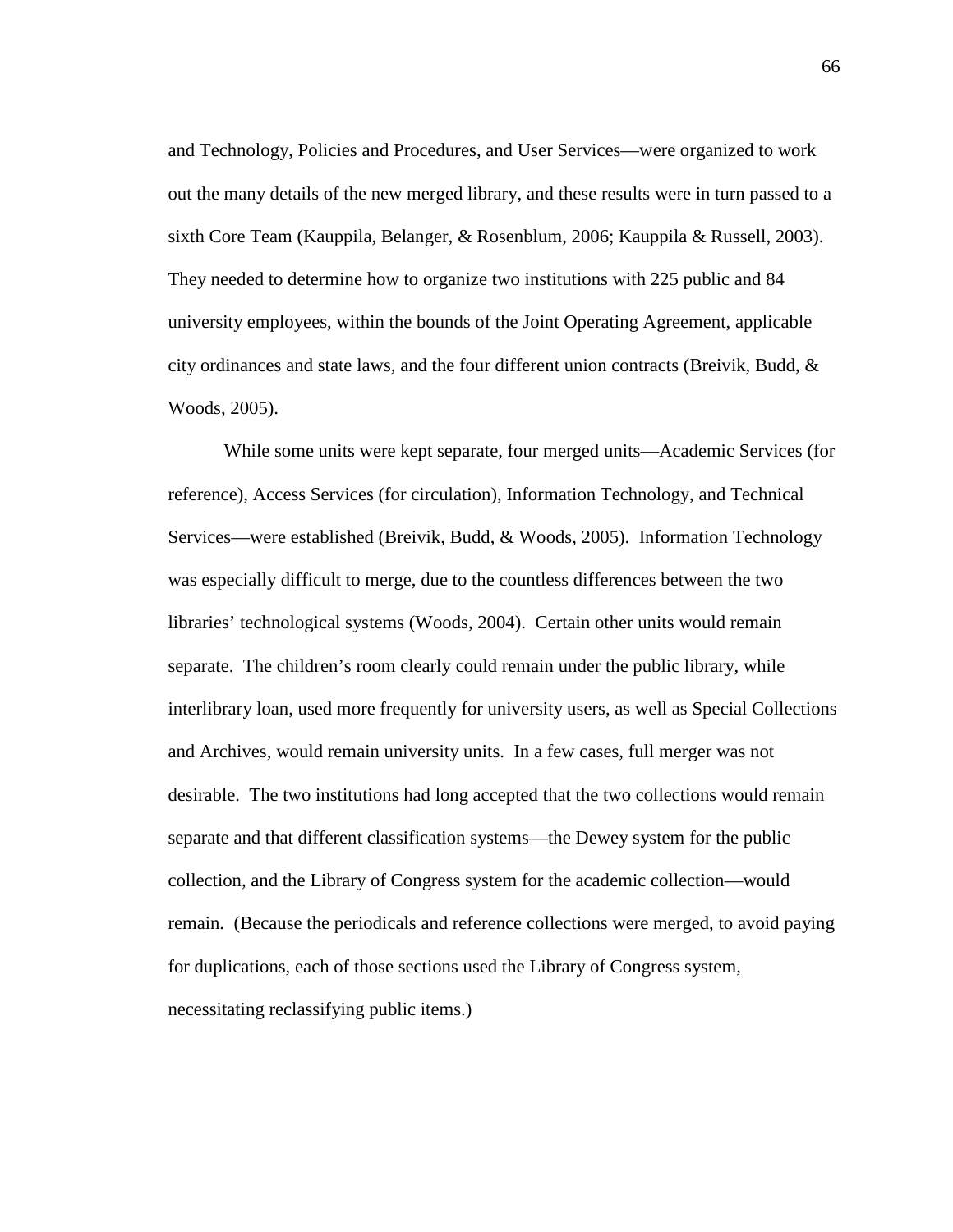A frequently mentioned proposal was to separate the reference desks and their staffs, leading to one of the most divisive questions of the merger. Many university faculty, and several librarians from each institution, believed that public and academic reference services tend to be different, and that a librarian from one institution would be ill-suited to provide reference service at another. After lengthy debate, and a resolution from the Academic Senate urging continued separation, the team responsible for designing reference service hired Thomas Childers, Professor of Information Science and Technology at Drexel University, to conduct a study of the subject. Childers arranged for librarians from each institution to shadow at the other, and also for surveys to be taken of the kinds of questions asked, and by what kind of patron—grouped according to the librarians' perception as general adult, k-12 student, undergraduate student, graduate student, or faculty/professionals/experts. Childers concluded,

On the whole, academic and public reference librarians reported more similarities than differences in their shadowing reports. Reference processes and interactions were perceived to be largely similar, patron groups overlapped, many resources were common to both, and librarian attitude to patrons was complemented by both sides. Some differences were perceived, namely that public librarians were more likely to deliver information requested with little or no instruction and academic librarians were more likely to instruct, guide and direct rather than deliver information. Another strong difference centered on the work environment, with public librarians shouldering a heavier clerical and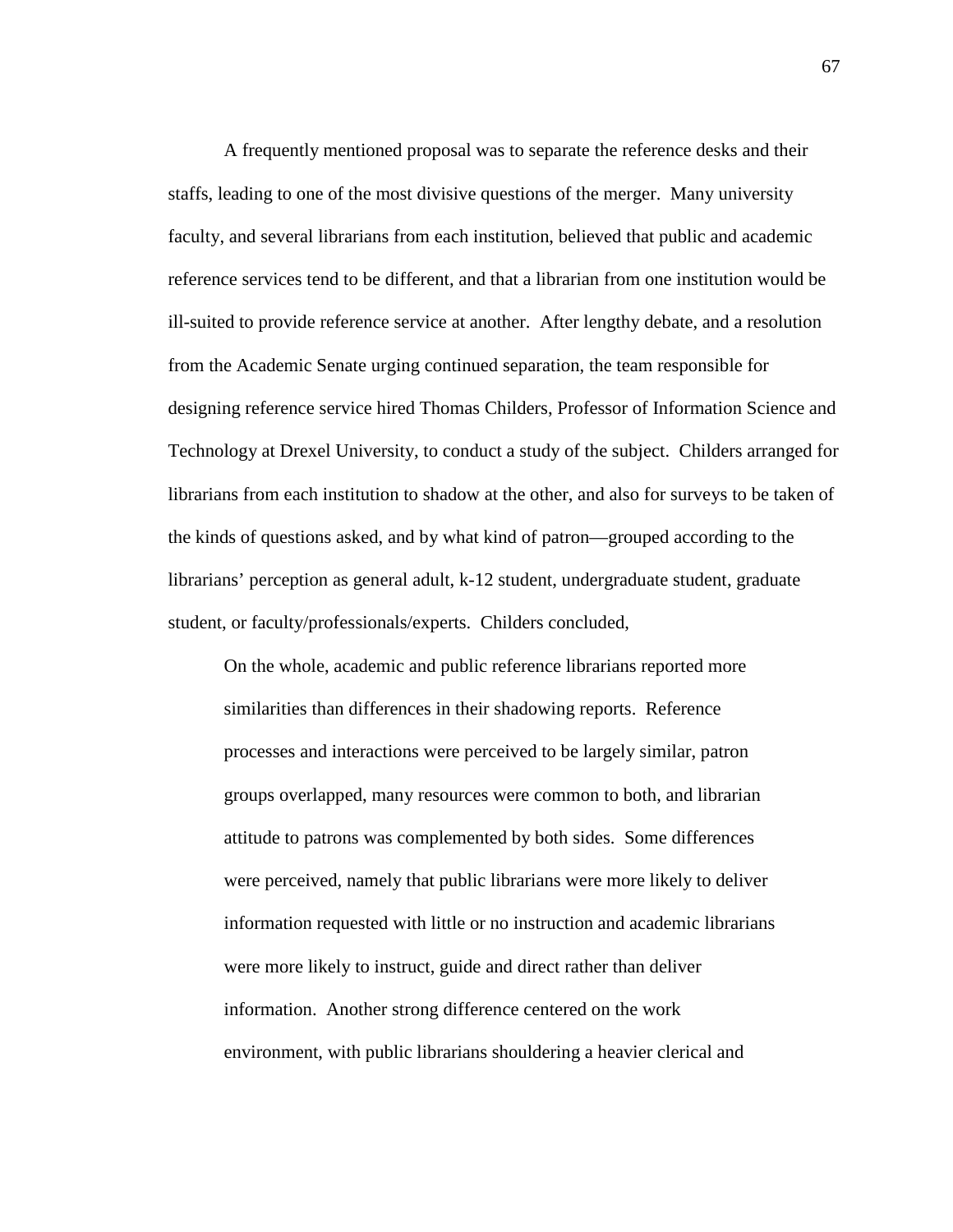technical assistance burden at the reference desk than academic librarians. (*Recommendations for Reference Services Design and Delivery*, 1999, pp. 4–5)

 Planners decided to established tiered reference, with a first floor information desk for elementary directional questions, and a second floor reference desk staffed by one public and one academic librarian, along with one other person, at least paraprofessional, for what was called "first-level triage" (such as directional and technical questions). The ready reference collection would be located nearby (Conaway, 2000; *Recommendations for Reference Services Design and Delivery*, 1999).

 Another important question was during what days and hours, both during a week and over a year, the library would be open to the public. Public and academic libraries tend to have different hours, and public libraries do not need to adjust their hours over the year, as do academic libraries. In addition, many academic librarians have lengthy breaks, as do teaching faculty, while a public library position tends to be year-round. Planners also needed to consider the different hours of peak usage during the day. At a commuter school such as San Jose State, use is greatest during the day, while the public library is busiest during the early evening hours. Due to the university library's location on campus, use was heavier, at 5,400 per day on average, as opposed to 1,700 for the main public library (Kauppila & Russell, 2003).

 The difference in days and hours was only the beginning of difficulties with personnel. An early decision was that performance evaluations and salary schedules would remain separate. Performance evaluations would be made by a manager from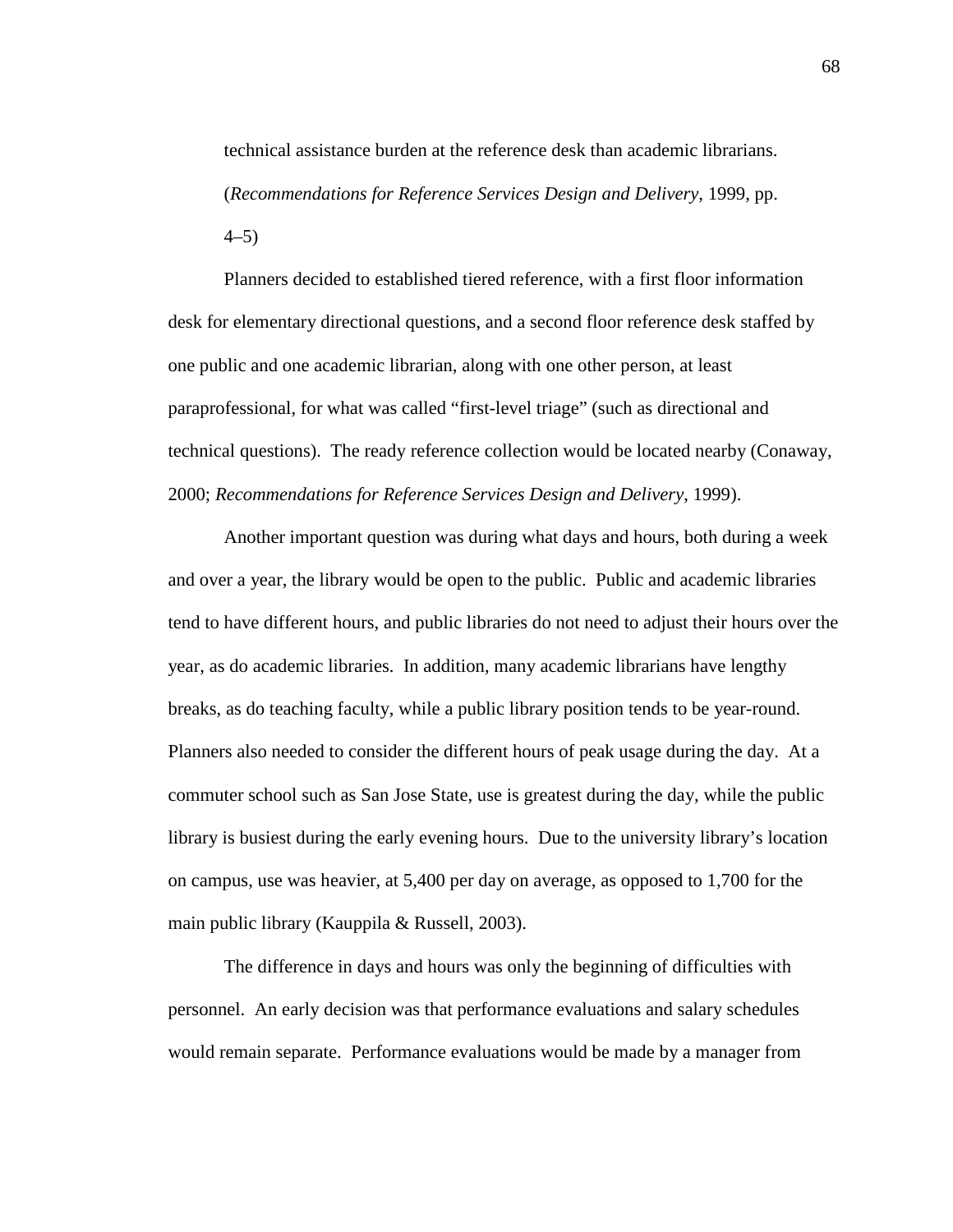within the same institution, and confidentiality rules were established for them. Public librarians are governed through the city's civil-service system, with no special review for retention and no tenure; while academic librarians are considered to be faculty, with different rules for retention, tenure, and promotion. Public librarians are recruited largely from within the Bay Area, while academic librarians often need to relocate to their new positions. Many additional differences needed to be accommodated. City information technology staff, was example, were hourly and eligible for overtime, while university staff were salaried and exempt. Different salary rates for public staff, reflecting the high cost of living in the Santa Clara Valley, and the university staff also created difficulties, when university employees discovered they were paid significantly less. Even the distribution of parking benefits needed to be determined; city staff were eligible to park in the city garage, university staff were not (Breivik, Budd, & Woods, 2005).

 Just as the issue of the availability of books was a controversy during earlier planning, the availability of computers for public and academic patrons also needed to be considered. The possibility of a public patron using a computer for video poker when it was needed by a student for research led to the initial proposal for time limits on computers, but that in turn raised the question of how long such a limit such should be, for academic research can be time-intensive. Although the library would have hundreds of computers, its 4,000 desks would be equipped for Internet connectivity for patrons with laptops. (A laptop checkout room was later added.) This would tend to draw students away from the computers and toward the wired desks (Kauppila & Russell, 2003; Mullins, 2000; Woods, 2004).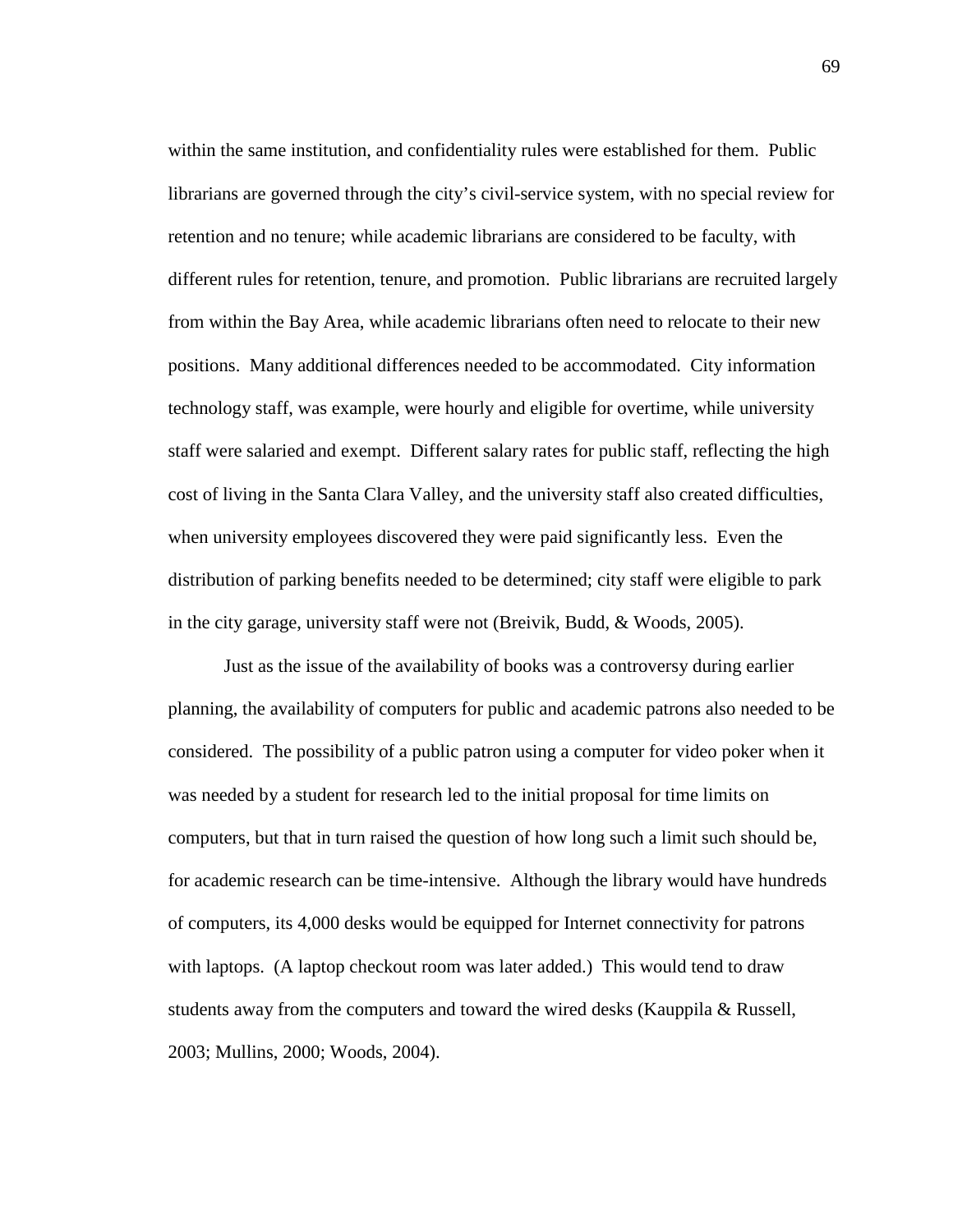Patron records were maintained separately, and each library retained its borrower policies, such as number of items and loan periods. Self-check machines were installed, and a call center was established for paging of materials by telephone for those without Internet access (Woods, 2004). The two libraries used different vendors for their computer systems, and planners decided to use the public library's vendor. Then, the data from the university's system needed to be migrated to the public vendor's system. In addition, the two libraries had different Internet providers. The public library's system was more rudimentary than the university's, necessitating a major upgrade to it, although the separate providers were retained. Library staff also faced myriad cases of incompatible software and separate e-mail systems (Woods, 2004).

 The two libraries also merged their website. After extensive study, a unified website was devised with a single name, with the tagline "A collaboration of San Jose Public Libraries and San Jose State University Library," with a rotating logo. Features included those most applicable to a public setting, such as the Kids and Teens pages, and those for academic usage. A new catalog was established, replacing the incompatible existing catalog systems, but the listing of databases was maintained separately, both due to the dissimilarities of the titles—at the time of opening, the public library subscribed to 33 databases, and the university to 189—and vendor agreements. All databases could be accessed by any patron within the building, but only university users would have remote access (Kauppila, Belanger, & Rosenblum, 2006; Woods, 2004).

 While this took place among the library staffs, in public the San Jose City Council and university needed to decide what the new facility would be named. The two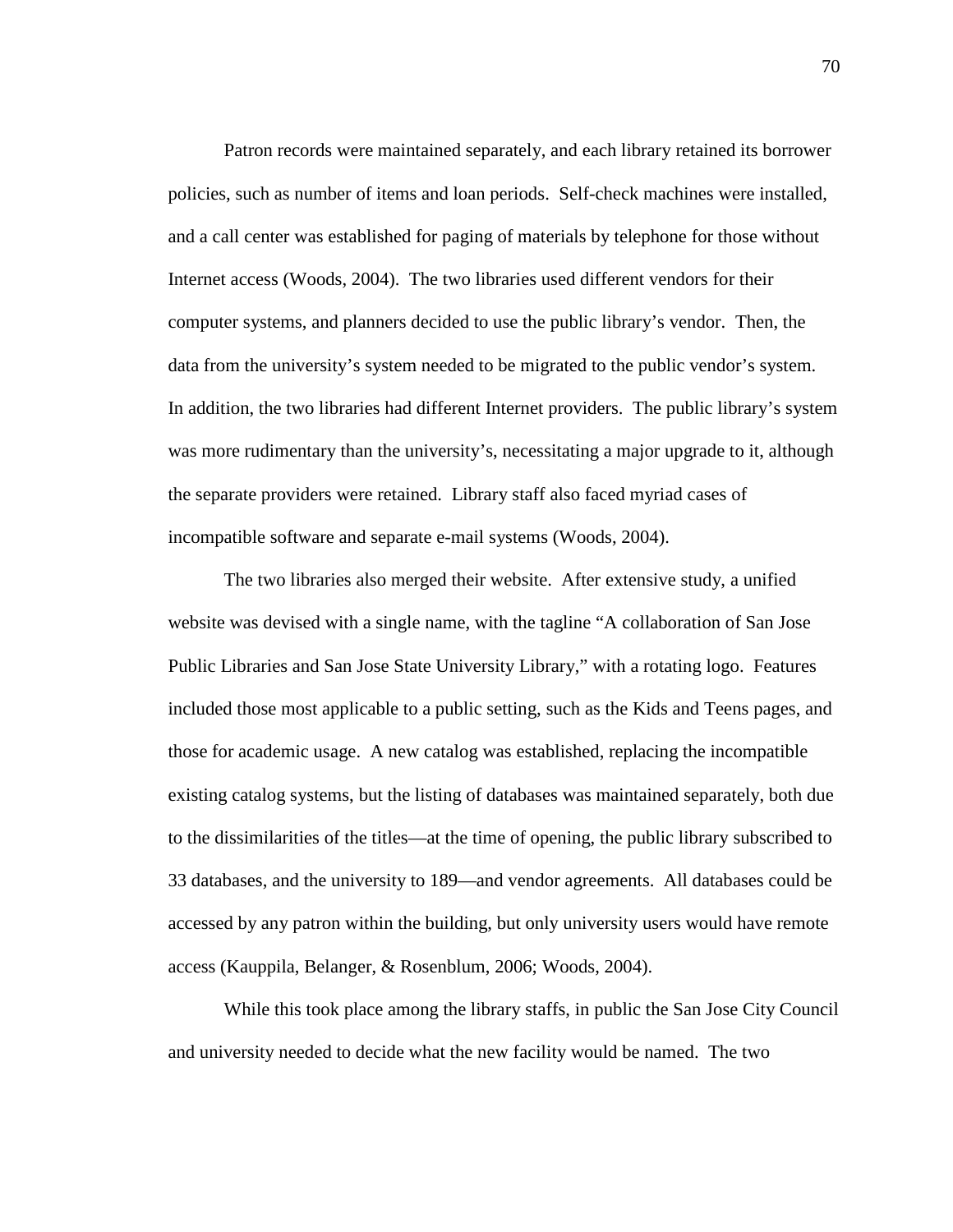university library buildings were named after former university presidents, while the public library had been renamed after Martin Luther King, Jr., in 1990. The Council unanimously voted to endorse the use of the King name on the new library, and the university decided to follow suit. California State University policy provides that only one building within the system can be named after the same individual, and a building on the Los Angeles campus was already named after King, but the Board of Trustees voted to waive the policy. The King name would follow the public library's move (Levey, 2000; Library Named for MLK, 2000).

 The two institutions then faced the enormous task of moving. The university needed to remove all materials, equipment, and staff from the Wahlquist complex to clear the way for demolition, store the items for three years, then move both the Wahlquist and Clark collections to the new library once construction had been completed. The public library needed to move into the new structure in mid-2003. Nor-Cal Moving Services was hired to carry 25 truckloads per day, five days a week, for three and a half months. The movers used 9,000 carts, 4,325 packing boxes, and 3,000 feet of bubble wrap to move the collection from both the main library and the university's storage facility on Senter Road, with all items to be placed in their correct position on the new library's shelves. The move alone cost a million dollars, took two years to plan, and unfolded from an intricate 65-page spreadsheet, dictating the exact hour each item would depart and arrive. In addition, the city needed to reclassify periodicals and reference items into the Library of Congress system (Zapler, 2003b). On June 30, 2003, the lights went out for the last time at the old main library. Jeanne LoFranco, the only employee to work at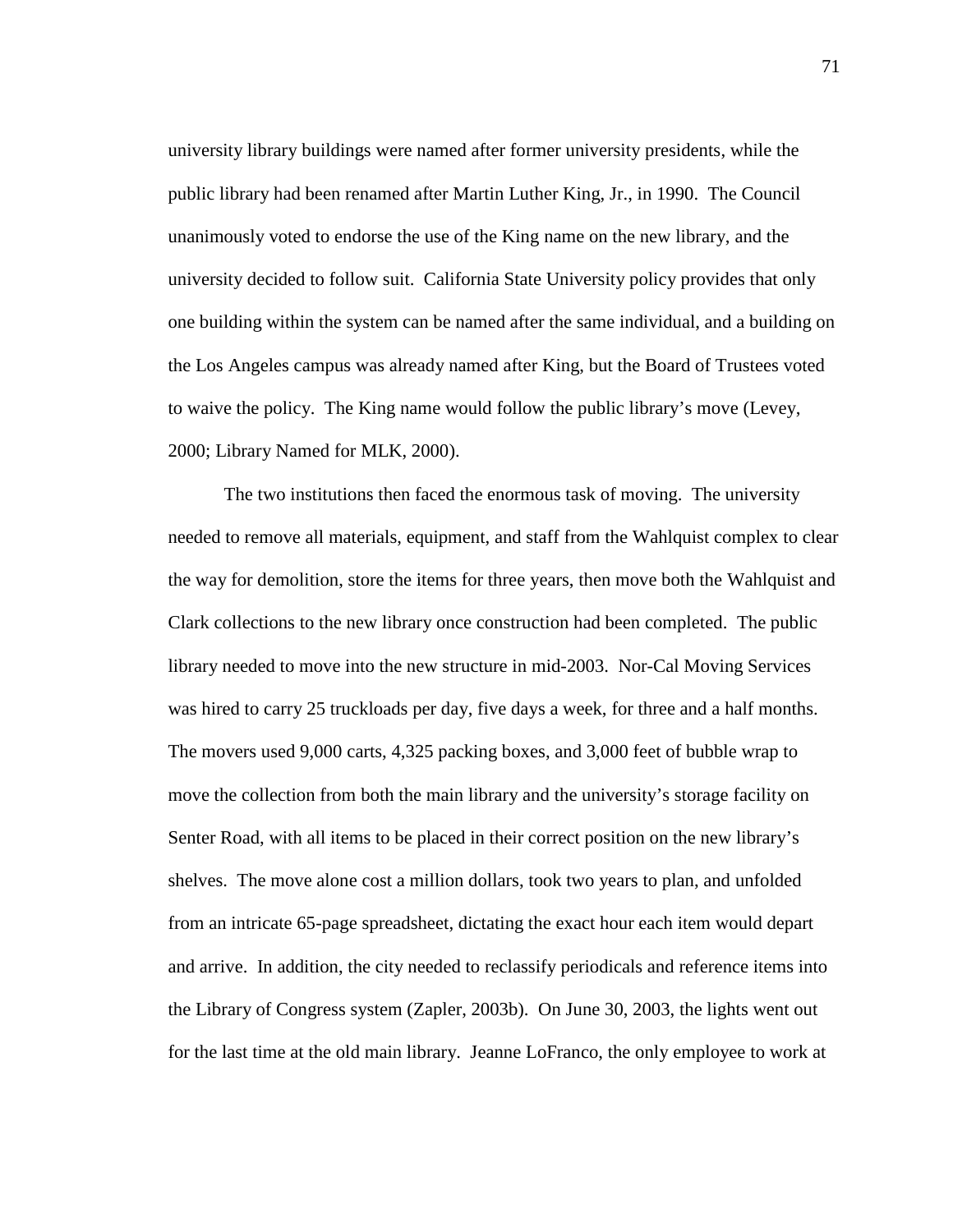the building for the entire 33 years, had the honor of being the last to leave that evening. The new library would open a month later (Zapler, 2003a).

 All these efforts took time and patience, but in the early months of 2003, the King Library approached completion. As summer 2003 neared its end, and San Jose State University prepared for the beginning of a new school year, a new presence was taking shape on the northwest edge of the campus. Town and gown were joining.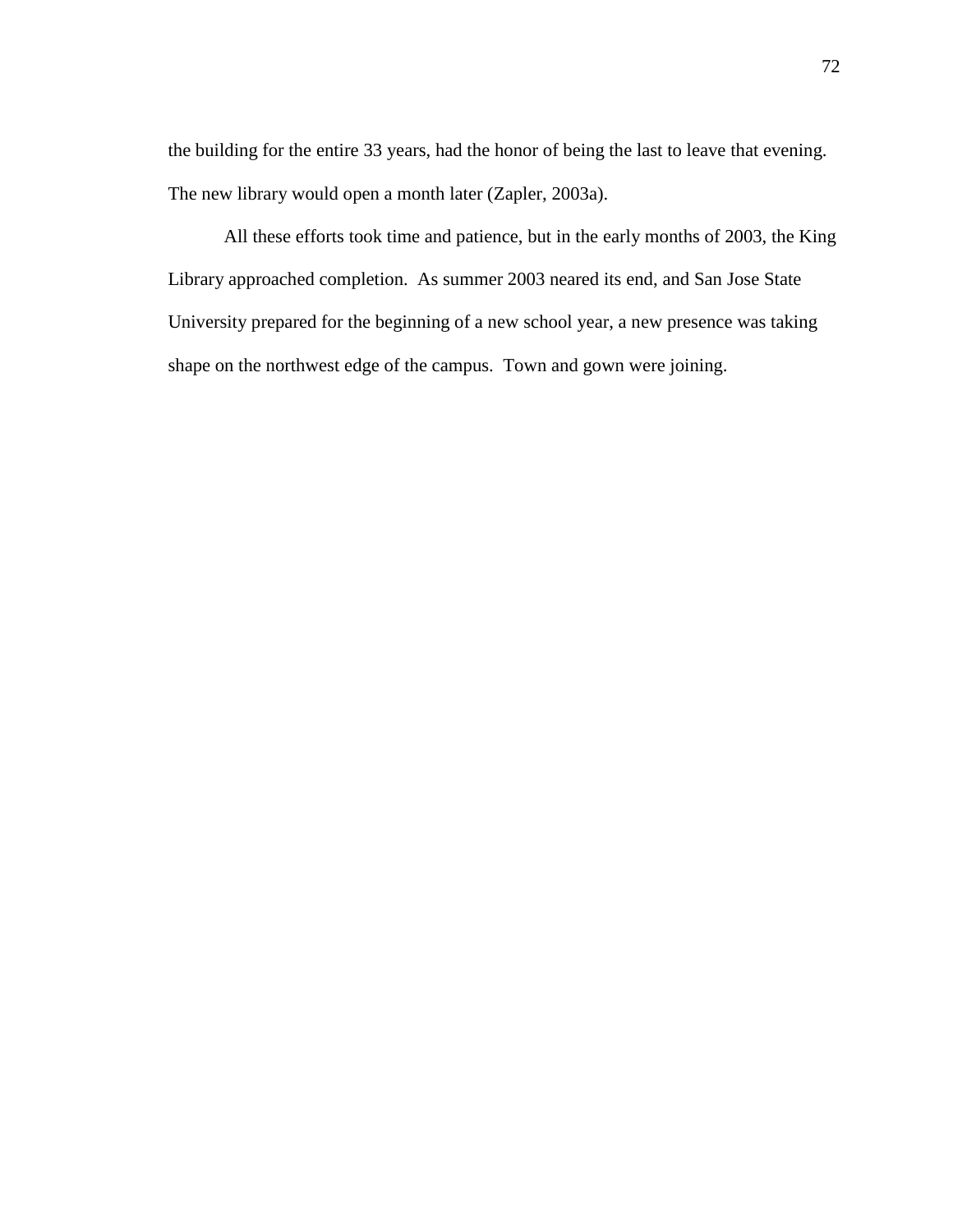## **CONCLUSION**

 On the morning of August 1, 2003, hundreds lined up outside the new library for its 9 A.M. opening. By the time the building closed that evening, the gate count had registered 11,998 visitors, and that was on a Friday, during abbreviated summer hours (Albanese, 2003). "It's 100 percent better than our old library," said one student, expressing a widely held view (Kim, 2003, p. A18).

 When the formal grand opening was held on August 16, thousands more turned out. The grand opening celebration featured a marathon Read-Aloud Challenge, as six alternating patrons and librarians set a new world record for the longest period of continuous reading aloud—74 hours, 49 minutes, 37 seconds—with no pause longer than 30 seconds. In recognition of the new library's namesake, the marathon concluded with Martin Luther King's "I Have a Dream" speech (Eberhardt, 2003; Egelko, 2003).

 Soon, an average of more than 12,000 people per day were entering the downtown library. By December, several months earlier than expected, the library received its millionth visitor. Indeed, usage was so much higher than expected that money needed to be diverted to additional custodial and maintenance services (Berry, 2004).

 The San Jose joint library came about due to a combination of geographic, economic, and political reasons. They may not be applicable at another place or time. The most obvious reason for the joint library was simple geography, for the buildings were separated by only four blocks. From that starting point, one development led to the next; if they are nearby, why not locate new buildings next to each other? If they are next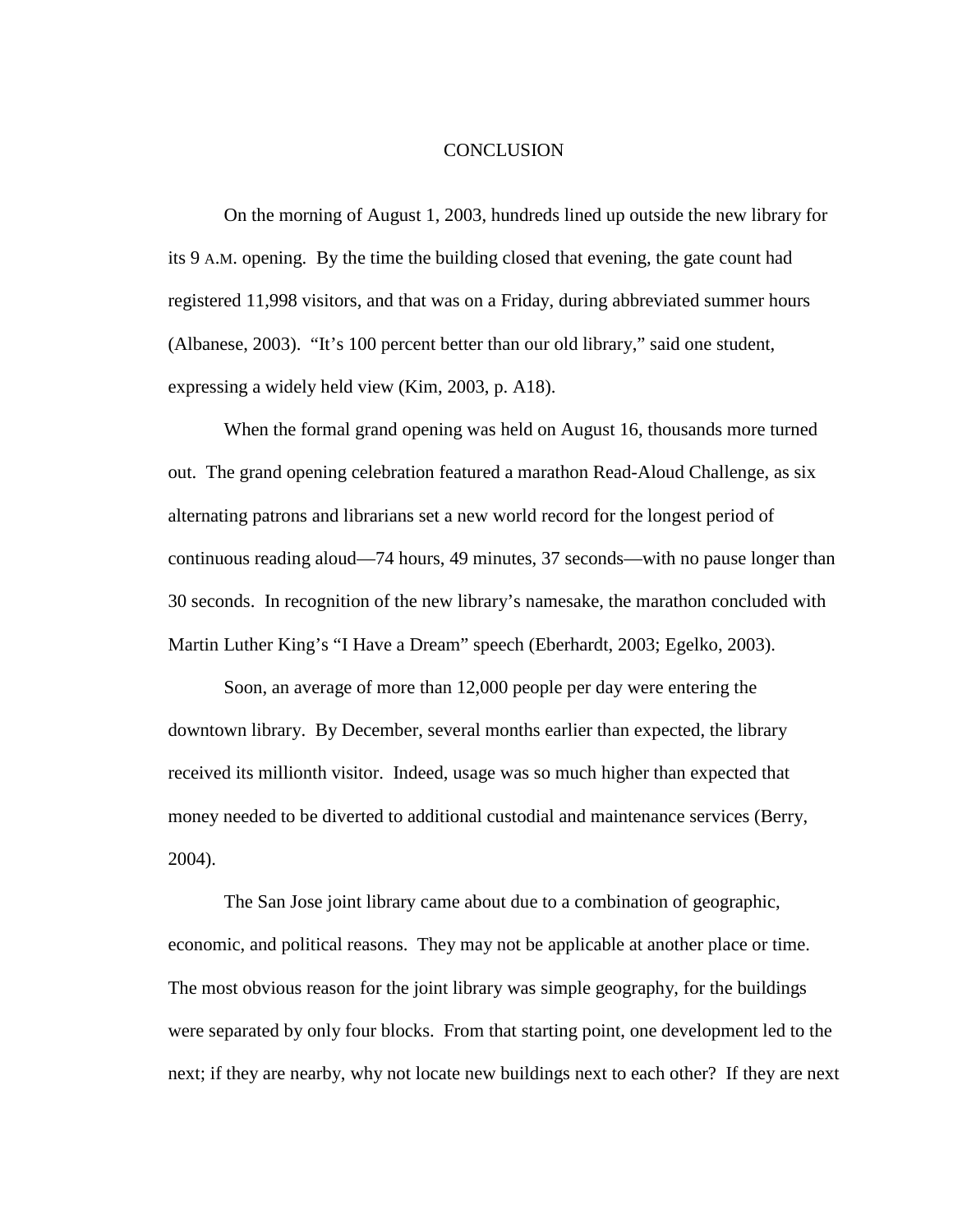to each other, why not share a building to reduce costs? If they share a building, why continue to duplicate functions such as information technology and technical services?

 A second consideration was the unique redevelopment of downtown San Jose. Although many cities have attempted redevelopment since the Second World War, San Jose has done so to a far greater extent than most other cities. That must be attributed to Frank Taylor of the Redevelopment Agency, to the happenstance that the technology boom made Silicon Valley flush with cash, and that the agency was able to lure high technology firms to the Rio de los Esteros neighborhood north of downtown. If San Jose State were located in the suburbs and not in the center of the city, the library project would not have been possible. San Jose also benefitted from being a second-tier teaching campus in the California State University system. As has been seen, joint libraries are most commonly combined school-public libraries, and then, to a lesser extent, joint public-junior college libraries. A research institution such as a University of California campus would have been less receptive to a merger, even if the same geographic circumstances applied.

 Economic and political reasons also contributed. San Jose State was perceived as being a campus that had seen better days, and its older infrastructure and relatively low, localized enrollment made it less likely to attract capital money from the California State University system. Several other campuses in the California State University have constructed new libraries in recent years, but San Jose's is an outlier, not only in its joint structure, but in its size. This is the direct result of being able to attract first the money from the Redevelopment Agency, and second from the system, a direct result of the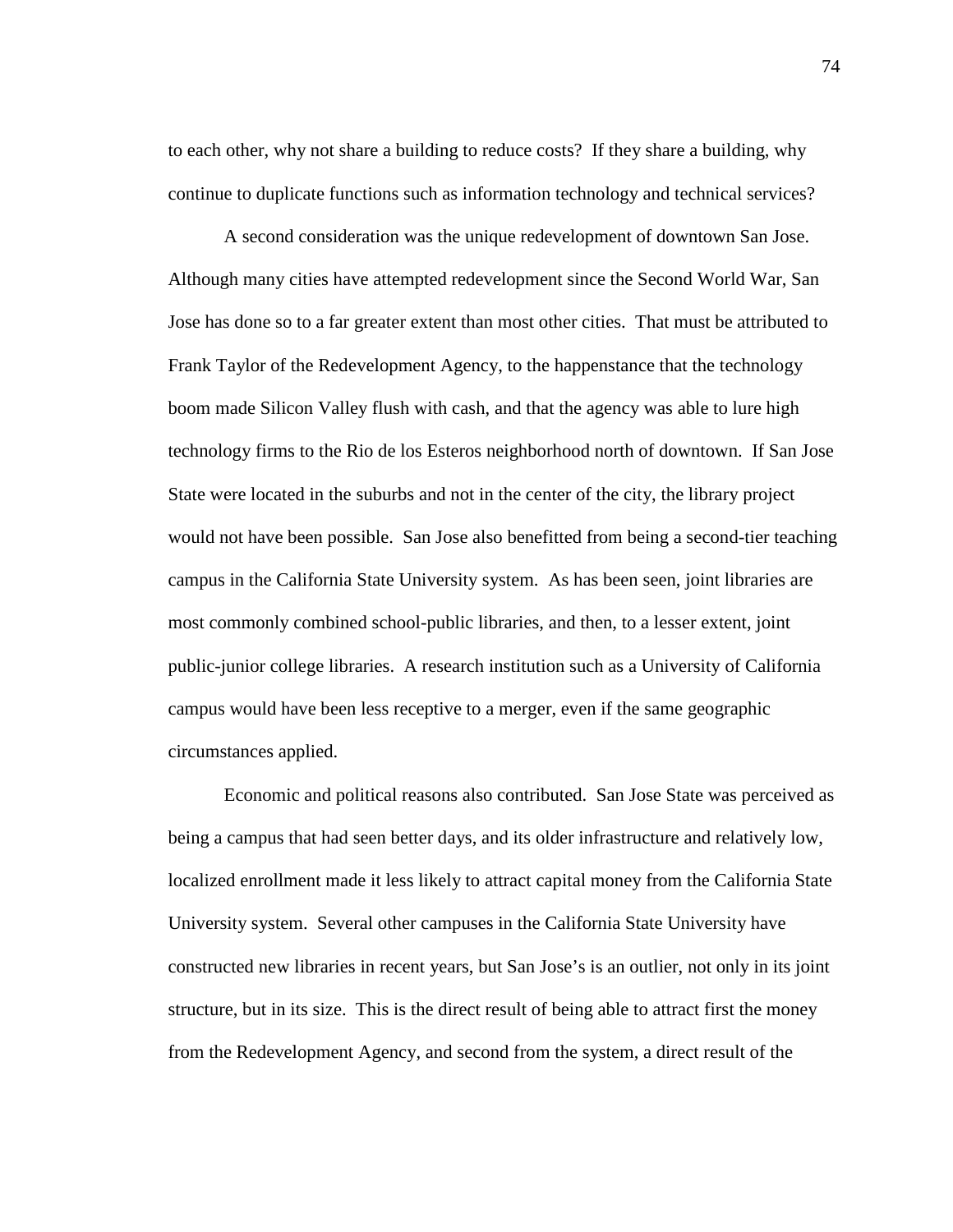former. The California State University would not have been willing to provide so much money without the agency's contribution.

 From the point of view of the city of San Jose, it was increasingly difficult to explain why a large, affluent city, built on the high technology industry, and dependent on affluent, highly educated workers, had such a poor main library. Even taking into account the superior condition of the branches, and that the branches had an especially high percentage of the public system's transactions, the city was embarrassingly far behind other major cities in the United States in the quality of its library. Similarly, as downtown was redeveloped, the public library was a conspicuous exception to the shiny new buildings found all across downtown. In addition, San Jose wanted to attract large conventions to the McEnery Convention Center, which was not possible with the library occupying the only available expansion space.

 Most of the critics of the project have been largely silent since the building opened in 2003. The deliberate separation of the lower and upper floors has succeeded in keeping most public patrons on the lower floors, leaving the upper floors available for quiet academic study. The possibility of academic books being left unavailable for use due to public patrons has not been a serious concern.

 Some issues, however, remain. The different hours of the two kinds of libraries continue to cause controversy. Many public patrons dislike the early closing of the library during the winter and summer breaks, when the university is attempting to conserve money for the semester. During the semester, the building stays open later for study hours, with security guards making certain that public patrons have left. Students

75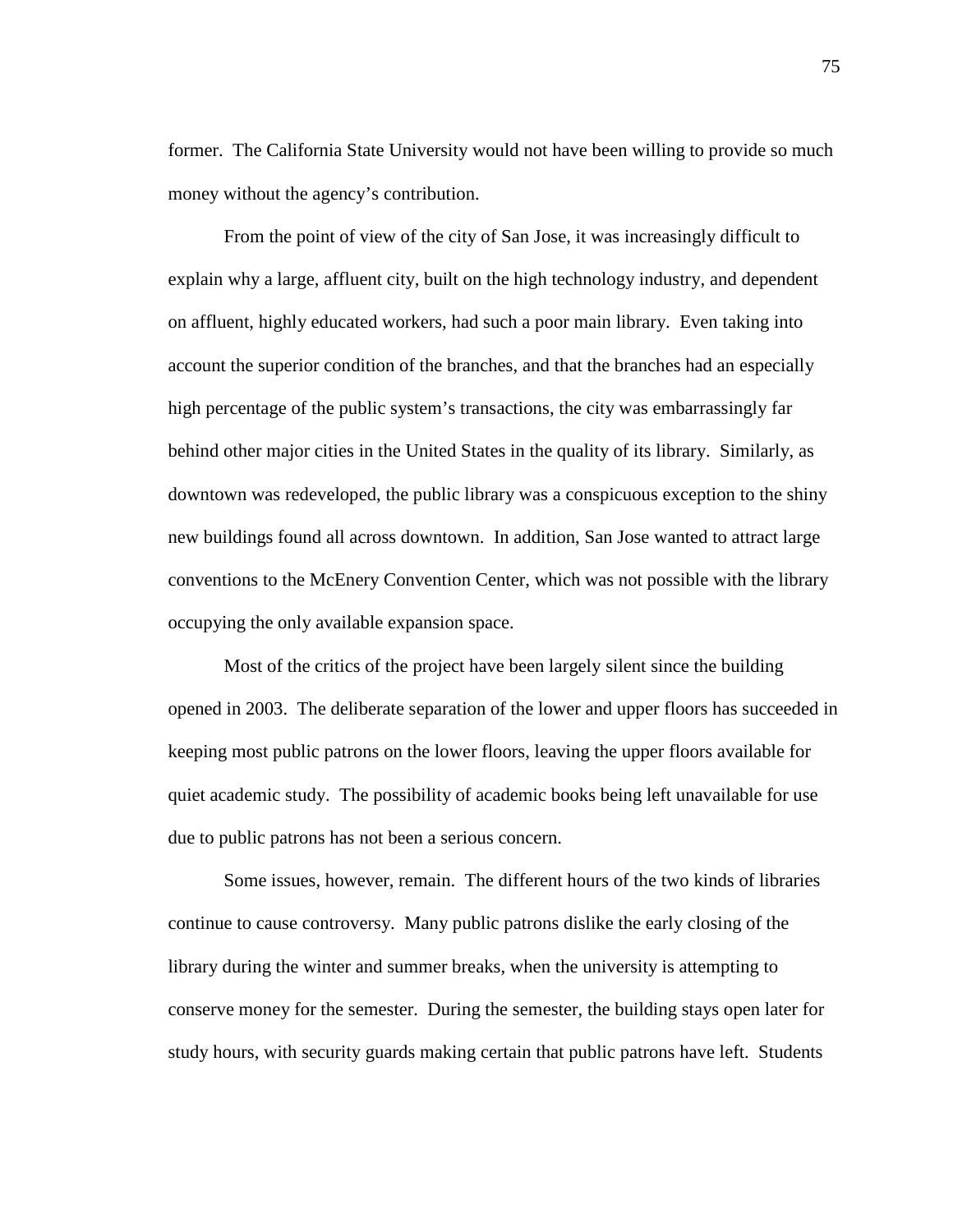may use the collections and computers, but no services are available, in another of the many compromises made to merge the two institutions.

 Another continuing controversy within the library pertains to the very different salary scales. City salaries are set by the San Jose City Council, and reflect San Jose's high cost of living. University salaries are set by the Board of Trustees from the state budget, and while some adjustment is made for the location, the salaries do not fully reflect that San Jose is more expensive than most of the rest of the state. This complicates recruitment and retention of university staff. Some librarians also dislike the kinds of reference questions asked by public patrons.

 Regarding the library building, both the city and university received a tremendous bargain, for no building of such size or complexity could have been built if the two libraries had worked separately. Both the ability to access Redevelopment Agency and state capital money, as well as the savings achieved by pooling resources, allowed a far larger building to be constructed.

 When the library was first proposed, critics noted that such a project had not been tried elsewhere on a comparable scale, and they were correct. While a few large joint public-university libraries exist in Europe, and a smaller number of institutions, much smaller than San Jose State, use them in the United States, San Jose's experience is an aberration. Both the city and the university have gone through a series of library buildings over many years. Some of those lasted for a few years, others for decades. Nobody, only a few years before Mayor Susan Hammer's 1997 announcement, would have predicted that the two would come together in a joint library, or that they would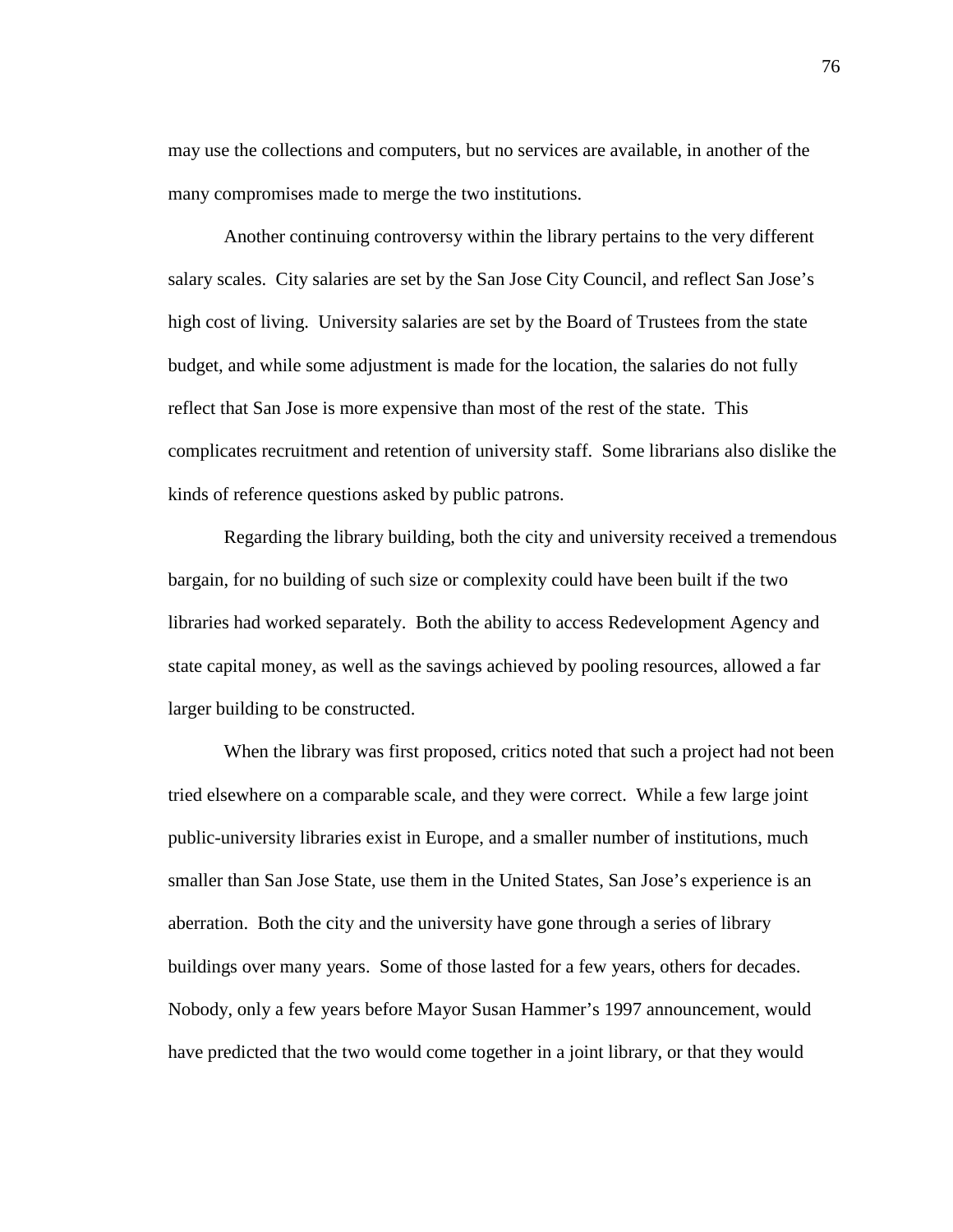share the largest library building west of the Mississippi River. Many challenges were faced, and innovative solutions needed to be devised.

 Every day, thousands of people walk through the doors of the King Library, either from the public entrance on the north or the university entrance on the south. Some head for the public floors, others upstairs to the research collection. For decades into the future, the King Library will sit on the corner of Fourth and San Fernando Streets, where consecutive libraries have been located for more than a century, as a lasting monument to what both happenstance and visionary leadership can achieve.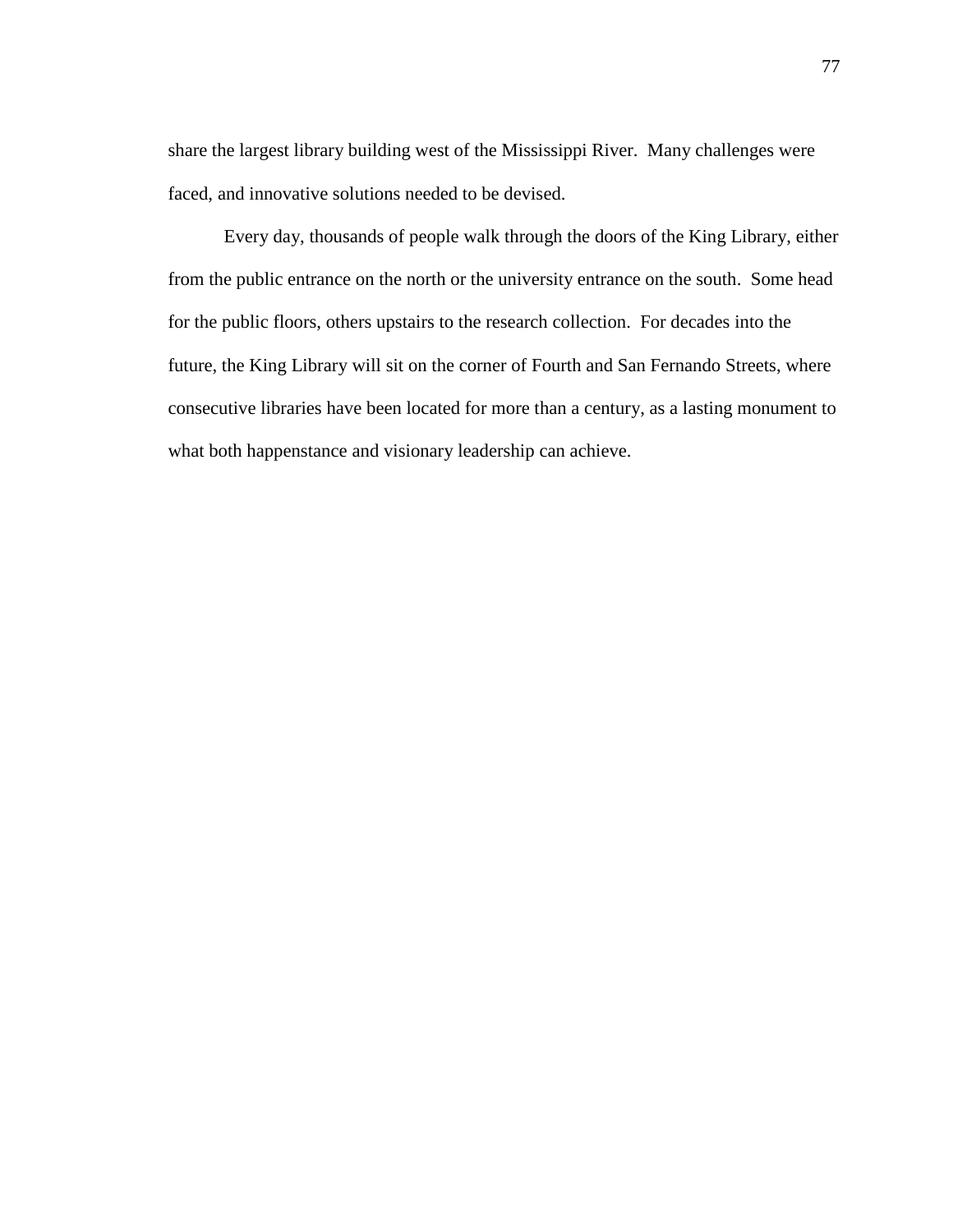## REFERENCES

- Aidala, T., & Skevos, R. (2003). The San Jose experience: Vision, plan, strategy. *Places*, *15*(2), 12–19.
- Albanese, A. (2003, September 1). Joint San Jose library opens. *Library Journal*, *128*(14), 17.
- Amey, L. (Ed.) (1979). *The Canadian school-housed public library*. Halifax, NS: Dalhousie University Libraries.
- Amey, L. (Ed.) (1987). *Combining libraries: The Canadian and Australian experience*. Metuchen, NJ: Scarecrow Press.
- Anderson, S. (1999, Spring). Planning for the future: Combining a community and college library. *Library Administration and Management*, *13*(2), 81–86.
- Bartindale, B. (1997, December 16). S.J. Council to consider library plan; improvements sought. *San Jose Mercury News*, pp. 1B, 4B.
- Bartindale, B. (1998a, February 22). Checking out idea of city-SJSU library. *San Jose Mercury News*, pp. 1A, 23A.
- Bartindale, B. (1998b, May 14). San Jose, SJSU propose 6-story campus facility. *San Jose Mercury News*, pp. 1A, 16A.
- Bartindale, B. (1998c, May 22). City-SJSU library gets Council OK. *San Jose Mercury News*, pp. 1B, 4B.
- Bartindale, B. (1998d, September 1). First look at joint library. *San Jose Mercury News*, pp. 1B, 5B.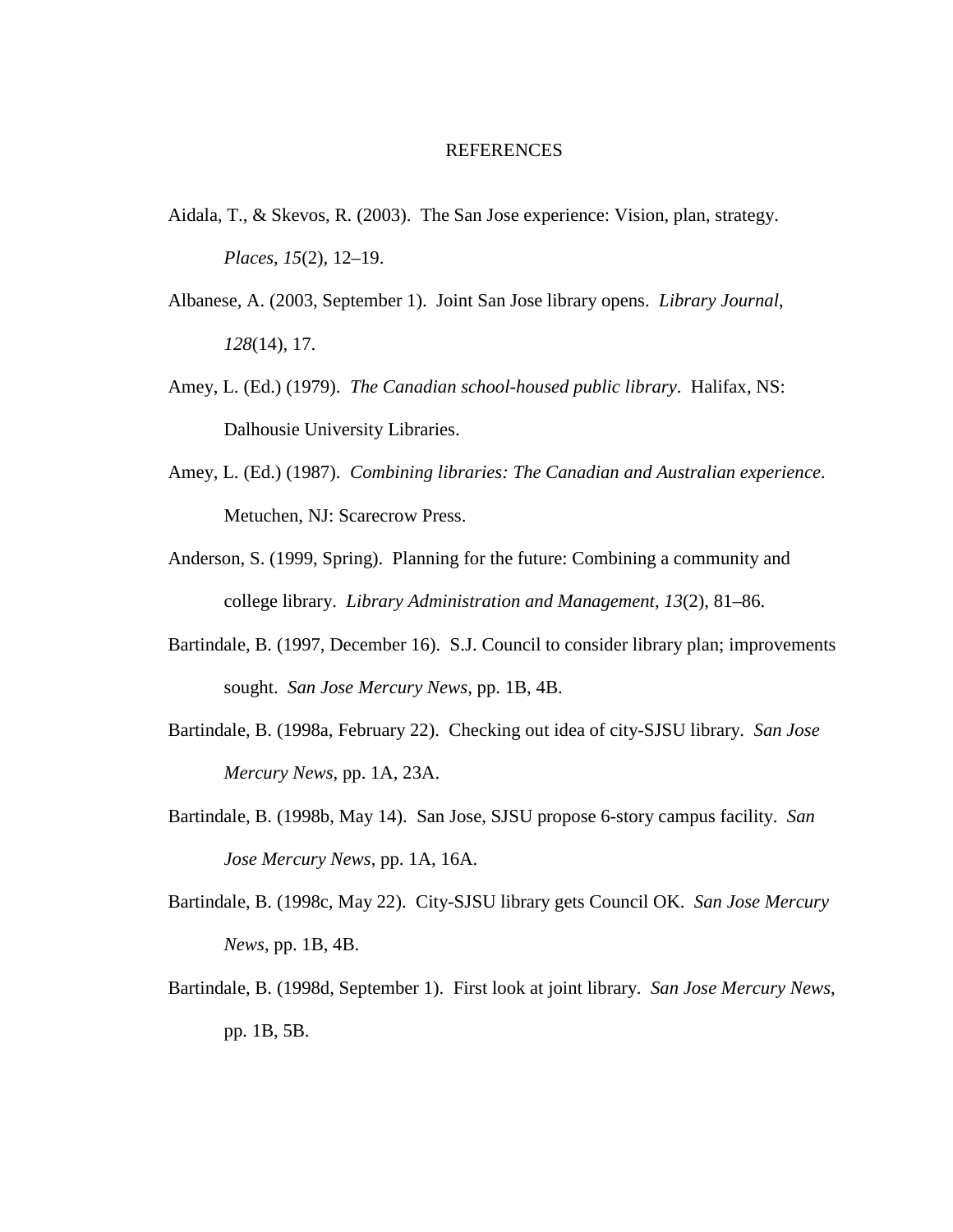- Bartindale, B. (1998e, September 2). Public gets first look at library. *San Jose Mercury News*, pp. 1B, 4B.
- Bartindale, B. (1998f, December 6). Joint S.J. library set for final votes. *San Jose Mercury News*, pp. 1A, 22A.
- Bartindale, B. (1998g, December 8). SJSU body grants OK to library. *San Jose Mercury News*, pp. 1B, 4B.
- Berry, J. (2004, June 15). The San Jose model. *Library Journal*, *129*(11), 34–37.
- Book value: Joint library deserves Legislature OK [Editorial] (1999, February 24). *San Jose Mercury News*, p. 6B.
- Bookworms (1994, December 4). *San Jose Mercury News*, p. 2P.
- Breivik, P., Budd, L., & Woods, R. (2005). We're married! The rewards and challenges of joint libraries. *Journal of Academic Librarianship*, *31*(5), 401–408.
- Breivik, P., & McDermand, R. (2004, April). Campus partnerships building on success. *College and Research Libraries News*, *65*(4), 210–215.
- Brockway, E. (1977). *San Jose reflections: An illustrated history of San Jose, California, and some of the surrounding area*. Campbell, CA: Academy Press.
- Brookes, J., & Ryan, R. (2007, July/August). A tale of two libraries: Outreach is the focus. *Public Libraries*, *46*(4), 9–12.
- Bundy, A. (2003). Joint-use libraries: The ultimate form of cooperation. In G. McCabe & J. Kennedy (Eds.), *Planning the modern public library building* (pp. 129–148). Westport, CO: Libraries Unlimited.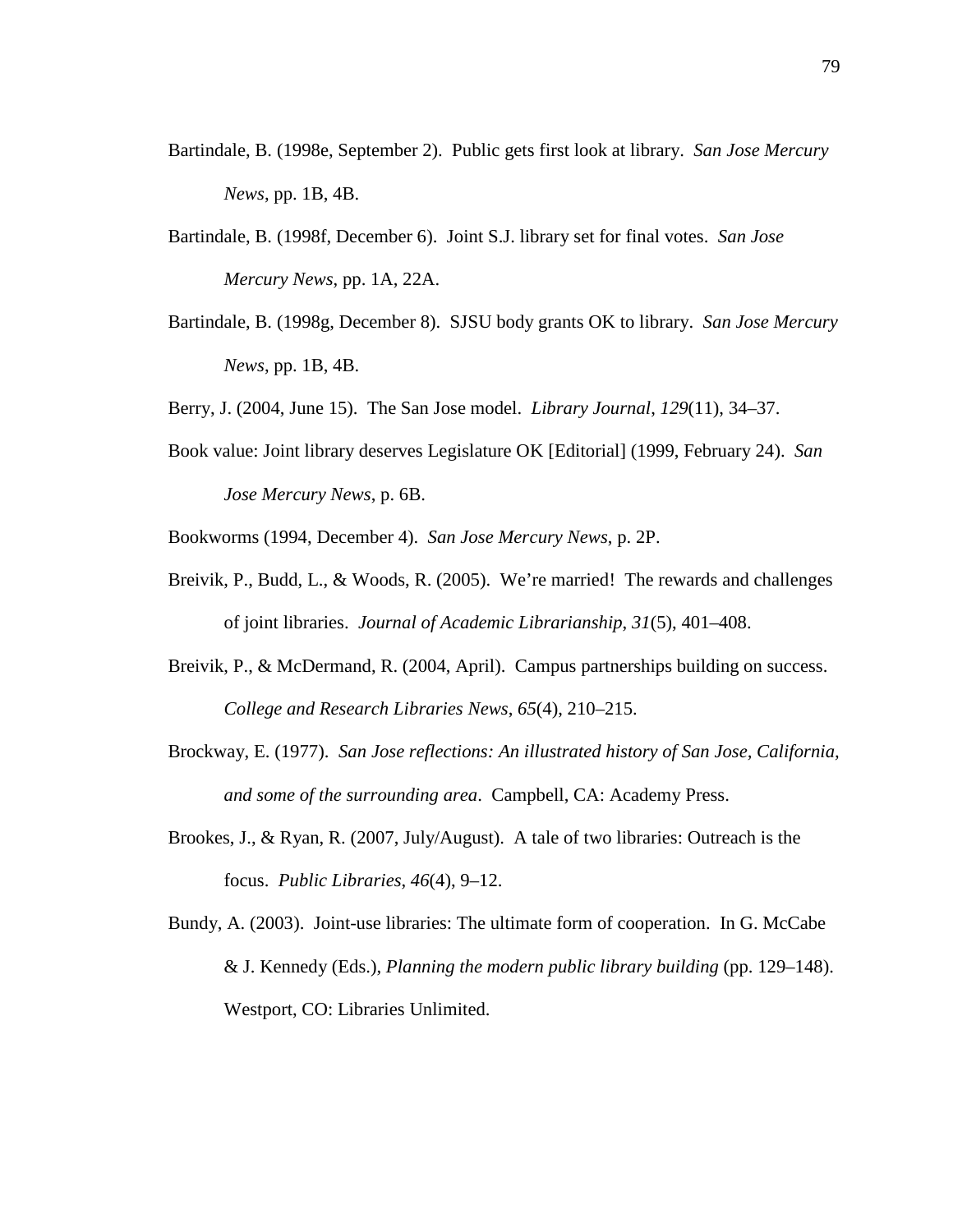- California State Library (2000). *Public and school libraries: Issues and options of joint use facilities and cooperative use agreements*. Sacramento, CA: California State Library.
- Call, I. (1993, November). Joint-use libraries: Just how good are they? *College and Research Libraries News*, *54*(10), 551–556.
- Canty, D. (1990, September). At home in San Jose. *Architectural Record*, *178*, 132–137.
- Caret, R. (1996). Unpublished. San Jose State University and the San Jose Public Library system joint library project records, 1994–2005, San Jose State University Special Collections and Archives.
- Caret, R. (1997). Unpublished. San Jose State University and the San Jose Public Library system joint library project records, 1994–2005, San Jose State University Special Collections and Archives.
- Christensen, T. (1996). San Jose becomes the capital of Silicon Valley. In J. Henderson (Ed.), *Reflections of the past: An anthology of San Jose* (pp. 204–235). Encinitas, CA: Heritage Media.
- Claiborne, J. (2003). Rebuilding downtown San Jose: A redevelopment success story. *Places*, *15*(2), 4–11.
- Conaway, P. (2000, July 1). One reference service for everyone? *Library Journal*, *125*(12), 42–44.
- Connole, T. (1999, Summer). The Aurora Public Library–Community College of Aurora relationship. *Colorado Libraries*, *25*(2), 33–36.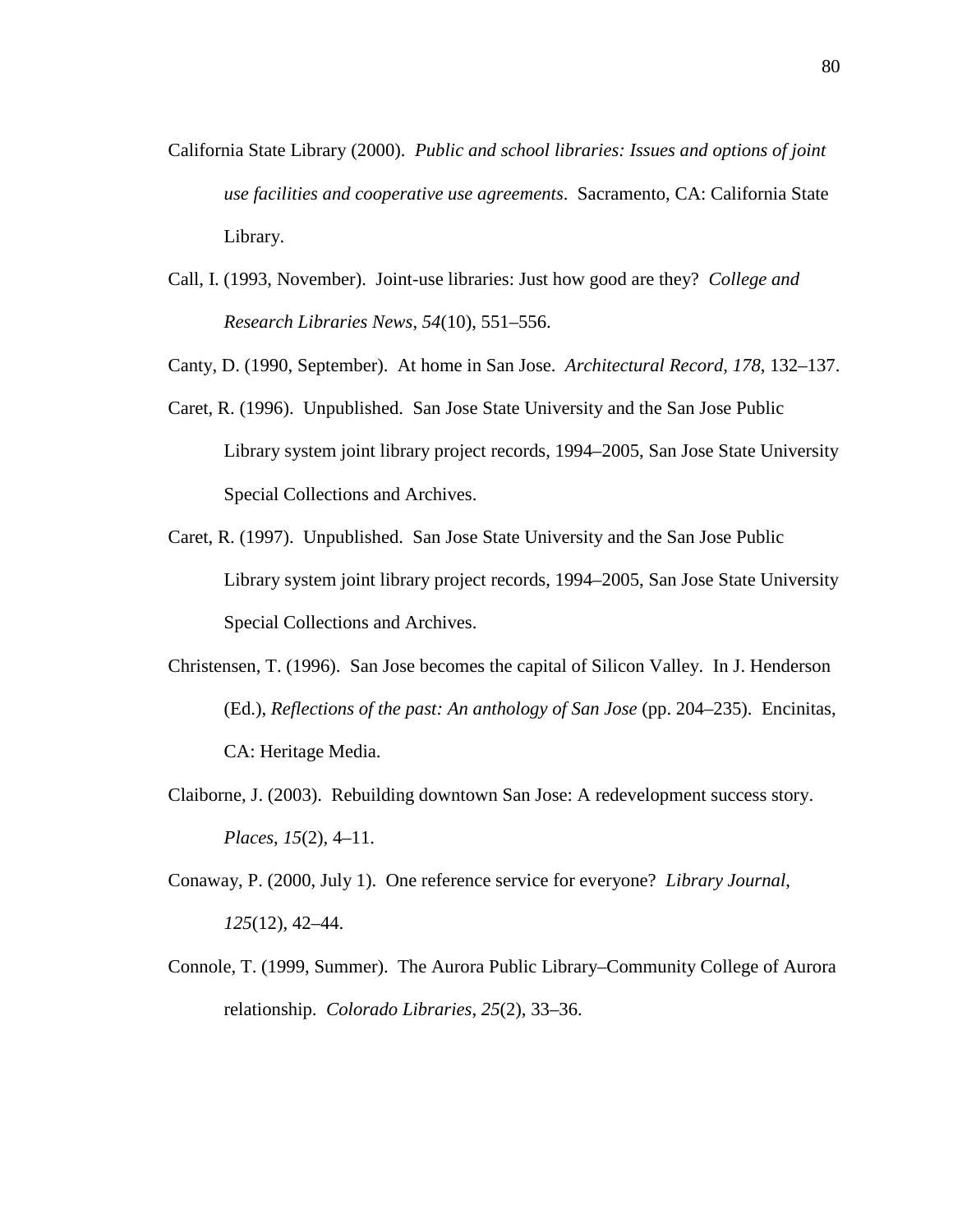- Crawford, W. (2003, December). The philosophy of joint-use libraries. *American Libraries*, *34*(11), 83.
- Cronk, M. (1998, December 18). City approves joint library with SJSU. *San Jose Mercury News*, pp. 1A, 17A.
- Dornseif, K., & Draves, K. (2003, Spring). The joint-use library: The ultimate collaboration. *Colorado Libraries*, *29*(1), 5–7.
- Eberhardt, G. (1999, December). Three plans for shared-use libraries in the works. *American Libraries*, *29*(11), 21–22.
- Eberhardt, G. (2003, September). San Jose's new joint-use library sets a record. *American Libraries*, *34*(8), 16.
- Egelko, B. (2003, August 17). A red-letter day at San Jose's new library. *San Francisco Chronicle*, p. A25.
- Egner, D. (1997, October 2). San Jose–SJSU library plan to be discussed. *San Jose Mercury News*, p. 6B.
- Fischer, J. (1993, August 1). Any day now. *San Jose Mercury News*, *West*, pp. 12–15.
- Flagg, G. (1999, February). Share and share alike? *American Libraries*, *30*(2), 40–44.
- Freeman, A. (2001). An innovative library partnership. *Planning for Higher Education*, *30*(1), 20–26.
- Garboske, E. (1996). Change and innovation. In J. Henderson (Ed.), *Reflections of the past: An anthology of San Jose* (pp. 92–123). Encinitas, CA: Heritage Media.
- Gilbert, B. (1957). *Pioneers for one hundred years: San Jose State College, 1857–1957*. San Jose, CA: San Jose State College.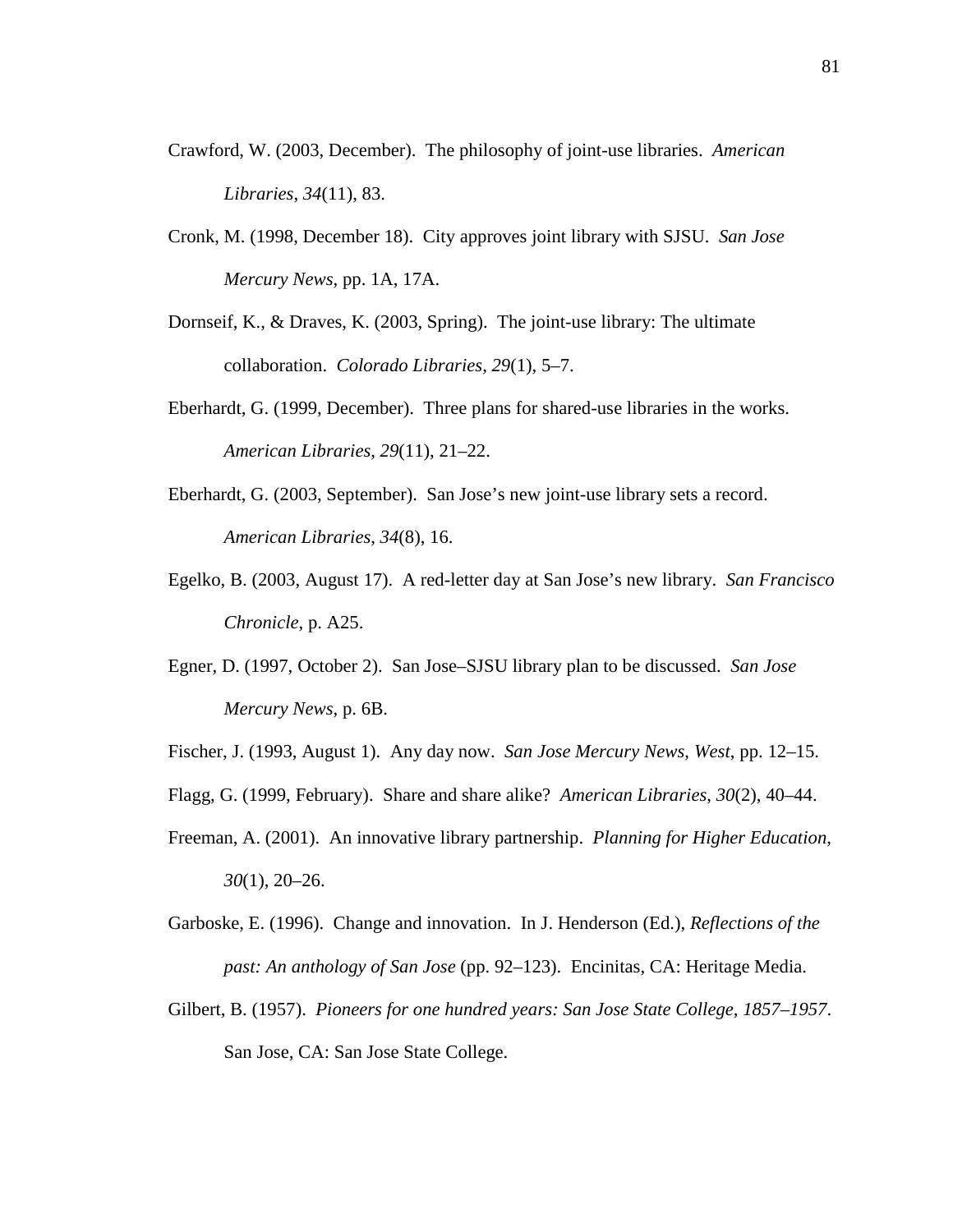- Gilbert, B., & Burdick, C. (1980). *Washington Square: 1857–1979: The history of San Jose State University*. San Jose, CA: San Jose State University.
- Goldberg, B. (1998, December). Faculty object to shared San Jose library. *American Libraries*, *29*(11), 21–22.

Governor's Office (1999). *Governor's budget*. Sacramento, CA.

- Grant, J. (1997, February 7). Old site beckons for library. *San Jose Mercury News*, pp. 1B, 4B.
- Greathead, E. (1928). *The story of an inspiring past: Historical sketch of the San Jose State Teachers College from 1862 to 1928*. San Jose, CA: San Jose State Teachers College.
- Gross, J. (1994, May 6). San Jose leaps into big leagues. *New York Times*, p. A16.
- Guernsey, L. (1998, October 30). Should a college and a city share a single library? *Chronicle of Higher Education*, *45*(10), A25–A26.
- Guernsey, L. (1999a, January 22). In San Jose, city and university move ahead with plans for joint library. *Chronicle of Higher Education*, *45*(20), A21.
- Guernsey, L. (1999b, February 26). Report questions San Jose plan for joint cityuniversity library. *Chronicle of Higher Education*, *45*(25), A25.
- Haycock, K. (1979). Combining school/public libraries: Some basic considerations. In L. Amey (Ed.), *The Canadian school-housed public library* (pp. 7–10). Halifax, NS: Dalhousie University Libraries.
- Haycock, K. (2006). Dual-use libraries: Guidelines for success. *Library Trends*, *54*(4), 488–500.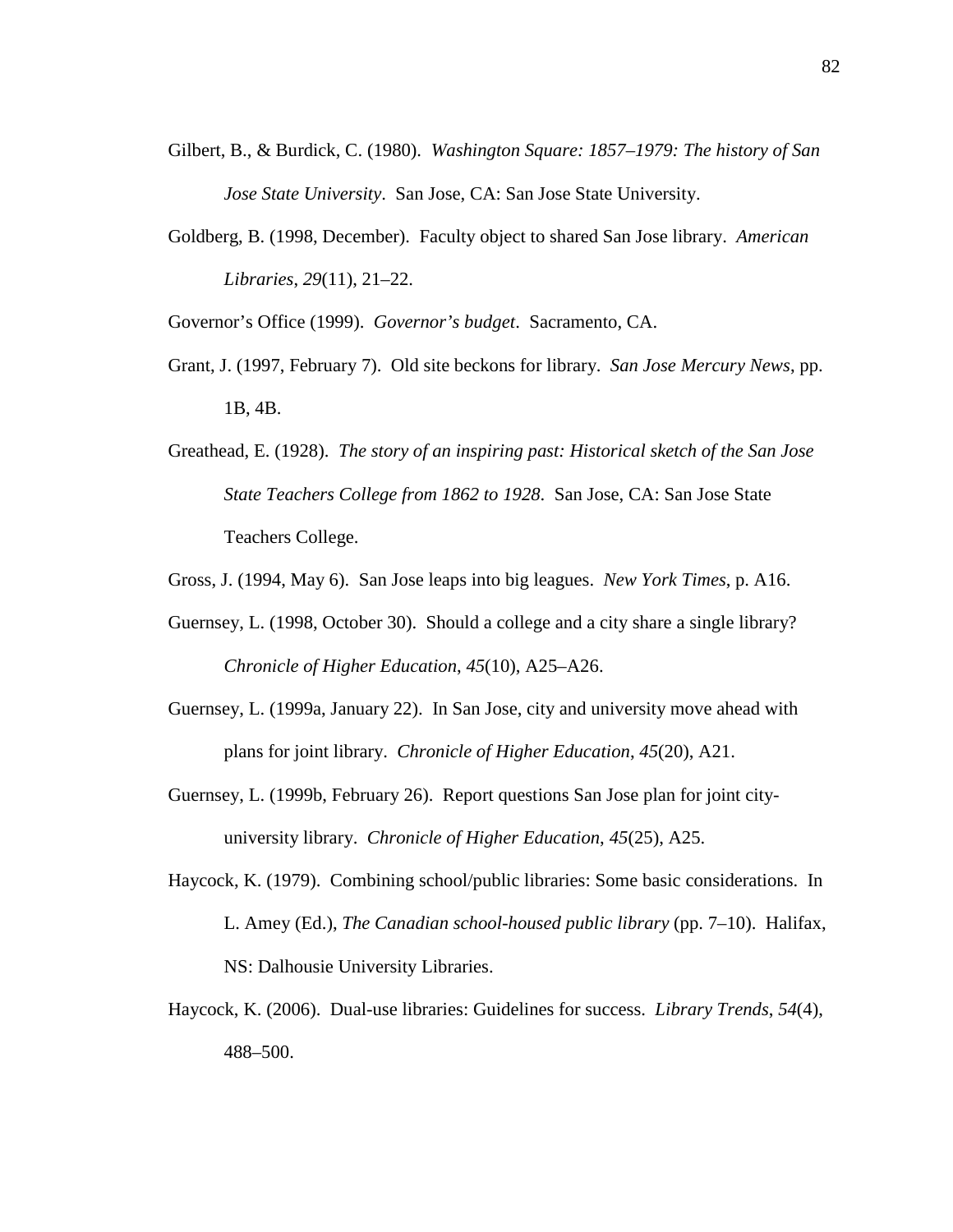Hess, A. (2003). A vision still in the making. *Places*, *15*(2), 20–25.

Horayangura, M. (2003). Another face of San Jose. *Places*, *15*(2), 26–28.

- Ignoffo, M. (1996). A change of seasons. In J. Henderson (Ed.), *Reflections of the past: An anthology of San Jose* (pp. 182–203). Encinitas, CA: Heritage Media.
- Imhoff, K. (2001). Public library joint-use partnerships: Challenges and opportunities. *Resource Sharing and Information Networks*, *15*(1–2), 17–39.

Jordan, A. (2005, August). Double booking. *Governing*, *18*(11), 44–49.

- Jordan, H., & Bartindale, B. (1999, February 17). A blow for library proposal. *San Jose Mercury News*, pp. 1B, 12B.
- Karp, R. (1996). The literature of joint-use libraries. In D. Williams  $\&$  E. Garten (Eds.), *Advances in library administration and organization* (pp.227–271). Greenwich, CT: JAI Press.
- Kauppila, P., Belanger, S., & Rosenblum, L. (2006). "Merge everything it makes sense to merge": The history and philosophy of the merged reference collection at the Dr. Martin Luther King, Jr. Library in San Jose, California. *Collection Management*, *31*(3), 33–57.
- Kauppila, P., & Russell, S. (2003). Economies of scale in the library world: The Dr. Martin Luther King, Jr., Library in San Jose, California. *New Library World*, *104*(1190/1191), 255–266.
- Kim, R. (2003, August 2). Raves for new San Jose library. *San Francisco Chronicle*, p. A18.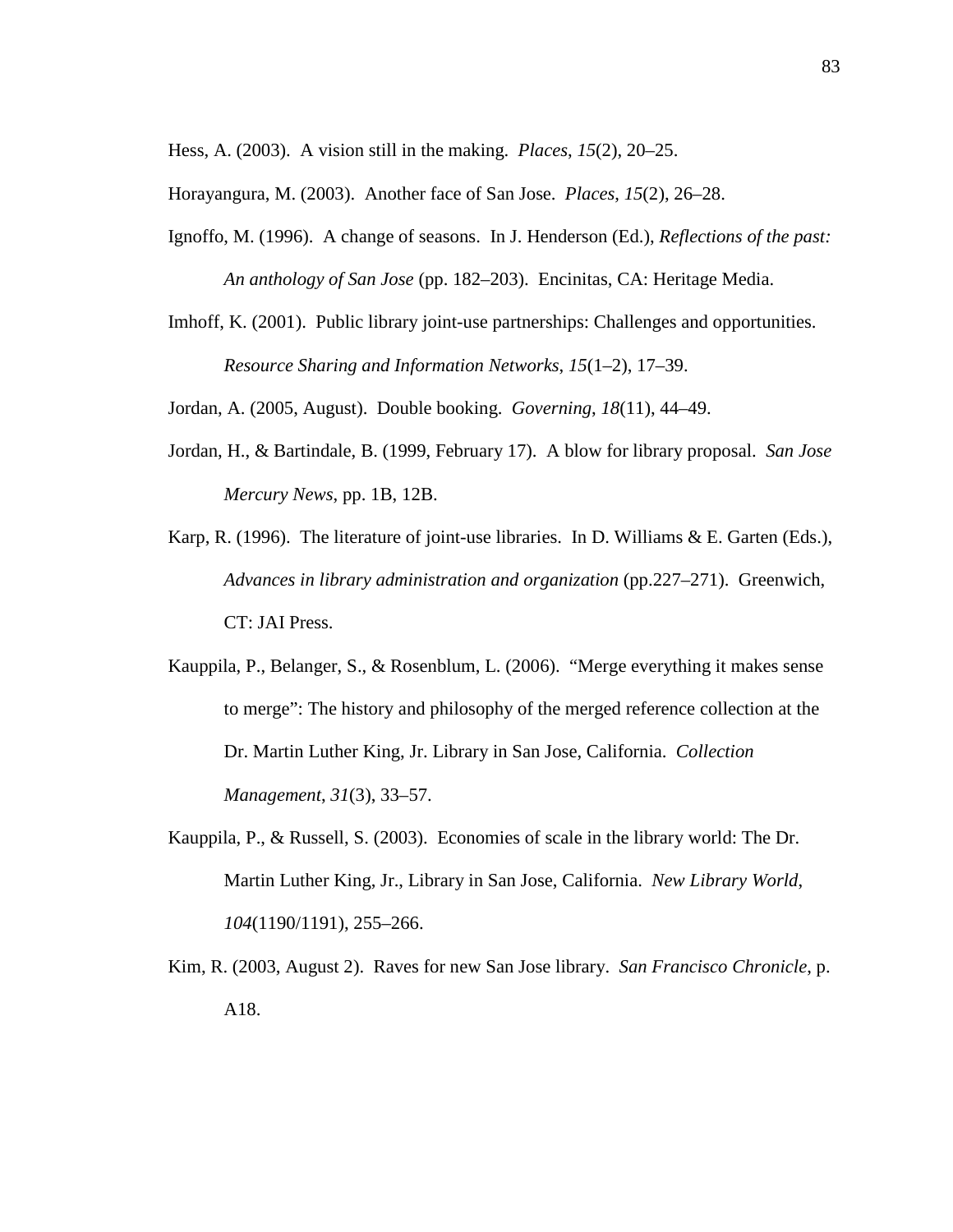- Kratz, C. (2003, February). Transforming the delivery of service. *College and Research Libraries News*, *64*(2), 100–101.
- Kriken, J. (2003). Lessons from downtown San Jose. *Places*, *15*(2), 30–31.
- Learmonth, M. (1997, November 13). Bookending. *Metro*, pp. 9–11.
- Legislative Analyst's Office (1999). *LAO analysis of the 1999–00 budget capital outlay issue-by-issue TOC*. Retrieved October 21, 2009, from

www.lao.ca.gov/analysis\_1999/cap\_outlay/cap\_outlay\_depts2\_anl99.html#\_1\_15

- Levey, N. (2000, March 22). S.J. backs naming new library for King. *San Jose Mercury News*, p. 2B
- The library card mayor has a brilliant plan for San Jose State partnership [Editorial] (1997, February 4). *San Jose Mercury News*, p. 6B.

Library named for MLK (2000, May 11). *San Jose Mercury News*, p. 2B.

- Liu, S. (2009, March/April). Expanding the vision. *Public Libraries*, *48*(2), 17–19.
- MacDougall, H., & Quinlan, N. (2001). Staffing challenges for a joint-use library: The Nova Southeastern University and Broward County experience. *Resource Sharing and Information Networks*, *15*(1–2), 131–150.
- Malchow, A. (2001, May 25). Diverse board has task of getting final funds for joint library. *San Jose Business Journal*, p. 61.
- Marie, K. (2007, Winter). One plus one equals three. *Library Administration and Management*, *21*(1), 23–28.
- Massis, B. (2007, March 1). Joint-use libraries get analysis and encouragement. *Library Journal*, *132*(14), 18.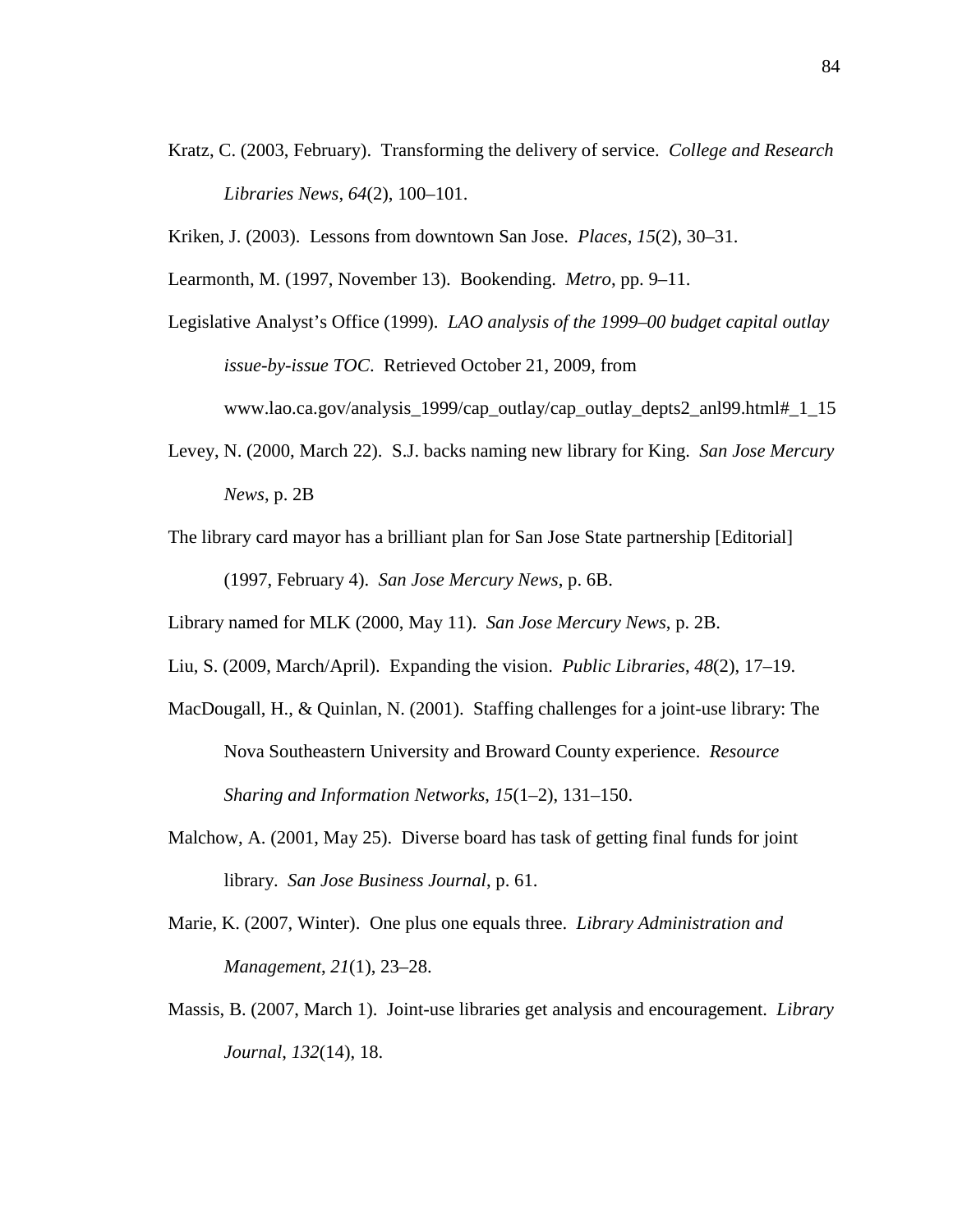McNicol, S. (2008). *Joint-use libraries: Libraries for the future*. Oxford: Chandos.

- Meserve, H., Belanger, S., Bowlby, J., & Rosenblum, L. (2009). Developing a model for reference research statistics. *Reference and User Services Quarterly*, *48*(3), 247– 258.
- Mizzy, D. (2005, September). Yours, mine, and ours: Reinventing reference at San Jose. *College and Research Libraries News*, *66*(8), 598–599.
- Mullins, R. (2000, November 3). Libraries, wired and raring to go, are far from anachronisms. *San Jose Business Journal*, p. 21.
- Ostrom, M. (1999, April 15). Library project clears hurdle. *San Jose Mercury News*, pp. 1B, 6B.
- Paladino, P. (1999, Summer). Getting more for our money. *Colorado Libraries*, *25*(2), 29–32.
- Park, C. (2005, Spring). Joint use libraries: Are they really worth the challenges? *Texas Library Journal*, *81*(1), 6–10.
- Peterson, C., & Breivik, P. (2001). Reaching for a vision: The creation of a new library collaborative. *Resource Sharing and Information Networks*, *15*(1–2), 117–129.
- *Proposed main library building deficiencies* (1998). Unpublished. San Jose State University and the San Jose Public Library system joint library project records, 1994–2005, San Jose State University Special Collections and Archives.
- Puzzanghera, J. (1997, October 5). Speakers resist joint-library idea. *San Jose Mercury News*, pp. 1B–2B.

*Recommendations for reference services design and delivery* (1999).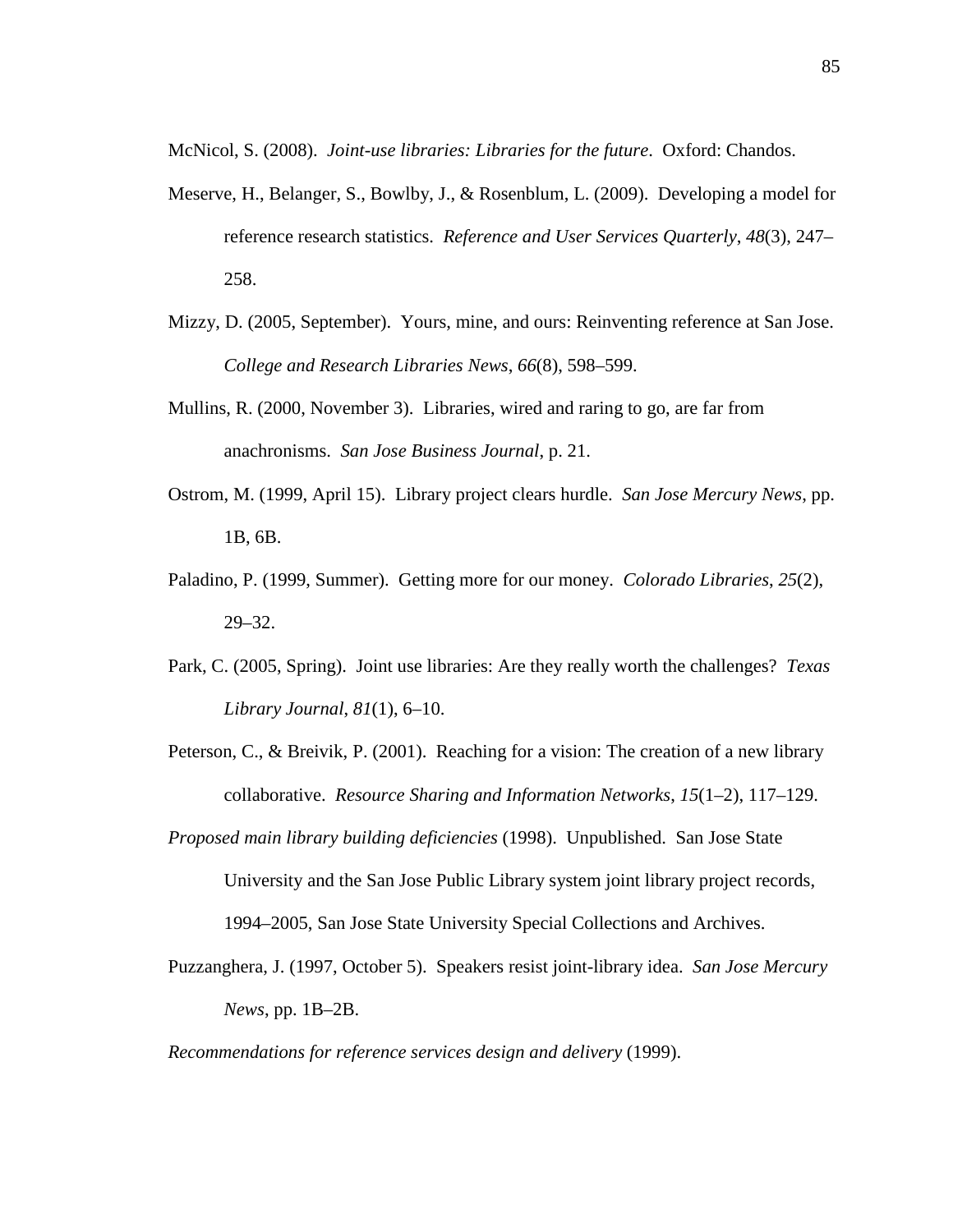- Reno, E. (1999, Summer). Joint-use libraries: A college president's perspective. *Colorado Libraries*, *25*(2), 10–11.
- Riggs, D. (2000). Joint-use libraries: Thinking out of the box. *College and Research Libraries*, *61*(2), 96–97.
- Rockman, I. (1999, Spring). Joint use facilities: The view from San Jose. *Library Administration and Management*, *13*(2), 64–67.
- Saferite, L. (1999, Summer). Libraries reap what they sow. *Colorado Libraries*, *25*(2), 18–20.
- Sannwald, W. (2007, Summer). Designing libraries for customers. *Library Administration and Management*, *21*(3), 131–138.
- Scheinin, R. (1991, August 13). Shelf life. *San Jose Mercury News*, pp. 1E, 8E.
- Schwanz, K. (2000, June). Thinking about a joint-use library? A memorandum of agreement and timetable can ensure success. *College and Research Libraries News*, *61*(6), 478–480.
- Seiden, P., Pumroy, E., & Medeiros, N. (2002). Should three college collections add up to one research collection? A study of collaborative collection development at three undergraduate colleges. *Resource Sharing and Information Networks*, *16*(2), 189–204.
- Sullivan, K. (1999, Summer). Building a partnership from the ground up. *Colorado Libraries*, *25*(2), 12–14.
- Suryaraman, M. (1998, August 25). San Jose State president announces good news amid protest. *San Jose Mercury News*, p. 1B.